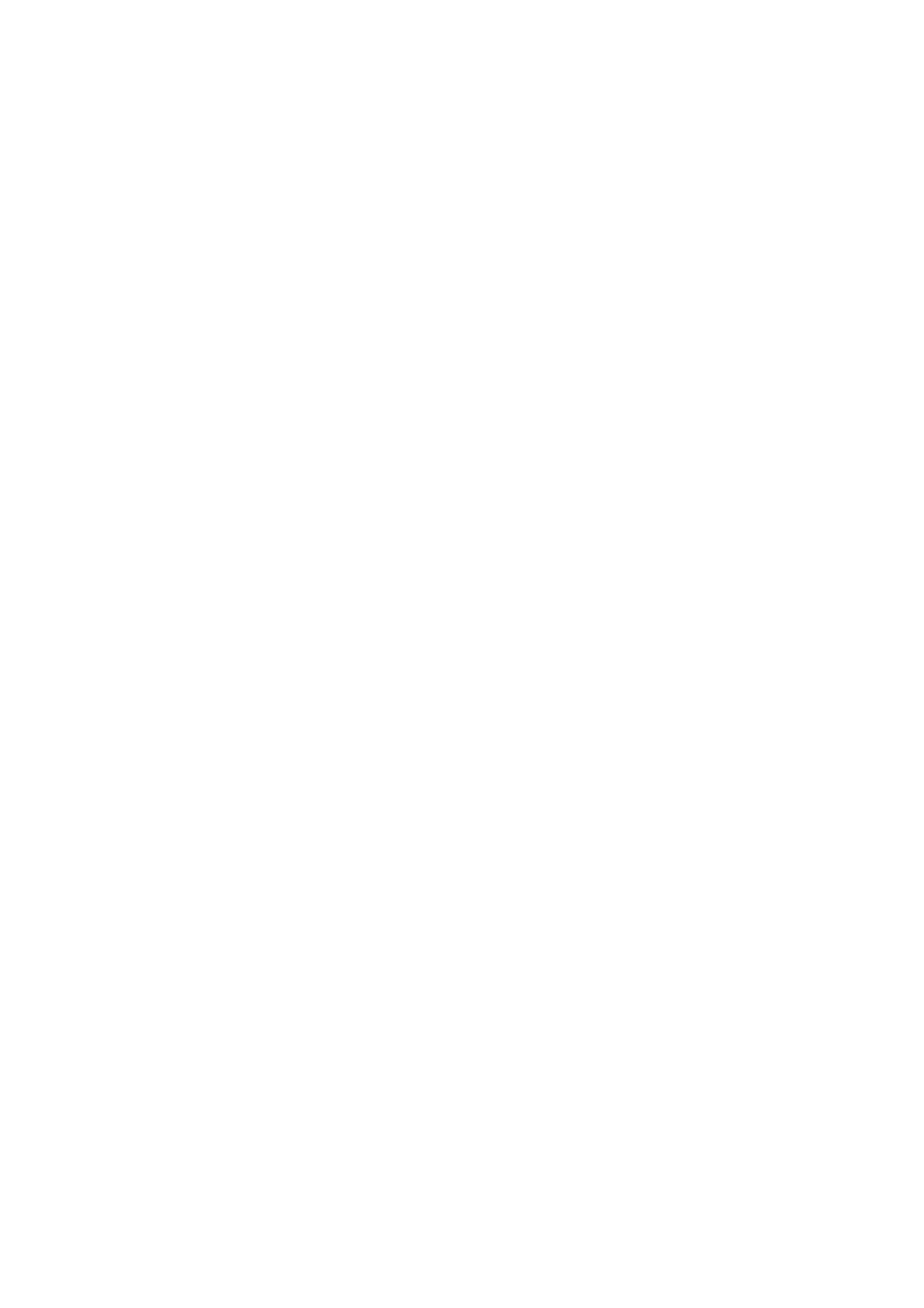## *Table of Contents*

|     | List of abbreviations                                                                                 | V              |
|-----|-------------------------------------------------------------------------------------------------------|----------------|
|     | I Introduction                                                                                        | 1              |
|     | 2 Victim records kept by the Dutch Foundation against                                                 |                |
|     | <b>Trafficking in Women</b>                                                                           | 3              |
| 2.I | Introduction                                                                                          | 3              |
| 2.2 | Countries/regions of origin                                                                           | $\sqrt{3}$     |
| 2.3 | Age and sex                                                                                           | 6              |
| 2.4 | The reporters                                                                                         | 6              |
|     | 3 The B-9 regulation                                                                                  | 9              |
| 3.1 | Introduction                                                                                          | 9              |
| 3.2 | Description of the B-9 regulation                                                                     | 9              |
| 3.3 | Research method                                                                                       | 10             |
| 3.4 | Applications for and grants of a B-9 permit                                                           | и              |
| 3.5 | (Background) characteristics of people with (an application for) a                                    |                |
|     | B-9 permit                                                                                            | 12             |
|     | 4 Police investigation into trafficking in human beings                                               | 2I             |
| 4.I | Introduction                                                                                          | 2I             |
| 4.2 | Research method                                                                                       | 2I             |
| 4.3 | Police investigations into trafficking in human beings in 1997-2001                                   | 22             |
| 4.4 | Suspects of trafficking in human beings                                                               | 25             |
| 4.5 | Modus operandi of traffickers in human beings                                                         | 3 <sup>2</sup> |
|     | Recruitment and countries of origin<br>4.5.1                                                          | 32             |
|     | 4.5.2 Travel route and travel and residence documents                                                 | 35             |
|     | 4.5.3 Exploitation in prostitution                                                                    | 37             |
| 4.6 | Prostitution sectors involved                                                                         | 40             |
| 4.7 | Victims of trafficking in human beings                                                                | 41             |
| 4.8 | Proceeds of trafficking in human beings<br>Criminal activities other than trafficking in human beings | 42             |
| 4.9 |                                                                                                       | 45             |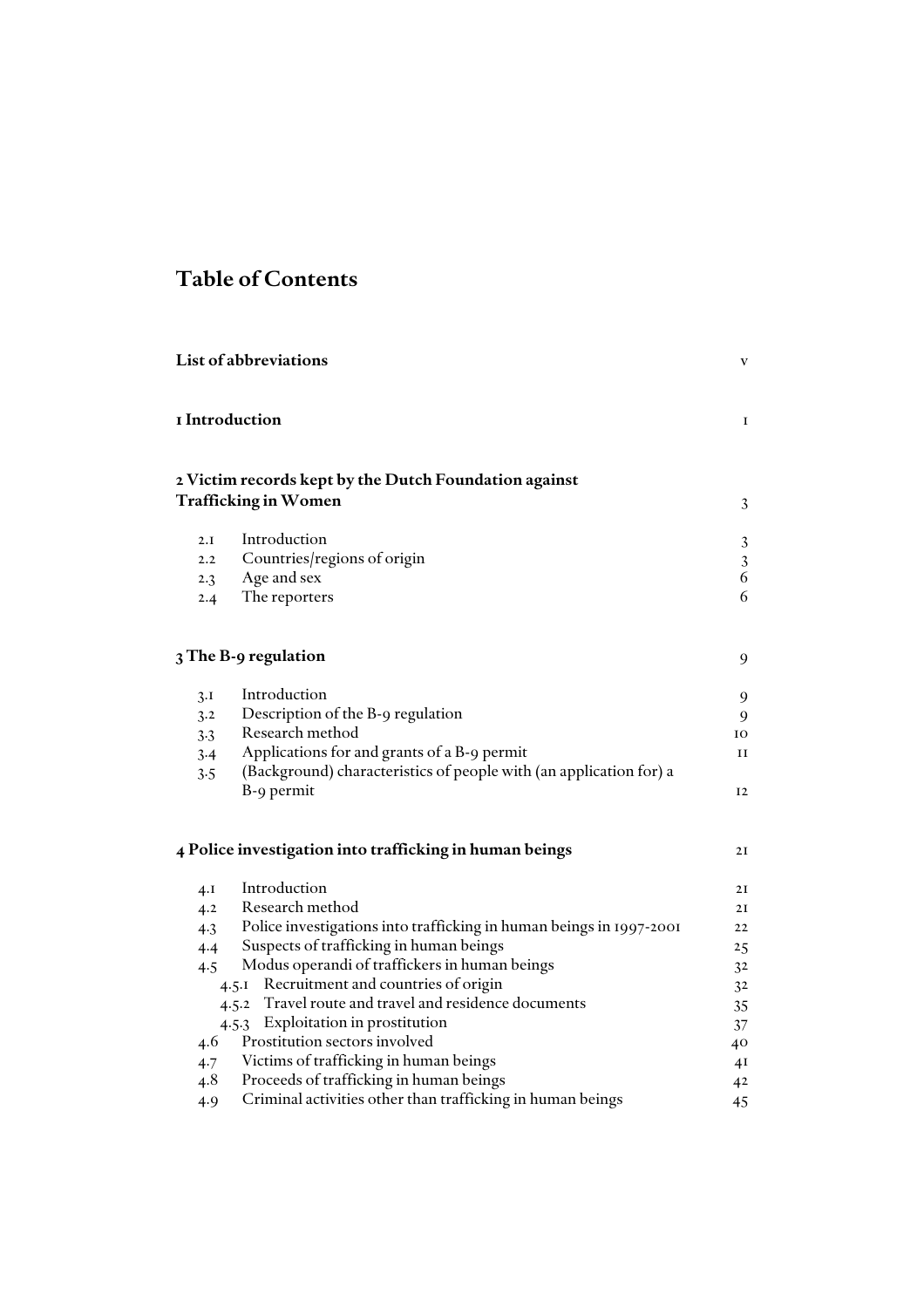|                                   | 5 Prosecution                                         |    |  |  |  |  |
|-----------------------------------|-------------------------------------------------------|----|--|--|--|--|
| 5.1                               | Introduction                                          | 47 |  |  |  |  |
| 5.2                               | Research method                                       | 47 |  |  |  |  |
| 5.3                               | Trafficking in human beings cases registered with the |    |  |  |  |  |
|                                   | <b>Public Prosecution Service</b>                     | 47 |  |  |  |  |
| 5.4                               | The suspects                                          | 49 |  |  |  |  |
| 5.5                               | Handling by the Public Prosecution Service            | 52 |  |  |  |  |
| 5.6                               | Judgement by the court                                | 54 |  |  |  |  |
| 5.7                               | Appeal                                                | 56 |  |  |  |  |
|                                   | 6 Other figures                                       | 57 |  |  |  |  |
|                                   | 7 Summary and conclusions                             | 61 |  |  |  |  |
| 7.1                               | Introduction                                          | 61 |  |  |  |  |
| 7.2                               | <b>Victims</b>                                        | 61 |  |  |  |  |
| 7.3                               | Perpetrators                                          | 64 |  |  |  |  |
| 7.4                               | Modus operandi                                        | 65 |  |  |  |  |
| 7.5                               | Police investigation                                  | 67 |  |  |  |  |
| 7.6                               | Prosecution                                           | 68 |  |  |  |  |
| 7.7                               | After the lifting of the general ban on brothels      | 68 |  |  |  |  |
| Bibliography                      |                                                       | 69 |  |  |  |  |
| Annexes                           |                                                       |    |  |  |  |  |
|                                   | Annex I Notes on tables, statistics and terminology   | 71 |  |  |  |  |
|                                   | Notes on the tables presented                         | 7I |  |  |  |  |
|                                   | Notes on the statistics used                          | 71 |  |  |  |  |
|                                   | Notes on terminology used                             | 72 |  |  |  |  |
|                                   | <b>Annex 2 Supplementary tables</b>                   | 73 |  |  |  |  |
|                                   | Supplementary table to Chapter 3                      | 73 |  |  |  |  |
| Supplementary tables to Chapter 4 |                                                       |    |  |  |  |  |

| × |
|---|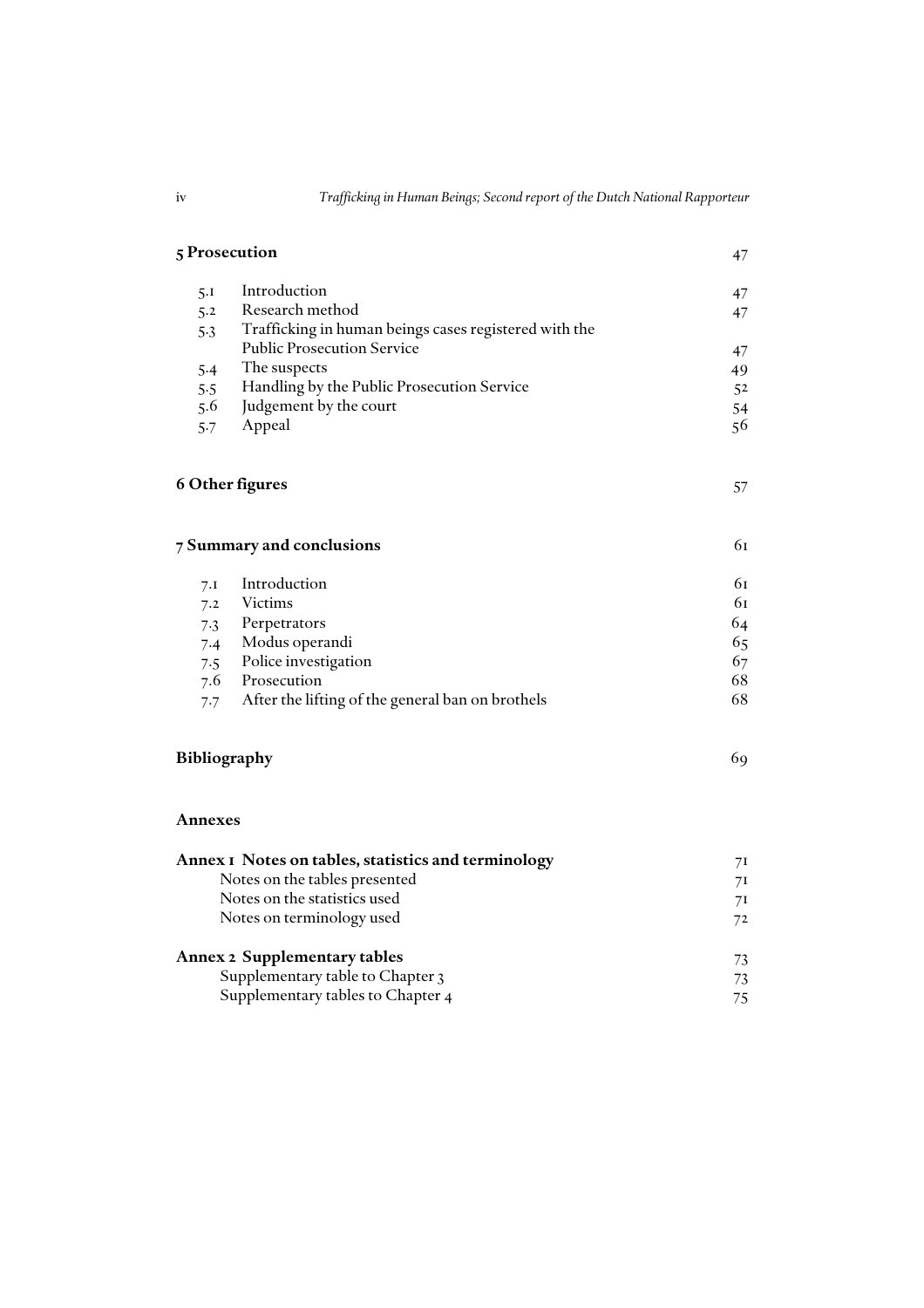# *List of abbreviations*

| <b>BNRM</b>   | Bureau Nationaal Rapporteur Mensenhandel (Bureau of the           |
|---------------|-------------------------------------------------------------------|
|               | Dutch National Rapporteur on Trafficking in Human Beings)         |
| B-9 permit    | Temporary residence permit based on the B-9 regulation            |
| <b>CFI</b>    | Criminal Financial Investigation (Strafrechtelijk Financieel      |
|               | Onderzoek; SFO)                                                   |
| <b>CIE</b>    | Criminele Inlichtingen Eenheid (Criminal Intelligence Unit)       |
| <b>COMPAS</b> | Communicatiesysteem Openbaar Ministerie - Parket                  |
|               | Administratiesysteem (Communication system Public                 |
|               | Prosecution Service - Public Prosecution Office administration    |
|               | system)                                                           |
| ${\rm EU}$    | European Union                                                    |
| <b>HKS</b>    | Herkenningsdienstsysteem (Identification Service System)          |
| <b>IND</b>    | Immigratie- en Naturalisatiedienst (Immigration and               |
|               | <b>Naturalisation Service)</b>                                    |
| <b>INDIAC</b> | Informatie- en Analysecentrum van de Immigratie- en               |
|               | Naturalisatiedienst (Information and Analysis Centre of the       |
|               | Immigration and Naturalisation Service)                           |
| <b>KLPD</b>   | Korps Landelijke Politiediensten (National Police Services        |
|               | Agency)                                                           |
| KMAR          | Koninklijke Marechaussee (Dutch Military Police)                  |
| N             | Number                                                            |
| N/A           | Not Applicable                                                    |
| NL            | Nederland (the Netherlands)                                       |
| <b>NRI</b>    | Nationale Recherche Informatie (National Criminal Intelligence    |
|               | Service)                                                          |
| <b>NRM</b>    | Nationaal Rapporteur Mensenhandel (Dutch National                 |
|               | Rapporteur on THB)                                                |
| OSCE          | Organization for Security and Co-operation in Europe              |
| PPM/dNP       | Project Prostitutie en Mensenhandel/de Nederlandse Politie        |
|               | (Prostitution and THB Project/the Dutch Police)                   |
| <b>PPS</b>    | <b>Public Prosecution Service</b>                                 |
| Sd            | Standard deviation                                                |
| <b>SFO</b>    | Strafrechtelijk financieel onderzoek (Criminal Financial          |
|               | Investigation; CFI)                                               |
| <b>SHOP</b>   | Stichting Hulpverlening en Opvang Prostituees (Foundation for     |
|               | Support and Reception of Prostitutes)                             |
| SiBa          | Statistische Informatievoorziening en Beleidsanalyse (Statistical |
|               | Information Supply and Policy Analysis)                           |
| <b>STV</b>    | Stichting Tegen Vrouwenhandel (Dutch Foundation against           |
|               | Trafficking in Women)                                             |
| <b>THB</b>    | Trafficking in Human Beings                                       |
|               |                                                                   |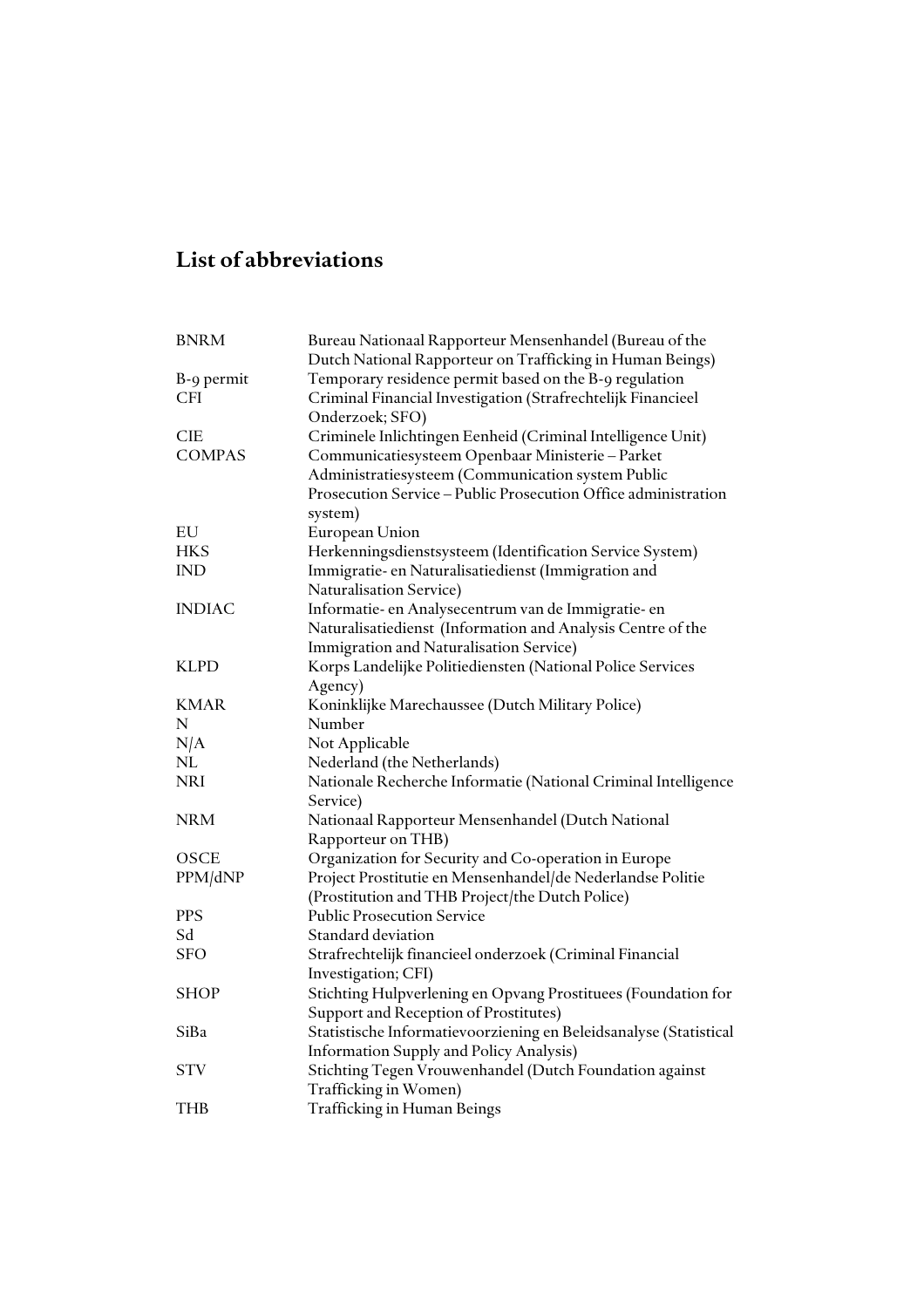| vi    | Trafficking in Human Beings; Second report of the Dutch National Rapporteur |
|-------|-----------------------------------------------------------------------------|
| VAS   | Vreemdelingen Administratie Systeem (Aliens Administration                  |
|       | System)                                                                     |
| Vc    | Vreemdelingencirculaire (Immigration Law Circular)                          |
| WODC. | Wetenschappelijk Onderzoek- en Documentatiecentrum                          |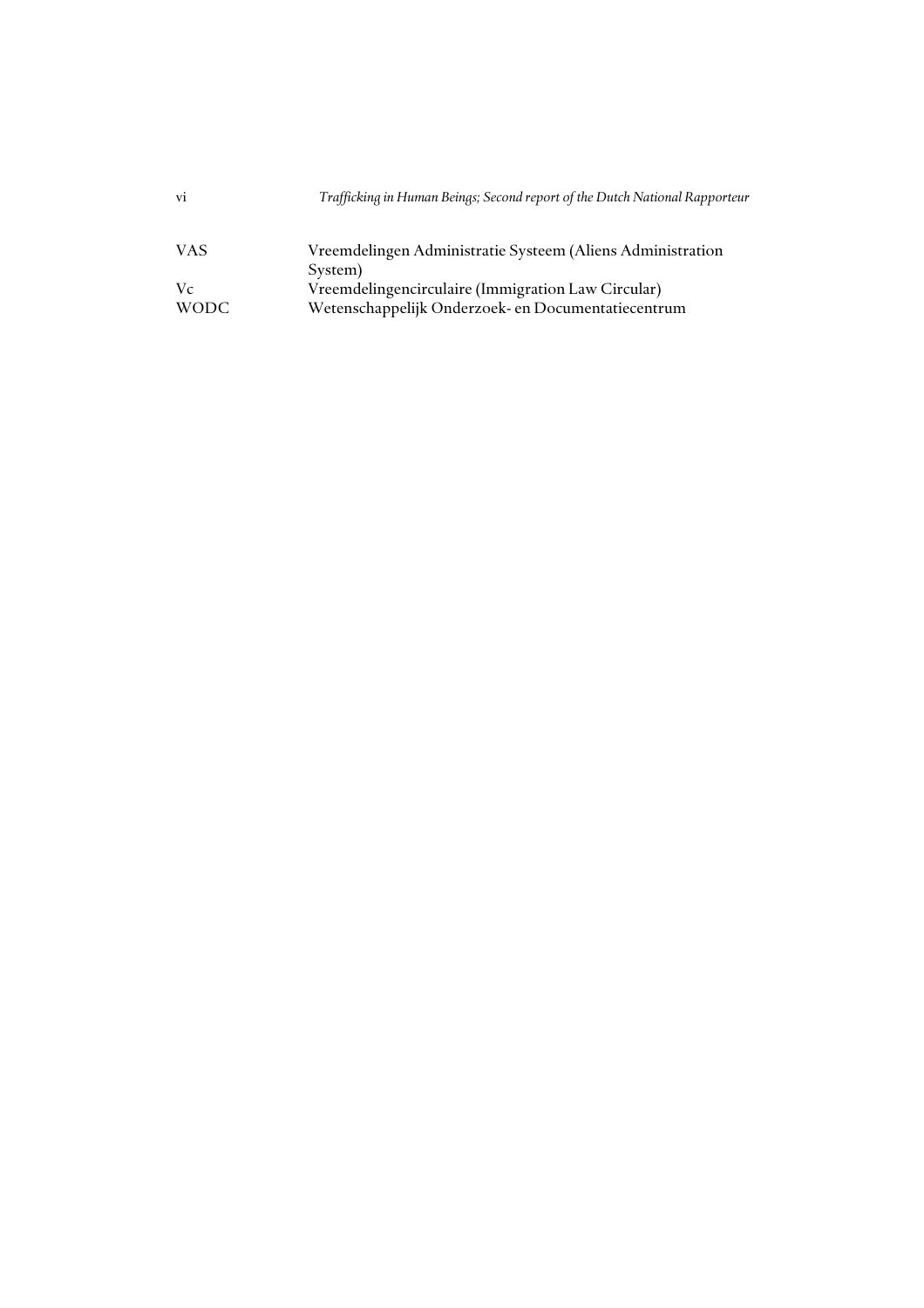### *1 Introduction*

This is the English translation of a somewhat shortened and revised version of the second report of the Dutch National Rapporteur on Trafficking in Human Beings (NRM). This second report contains supplementary numerical information. It must be seen and read in conjunction with the first report that contains all sorts of background information and is of a more reflective nature.

This report presents updated figures together with already published numerical data, in order to show possible trends. The report includes a lot of tables and makes use of statistics. For notes on the tables and statistics, as well as notes on the terminology used please refer to Annex 1.

In the area of THB there are many developments that are all worth mentioning, such as the change in the law which is being worked on at the moment in the Netherlands, in connection with the broadening of the definition of trafficking in human beings  $(THB)$ ,<sup>1</sup> the Dutch chairmanship of the Organization for Security and Co-operation in Europe (OSCE) and the plan to then put THB prominently on the international agenda, as well as the consequences of the upcoming enlargement of the European Union (EU). These developments will be discussed in the third report of the NRM, which is planned for the end of 2003.

For this report, many people and bodies have made information available. The Bureau of the Dutch National Rapporteur on THB (BNRM) is very grateful to them for this. A separate word of thanks goes out – in the order of the chapter layout – to the Information and Analysis Centre of the IND (INDIAC) for making relevant databases available, to Mrs. M. Verhoeven for her contribution to the police investigation and to Mr. P.P.J. Groen of the Statistical Information Supply and Policy Analysis (SiBa) department of the Scientific Research and Documentation Centre (WODC), who carried out the analyses of the Public Prosecution Service (PPS) database for this report.

Chapter 2 presents data on victims of THB reported to the Dutch Foundation against Trafficking in Women (STV) in 2001.

Chapter 3 contains information on B-9 applications<sup>2</sup> and the decision taken on these. Chapter 4 focuses on investigation by the Dutch police in the field of THB. Chapter 5 contains data on THB cases registered with the PPS, their handling by the PPS and judgement by the court.

<sup>1</sup> This, in accordance with the UN protocol on THB signed by the Netherlands, in order to criminalise forms of exploitation other than just in the sex industry as THB.

<sup>2</sup> The B-9 regulation offers aliens who are possibly victims of THB and aliens who are witnesses of THB the opportunity to temporarily stay legally in the Netherlands.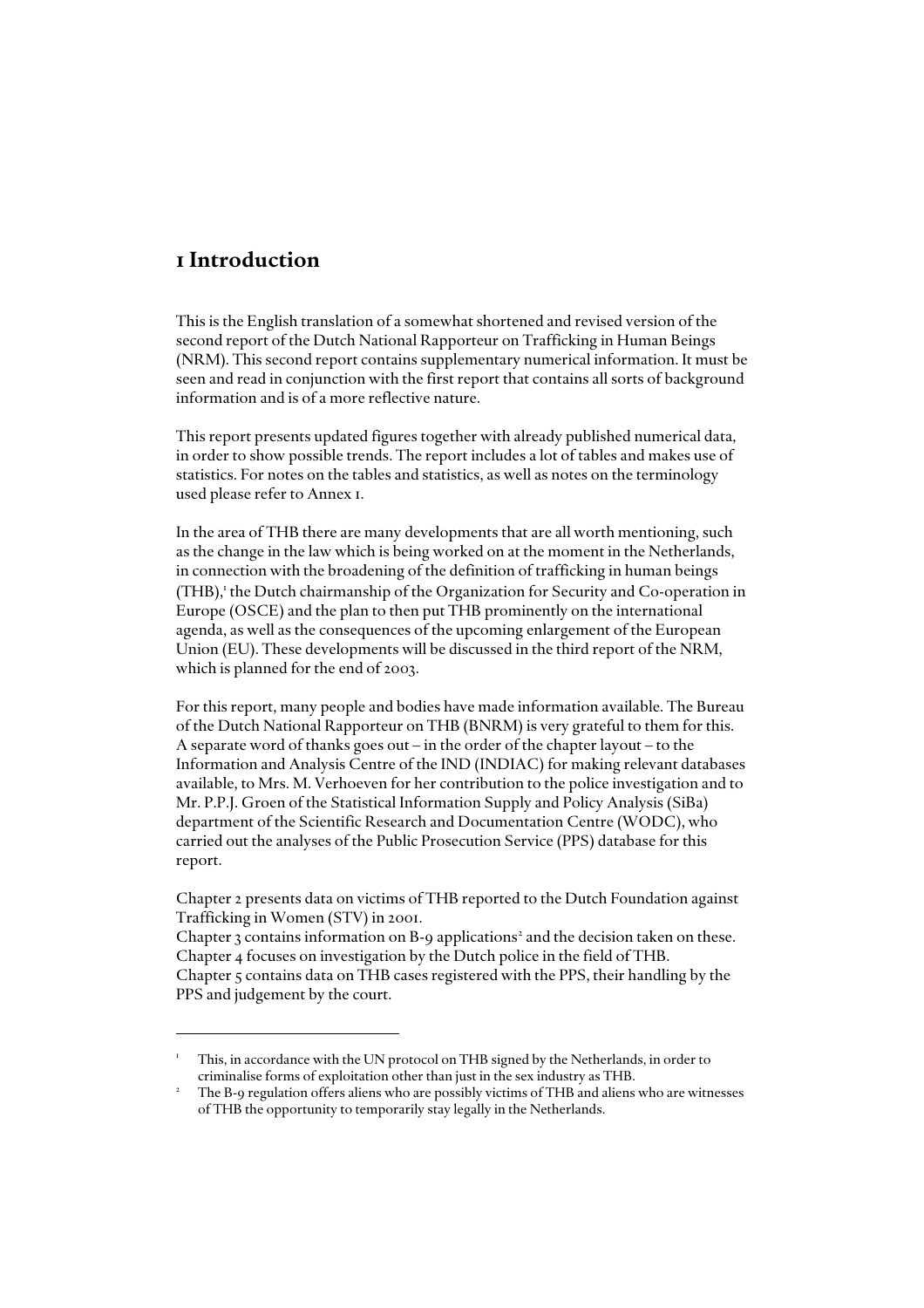Chapter 6 contains a brief review of the figures regarding prostitution and THB, originating from research carried out by BNRM and elsewhere. The final Chapter 7 gives a summary of the data presented in the preceding chapters, looked at in relationship to one another and with a commentary. No far-reaching conclusions and recommendations are however given: the conclusions and recommendations formulated in the first report still apply in full, the cabinet viewpoint on these has only recently been published and – at the time this second report was written – still has to be discussed in the Lower House. The next, third, report will, however, again contain extensive conclusions and recommendations. Finally, it is also important to mention that this third report will include figures regarding 2002 that are comparable with those in the present report. It will then be clearer whether changes are taking place since the lifting of the general ban on brothels and, if so, what these are.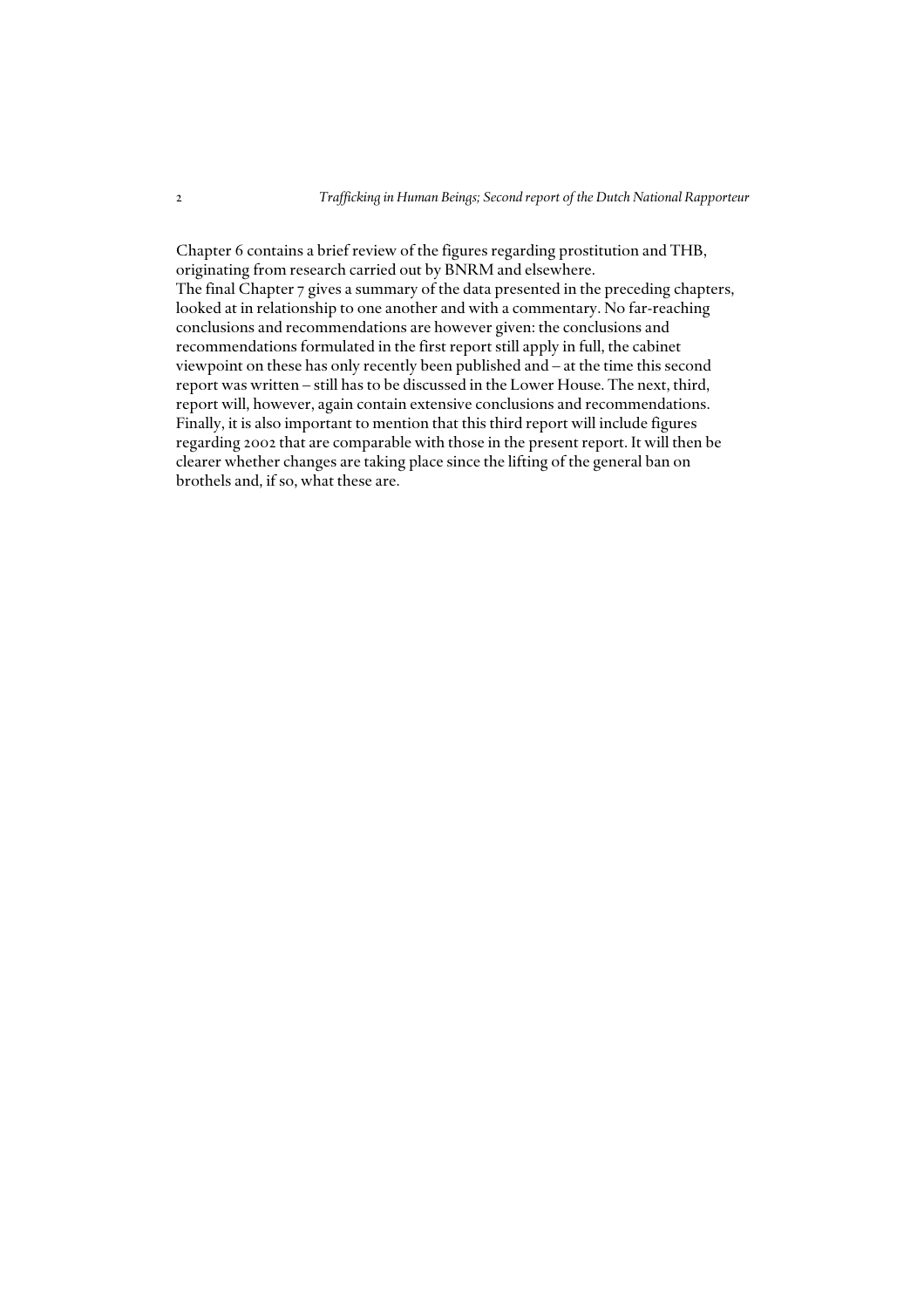### *2 Victim records kept by the Dutch Foundation against Trafficking in Women*

### *2.1 Introduction*

The STV records reports on (possible) victims of THB.<sup>1</sup> Reports come for example from the police, reception facilities, individuals, the Dutch Refugee Council (Vluchtelingenwerk Nederland) and asylum-seeker centres, as well as from (youth) victim support organisations. There are also anonymous reports (STV, 2001; 2002). For a number of reasons the records do not give a realistic picture of the character and scale of THB in the Netherlands. The STV is dependent on third parties for reports (STV, 2002). Not all the victims, however, come to the knowledge of these third parties. In addition, it appears that not all the victims for whom that *does* apply are reported to the STV. Furthermore, the fact is that in 2001 the STV was less accessible because of a lack of resources and due to undermanning, which led to a reduction in the number of cases reported. A further complication is that to date the STV has been working with a (non-computerised) record system, which does not distinguish between requests for advice and consultation on the one hand and actual direct involvement with victims on the other.<sup>2</sup> Although on the basis of identity and other indicators, double-counting is as far as possible avoided, this cannot entirely be excluded. This means that the victims recorded by the STV not only represent an unknown selection as regards character and scale of the total number of victims of THB in the Netherlands, but also of the number of victims that come into contact with the police and victim support organisations. The STV, for that matter, comments on this itself that the victims that are reported to it usually do know one or more women who are also (possible) victims of THB, but who have not been reported to the STV (STV 2001; 2002) and that the number of victims reported must at least be doubled to get a realistic picture.

### *2.2 Countries/regions of origin*

The (possible) victims of THB recorded by the STV, that are or were working in prostitution in the Netherlands, come from all over the world. The STV records make

<sup>1</sup> Because of its history the STV focuses in particular on female victims of THB, the expertise embodied within the STV also lies mainly in this area and in its publications the Foundation talks almost exclusively about women and uses the term 'trafficking in women' (and not 'trafficking in human beings'). If, however, male victims are reported to it, they are also recorded (verbal information from STV).

<sup>2</sup> Work is at present being carried out on computerising the record system, for which the STV received a subsidy in the autumn of 2001.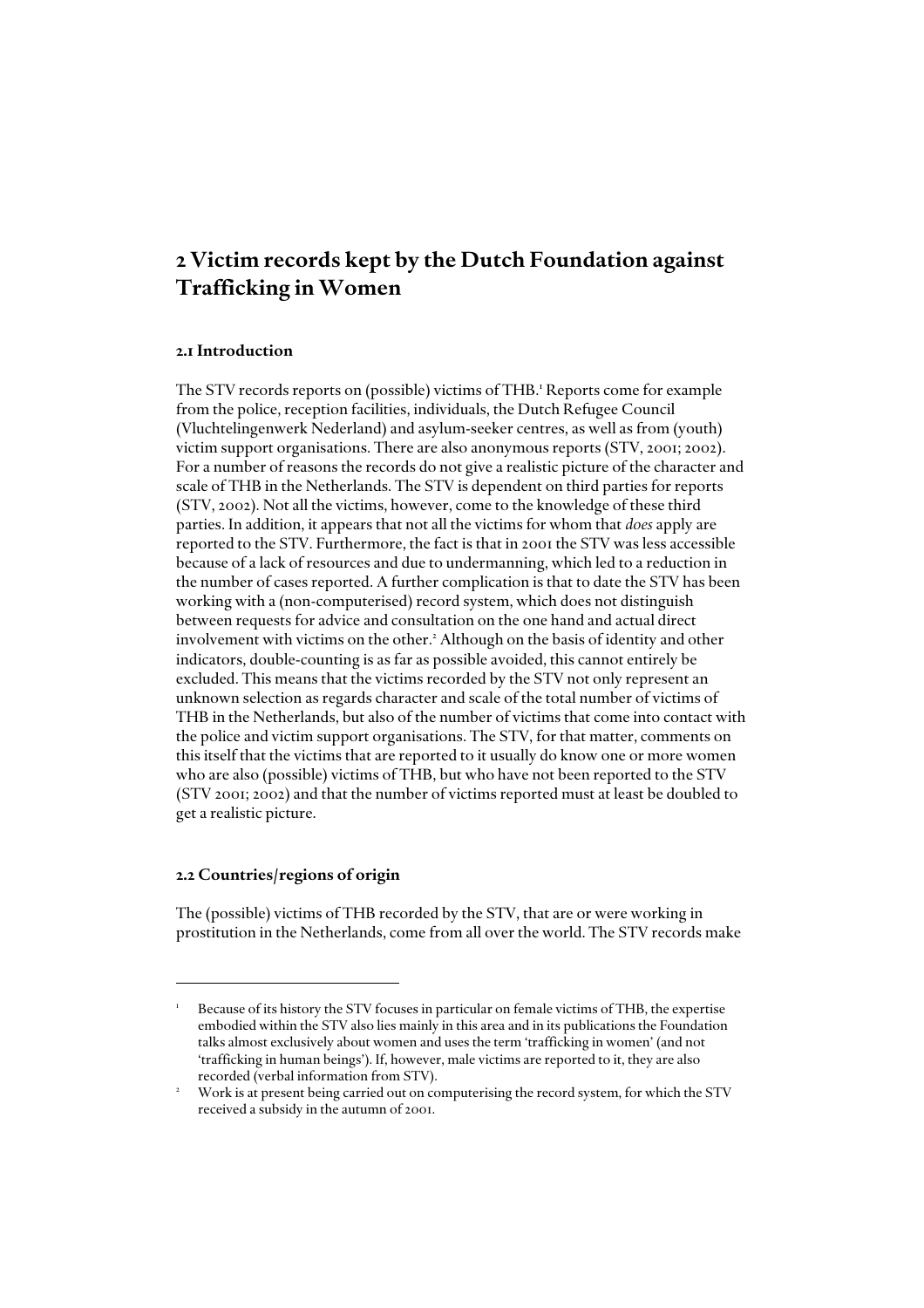a distinction by country of origin. Grouping by region (in a single case by country) gives the summary shown in Table 2.1.

|                                 |                | $\cdots$ $\cdots$ $\cdots$ $\cdots$ |                |          |              | $\sim$ $\prime$<br>----- |               |         |                |          | キンプフ           |          |                |              |     |           |
|---------------------------------|----------------|-------------------------------------|----------------|----------|--------------|--------------------------|---------------|---------|----------------|----------|----------------|----------|----------------|--------------|-----|-----------|
| Region/<br>country              |                | 1995                                |                | 1996     |              | 1997                     |               | 1998    |                | 1999     |                | 2000     |                | <b>2001</b>  |     | Total     |
|                                 | $\mathbf N$    | $\%$                                | $\mathbf N$    | $\%$     | $\mathbf N$  | $\%$                     | $\mathbf N$   | $\%$    | N              | $\%$     | N              | $\%$     | N              | $\%$         | N   | $\%$      |
| Central and<br>Eastern Europe   | 125            | 78%                                 | 77             | 64%      | II7          | 65%                      | 131           | 57%     | 123            | 43%      | 134            | 39%      | 142            | 50%          | 849 | 53%       |
| Africa                          | $\overline{2}$ | $I\%$                               | 13             | $II\%$   | 2I           | 12%                      | 45            | $20\%$  | 79             | 28%      | $_{\rm IOI}$   | 30%      | 45             | 16%          | 306 | 19%       |
| Asia                            | $\overline{5}$ | 3%                                  | I4             | 12%      | I4           | 8%                       | <sup>15</sup> | $7\%$   | 26             | $9\%$    | 26             | 8%       | II             | $4\%$        | III | $7\%$     |
| Latin America<br>+ Caribbean    | 19             | $12\%$                              | $\overline{5}$ | $4\%$    | IO           | 6%                       | 24            | 11%     | 15             | 5%       | $\overline{7}$ | $2\%$    | $\mathbf{3}$   | $I\%$        | 83  | $5\%$     |
| Netherlands<br>(NL)             | $\overline{4}$ | $3\%$                               | $\overline{7}$ | 6%       | 8            | $4\%$                    | 13            | 6%      | 13             | $5\%$    | 25             | $7\%$    | II             | $4\%$        | 81  | $5\%$     |
| Middle East                     | $\overline{2}$ | $I\%$                               |                |          |              |                          |               |         | $\overline{3}$ | $I\%$    | $\mathbf{2}$   | $I\%$    |                |              | 7   | $O\%$     |
| Western<br>Europe<br>(excl. NL) | $\overline{2}$ | $I\%$                               | $\overline{3}$ | $2\%$    | $\mathbf I$  | $I\%$                    |               |         | 6              | $2\%$    | $\mathbf I$    | $O\%$    | $\overline{2}$ | $I\%$        | 15  | $I\%$     |
| Unknown                         | $\overline{2}$ | $I\%$                               | $\overline{2}$ | $2\%$    | $\mathbf{Q}$ | 5%                       |               |         | 22             | 8%       | 45             | $13\%$   | 70             | 25%          | 150 | $9\%$     |
| Total                           |                | 161 100%                            |                | 121 100% | 180          | $100\%$                  | 228           | $100\%$ |                | 287 100% |                | 341 100% |                | $284\ 100\%$ |     | 1602 100% |

*Table 2.1 Origin of (possible) victims of THB reported to STV (1995 to 2001 inclusive)*<sup>3</sup>

*Source: STV (2001; 2002)*

The reduced contactability of the STV in 2001 can be seen in the low number of victims reported to the STV in that year. For the first time in years there has in fact been a fall, while other information sources and indicators show no signs of a reduction in the number of victims of THB in the Netherlands.<sup>4</sup> In that year the large number of reports where the victim's country of origin is not known is also striking. There are 70 of them, or a quarter of the total.<sup>5</sup> The comments on the STV records

<sup>3</sup> Over the years 1992 to 1994 a total of 324 (possible) victims of THB were notified to the STV. Their number rose from 70 (in 1992) to 166 (in 1994). Data on the countries of origin of the victims notified to the STV over this period are not included in the present report, but can be found in the first report (NRM, 2002) and of course in the original source (STV, 2001).

<sup>4</sup> Adjusted for the limited contactability, the number of reports in 2001 would, according to the STV, be comparable with the number of reports in 2000. The provisional figures for 2002 indicate a growth (written information from the STV). 5

The STV states that both individuals and victims themselves, but also professional groups, in some cases report THB without giving personal details. This does not, however, explain why the number of reports of this type increased in 2001.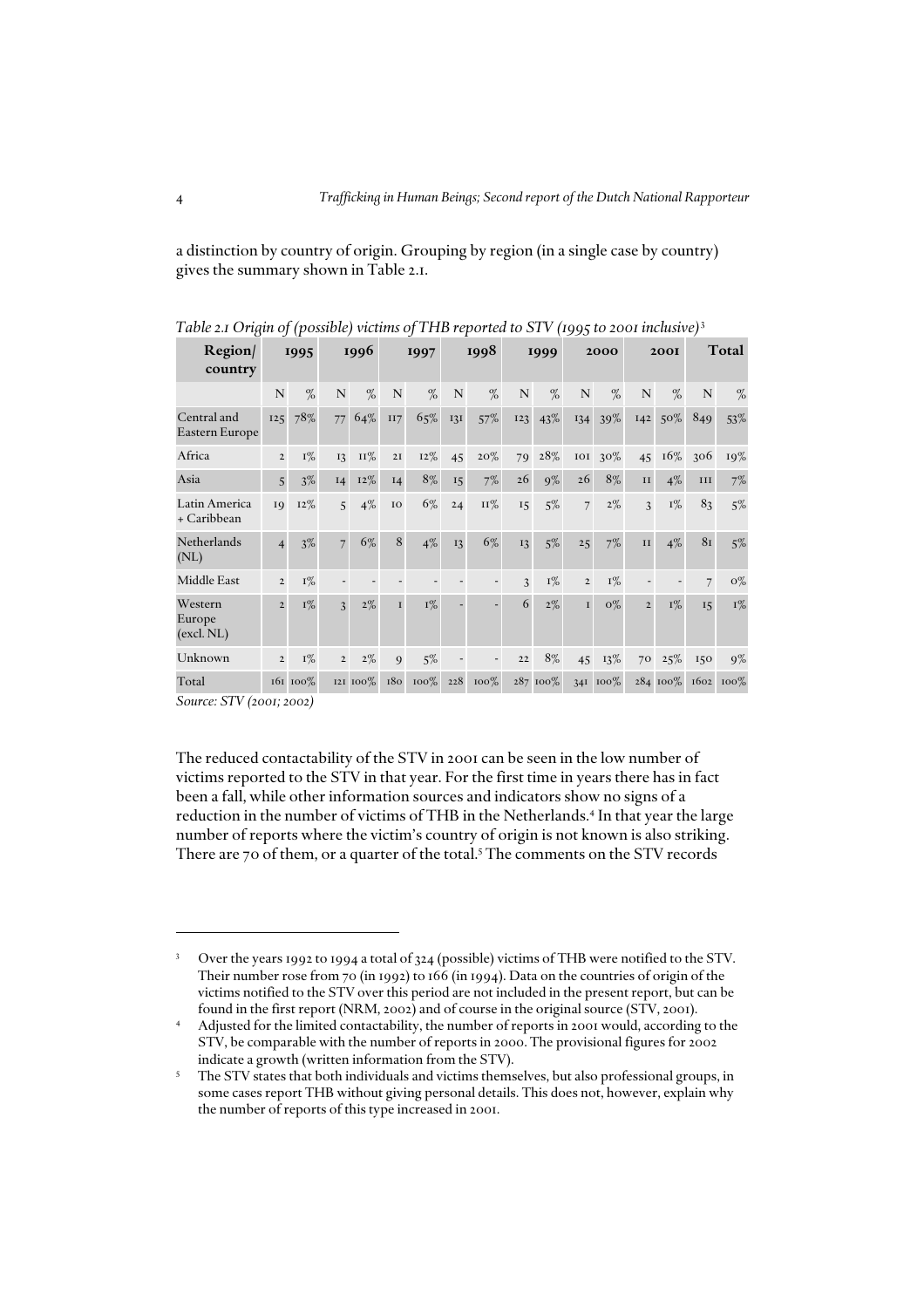mentioned in the introduction that relate to their reliability and representativeness thus apply to an even greater extent for the records for 2001.<sup>6</sup>

The table shows that the number of victims reported differs by region or country of origin. Over the whole period, Central and Eastern Europe is the region from where most victims come. The main countries of origin in this region are Bulgaria, the Czech Republic, Poland, the Russian Federation, Ukraine, Lithuania and Romania. Over the years, however, the pattern has changed. A fall has been observed in the percentage of Central and Eastern European victims since 1997, up to 2001. The absolute number of reports concerning victims from this region, however, did not change appreciably over the same period. The percentage fall is largely explained by the increase in total number of reports of victims, partly due to the rise in the number of reports concerning African, mainly Nigerian, victims. This number rose up to 2001, particularly after 1996, both in absolute numbers and percentage terms. Over the same period (1995 to 2001) the number of reports concerning Dutch victims and victims from Asia also increased – the latter mainly due to an increase in reports concerning victims from China – but their (percentage) share remained around the same.

The number of reports relating to victims of THB from Latin America (including the Caribbean) increased steadily over the period from 1995 to 2001 inclusive – with the exception of 1998 and to a more limited extent 1999. Very small numbers of reports concern victims from the Middle East and Western Europe.

Perhaps partly due to the large number of unknown countries of origin, 2001 differs in many respects from the above-mentioned trends. Both the number and also the percentage of reports relating to victims from Central and Eastern Europe increased in that year, while the number of reports relating to African victims fell by more than half in 2001 compared with the year before. Their proportion also fell in percentage terms, even though the percentage is calculated with respect to just the 165 reports for which the victims' countries of origin were known.

The number of reports relating to Dutch victims and victims from Asia also fell in 2001.

Whether as regards victims' countries of origin the year 2001 heralded all sorts of trend breaks, or has given a distorted picture due to the comparatively small number of reports, is expected to become clear in the following annual reviews of the STV.

<sup>6</sup> Because 2001 differs in various respects and the question is very much whether these differences reflect the actual developments, that year is largely discussed separately in this paragraph.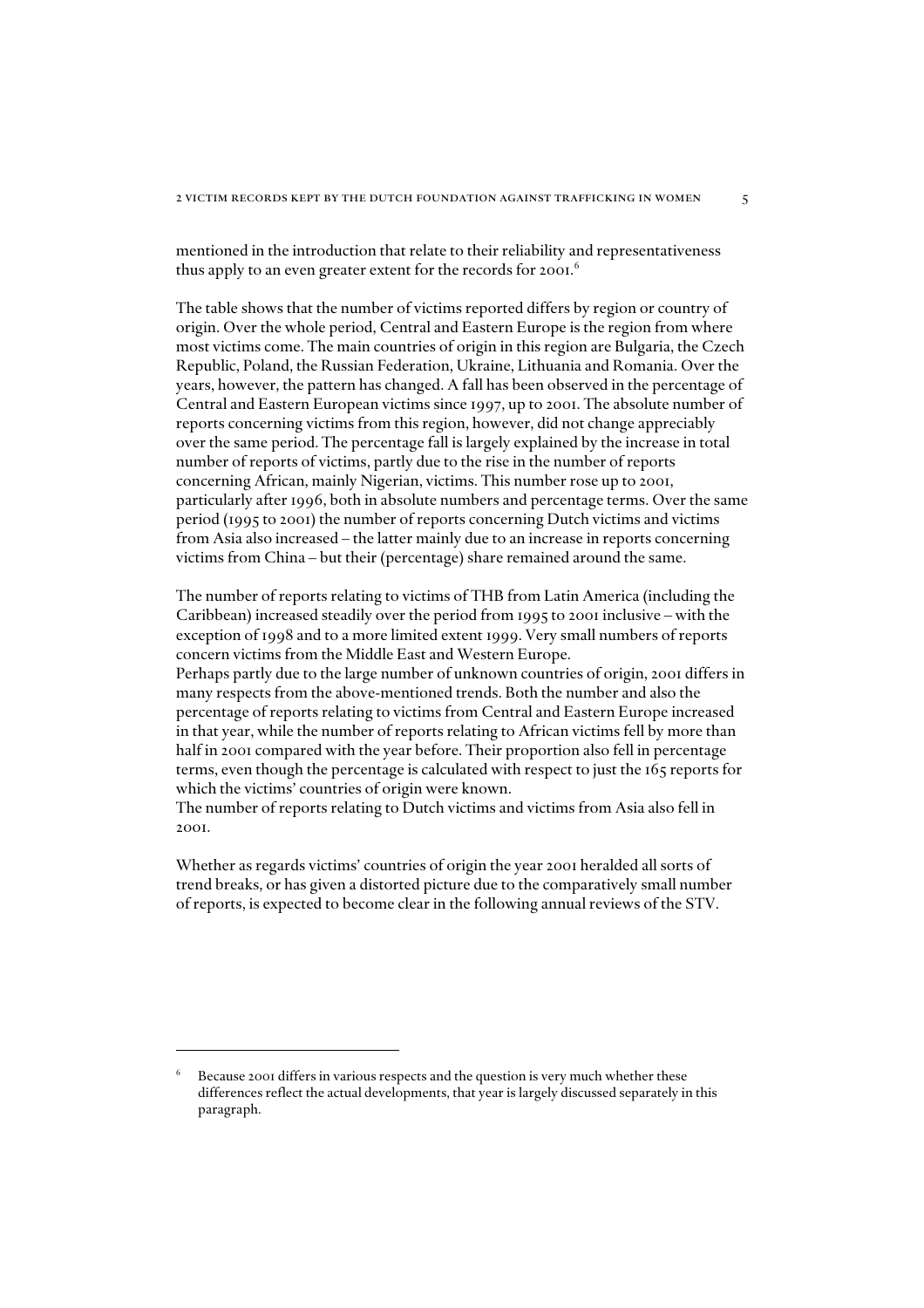### *2.3 Age and sex*

No annual reviews have been published of the age distribution of victims reported to the STV. Table 2.2 therefore only shows the age distribution of the victims reported in 2001.

| Age category      | N              | $\%$ of total N | % of 165 reports with<br>known age |
|-------------------|----------------|-----------------|------------------------------------|
| to to 14 years    | $\overline{2}$ | $I\%$           | $I\%$                              |
| 14 to 18 years    | 25             | $9\%$           | $15\%$                             |
| 18 to 24 years    | 86             | $30\%$          | $52\%$                             |
| 24 to 30 years    | 39             | $14\%$          | $24\%$                             |
| 30 to 40 years    | I2             | $4\%$           | 7%                                 |
| 40 years and over | I              | $O\%$           | $1\%$                              |
| Unknown           | <b>II9</b>     | 42%             | N/A                                |
| Total             | 284            | $100\%$         | 100%                               |

*Table 2.2 Age distribution of victims reported to the STV in 2001* 

*Source: STV (2002)*

The large number of unknown ages in this table is striking: for 42% of the reports the age of the (possible) victim is not known. The victims whose age is known are in 27 cases minors (that is 16% of the 165 reports where the age is known). The great majority of the victims fall in the age category from 18 to 30 years (76% of the 165). The STV does not report on the sex of the victims notified, but only a single case a year concerns men or boys (verbal and written information from the STV).

### *2.4 The reporters*

Table 2.3 gives the list of numbers of reports by different categories of reporters in 2001.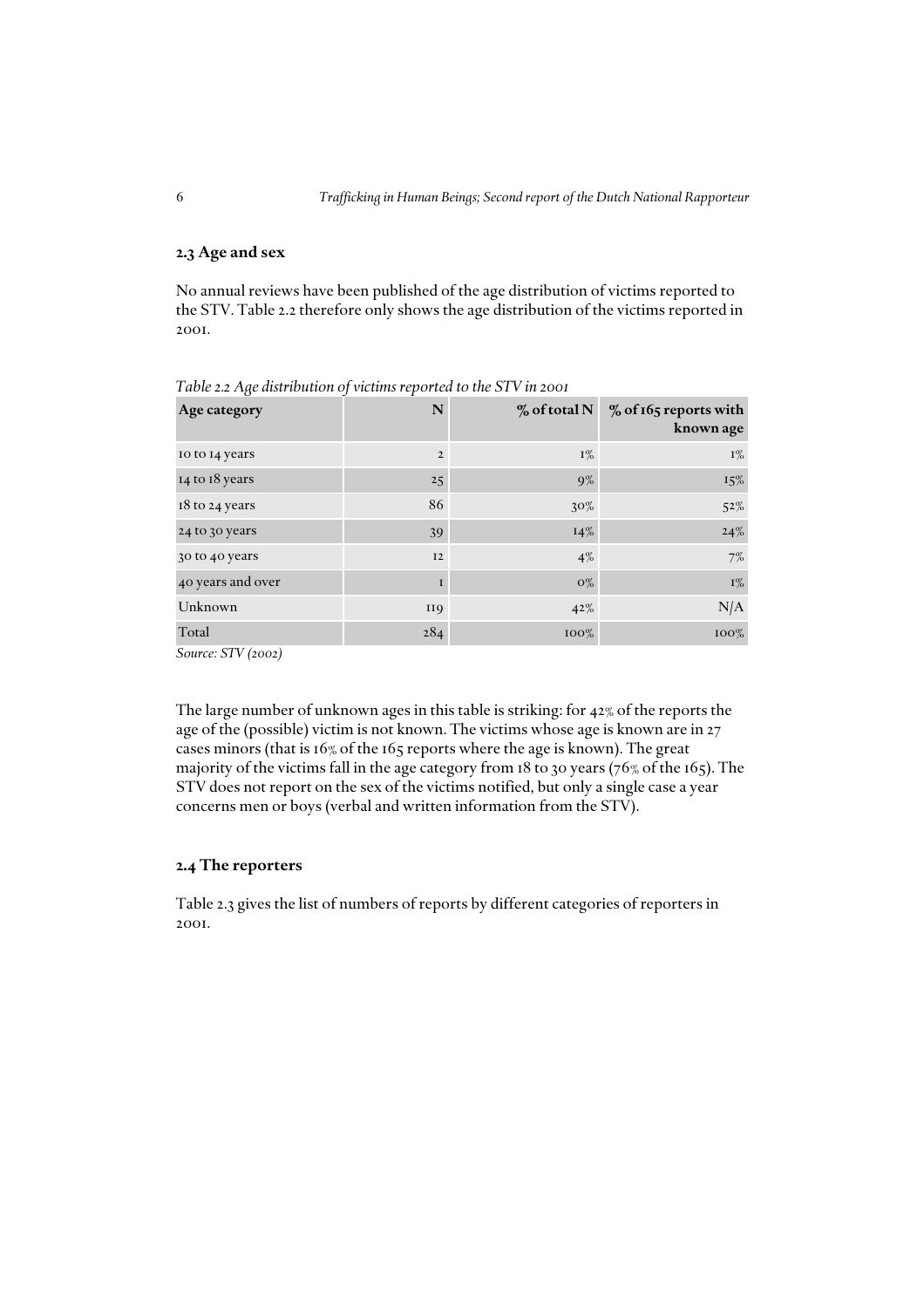| Reporter                             | N   | $\%$  |
|--------------------------------------|-----|-------|
| Police                               | 135 | 48%   |
| Anonymous                            | 48  | 17%   |
| Reception facility                   | 23  | $8\%$ |
| Individuals                          | 18  | 6%    |
| Dutch Refugee Council/asylum centres | 17  | 6%    |
| Youth victim support                 | I2  | 4%    |
| Legal assistance                     | II  | $4\%$ |
| Victim support organisation          | 8   | $3\%$ |
| Victim him/herself                   | 6   | $2\%$ |
| Health care/field work               | 3   | $I\%$ |
| Other                                | 3   | $I\%$ |
| Total                                | 284 | 100%  |

*Table 2.3 Reporters of victims of THB in 2001*

*Source: STV (2002)* 

The police are responsible for almost half of the total number of reports. Also quite a few reports are made anonymously, in the sense that the reporter does not want to give either his/her name or his/her (professional) background. These reporters, like the victims themselves, are often reluctant to call in the authorities, out of fear of deportation or imprisonment (STV, 2002). Reports are also frequently received from reception facilities. Other reporters are (by decreasing frequency): individuals (prostitutes, brothel-keepers, clients, friends and partners), Dutch Refugee Council/asylum centres (staff of reporting centres, reception centres and asylumseeker centres), organisations providing youth victim support<sup>7</sup> and legal assistance. The other (categories of) reporters included in the list (such as victim support organisations, victims themselves, health care institutions and field work $^8)$ occasionally report victims to the STV.

<sup>7</sup> It is rather confusing in this respect that the STV has classed organisations for Youth care and

These are organisations that provide prostitutes with medical care and information at the workplace or during special surgeries.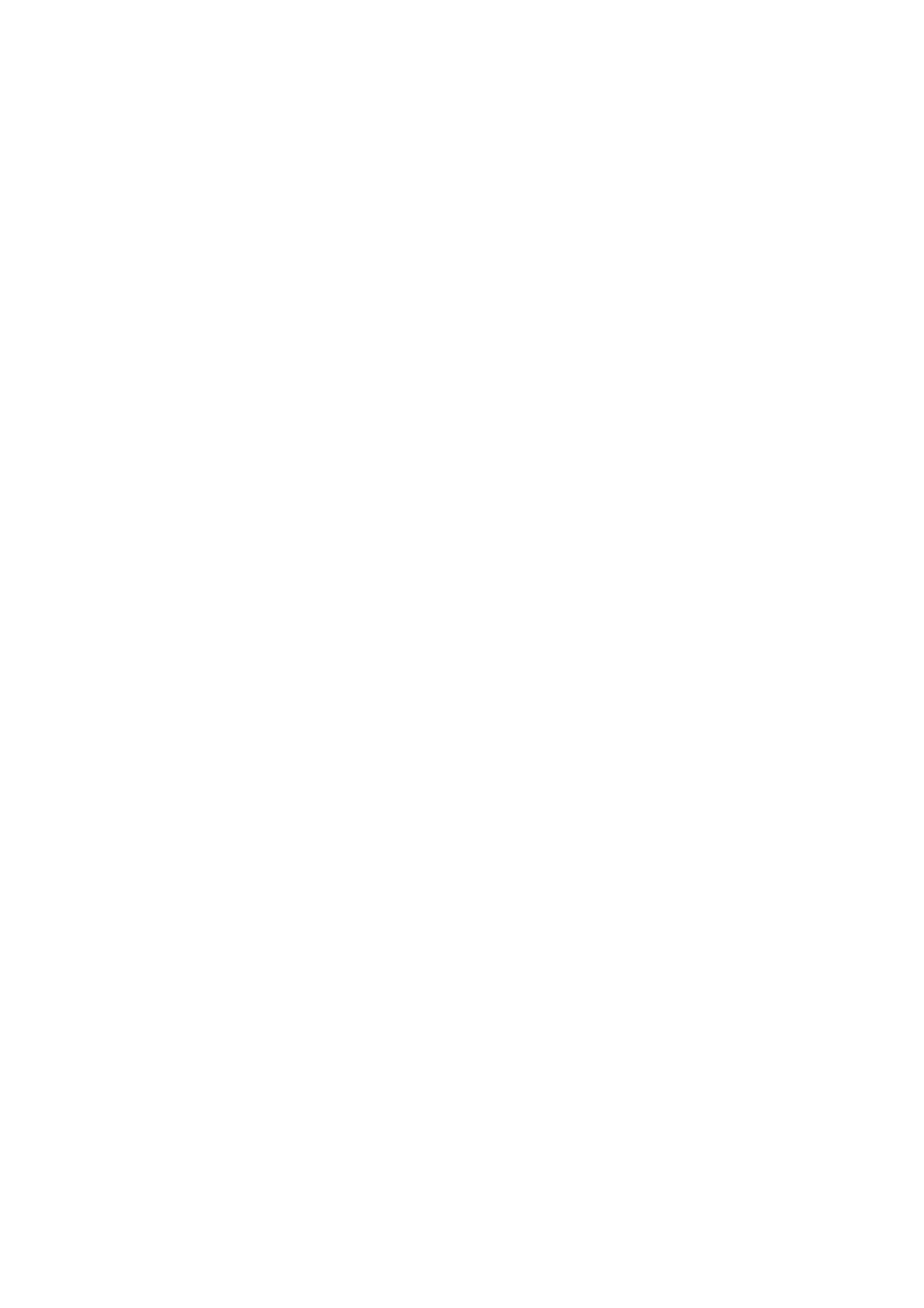### *3 The B-9 regulation*

### *3.1 Introduction*

THB is not an offence that can only be prosecuted on the basis of a complaint. Reporting the offence is therefore not an absolute condition for proceeding with prosecution. Nevertheless, it is in practice very important for the investigation and prosecution of THB that both victims and witnesses report THB and that those reporting an offence remain available to the police and the PPS during investigation and prosecution. Furthermore, it is important that victims and witnesses of THB are offered reception and support. The so-called B-9 regulation (section B-9 of the Immigration Law Circular)<sup>1</sup> is designed to open the way for this. Paragraph 3.2 briefly discusses the main lines of this regulation. The BNRM investigated how many (possible) victims and witnesses of THB over the period from 1996 to June 2002 inclusive made an appeal for the B-9 regulation according to the records of the Immigration and Naturalisation Service (IND) and were granted a temporary residence permit on these grounds. The results of this investigation are described in the present chapter.

### *3.2 Description of the B-9 regulation*

The B-9 regulation offers aliens who are (possibly) victims of THB, and aliens who are witnesses of THB, the option to temporarily stay legally in the Netherlands. In order to give the victim the time to decide *whether* she wants to report an offence, the victim is granted a reflection period of a maximum of three months. During these three months the deportation of the victim from the Netherlands is temporarily suspended. This reflection period does not apply for witness-informants. If the alien decides not to report an offence, she must leave the Netherlands immediately. If the victim or the witness decides to report the offence, this report is regarded as an application to grant a residence permit. The residence permit is issued for the duration of the investigation and criminal proceedings and expires when the investigation or the prosecution is completed or stopped. The B-9 regulation also provides certain facilities for victims and witnesses of THB (also for victims who are still in the reflection period phase): reception and shelter, medical assistance, legal assistance and special provisions for maintenance.

In principle, when their temporary residence permit under the B-9 regulation (further referred to for convenience as the B-9 permit) expires, victims of THB can attempt to have this converted into a permanent residence permit. As grounds for this they may

Vc 2000 (April 2001, supplement 0), SDU Publishers.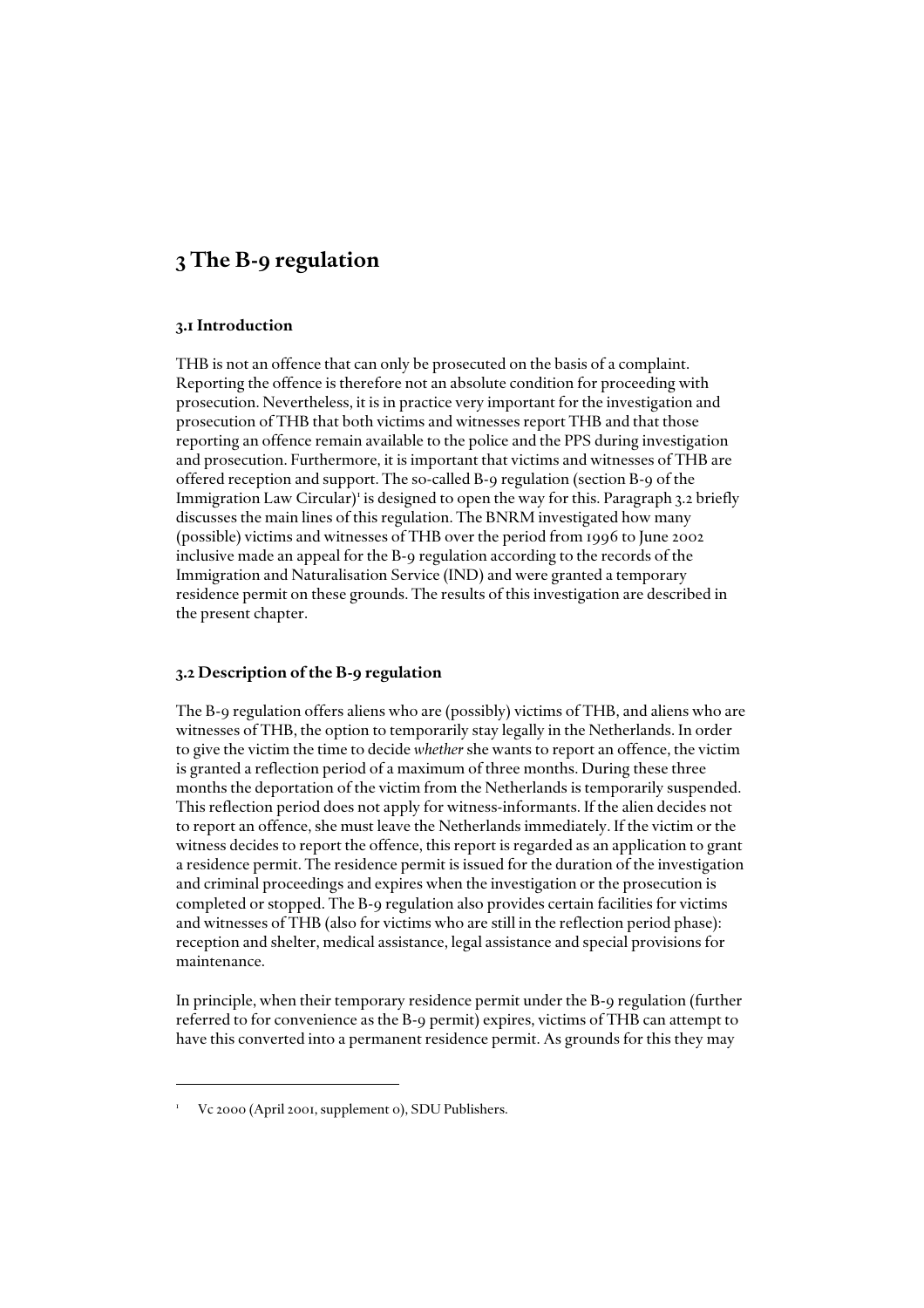give humanitarian reasons. BNRM has tried to investigate how many victims of THB follow this course, however it was not possible to discern this from the present records of the IND and the STV. According to reports this would only involve occasional cases.

### *3.3 Research method*

The IND – being the authority to which applications for residence permits under the B-9 regulation are submitted – has, on the request of BNRM, supplied files containing all the contacts of people with the IND over the period from 1996 to June 2002 involving the B-9 regulation. The files therefore contain both all the applications for residence permits and all permits granted under the B-9 regulation. BNRM has aggregated and combined all the files on a person level<sup>2</sup>. The result forms the basis for the analyses in the following paragraphs.

A few comments on these files are called for. Firstly: the IND does not record consistently and/or clearly whether applications for and grants of temporary residence permits are linked with the B-9 regulation. As a result the files may show that a person who applies for a B-9 permit is granted a temporary residence permit on completely different grounds (for example 'living with partner' or 'working in EU').<sup>3</sup> The reverse also happens: people who do not apply for a B-9 permit may be granted one.4 In the analyses it has been assumed that people who are marked either in the application or in the grant as B-9 had made an appeal for the B-9 regulation. They are then counted in both categories (applications and grants). Because an appeal for the B-9 regulation is not recorded by the IND as standard and compulsorily, it is possible that not all victims that made an appeal for the B-9 regulation have been traced. Secondly: THB – by the definition of the offence – does not necessarily relate to aliens. Dutch people or foreigners, residing legally in the Netherlands, may also become victims of THB. The IND data presented in this paragraph only relate to victims and witnesses of THB residing illegally in the Netherlands, because only then legalisation of residence in the Netherlands is necessary for investigation and prosecution. Thirdly, the IND does not record whether a person is granted a B-9 permit as a victim or as a witness. Furthermore, a witness may also be a victim. Different sources (e.g. Van Dijk, 2002) show that victims of THB find it easier to report an offence as a witness than as a victim. Finally it should again be noted that the IND files analysed only contain data on people eligible for a temporary residence permit because they have reported THB. Victims who are still in the reflection period are not recorded by the IND.

<sup>2</sup> A person may, after all, be involved in several procedures (and for each procedure have several contacts) with the IND.

<sup>3</sup> This is the case for 36 people (6% of the people for whom a B-9 permit was applied for).

<sup>4</sup> This is the case for 38 people (8% of the people to whom a B-9 permit was granted).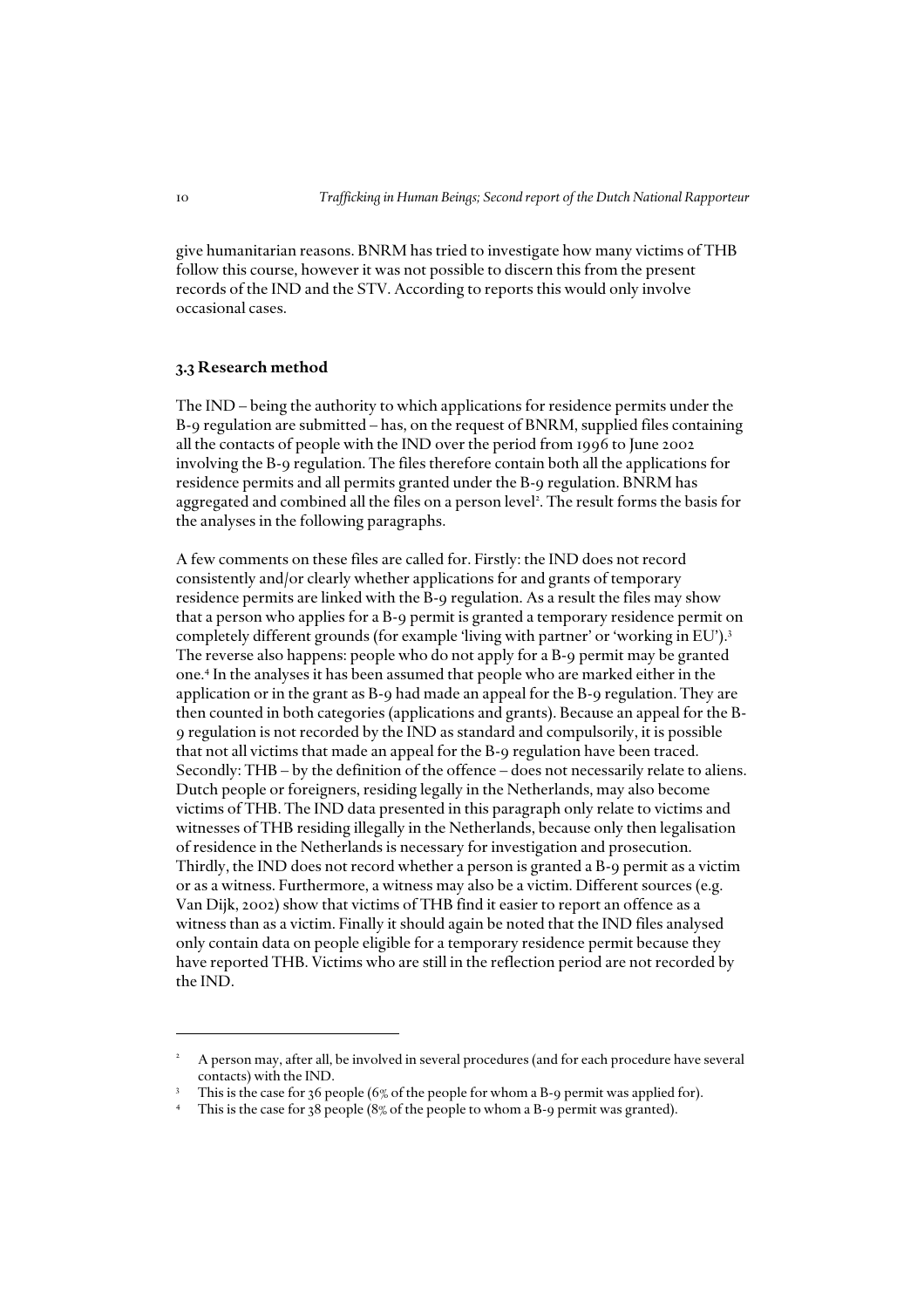### *3.4 Applications for and grants of a B-9 permit*

Table 3.1 shows how many people submitted an application for a B-9 permit to the IND over the period from 1996 to June 2002 inclusive and how often this was granted. This relates only to 'first' applications and grants, so not to applications for and grants of prolongation of the B-9 permit. Table 3.1 also indicates how big the fall/rise is compared with the base year 1996 (with indices) $5$ .

| Year                     |             | <b>Applications for B-9</b><br>temporary residence<br>permit | Grants of B-9<br>temporary residence | % Granted             |      |
|--------------------------|-------------|--------------------------------------------------------------|--------------------------------------|-----------------------|------|
|                          | $\mathbf N$ | Index<br>$(1996=100)$                                        | N                                    | Index<br>$(1996=100)$ | $\%$ |
| 1996                     | 70          | 100                                                          | 46                                   | 100                   | 66%  |
| 1997                     | 53          | 76                                                           | 4I                                   | 89                    | 77%  |
| 1998                     | 52          | 74                                                           | 39                                   | 85                    | 75%  |
| 1999                     | 99          | I4I                                                          | 7 <sub>I</sub>                       | 154                   | 72%  |
| 2000                     | 72          | I <sub>0</sub>                                               | 58                                   | 126                   | 81%  |
| 2001                     | 147         | 210                                                          | <b>I22</b>                           | 265                   | 83%  |
| 2002 (to June inclusive) | II4         | 163                                                          | 85                                   | 185                   | 75%  |
| Total                    | 607         | N/A                                                          | 462                                  | N/A                   | 76%  |

*Table 3.1 Applications for and grants of B-9 permit, broken down by year*

The number of applications for and grants of B-9 permits fluctuates each year, but has increased considerably in the last two years.<sup>6</sup> In total, over the period from 1996 to June 2002 inclusive, 607 applications for a B-9 permit were submitted and 462 B-9 permits were granted. This means that in the investigation period for 145 applications (24%) no permit was granted. There are a number of reasons for this. For example, applications were withdrawn or expire. This happens for example if the investigation or the prosecution is not started or is stopped. It also happens that victims/witnesses who report an offence or make a statement – and appeal for the B-9 regulation – afterwards 'disappear' again. Where they go is usually not known. Possibly victims return to their country of origin or go back to work in prostitution – self employed or 'employed' by traffickers in human beings.

<sup>5</sup> See Annex I for further explanation.

<sup>6</sup> It is assumed that the numbers recorded in the first half of 2002 can be approximately doubled for the whole year.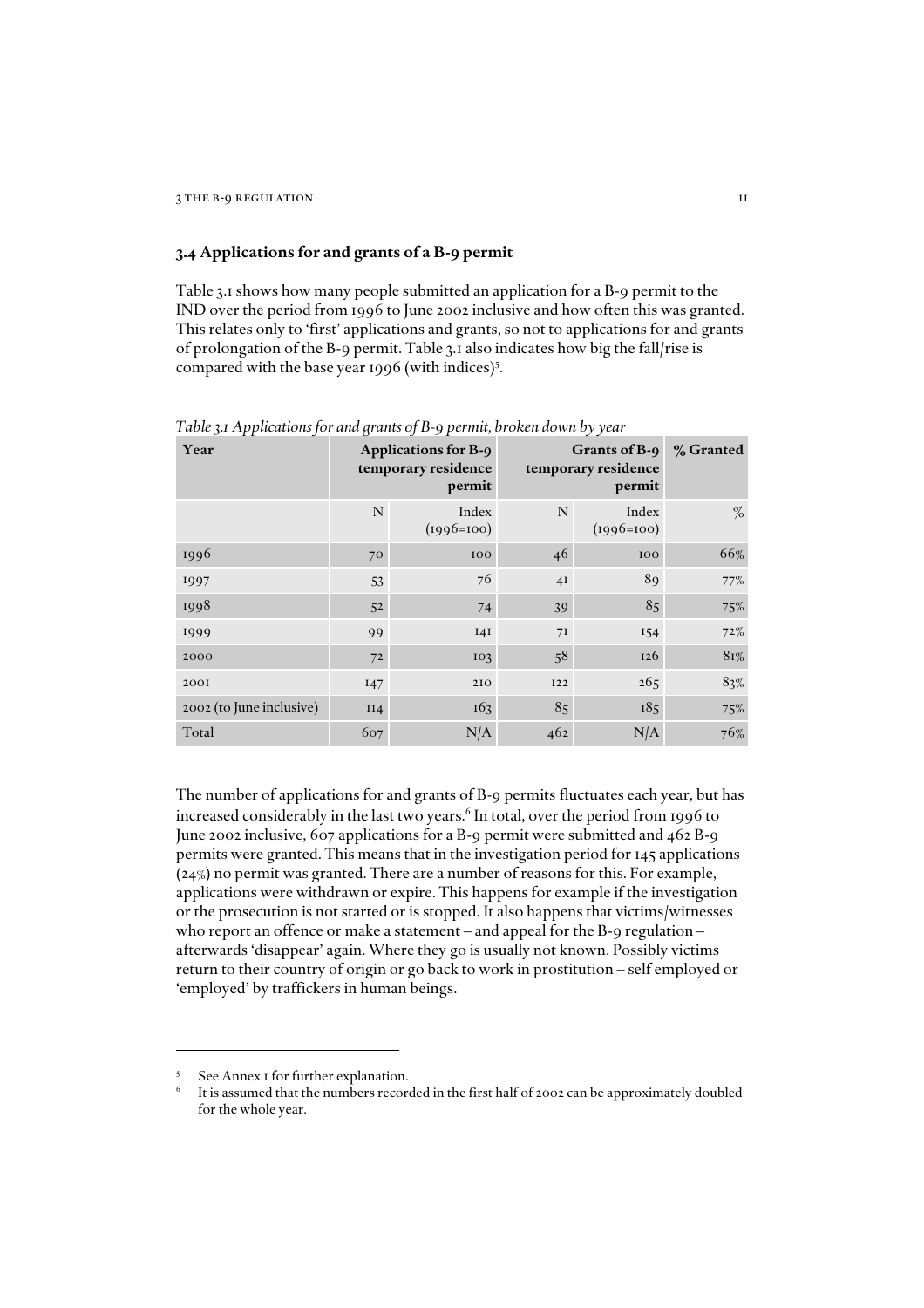For people who made a first application for a B-9 permit it was not always the first time that they came into contact with the IND. 346 people (57%) had already had previous contact with the IND, for example in connection with an asylum application or an arrest (possibly as an illegal alien, for example in case of a control in the prostitution circuit).<sup>7</sup>

Anyway, the number of B-9 applications is only a fraction of the total number of applications for temporary residence permits that the IND receives (and grants) each year. In 1999 the total number of applications for temporary residence permits was 20,557 and in 2000 13,271. The proportion of applications for B-9 permits out of these is 5 per mille for both years. The number of temporary residence permits granted in 1999 was 15,703 and in 2000 20,218. The proportion of B-9 permits granted out of these is respectively 5 and 3 per mille.

### *3.5 (Background) characteristics of people with (an application for) a B-9 permit*

### *Sex*

Of the victims/witnesses of THB for whom over the period from 1996 to June 2002 inclusive a B-9 permit was applied for and whose sex is known, $^8$  93% were women and 7% men.9 Not all these people were granted a B-9 permit. Among those to whom a B-9 permit was granted and whose sex is known,<sup>10</sup>  $96\%$  are women and  $4\%$  men.<sup>11</sup> That means comparatively fewer B-9 permits were granted to men than to women.<sup>12</sup>

### *Age*

In Table 3.2 the age of the victims/witnesses with an (application for a) B-9 permit is presented.

<sup>7</sup> This was – on the request of BNRM – checked at random by the IND.

<sup>&</sup>lt;sup>8</sup> For 523 of the 607 people this characteristic was known.

<sup>&</sup>lt;sup>9</sup> N=486 and N=37 respectively.

<sup>&</sup>lt;sup>10</sup> For 385 of the 462 people this characteristic was known.

 $N=369$  and N=16 respectively.

<sup>&</sup>lt;sup>12</sup> This difference is significant: Chi<sup>2</sup>=15.9, df=1, p<.01.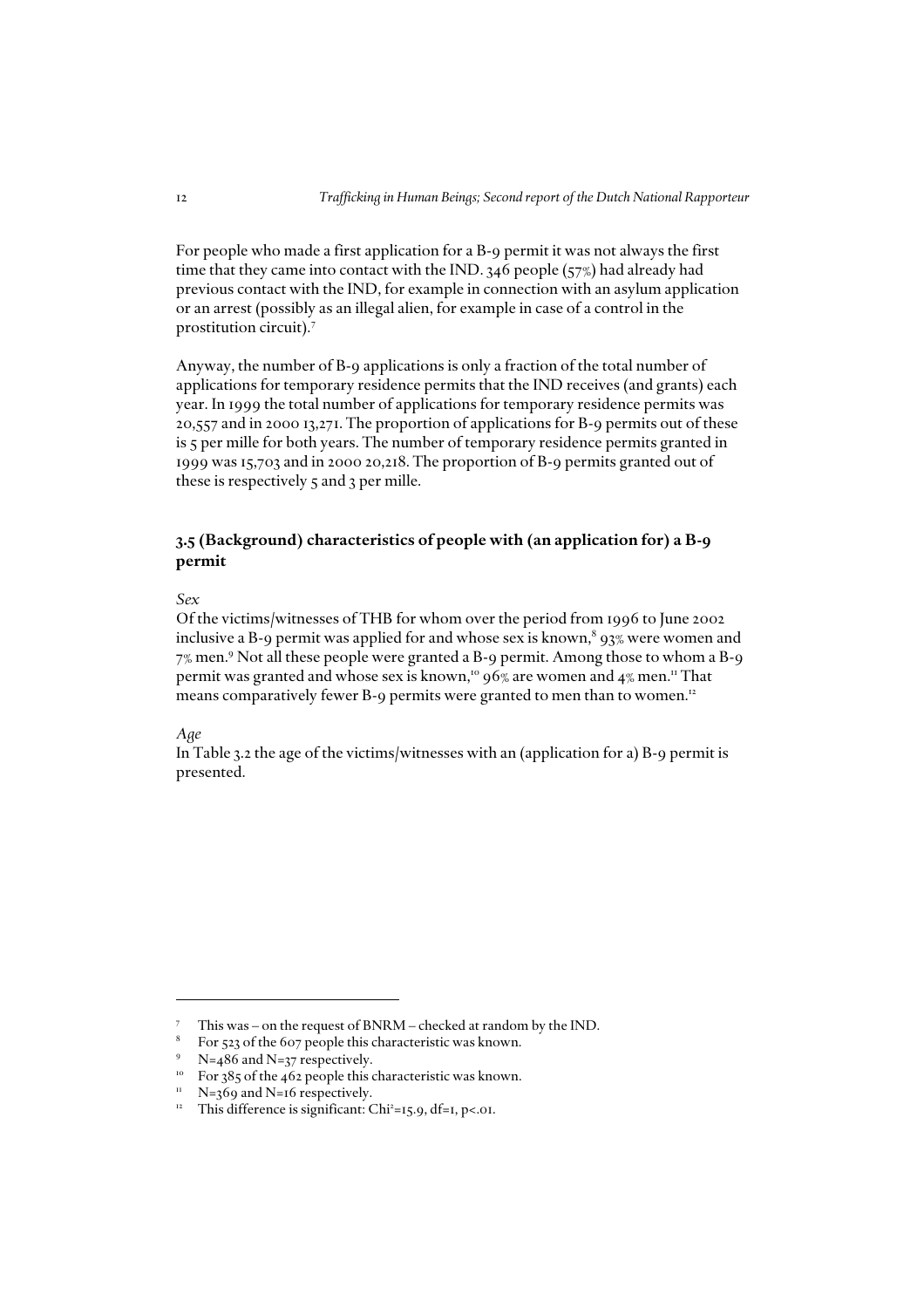| Age                 |             | <b>Applications for B-9</b><br>temporary residence permit | Grants of B-9 temporary<br>residence permit | % Granted |      |
|---------------------|-------------|-----------------------------------------------------------|---------------------------------------------|-----------|------|
|                     | N           | $\%$                                                      | N                                           | $\%$      | $\%$ |
| o to $II$           | 13          | $2\%$                                                     | 5                                           | $I\%$     | 38%  |
| $II$ to $I8$        | 59          | $10\%$                                                    | 46                                          | $10\%$    | 78%  |
| $18 \text{ to } 26$ | 400         | 66%                                                       | 309                                         | 67%       | 77%  |
| $26$ to $3I$        | 88          | 15%                                                       | 72                                          | 16%       | 82%  |
| $3I$ to $4I$        | 38          | $6\%$                                                     | 26                                          | $6\%$     | 68%  |
| 41 and over         | $\mathbf Q$ | $2\%$                                                     |                                             | $I\%$     | 44%  |
| Total               | 607         | $100\%$                                                   | 462                                         | $100\%$   | 76%  |

*Table 3.2 Age of people with (application for) a B-9 permit (1996 up to and including June 2002)*

Two thirds of all victims/witnesses of THB who applied for a B-9 permit, or to whom one was granted, fall in the age category from 18 to 26 years. Over 10% are minors. Among the minors who received a B-9 permit, there are also very young children, namely five aged from 0 to 10 years. Further investigation shows that this age category very probably includes children of victims or witnesses of THB. Particularly in the lowest and highest age categories ('0 to 10 years' and '41 and over') B-9 permits are granted comparatively less often than in the middle age categories (respectively 38% and 44% awards versus  $68\%$  to  $82\%$  in the age categories between 11 and 40 years).<sup>13</sup>

Table 3.3 breaks down the age of the victims/witnesses to whom a B-9 permit was granted by sex – where this is known.

| Age          |                | Women |               | Men    |
|--------------|----------------|-------|---------------|--------|
|              | N              | %     | N             | $\%$   |
| o to II      | 3              | $I\%$ |               | 6%     |
| $II$ to $I8$ | 37             | 10%   | $\mathcal{P}$ | $13\%$ |
| $18$ to $26$ | 246            | 67%   | 5             | $31\%$ |
| 26 to 31     | 59             | 16%   | 3             | 19%    |
| $3I$ to $4I$ | 22             | 6%    | 3             | 19%    |
| 41 and over  | $\overline{2}$ | $I\%$ | $\mathcal{P}$ | $13\%$ |
| Total        | 369            | 100%  | 16            | 100%   |

*Table 3.3 Age of people with B-9 permit, broken down by sex (1996 to June 2002 inclusive)*

<sup>&</sup>lt;sup>13</sup> This difference is significant: Chi<sup>2</sup>=15.5, df=5, p<.01.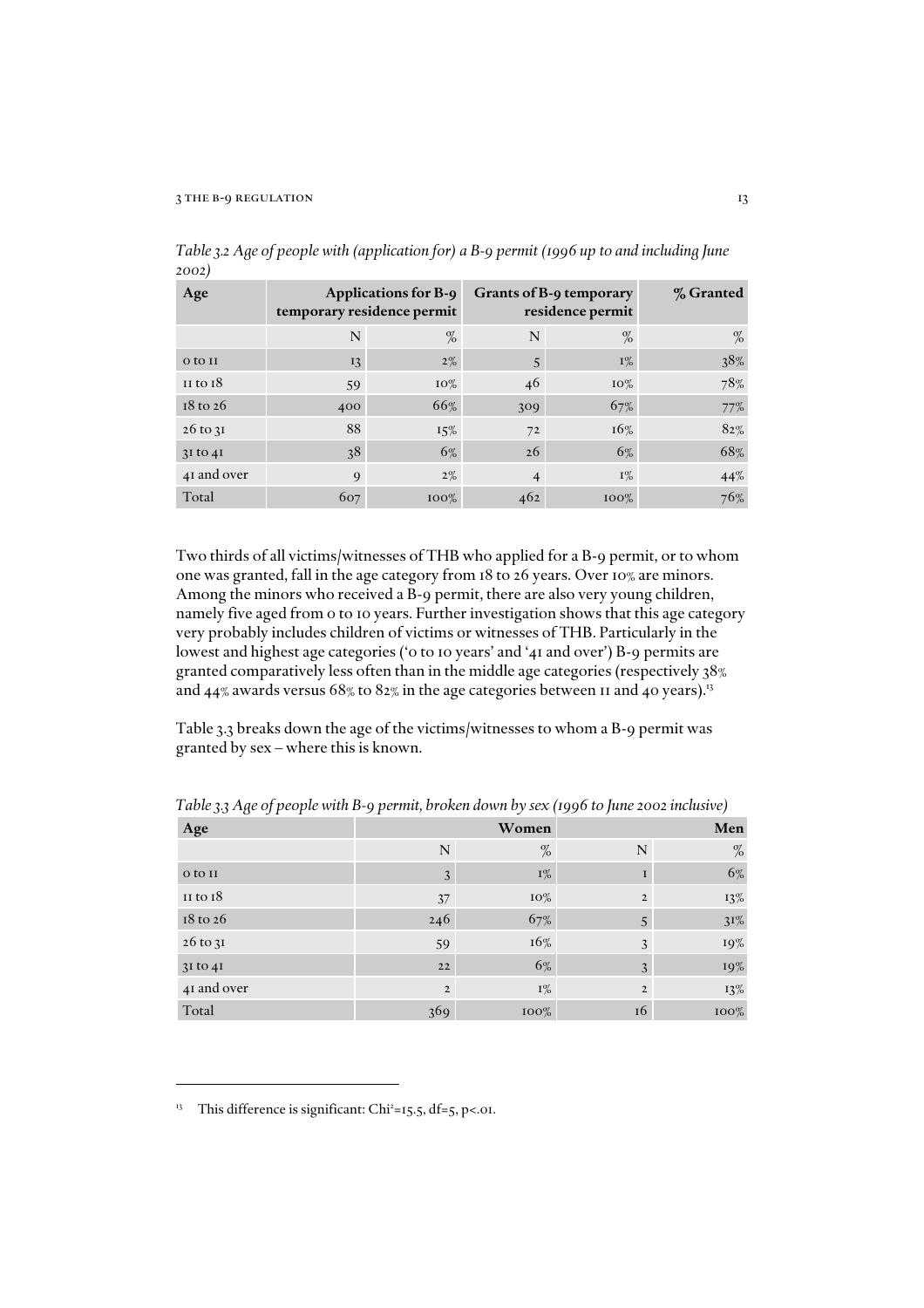The age for the men varies significantly more than for women.<sup>14</sup> Men are comparatively more strongly represented in the lowest and highest age categories and significantly less strongly in the age category from 18-25 years. This is partly explained by the fact that there are comparatively more children of victims among the men. When this is corrected,<sup>15</sup> the difference does, however, remain significant.<sup>16</sup> A plausible explanation for this is also that among the men there are comparatively more actual witnesses of THB. In various surveys the number of adult male victims of THB is in fact estimated to be low (Van Gelder, 1998; see also NRM, 2002).

### *Nationality*

Table 3.4 presents the nationality of victims and witnesses of THB. This table only includes the commonest nationalities. A table showing all the nationalities is included in Annex 2 (Table 1).

| Table 3.4 Nationality of people with (application for) B-9 permit (1996 to June 2002 |  |  |  |
|--------------------------------------------------------------------------------------|--|--|--|
| inclusive)                                                                           |  |  |  |
|                                                                                      |  |  |  |

| Nationality | <b>Applications for B-9</b><br>permit |       | Grants of B-9 permit | % Granted |        |
|-------------|---------------------------------------|-------|----------------------|-----------|--------|
|             | ${\bf N}$                             | $\%$  | ${\bf N}$            | %         | $\%$   |
| Bulgarian   | 95                                    | 16%   | 93                   | $20\%$    | 98%    |
| Ukrainian   | 59                                    | 10%   | 4 <sup>2</sup>       | $9\%$     | 71%    |
| Nigerian    | 5 <sup>I</sup>                        | 8%    | 39                   | 8%        | 76%    |
| Russian     | 47                                    | 8%    | 40                   | $9\%$     | $85\%$ |
| Romanian    | 44                                    | $7\%$ | 33                   | $7\%$     | 75%    |
| Czech       | 38                                    | 6%    | 29                   | 6%        | 76%    |
| Polish      | 29                                    | $5\%$ | $2I$                 | $5\%$     | 72%    |
| Lithuanian  | 27                                    | 4%    | 17                   | $4\%$     | 63%    |
| Moldavian   | 13                                    | $2\%$ | I2                   | $3\%$     | $92\%$ |
| Slovakian   | 13                                    | $2\%$ | I2                   | $3\%$     | $92\%$ |
| Other       | 161                                   | 27%   | 100                  | 22%       | 62%    |
| Unknown     | 30                                    | $5\%$ | 24                   | $5\%$     | 80%    |
| Total       | 607                                   | 100%  | 462                  | 100%      | 76%    |

<sup>&</sup>lt;sup>14</sup> Chi<sup>2</sup>=31.9, df=5, p<.01.

<sup>&</sup>lt;sup>15</sup> Children (people of 10 years or younger) are kept outside the analysis.

 $^{16}$  Chi<sup>2</sup>=29.5, df=4, p<.01.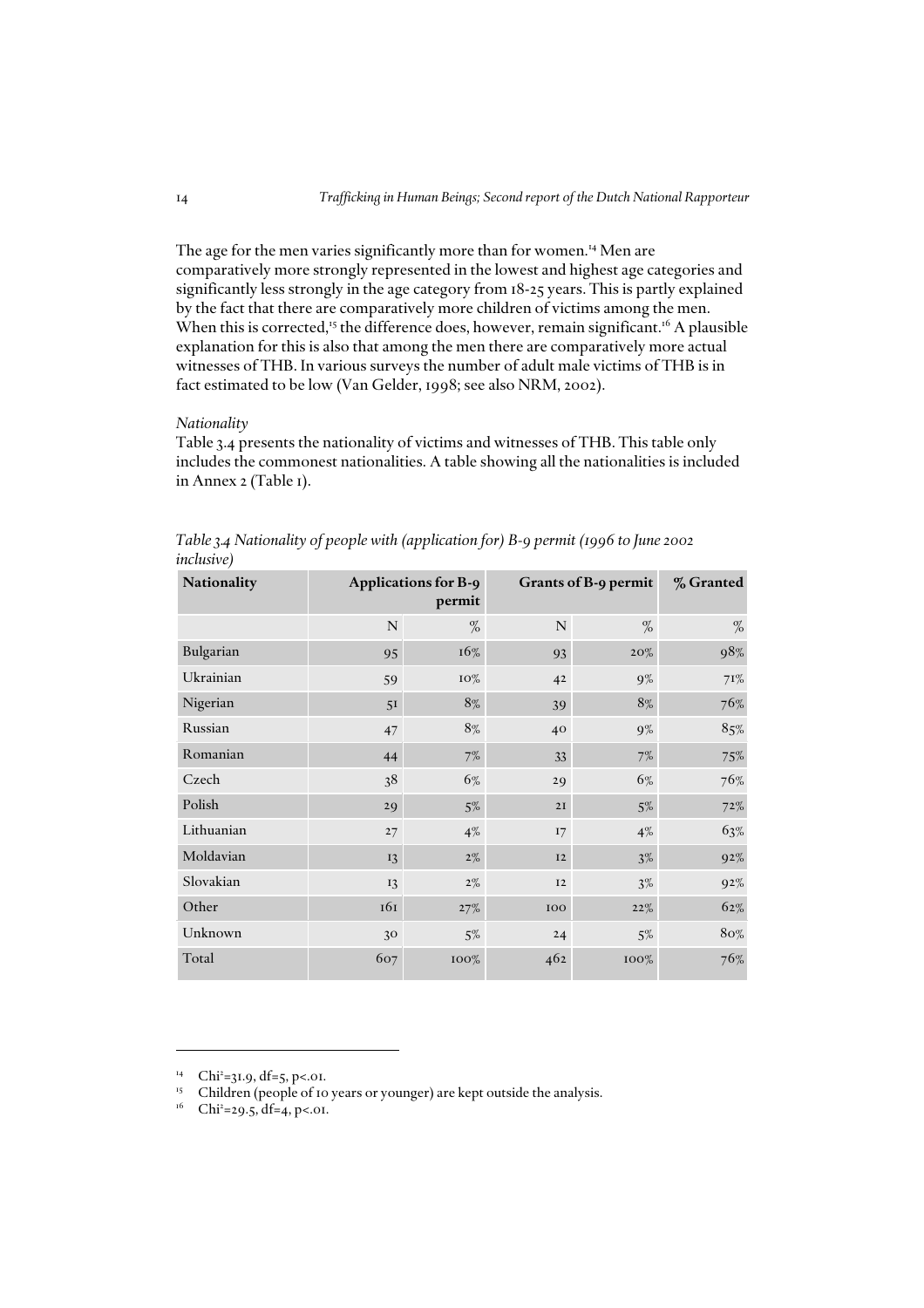#### 3 THE B-9 REGULATION 15

One sixth of the victims/witnesses of THB, for whom a B-9 permit has been applied for, are of Bulgarian nationality. Furthermore, a comparatively large number of victims/witnesses are of a nationality of other countries from Central and Eastern Europe or of Nigerian nationality. Although the top 10 of the commonest nationalities for both people to whom a B-9 permit was granted and to whom a B-9 permit was not granted is the same, there are however significant differences between the victims/witnesses of different nationalities where this relates to the percentage of applications that results in a permit being granted.<sup>17</sup> Of the nationalities mentioned in Table 3.4 the percentage of people whose applications are honoured is the highest for Bulgaria (94%) Moldavia (92%) and Slovakia (92%) and the lowest for Lithuanians  $(63\%)$ <sup>18</sup>

Table 3.5 breaks down the nationalities of the victims/witnesses with a B-9 permit (application) by region of origin. Central and Eastern Europe is broken down here into Central Europe (Poland, the Czech Republic, Slovakia, Hungary), Eastern Europe (the former Soviet Union), the Baltic states (Estonia, Latvia, Lithuania) and the Balkans (countries from the former Yugoslavia, Romania, Bulgaria, Albania, Moldavia). The Netherlands has special relations on the one hand with Surinam, Indonesia and the Dutch Antilles, because they are former colonies, and on the other hand with Turkey and Morocco, because these are the countries where in the past many guest workers were recruited. Only a few victims/witnesses with B-9 permits originate from these five countries.19 Table 3.5 therefore classifies victims/witnesses of Surinam or Antillian nationality in the category 'Latin America and Caribbean', victims/ witnesses of Turkish nationality in the category Eastern Europe, victims/witnesses of Moroccan nationality in the category 'Africa' and victims/witnesses of Indonesian nationality in the category 'Asia'.

| Region of origin     |     | Applications for B-9 permit | Grants of B-9 permit |        |  |
|----------------------|-----|-----------------------------|----------------------|--------|--|
|                      |     | $\%$                        |                      | $\%$   |  |
| Western Europe       | 19  | $3\%$                       | 10 <sup>°</sup>      | $2\%$  |  |
| Central Europe       | 85  | $14\%$                      | 66                   | $14\%$ |  |
| Eastern Europe       | 118 | 19%                         | 90                   | 19%    |  |
| <b>Baltic states</b> | 41  | 7%                          | 28                   | 6%     |  |

*Table 3.5 Region of origin of people with (application for) B-9 permit (1996 to June 2002 inclusive*)<sup>20</sup>

<sup>&</sup>lt;sup>17</sup> Chi<sup>2</sup>=126.3, df=59, p<.01.

 $18$  For the other countries this percentage is between 71% and 81%.

 $19$  1, 0, 0, 1 and 4 people respectively.

<sup>&</sup>lt;sup>20</sup> Because the sex of 77 people is unknown, the 'total' column does not add up to the total of the 'women' and 'men' columns.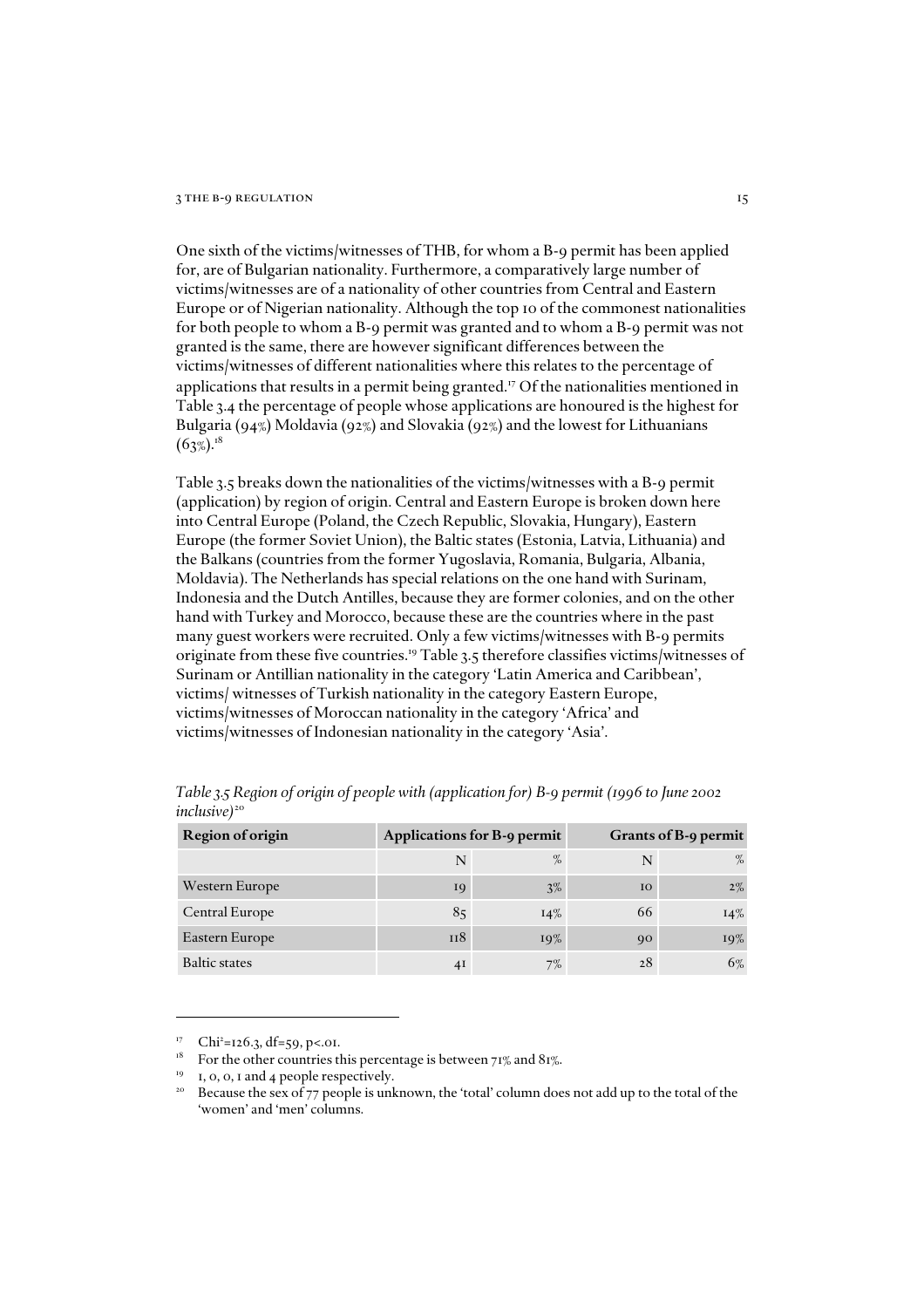| Region of origin            |           | Applications for B-9 permit | Grants of B-9 permit |         |  |
|-----------------------------|-----------|-----------------------------|----------------------|---------|--|
| <b>Balkans</b>              | 177       | 29%                         | 153                  | 33%     |  |
| Africa                      | 88        | 15%                         | 68                   | 15%     |  |
| Latin America and Caribbean | $I_4$     | $2\%$                       | IO                   | $2\%$   |  |
| Asia                        | <b>20</b> | 3%                          | 13                   | $3\%$   |  |
| Unknown                     | 45        | 7%                          | 24                   | 5%      |  |
| Total                       | 607       | $100\%$                     | 462                  | $100\%$ |  |

Victims/witnesses who make use of the B-9 regulation come comparatively frequently from the Balkans. Eastern and Central Europe and Africa also score high. The percentage of applications honoured differs significantly by region.<sup>21</sup> A B-9 permit is granted comparatively most often (83%) to people from the Balkans and comparatively least often to people from Asia and Western Europe (60% and 53% respectively).<sup>22</sup>

As previously stated these data include a selection, namely of victims and witnesses, who report an offence or make a statement. The origin of this group therefore does not have to reflect the origin of all victims of THB. To gain more understanding of the similarities and differences, a check was made as to what extent the areas of origin as presented in Table 3.5 correspond with the areas of origin of victims that are recorded by the STV. The result is shown in Table 3.6.<sup>23</sup> This table compares the areas of origin for the year 2001, being the most recent 'full' record year. The Netherlands is not taken into account as a country of origin, because Dutch victims of THB may be reported to the STV, but do not need a residence permit and do not therefore come into contact with the IND. The analyses only include the victims(/witnesses) whose country of origin is known. As a result, of the STV figures 70 people (25%) are left out of account, and  $3(2\%)$  of the IND figures.

<sup>21</sup> Chi2 =15.1, df=7, p<.05.

<sup>&</sup>lt;sup>22</sup> For the other regions these percentages lie between 68% and 78%.

Central Europe, Eastern Europe, the Baltic states and the Balkans are combined here into Central and Eastern Europe, because the STV makes no distinction between these areas in its publications.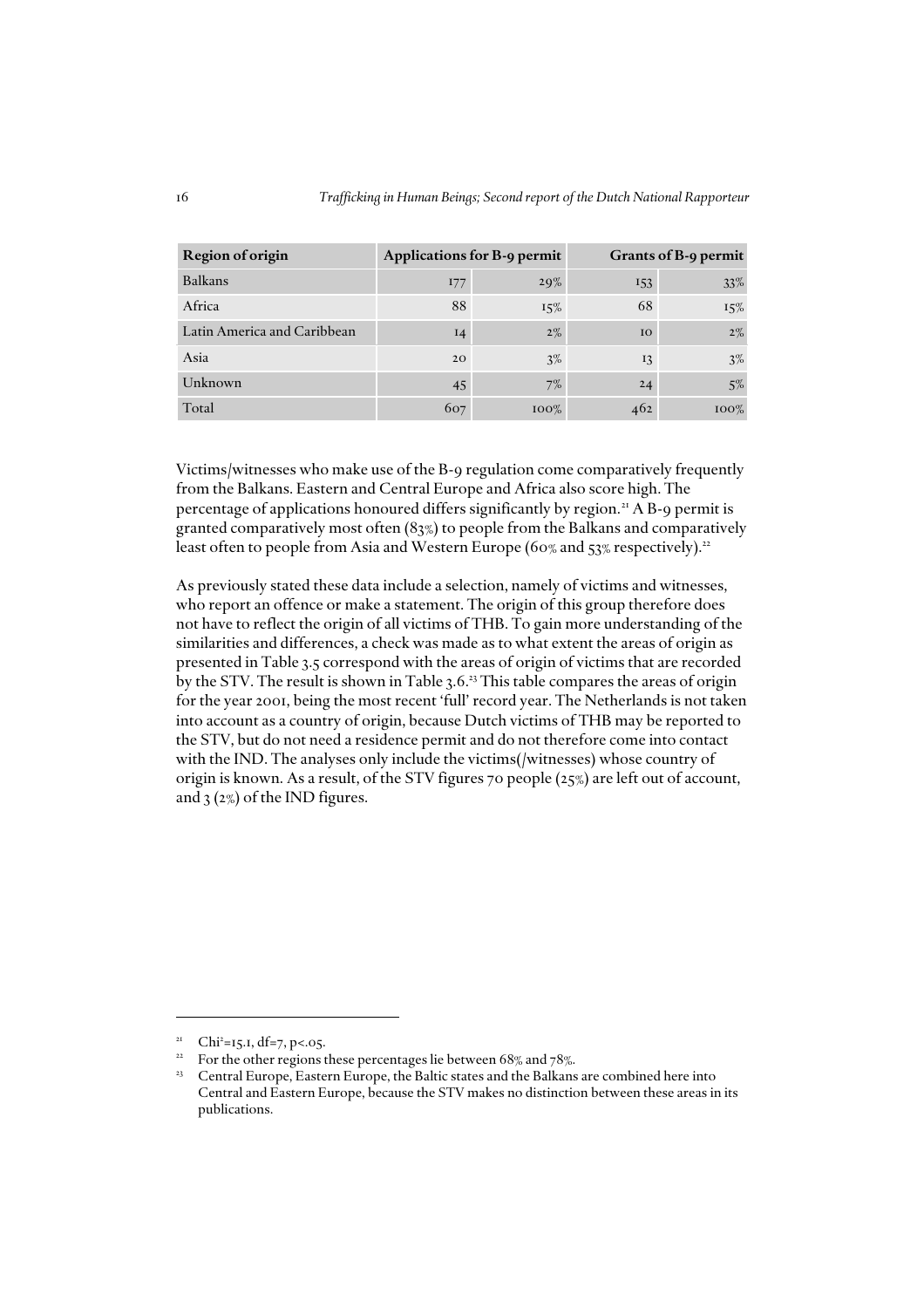| Origin                     |                 | Applications for B-9 permit | <b>Recorded with STV</b> |         |  |
|----------------------------|-----------------|-----------------------------|--------------------------|---------|--|
|                            | N               | %                           | $N^{24}$                 | $\%$    |  |
| Central and Eastern Europe | II <sub>5</sub> | 80%                         | I42                      | 70%     |  |
| Africa                     | 2I              | 15%                         | 45                       | 22%     |  |
| Asia                       | 6               | $4\%$                       | II                       | $5\%$   |  |
| Western Europe             | 1               | $I\%$                       | $\overline{2}$           | $I\%$   |  |
| Latin America              | 1               | $I\%$                       | 3                        | $2\%$   |  |
| Total                      | 144             | $100\%$                     | 203                      | $100\%$ |  |

*Table 3.6 Origin of people with application for B-9 permit and recorded with STV in 2001*

The distribution of victims of THB by area of origin is more or less the same for 2001 for the IND and STV records.<sup>25</sup> The most important area of origin in both sets of records is Central and Eastern Europe. Within this area both in the STV and the IND figures Bulgaria, the Russian Federation and Ukraine are the three commonest countries of origin. In second place is Africa, with Nigeria as the most common country of origin in both sets of records.

Table 3.7 breaks down the areas of origin of the victims/witnesses to whom a B-9 permit is granted, by the year the permit was granted.

| $\check{ }$<br>Region of origin | ັ້<br>1996               | 1997           | 1998           | 1999           | 2000                     | - -<br>2001 | 2002<br>up to<br>June<br>inclusive |     | Total  |
|---------------------------------|--------------------------|----------------|----------------|----------------|--------------------------|-------------|------------------------------------|-----|--------|
|                                 | N                        | $\mathbf N$    | N              | N              | $\mathbf N$              | N           | N                                  | N   | %      |
| Western Europe                  | $\mathbf{I}$             |                |                | $\overline{7}$ | $\overline{\phantom{a}}$ | $\mathbf I$ | $\mathbf I$                        | IO  | $2\%$  |
| Central Europe                  | 8                        | 8              | 8              | 18             | $\overline{7}$           | I4          | $\overline{3}$                     | 66  | $14\%$ |
| Eastern Europe                  | 6                        | 13             | 5              | 13             | 8                        | 35          | IO                                 | 90  | 19%    |
| <b>Baltic</b> states            | 5                        | 5              | $\overline{4}$ | 3              | 5                        | 3           | 3                                  | 28  | 6%     |
| <b>Balkans</b>                  | 5                        | 6              | 13             | 12             | 20                       | 49          | 48                                 | 153 | 33%    |
| Africa                          | $\overline{\phantom{0}}$ | $\overline{4}$ | $\overline{2}$ | 13             | 17                       | I4          | 18                                 | 68  | $15\%$ |
| Latin America and<br>Caribbean  |                          | $\overline{2}$ | $\overline{4}$ | $\overline{4}$ |                          |             |                                    | 10  | $2\%$  |

*Table 3.7 Region of origin of people with B-9 permit, broken down by year*

<sup>&</sup>lt;sup>24</sup> Including reports where the country of origin is the Netherlands or unknown, this column totals 284.

<sup>&</sup>lt;sup>25</sup> The differences in Table 3.5 are therefore not significant.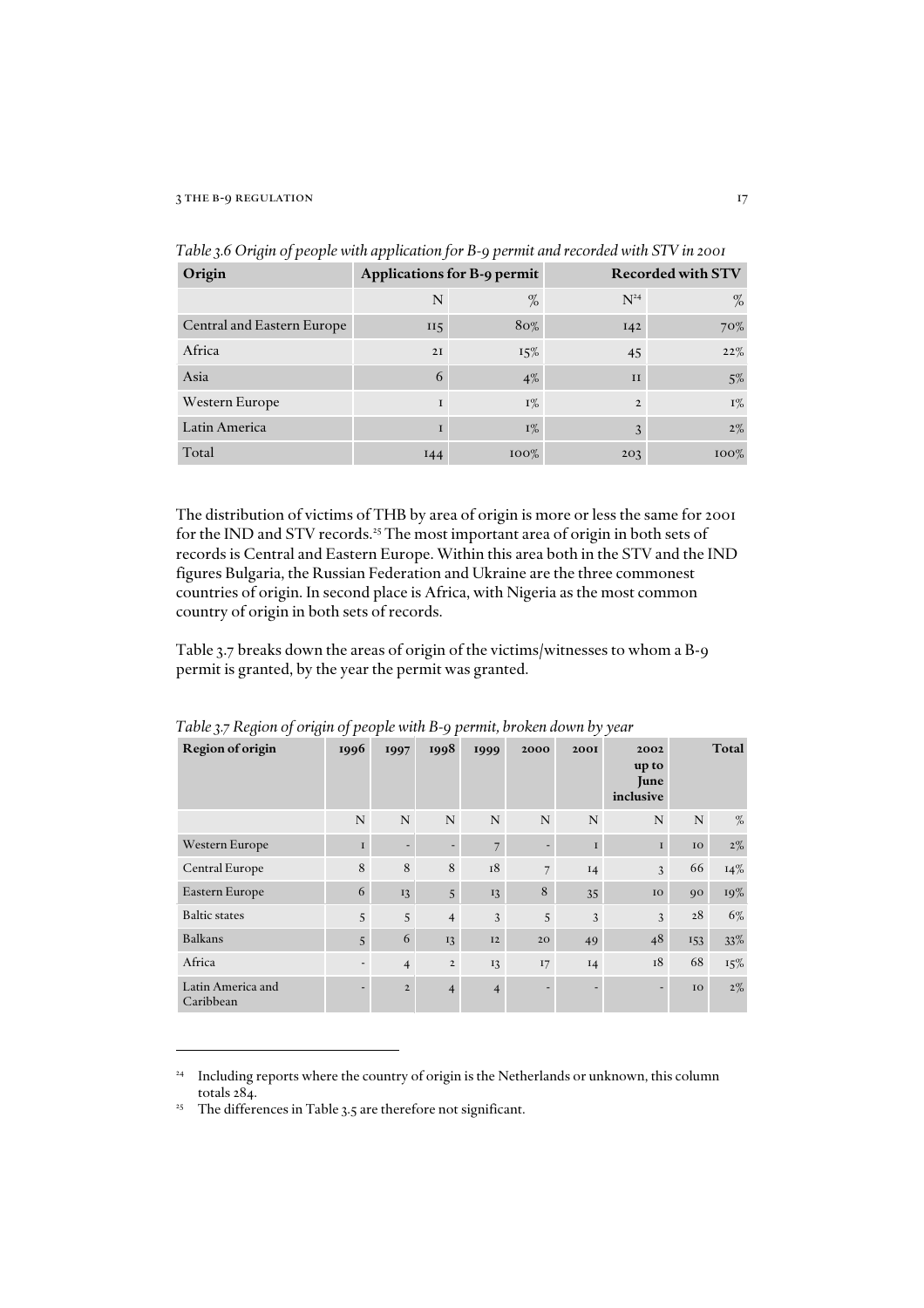| Region of origin | 1996 | 1997           | 1998           | 1999 | 2000                     | <b>200I</b> | 2002<br>up to<br>June<br>inclusive |         | Total   |
|------------------|------|----------------|----------------|------|--------------------------|-------------|------------------------------------|---------|---------|
| Asia             |      | -              | $\mathbf I$    |      | $\overline{\phantom{a}}$ |             | $\overline{2}$                     | $_{13}$ | $3\%$   |
| Unknown          | I7   | $\overline{3}$ | $\overline{2}$ |      | $\mathbf{I}$             |             | -                                  | 24      | $5\%$   |
| Total            | 46   | 4I             | 39             | 71   | 58                       | <b>I22</b>  | 85                                 | 462     | $100\%$ |

Per year the number of B-9 permits granted per region of origin fluctuates considerably and significantly.26 Striking in particular is the increase in victims/witnesses from the Balkans in the last two years. Furthermore, the reduction in victims/witnesses from Central and Eastern Europe in the last year of the investigation is striking, even if these annual figures are doubled (the data for 2002 do in fact relate to the period from January to June inclusive).

In Table 3.8 the region of origin of the victims/witnesses with a B-9 permit is broken down by sex – where this characteristic is known.

| Region of origin               |         | Women   | Men         |         |  |
|--------------------------------|---------|---------|-------------|---------|--|
|                                | N       | %       | N           | %       |  |
| Western Europe                 | 4       | $I\%$   | 6           | 40%     |  |
| Central Europe                 | 49      | $15\%$  | 3           | $20\%$  |  |
| Eastern Europe                 | 75      | 22%     | $\mathbf I$ | 7%      |  |
| <b>Baltic states</b>           | 26      | $8\%$   |             |         |  |
| <b>Balkans</b>                 | III     | 33%     | I           | $7\%$   |  |
| Africa                         | 51      | $15\%$  | 3           | $20\%$  |  |
| Latin America and<br>Caribbean | IO      | $3\%$   |             |         |  |
| Asia                           | $_{II}$ | $3\%$   | $\mathbf I$ | 7%      |  |
| Total                          | 337     | $100\%$ | 15          | $100\%$ |  |

*Table 3.8 Region of origin of people with a B-9 permit, broken down by sex (1996 to June 2002 inclusive)*

<sup>26</sup> Chi<sup>2</sup>=146.5, df=42, p<.01.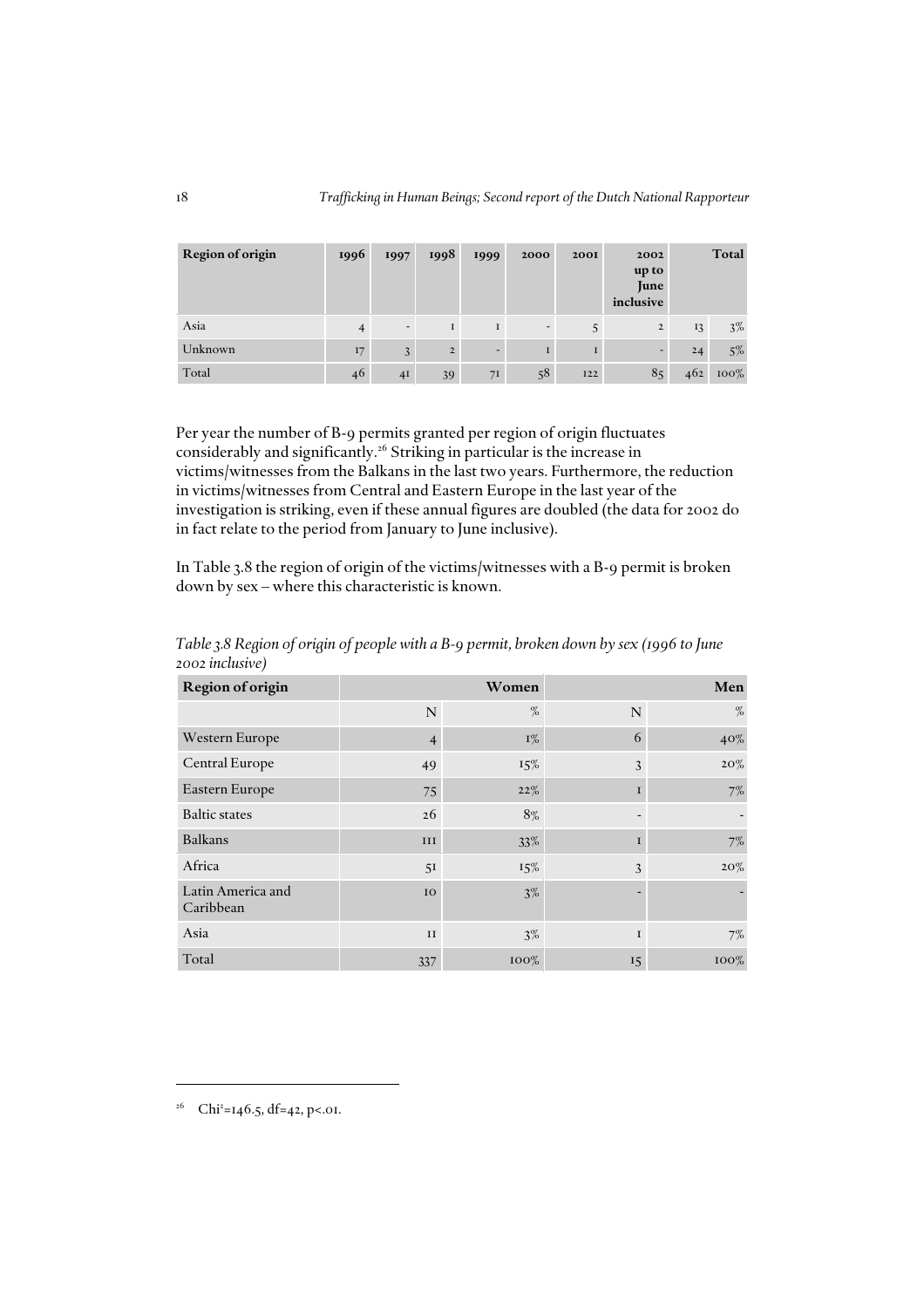3 THE B-9 REGULATION 19

Men with a B-9 permit significantly more often have the nationality of a country from Western Europe than women, $^{27}$  even if children are left out of account. $^{28}$ 

 $27$  Chi<sup>2</sup>=85.6, df=8, p<.01.

<sup>&</sup>lt;sup>28</sup> Chi<sup>2</sup>=91.0, df=8, p<.01.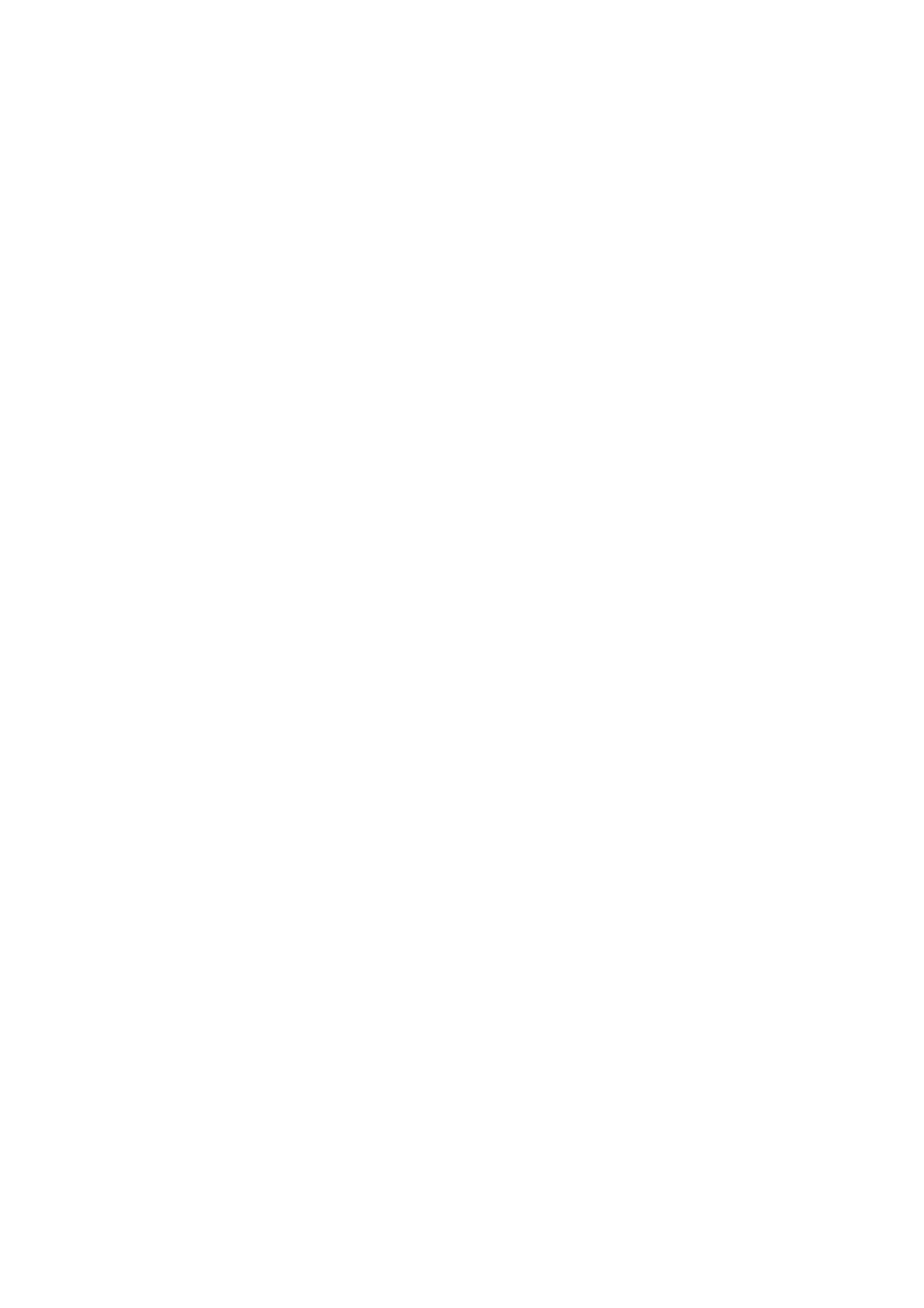### *4 Police investigation into trafficking in human beings*

### *4.1 Introduction*

For an adequate approach to THB, knowledge regarding perpetrators, victims and modus operandi (the method of operation of the perpetrators) is vital. For this reason the National Criminal Intelligence Service (NRI) of the National Police Services Agency (KLPD), on behalf of the Board of Police Commissioners, has carried out a research into THB in the Netherlands. The results are published in the report *'Mensenhandel in Nederland 1997-2000' (THB in the Netherlands 1997-2000)* (Van Dijk, 2002). The NRM collected police data regarding THB for the year 2001. The results of this follow-up research are presented in this chapter. The results from the NRI research are also included in this. Firstly, because the numerical data from the NRI research have been analysed again together with the data for 2001, so that any developments and trends over time can be identified. Secondly, by repeating relevant information and conclusions regarding THB from that report in this chapter.

### *4.2 Research method*

The research method used for the reference year 2001 is a virtually exact copy of the research method as used in the NRI investigation for the reference year 2000.

### *Research design*

In June 2002 all the police authorities who (can) carry out investigations into THB were approached. They were asked to report to the researchers all the investigations into THB completed in 2001 and sent in to the PPS (that is, one or more suspects were 'sent in' to the PPS)<sup>1</sup>. From the completed investigations thus collected, a few essential key data regarding the THB on which the investigation focussed were then collected by means of telephone interviews with the team leaders of these investigations. This method was chosen in order to collect information quickly and efficiently. In the interviews the same questionnaire was used as the NRI used for the reference year 2000, supplemented with a few questions, prompted by developments and relevance.<sup>2</sup>

<sup>1</sup> In fact *cases* (against one suspect) are sent in to the PPS. For the sake of readability, however, we also talk of suspects 'sent in'.

<sup>2</sup> A question was added on the border crossing into the Netherlands for victims recruited abroad. In addition, a check was made for suspects not arrested and/or not 'sent in' as to verify the reason for not arresting them and/or not sending them in.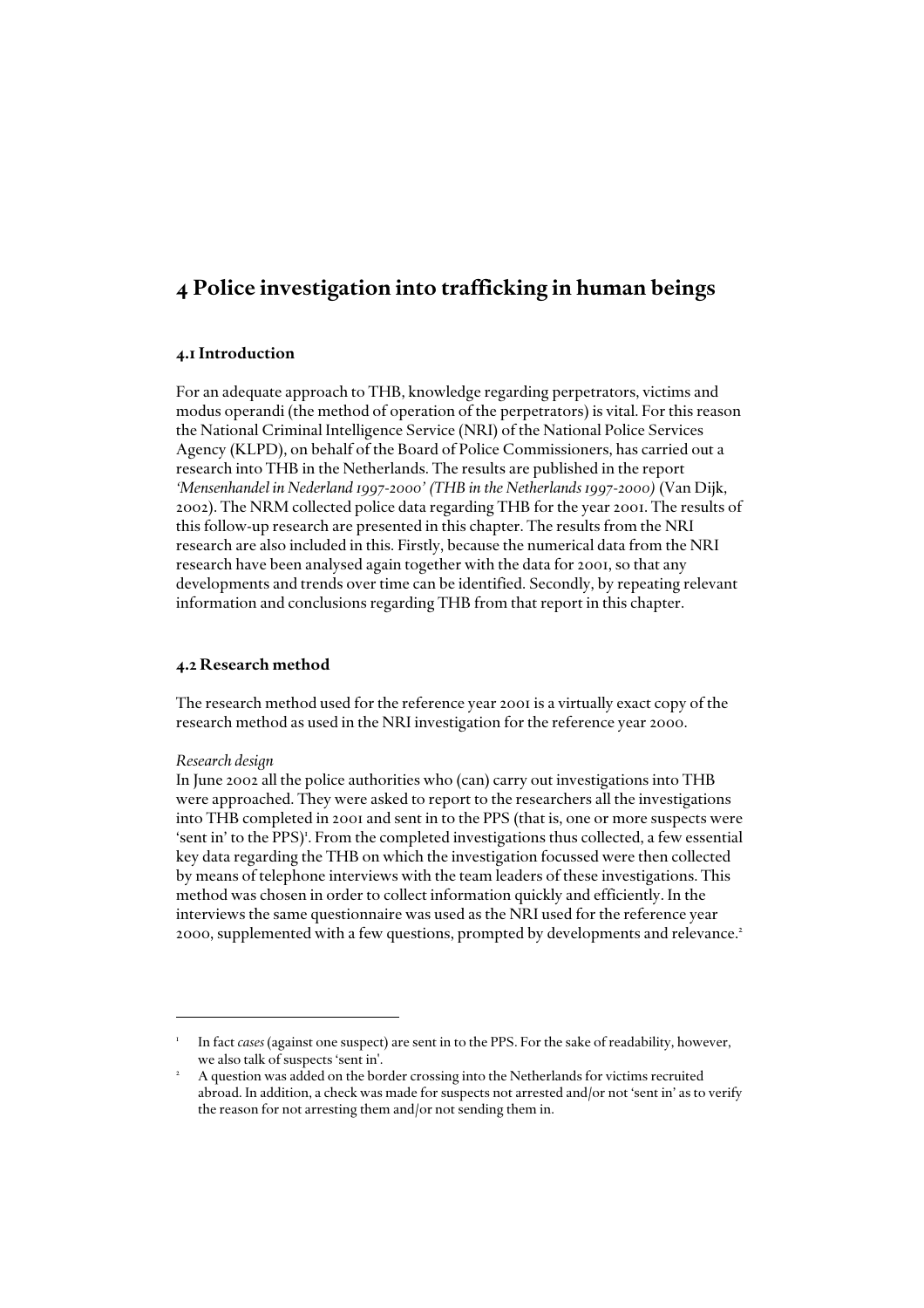For the NRI research both completed and discontinued investigations into THB over the period 1997-2000 and those still underway were surveyed. For 2001 it was decided only to survey and analyse investigations that had been completed and sent in to the PPS. This means that investigations into THB for which the victims have not reported the offence can be included in the analyses.3 This approach was also prompted by the intention of the NRM to also collect these police data for following years. By using the submission date as the end date of the investigation, it is clear which investigation must be reported to the researchers in which year.4 The choice does mean that when interpreting the results one must keep in mind that the start year of the investigations may differ.

### *Generalisability of the information*

The investigations analysed do concern all the investigations into THB completed and sent in, but must be regarded as an unknown random sample of the total number of THB offences in the Netherlands. After all, more offences are committed than come to the knowledge of the police and not all investigations are brought to a positive end (or sent in to the PPS). In other words: the investigations only represent part of the reality. It is not known how great or representative this part is.

### *4.3 Police investigations into trafficking in human beings in 1997-2001*

### *Number and type of completed investigations*

Table 4.1 gives a summary of the investigations completed by the police in the period 1997-2001 and sent in to the PPS, broken down by the year in which the investigation was completed. An indication is always given of how big the fall/rise is with respect to the base year 1997 (with indices). This table also breaks down the results by the type of THB: cross-border or within the Netherlands. In the case of cross-border THB victims are recruited abroad. In the case of THB within the Netherlands victims are recruited in the Netherlands. One of the cases investigated involved a combination of both. This involved an investigation by a police region bordering Belgium, where recruitment was carried out mainly in the Netherlands, but occasionally also in Belgium. This investigation was classified as THB within the Netherlands.

There are no cases where no offence is reported for the investigation period 1997-2000. Practice does, however, show that cases where no offence is reported are rarely completed and sent in (Van Dijk, 2002).

The adjustment of the criterion had no noticeable consequences on the combination of the results for 2001 with the NRI results of Van Dijk (2002).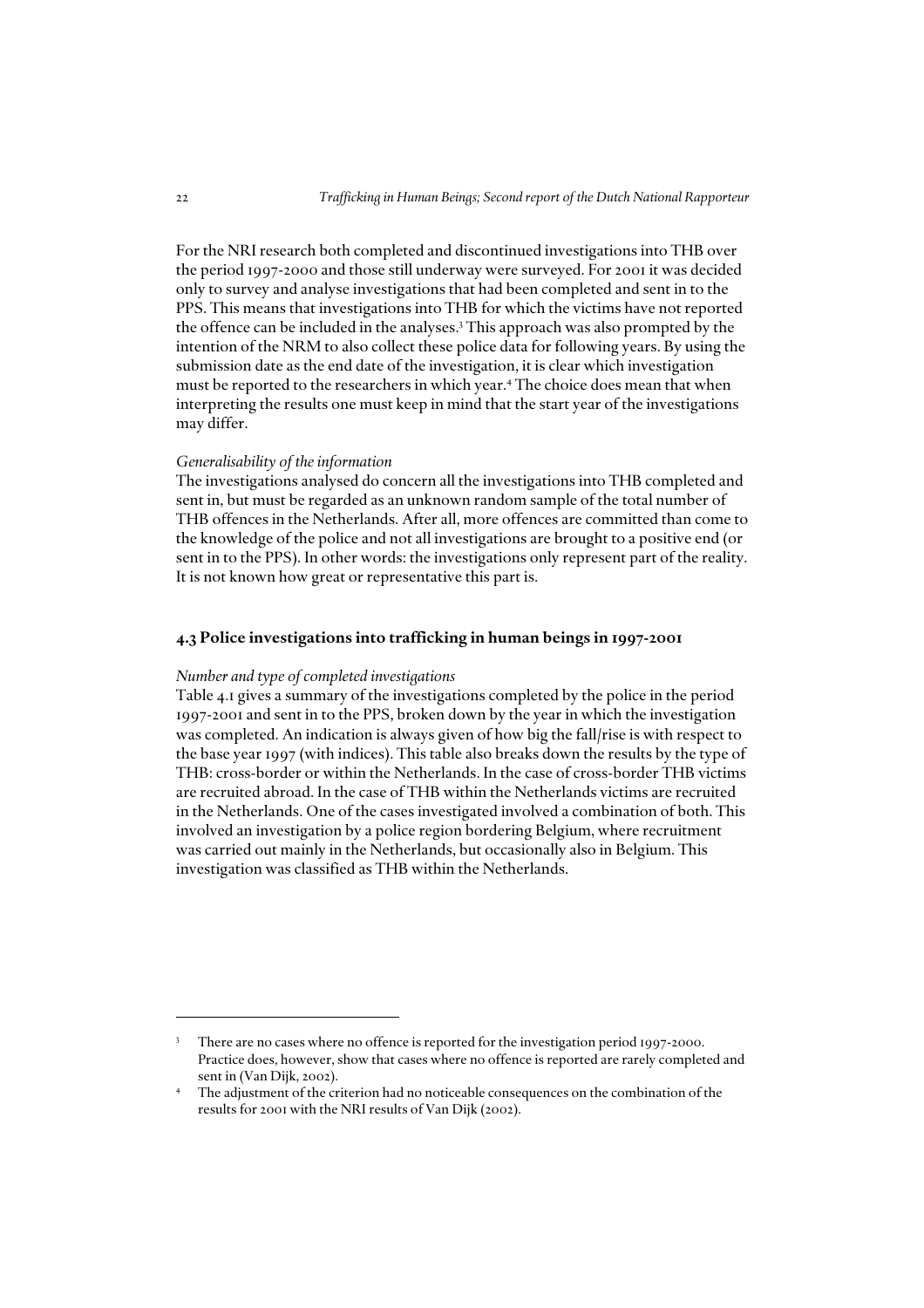| Year  | <b>Cross-border THB</b> |                       |                | THB within the<br><b>Netherlands</b> | Total |                       |  |
|-------|-------------------------|-----------------------|----------------|--------------------------------------|-------|-----------------------|--|
|       | N                       | Index<br>$(1997=100)$ | N              | Index<br>$(1997=100)$                | N     | Index<br>$(1997=100)$ |  |
| 1997  | 6                       | 100                   | $\overline{2}$ | 100                                  | 8     | 100                   |  |
| 1998  | 12                      | 200                   | $\overline{2}$ | 100                                  | $I_4$ | 175                   |  |
| 1999  | IO                      | 167                   | 6              | 300                                  | 16    | 200                   |  |
| 2000  | 17                      | 283                   | 8              | 400                                  | 25    | 3 <sub>13</sub>       |  |
| 2001  | 36                      | 600                   | I2             | 600                                  | 48    | 600                   |  |
| Total | 8 <sub>I</sub>          | N/A                   | 3 <sup>o</sup> | N/A                                  | III   | N/A                   |  |

*Table 4.1 Completed investigations into THB, broken down by year and type of THB*

The number of investigations into THB completed by the police increased considerably, particularly in 2001. In that year 48 investigations were completed and sent in to the PPS. This increase had already started in 2000, when the number of investigations completed was already higher than in previous years. Of the completed investigations in 1997-2001 27% (30) related to THB within the Netherlands and 73%  $(8I)$  to cross-border THB. These percentages differ from year to year.<sup>5</sup> In 1998 the proportion of investigations into THB within the Netherlands was the lowest (14%) and in 1999 the highest (38%).

### *Immediate cause for the investigation*

For the period 1997-1999 and 2001, the immediate cause for the investigations into THB was studied.<sup>6</sup> The result – also per year – is shown in Table 4.2. The 'initial' cause for the investigation was looked for. For example, in virtually all the investigations completed victim(s) reported an offence at a given time. In the table below, however, reporting an offence is only given as a cause if the victims themselves – possibly with the help of third parties – went to the police to report an offence. If, on the other hand, regular controls by the police in the prostitution sector lead to the discovery of possible victims of THB, who later report an offence, the cause given is a prostitution control. Furthermore, investigations are started on the basis of information from the National Criminal Intelligence Service (CIE), tips and (residual) information from other investigations. The latter is for example the case if an investigation already started is taken over by another police region or if in an investigation (other) suspects emerge who justify an independent investigation.

<sup>5</sup> The percentage of investigations into THB within the Netherlands (with respect to all investigations) per year is respectively 25% (1997), 14% (1998), 38% (1999), 32% (2000) and 25%  $(2001)$ .

<sup>6</sup> For 2000 these data were not collected. The question was added back into the questionnaire for 2001 after its relevance was ascertained.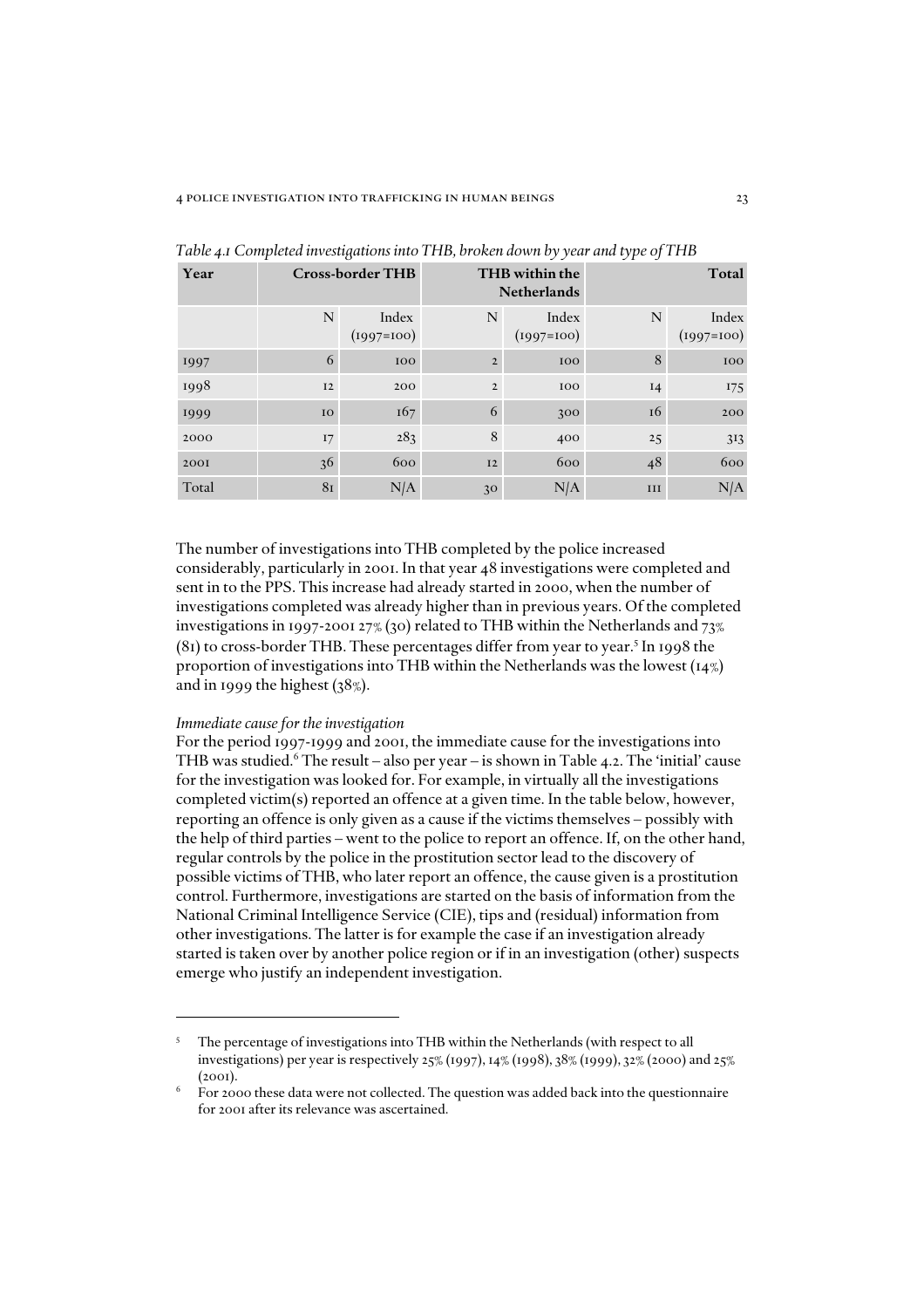| Immediate cause      |                          | 1997                     |                | 1998    |                          | 1999                     |                | <b>2001</b> |    | Total   |
|----------------------|--------------------------|--------------------------|----------------|---------|--------------------------|--------------------------|----------------|-------------|----|---------|
|                      | N                        | $\%$                     | N              | $\%$    | N                        | $\%$                     | N              | $\%$        | N  | $\%$    |
| Reporting an offence | $\overline{4}$           | 57%                      | 8              | 57%     | 8                        | $50\%$                   | 13             | 36%         | 33 | 45%     |
| Prostitution control | $\overline{2}$           | 29%                      | $\bf I$        | 7%      | $\overline{7}$           | 44%                      | 6              | 17%         | 16 | 22%     |
| Other investigation  | $\bf I$                  | $14\%$                   | $\mathbf I$    | $7\%$   | $\overline{\phantom{0}}$ | $\overline{\phantom{0}}$ | 6              | $17\%$      | 8  | $II\%$  |
| CIE/tips             | $\overline{\phantom{0}}$ | $\overline{\phantom{0}}$ | $\overline{2}$ | 14%     | I                        | 6%                       | $\overline{4}$ | $II\%$      | 7  | 10%     |
| Other                | $\overline{\phantom{0}}$ | $\overline{\phantom{a}}$ | $\overline{2}$ | $I4\%$  |                          | $\overline{\phantom{0}}$ | $\overline{7}$ | 19%         | 9  | 12%     |
| Total                | 7                        | $100\%$                  | I4             | $100\%$ | 16                       | $100\%$                  | 36             | $100\%$     | 73 | $100\%$ |

*Table 4.2 Immediate cause for the investigation, broken down by year\**

\* *These data were not collected for 2000* 

A 'spontaneous' report was the cause for the investigation in almost half of the cases. Furthermore, controls in the prostitution sector lead to investigations comparatively often. The 'other' category often relates to incidents in a prostitution environment that necessitates police intervention (for example fights or assault).

### *Duration of police investigation*

The number of months that the investigations into THB analysed took was checked. The result is shown in Table 4.3, broken down by the year in which the investigation ended.

| Duration of<br>investigation | 1997    | 1998                     | 1999    | 2000    | <b>200I</b> |     | <b>Total</b> |
|------------------------------|---------|--------------------------|---------|---------|-------------|-----|--------------|
|                              | %       | %                        | %       | %       | %           | N   | $\%$         |
| $I-3$                        | 38%     | $50\%$                   | 2I%     | 28%     | 28%         | 33  | $31\%$       |
| $3 - 7$                      | 38%     | 2I%                      | 29%     | 32%     | 38%         | 36  | 33%          |
| $7 - 13$                     | 8%      | 2I%                      | 36%     | $20\%$  | 23%         | 26  | 24%          |
| $13 - 18$                    |         | 7%                       | 7%      | 8%      | $9\%$       | 8   | 7%           |
| 18 or more                   |         | $\overline{\phantom{0}}$ | $7\%$   | $12\%$  | $2\%$       | 5   | $5\%$        |
| Total                        | $100\%$ | $100\%$                  | $100\%$ | $100\%$ | $100\%$     | 108 | 100%         |

*Table 4.3 Duration of investigation (in months), broken down by year*<sup>7</sup>

A third of the investigations are completed within 2 months. This percentage rises after 6 months to 64%. The longest investigation took 29 months. On average an

<sup>7</sup> Totals per column: N= 8 (1997), 14 (1998), 14 (1999), 25 (2000), 47 (2001) and 108 (total).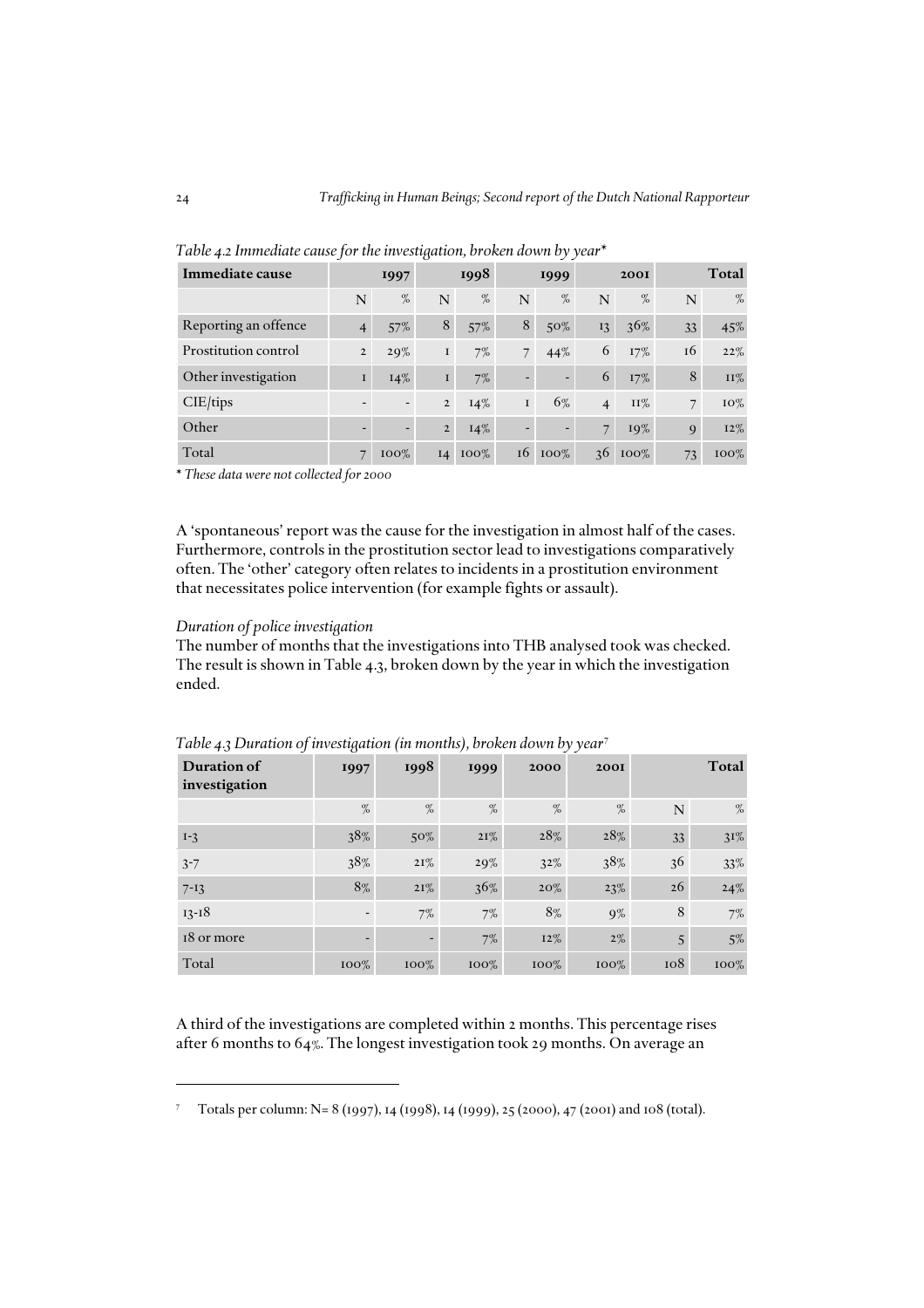investigation into THB takes 6 months.<sup>8</sup> The average duration of the investigation did not change significantly over time.<sup>9</sup> The time that a police investigation into THB takes depends on a number of factors. For example in the investigation by Van Dijk (2002) a strong relationship was found with the number of suspects on which the investigation focuses: the more suspects, the longer the investigation takes. On the other hand, investigations into cross-border THB did not take significantly longer than investigations into THB within the Netherlands. This is, because the 'foreign' part of the criminal group is rarely investigated and traced.

### *4.4 Suspects of trafficking in human beings*

Table 4.4 presents the number of suspects of THB distinguished and arrested as well as the number of suspects that were 'sent in' to the PPS, broken down by the year in which the investigation was completed. For the suspects distinguished an indication is also given of how big the fall/increase has been over the years (with indices). An indication is also given of what percentage of the suspects *distinguished* were arrested and 'sent in' in the relevant year.

| Year  |     | <b>Suspects distinguished</b> |     | <b>Suspects arrested</b> | Suspects 'sent in' |      |
|-------|-----|-------------------------------|-----|--------------------------|--------------------|------|
|       | N   | Index<br>$(1997=100)$         | N   | $\%$                     | N                  | $\%$ |
| 1997  | 53  | 100                           | 33  | $62\%$                   | 29                 | 55%  |
| 1998  | 93  | 176                           | 83  | 89%                      | 76                 | 82%  |
| 1999  | 82  | 155                           | 73  | 89%                      | 69                 | 84%  |
| 2000  | 160 | 302                           | 140 | 88%                      | <b>129</b>         | 8r%  |
| 2001  | 224 | 419                           | 179 | 80%                      | I42                | 63%  |
| Total | 612 | N/A                           | 508 | 83%                      | 445                | 73%  |

*Table 4.4 Suspects of THB, per year*

\* *Percentage of the number of suspects distinguished in the relevant year*

Over the period 1997 to 2001 inclusive the police distinguished a total of 612 suspects of THB.<sup>10</sup> Of these 508 (83%) were arrested and 445 (73%) 'sent in' to the PPS. For 2001 the reason why suspects distinguished were not arrested and/or 'sent in' to the PPS

<sup>8</sup> Standard deviation = 5.64; N=108.

<sup>9</sup> Average period per year (in months): 1997: 3.6; 1998: 4.6; 1999: 7.3; 2000: 7.3; 2001: 5.8; total: 6.0.

 $^{10}$  Of the total number of suspects 40% were distinguished as the main suspect and 60% as accomplice suspect.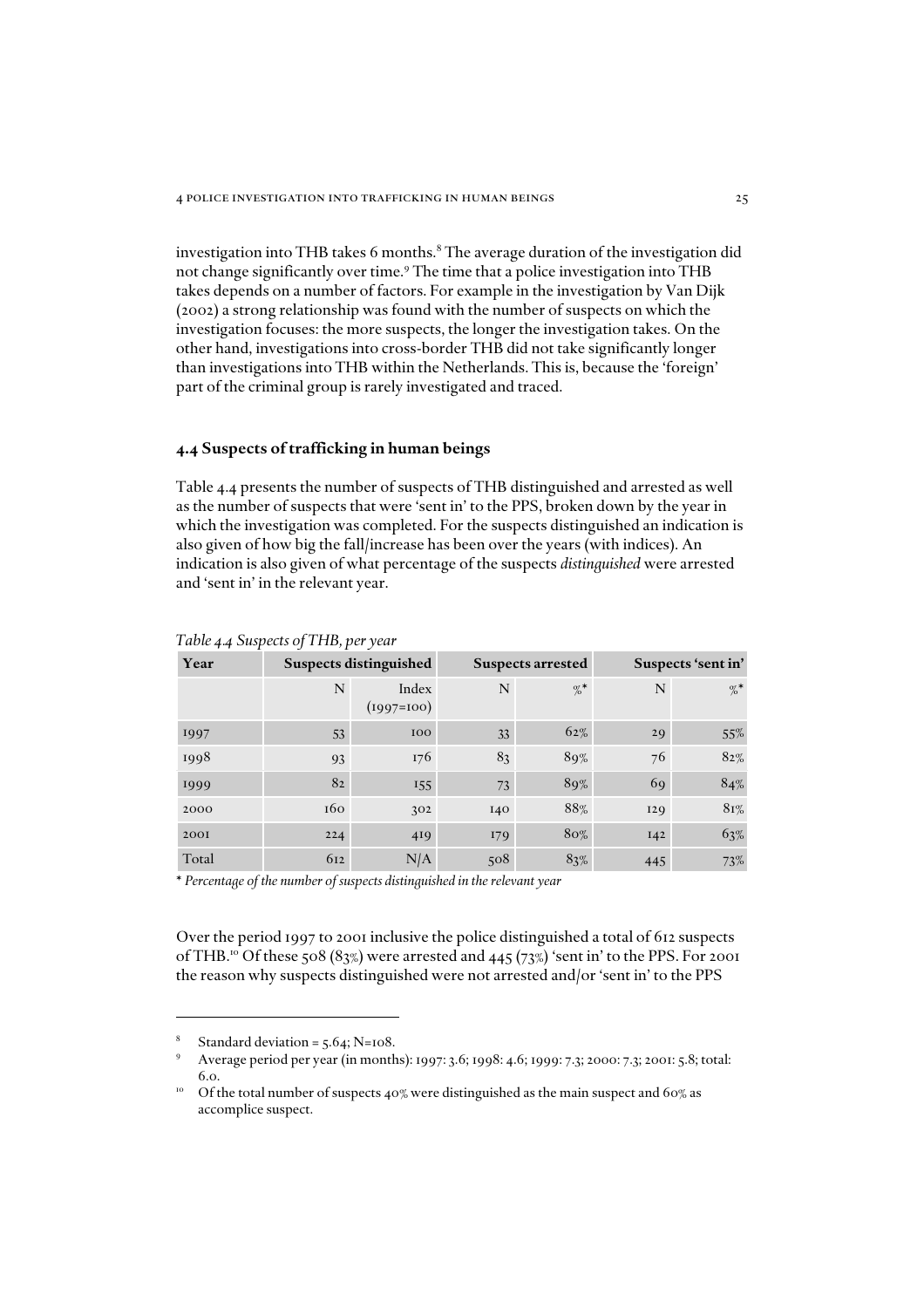was investigated. This shows that 20% of these suspects could not be found, and had probably gone abroad. For some of these suspects an international tracing warrant had been issued. For 72% of the 'lost' suspects police charges were dropped, because of the marginal role that the suspect played or because of lack of evidence. Almost half of these suspects themselves worked as prostitutes. Also a number of these suspects were residing illegally in the Netherlands. They were deported. 8% of the 'lost' suspects were 'transferred' to another police investigation" or would possibly be arrested and/or 'sent in' at a later date.<sup>12</sup> The number of suspects increased considerably particularly in the last two years investigated.

Table 4.5 presents the average number of suspects per investigation for the years investigated. A corresponding table with standard deviations is included in Annex 2 (Table 2).

| Year  | <b>Suspects distinguished</b> | <b>Suspects arrested</b> | Suspects 'sent in' |
|-------|-------------------------------|--------------------------|--------------------|
|       | N (on average)                | N (on average)           | N (on average)     |
| 1997  | 6.6                           | 4.1                      | 3.6                |
| 1998  | 6.6                           | 5.9                      | 5.4                |
| 1999  | 5.1                           | 4.6                      | 4.3                |
| 2000  | 6.4                           | 5.6                      | 5.2                |
| 2001  | 4.7                           | 3.7                      | 3.0                |
| Total | 5.5                           | 4.6                      |                    |

*Table 4.5 Average number of suspects per investigation, per year*

The average number of suspects distinguished, arrested and 'sent in' per investigation fell in the last year. The comparatively low average number of suspects per investigation – while, as discussed later in this paragraph, THB is often carried out by perpetrators who belong to extensive criminal networks – is partly explained by the fact that the number of suspects distinguished in an investigation partly depends on the extent to which the police take the trouble to trace the whole criminal (suspects) group. In most investigations, however, priority is given to tracing and prosecuting suspects residing and/or operating *in the Netherlands* (Van Dijk, 2002). Suspects who are not or rarely in the Netherlands (usually recruiters and intermediaries), are as a result left out of account in many investigations. This paragraph reports further on suspects *arrested*.

For example an investigation in another region or a police investigation started separately (focused on THB or another offence).

 $12$  N=64 (for the other 18 suspects in 2001 it was not possible to find out why they were not arrested/'sent in').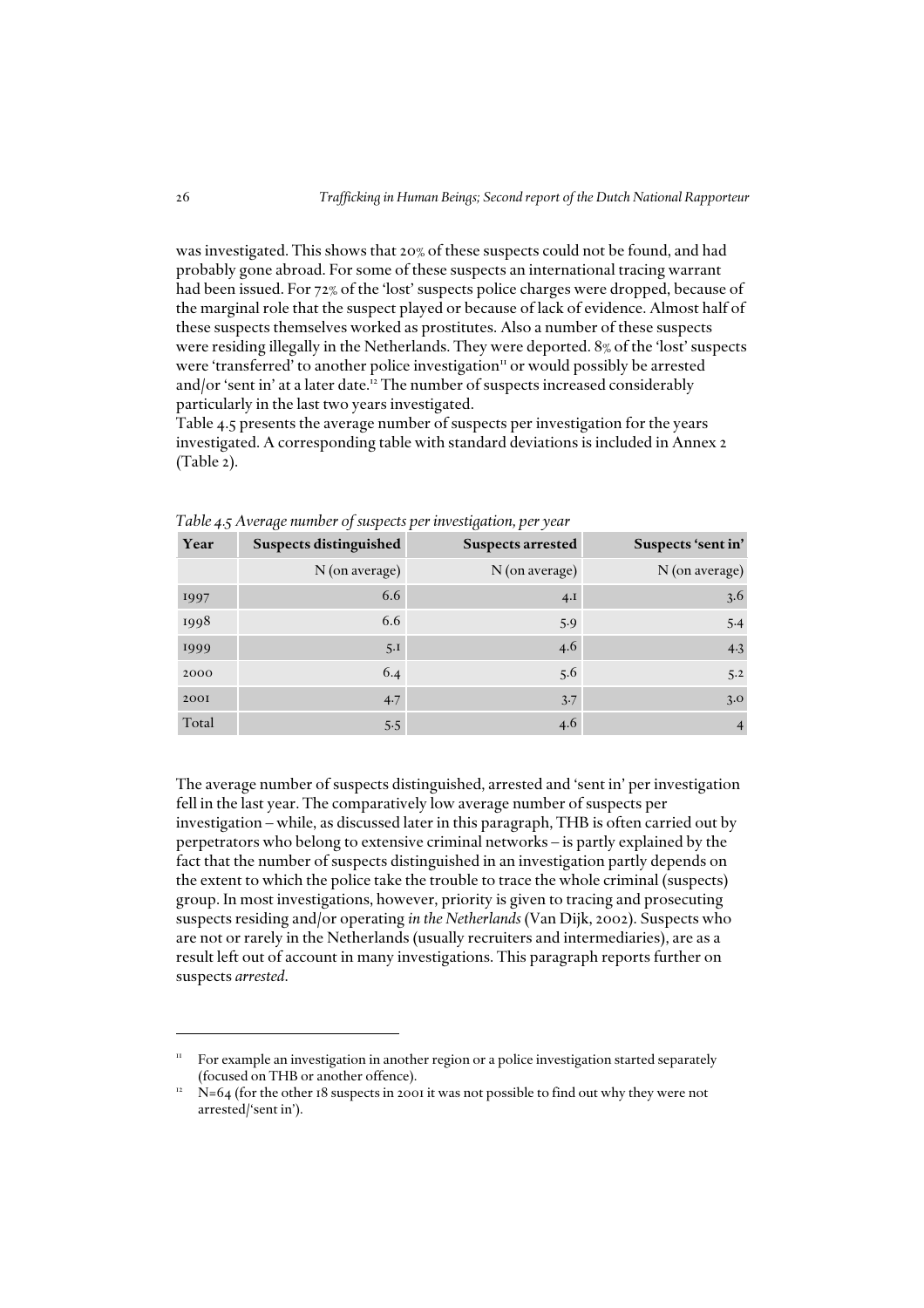### *Sex*

A quarter of the suspects arrested ( $26\%$ ) are female.<sup>13</sup> The number of women among the suspects has increased comparatively in the last two years.14 Of the female suspects some were themselves victims of THB (Van Dijk, 2002).

### *Origin*

Table 4.6 shows the countries of origin of the suspects arrested. This table only includes the commonest countries of origin. A table giving all the countries of origin of the suspects is included in Annex 2 (Table 3). In addition to the nationality and the country of birth, Table 4.6 also shows the 'origin' of the suspects. For this last characteristic the background characteristics 'nationality' and 'country of birth' are combined as follows: if the nationality is non-Dutch or the country of birth is not the Netherlands, the suspect is classified as non-Netherlands country of origin. For that matter, the origin of the suspects thus obtained virtually corresponds to the countries of birth table.

| Country               |                          | <b>Nationality</b> |                 | <b>Country of Birth</b> | Origin      |       |  |  |
|-----------------------|--------------------------|--------------------|-----------------|-------------------------|-------------|-------|--|--|
|                       | $\mathbf N$              | %                  | $\mathbb N$     | %                       | ${\bf N}$   | %     |  |  |
| Netherlands           | 185                      | 42%                | II <sub>9</sub> | 26%                     | 116         | 26%   |  |  |
| (Former) Yugoslavia   | 54                       | 12%                | 59              | 13%                     | 58          | 13%   |  |  |
| Nigeria               | 30 <sup>°</sup>          | 7%                 | 35              | 8%                      | 37          | $8\%$ |  |  |
| Albania               | 24                       | $5\%$              | 25              | 6%                      | 27          | 6%    |  |  |
| Bulgaria              | $^{\rm I8}$              | $4\%$              | $^{\rm I8}$     | $4\%$                   | $^{\rm I8}$ | 4%    |  |  |
| Turkey                | 16                       | $4\%$              | 3 <sup>2</sup>  | 7%                      | 33          | $7\%$ |  |  |
| Germany               | 14                       | $3\%$              | 13              | $3\%$                   | I4          | $3\%$ |  |  |
| Morocco               | 14                       | $3\%$              | 19              | $4\%$                   | 20          | $4\%$ |  |  |
| Czech Republic        | II                       | $2\%$              | 12              | $3\%$                   | II          | $2\%$ |  |  |
| Romania               | $\mathbf{Q}$             | $2\%$              | ${\bf IO}$      | $2\%$                   | IO          | $2\%$ |  |  |
| Ukraine               | 8                        | $2\%$              | 9               | $2\%$                   | 9           | $2\%$ |  |  |
| Ghana                 | $\overline{2}$           | $O\%$              | 9               | $2\%$                   | 9           | $2\%$ |  |  |
| <b>Dutch Antilles</b> | $\overline{\phantom{0}}$ |                    | 9               | $2\%$                   | 9           | $2\%$ |  |  |
| Other/unknown         | 123                      | 24%                | 139             | 27%                     | 137         | 27%   |  |  |
| Total                 | 508                      | 100%               | 508             | 100%                    | 508         | 100%  |  |  |

*Table 4.6 Countries of origin of suspects of THB (1997 to 2001 inclusive)*

 $13$  N=451 (for 57 suspects the sex could not be found).

<sup>&</sup>lt;sup>14</sup> The percentage of women among the suspects from 1997-2001 is respectively 32%, 16%, 18%, 29% and 29%.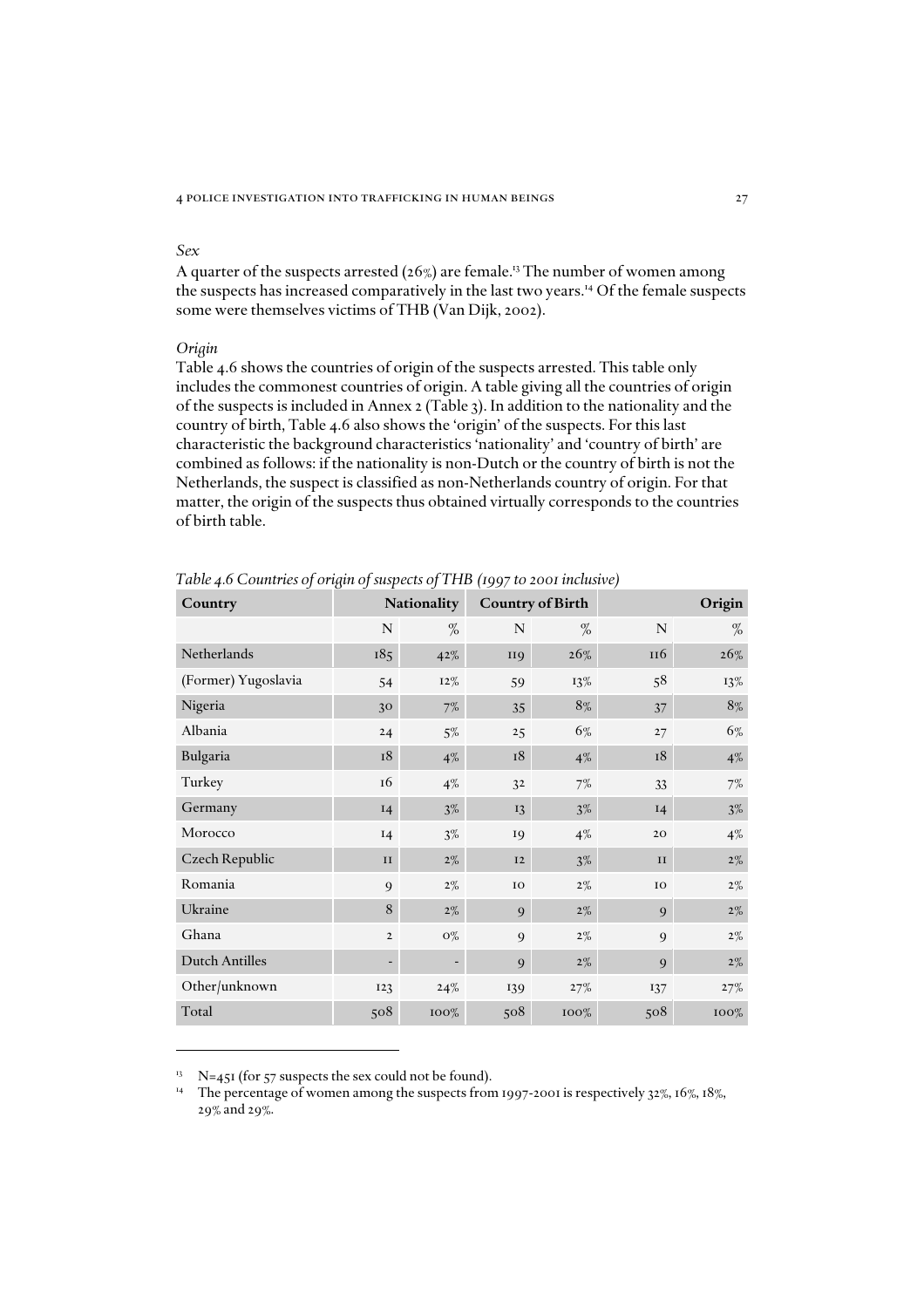Almost half of the suspects are of Dutch nationality. Some of them were, however, born outside the Netherlands. Furthermore, a comparatively large number of suspects come from (former) Yugoslavia and, to a lesser extent, Nigeria, Turkey, Albania and Bulgaria. Further analyses show that suspects of cross-border THB come comparatively just as often from the Netherlands as suspects of THB within the Netherlands.<sup>15</sup> Suspects with a foreign background from the last group do, however, come more frequently from Morocco, while suspects from the first group come more often from former Yugoslavia, Nigeria and a variety of other countries. Table 4.7 breaks down the nationality of the suspects by the year in which the investigation was completed.

| Nationality         | 1997           |                          | 1998           |         | 1999                     |                          | 2000           |            | 2001           |       | Total           |       |
|---------------------|----------------|--------------------------|----------------|---------|--------------------------|--------------------------|----------------|------------|----------------|-------|-----------------|-------|
|                     | N              | $\%$                     | $\mathbf N$    | $\%$    | $\mathbf N$              | %                        | $\mathbf N$    | $\%$       | N              | $\%$  | $\mathbf N$     | $\%$  |
| Netherlands         | IO             | 30%                      | 17             | 23%     | 23                       | 34%                      | 50             | $51\%$     | 85             | 50%   | 185             | 42%   |
| (Former) Yugoslavia | $\bf I$        | 3%                       | 15             | 20%     | 16                       | 24%                      | $\overline{7}$ | $7\%$      | 15             | $9\%$ | 54              | 12%   |
| Nigeria             | ٠              |                          | ٠              |         | $\overline{7}$           | 10%                      | II             | <b>11%</b> | <b>I2</b>      | $7\%$ | 30 <sup>°</sup> | 7%    |
| Albania             | $\overline{a}$ | $\overline{\phantom{0}}$ | $\overline{7}$ | $9\%$   | $\overline{3}$           | $4\%$                    | $\bf I$        | $I\%$      | 13             | 8%    | 24              | $5\%$ |
| Bulgaria            | ۰              | ٠                        | II             | $15\%$  | $\mathcal{E}$            | $4\%$                    |                | ٠          | $\overline{4}$ | $2\%$ | 18              | $4\%$ |
| Turkey              | 5              | 15%                      | 6              | 8%      | $\overline{2}$           | $3\%$                    | $\mathbf 2$    | $2\%$      | $\mathbf I$    | $I\%$ | 16              | $4\%$ |
| Germany             | $\overline{2}$ | 6%                       | 5              | $7\%$   |                          |                          | $\bf I$        | $I\%$      | 6              | $4\%$ | I4              | $3\%$ |
| Morocco             | $\overline{a}$ | $\overline{\phantom{0}}$ | $\overline{2}$ | $3\%$   | $\overline{\phantom{0}}$ | $\overline{\phantom{a}}$ | IO             | 10%        | $\overline{2}$ | $I\%$ | 14              | $3\%$ |
| Czech Republic      | ۰              |                          | $\overline{3}$ | $4\%$   | $\overline{2}$           | $3\%$                    | $\overline{2}$ | $2\%$      | $\overline{4}$ | $2\%$ | II              | $2\%$ |
| Romania             | 3              | $9\%$                    | $\bf I$        | $I\%$   | $\overline{2}$           | $3\%$                    | $\bf I$        | $I\%$      | $\overline{2}$ | $I\%$ | 9               | $2\%$ |
| Ukraine             | $\bf I$        | $3\%$                    | ÷,             |         | -                        |                          | $\overline{3}$ | $3\%$      | $\overline{4}$ | $2\%$ | 8               | $2\%$ |
| Other/unknown       | II             | 33%                      | 16             | 19%     | 15                       | 2I%                      | 52             | 37%        | 3I             | 17%   | 125             | 25%   |
| Total               | 33             | $100\%$                  | 83             | $100\%$ | 73                       | $100\%$                  | 140            | $100\%$    | 179            | 100%  | 508             | 100%  |

*Table 4.7 Nationality of suspects of THB, per year*

In the last year studied the number of suspects of Dutch nationality increased, also comparatively. Furthermore, the nationality of the suspects varies from year to year, whereby there seems to be no question of a clear trend.

### *Residence status*

For suspects of non-Dutch nationality for the years 2000 and 2001, their residence status was checked. This shows that 57% of the suspects reside legally in the Netherlands on the basis of a residence permit (usually based on living with a partner,

<sup>&</sup>lt;sup>15</sup> Looking at the 'origin' of the suspects.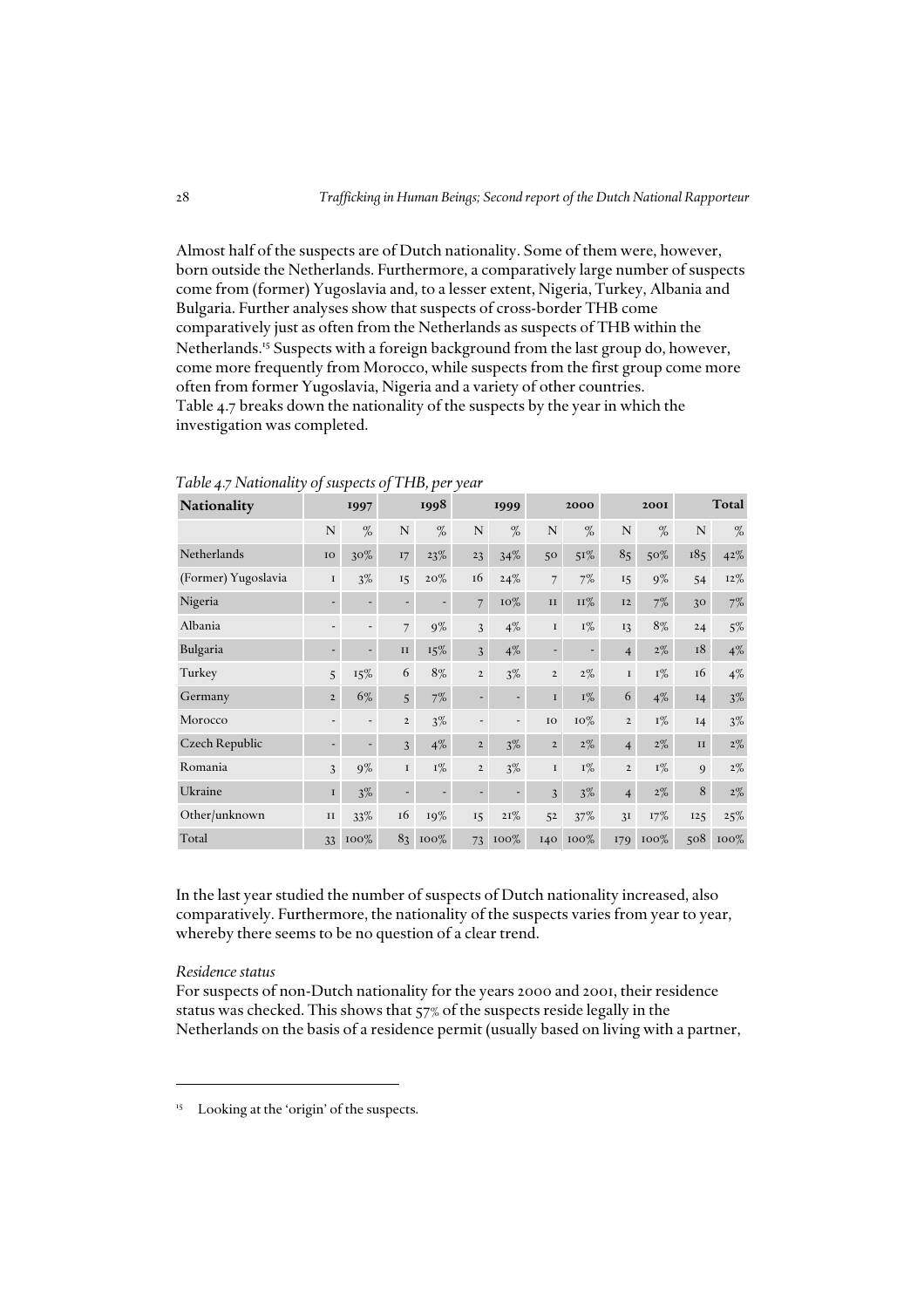sometimes based on an asylum application)<sup>16</sup> and 10% reside legally in the Netherlands on the basis of a visa or because they are travelling in the so-called 'free period'.<sup>17 18</sup> 33% of the suspects of non-Dutch nationality reside illegally in the Netherlands. Among these illegals there are also suspects from countries with no visa obligation. Their residence has, however, become illegal because they have exceeded the 'free period'. In 2001 the number of suspects with a residence permit fell from 66% to 36% and the number of suspects residing illegally in the Netherlands rose from 10% to 42%.

#### *Visa obligation*

A check was made as to what extent suspects of non-Dutch nationality come from countries for which there is no (longer a) visa obligation (for example member states and some of the applicant states of the EU. For this a check was made for each investigation as to how many suspects on the start date of the investigation were of a nationality of a country with or without a visa obligation. The link to the start date of the investigation is particularly important for countries for which the visa obligation was lifted during the investigation period (1997-2001), namely Estonia, Latvia and Lithuania (1-7-1999), Bulgaria (10-4-2001) and Romania (1-1-2002). The result of this exercise is shown in Table 4.8.

| Visa obligation                    | 1997 |         | 1998 |         | 1999 |         | 2000        |         | <b>2001</b> |         | Total           |         |
|------------------------------------|------|---------|------|---------|------|---------|-------------|---------|-------------|---------|-----------------|---------|
|                                    | N    | $\%$    | N    | $\%$    | N    | %       | N           | $\%$    | N           | $\%$    | N               | $\%$    |
| Country without<br>visa obligation | 8    | 35%     | I2   | $2I\%$  | 5    | $II\%$  | $\mathbf Q$ | 18%     | 23          | 28%     | 57              | 22%     |
| Country with<br>visa obligation    | 15   | 65% 46  |      | 79%     | 40   | 89%     | 40          | $82\%$  | 62          | 72%     | 203             | 78%     |
| Total                              | 23   | $100\%$ | 58   | $100\%$ | 45   | $100\%$ | 49          | $100\%$ | 85          | $100\%$ | 26 <sub>0</sub> | $100\%$ |

*Table 4.8 Suspects of THB, broken down by visa obligation and year*

<sup>16 23%</sup> of these suspects are asylum-seekers. 77% have a residence permit on other grounds, for which a precise further breakdown based on the data collected is not possible. It is, however, clear that in virtually all further cases this involves a residence permit based on living with a

partner.<br><sup>17</sup> The latter group then comes from countries with no visa obligation (for example the European Union or a few applicant-member states of the European Union). They can stay in the Netherlands for 3 to 6 months, depending on the country of origin, without a visa. Nevertheless, the free period expires on committing a criminal act. The perpetrator is then residing in the Netherlands illegally.

 $N=105$  (this could not be determined for all suspects of non-Dutch nationality).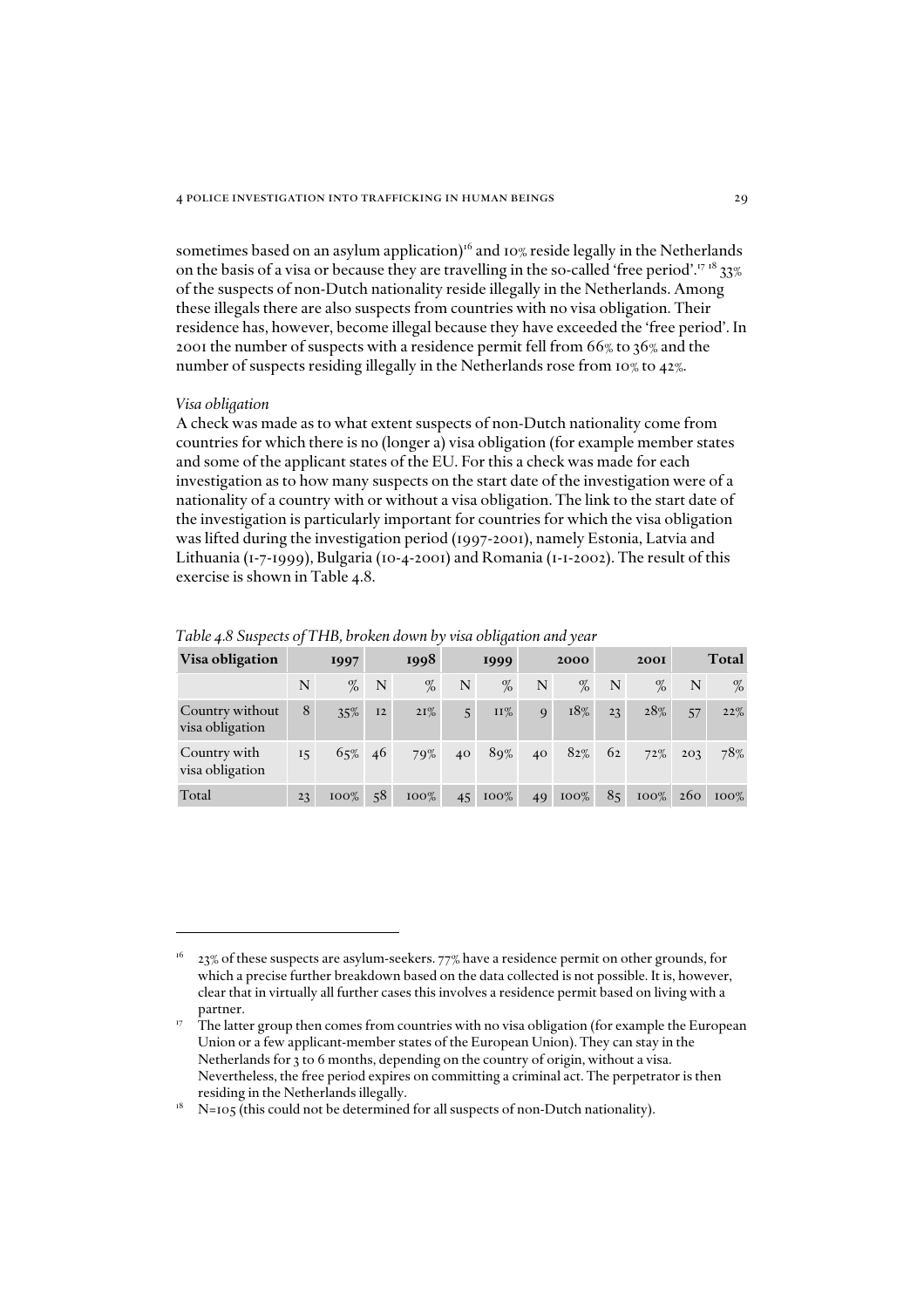The percentage of suspects arrested that – based on their nationality – had no visa obligation at the time that the investigation started, is 22%. <sup>19</sup> This percentage varies from year to year, but seems to have increased slightly in the last investigation year. Further analyses show this can be attributed to a comparatively greater influx of suspects from countries in Central and Eastern Europe with no visa obligation in that year. The percentage of suspects from these countries was in the years 1998 to 2000 inclusive in fact 7% to 8% and in 2001 17%. These results may also be affected by factors other than whether or not there is a visa obligation. In addition, no account is taken of the fact that a number of suspects hold a residence permit. If this last group is left out of account<sup>20</sup> – this may only be done for the years 2000 and 2001, because these data are missing for previous years – then it appears that 19 suspects  $(43\%)$  upon their arrest came from a country with no visa obligation and  $25$  suspects ( $57\%$ ) from a country with a visa obligation.<sup>21</sup> From the results taken together it is not then possible to directly deduce a disproportionate absence or considerable increase in the number of suspects from countries with no visa obligation.

### *Operators of sex establishments*

Of the 508 suspects arrested 50 ( $10\%$ ) are operators of – mainly – clubs and brothels. This number did in fact increase per investigation year from five operators in 1997 to 22 operators in 2001, but the percentage of operators out of the total number of suspects in the relevant years fluctuates somewhat.<sup>22</sup> Many of the operators arrested (38, 76%) were 'sent in' to the PPS.

### *Type of partnership*

With regard to THB three forms of criminal organisation can be distinguished (Van Dijk, 2002).

Firstly, the *soloist*: one person has one or more girls working for him or her. This is for example often the case for 'loverboy' businesses and other forms of THB within the Netherlands, even where victims are also brought in from abroad. Although many 'pimps' do know each other and also consult one another, these are 'one-man businesses'. The pimp is sometimes assisted by a 'helper' who has a very marginal role, for example keeping an eye on the victim when the pimp is not present. Secondly, the *isolated criminal group*. This is a group of at least two members, each having a serious part in the THB,<sup>23</sup> and maximum 5 members, responsible for the

whole THB process – from recruitment to putting victims into prostitution – and has

<sup>19</sup> This is the total of suspects from Central and Eastern Europe with no visa obligation (12%) and suspects from other countries with no visa obligation (10%).

<sup>&</sup>lt;sup>20</sup> After all, it is not known whether they obtained the residence permit before or after an (il)legal residence in the Netherlands. 21 The survey group is suspects of THB in 2000 and 2001, with a foreign nationality, not having a

residence permit. This group consists of 44 persons.

<sup>&</sup>lt;sup>22</sup> The percentage of operators among the suspects is 15% (1997), 5% (1998),  $\pi$ % (1999), 8% (2000) and 12% (2001) respectively.

<sup>&</sup>lt;sup>23</sup> When one partner is a helper with a marginal role, the 'partnership' is categorised as a 'soloist'.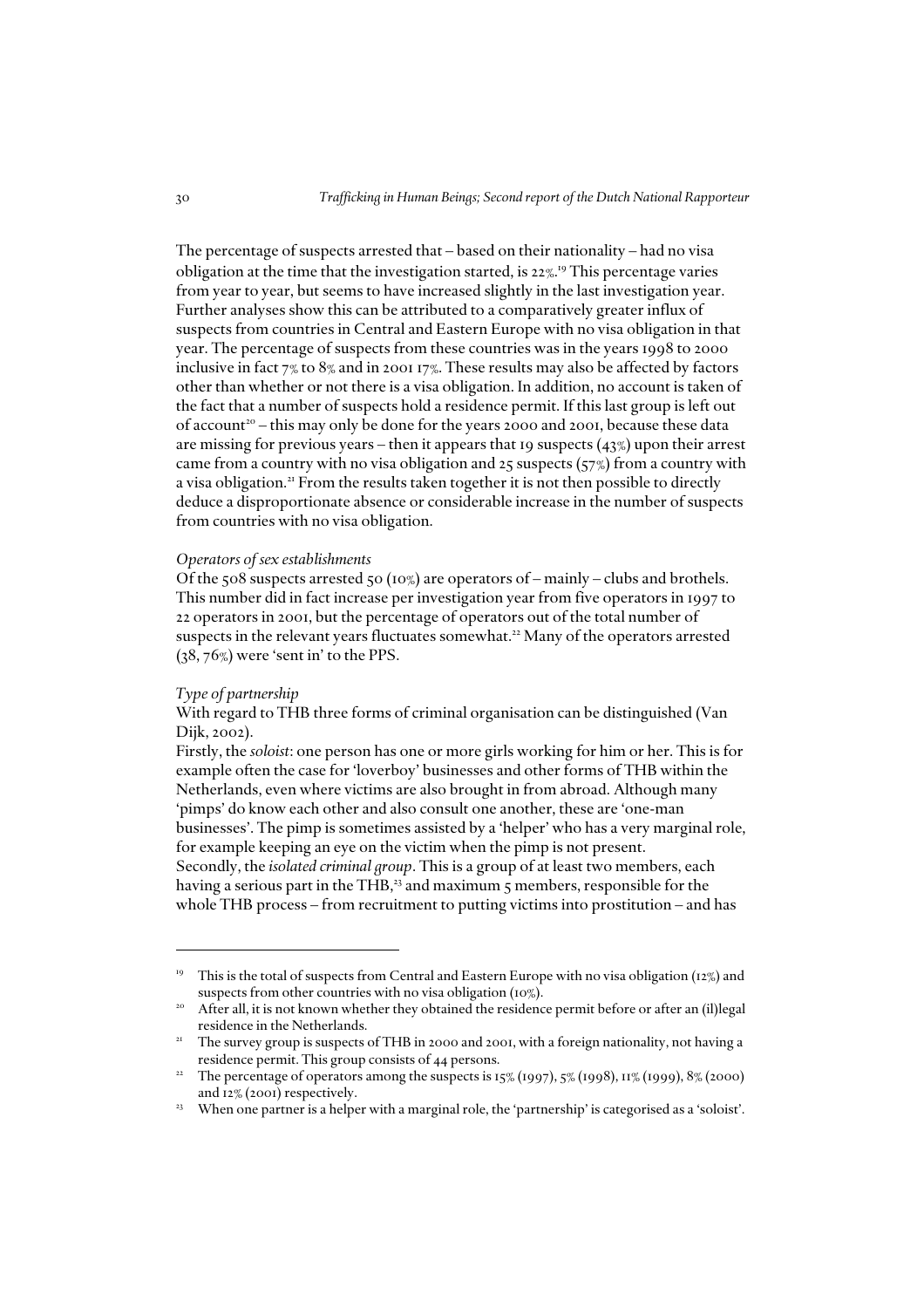no demonstrable contact with other groups or persons who are involved in THB. In the case of cross-border THB, the members of the group fetch the victims from abroad themselves – for example via a family member of the chief suspect or their partner, who lives abroad. The main suspects often run a brothel themselves. Thirdly, the *criminal networks*. At least six, but usually many more persons are involved. These groups often meet the description of criminal macro-networks, as set out in the investigation of Klerks (2000, p. 75): "In this undifferentiated criminal infrastructure in principle everyone is associated with everyone else via one or more intermediaries. There are also clear clusters based on geographic closeness, family links, friendships, commercial chains and interrelated activities". In the case of THB clusters arise around the recruitment in specific countries, the transport to the Netherlands and the prostitution of victims in one of more countries/towns. Victims are bought and sold on and often recruited and/or 'employed' in several countries. Over the period 1997-2001 27 'soloists' were traced, 22 'isolated groups' and 65 – virtually always branches of – 'criminal networks'. Table 4.9 shows per year the forms of organisation traced.

| Organisation<br>form | 1997           |        | 1998           |                          |   | 1999           |                | 2000    |    | <b>2001</b> |    | Total    |
|----------------------|----------------|--------|----------------|--------------------------|---|----------------|----------------|---------|----|-------------|----|----------|
|                      | N              | $\%$   | N              | %                        | N | $\%$           | N              | %       | N  | $\%$        | N  | $\%$     |
| Soloist              |                |        | $\overline{3}$ | $2I\%$                   | 5 | $3I\%$         | $\overline{4}$ | 16%     | 12 | 25%         | 24 | 22%      |
| Isolated group       | 5 <sup>1</sup> | 63%    |                | $\overline{\phantom{0}}$ | 3 | 19%            | 6              | 24%     | 8  | 17%         | 22 | $20\%$   |
| Network              | $\mathcal{Z}$  | 38%    | II             | 79%                      | 8 | $50\%$         | 15             | 60%     | 28 | 58%         |    | 65 59%   |
| Total                |                | 8 100% | $I_4$          | $100\%$                  |   | $16\quad100\%$ |                | 25 100% |    | 48 100%     |    | III IOO% |

*Table 4.9 Criminal organisations of THB, broken down by year*

Three fifths of the investigations focused on (branches of) criminal networks, one fifth on isolated groups and a further one fifth on soloists. The type of partnership, on which the investigations focused, did change somewhat comparatively over the years, but in virtually every year the majority of the investigations focused on criminal networks. Further analyses show that in the total investigation period 77% of the suspects arrested belong to a network, 15% to an isolated group and 8% are soloists. This ratio was found particularly in the last investigation years (from 1999).<sup>24</sup> Of the soloists the majority (79%) are involved in THB within the Netherlands and of the isolated groups 41%. All the criminal networks are involved in cross-border THB.

<sup>&</sup>lt;sup>24</sup> 48%, 52%, 0% (1997); 96%, 0%, 4% (1998); 75%, 16%, 8% (1999); 76%, 16%, 7% (2000) and 75%, 13%, 11% (2001) respectively.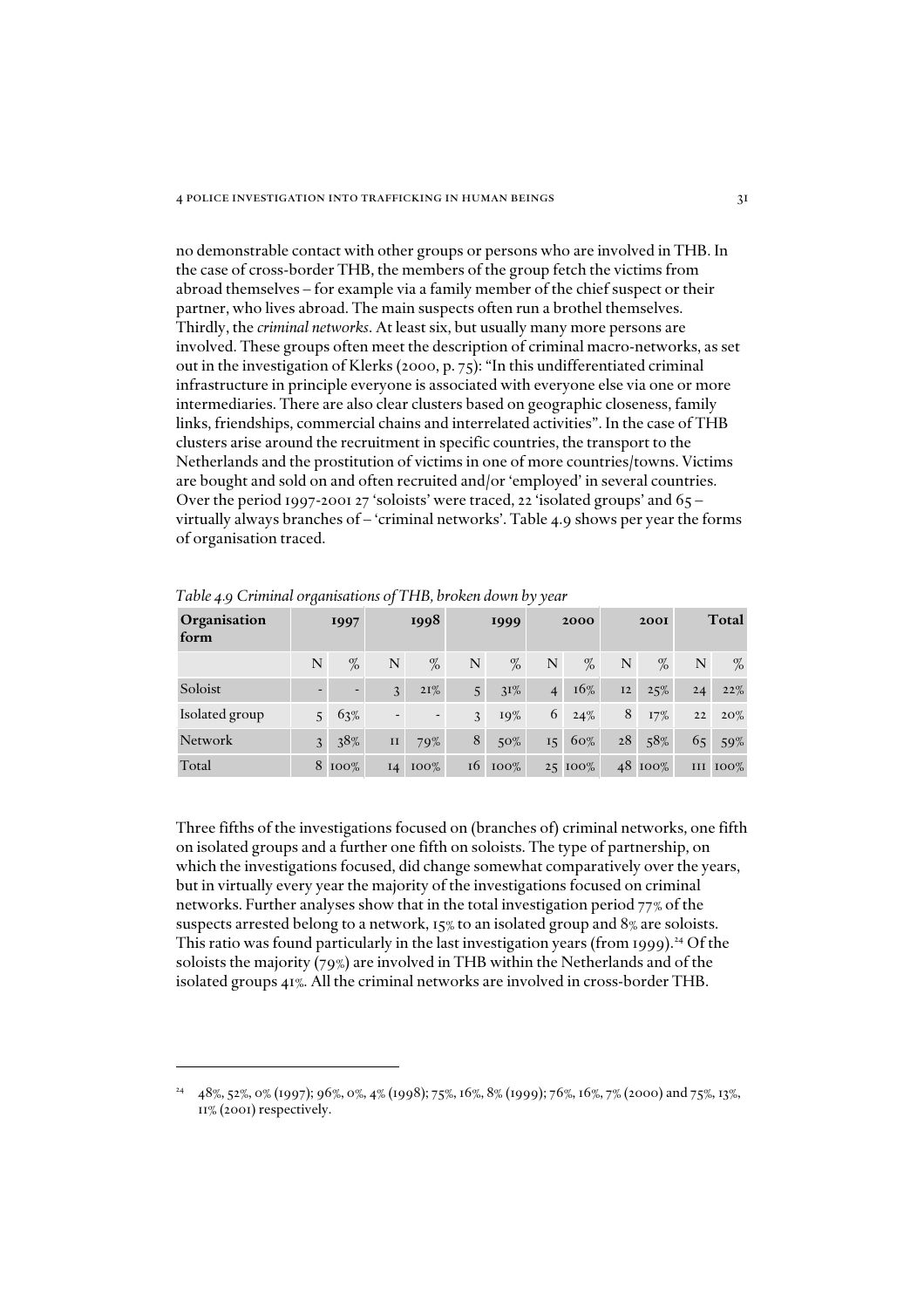### *Organised crime?*

THB, certainly cross-border THB, requires a certain form of organisation. The question is, however, to what extent the criminal groups committing THB in the present research, can be classed as 'organised crime'. Van Dijk (2002) verified this by checking out the THB cases she studied against the definitions of and criteria for organised crime used by Fijnaut (1996), the Council of Europe<sup>25</sup> and Klerks (2000). According to these criteria the percentage of investigations that can be regarded as investigation into organised crime differ considerably.

Van Dijk found that criminal groups involved in THB operate fairly traditionally. They try more to evade the upper world, than to infiltrate it or go after economic or political power. Also, when carrying out the offence they show themselves to be conservative 'entrepreneurs'. Few new tricks, techniques or strategies, but rather walking known paths that have proved successful. Also – inherent in the offence – traffickers in human beings have a large operating area, from a geographic point of view. They often belong to extensive and widely branched networks. Many criminal groups are characterised by violence, usually against victims, but also against other group members and competitors. The most serious defensive contra-strategy that the criminal groups use consists of threatening victims who want to report an offence. Other commonly used measures to prevent or counteract being traced include using false and/or alternating identities for perpetrators and victims and frequently moving victims through the Netherlands and Europe.

### *4.5 Modus operandi of traffickers in human beings*

### *4.5.1 Recruitment and countries of origin*

The THB process begins with the recruitment of victims, in the Netherlands or abroad. Table 4.10 shows the countries where the victims in the investigations analysed were recruited. This table only shows the countries where was recruited comparatively frequently. A full list of all the recruitment countries is included in Annex 2 (Table 4). Because traffickers in human beings may recruit in several countries, the table does not add up to 100%.

<sup>&</sup>lt;sup>25</sup> Adopted at a meeting of the Council of Europe in December 1994. For a description of the criteria is referred to Van Dijk (2002).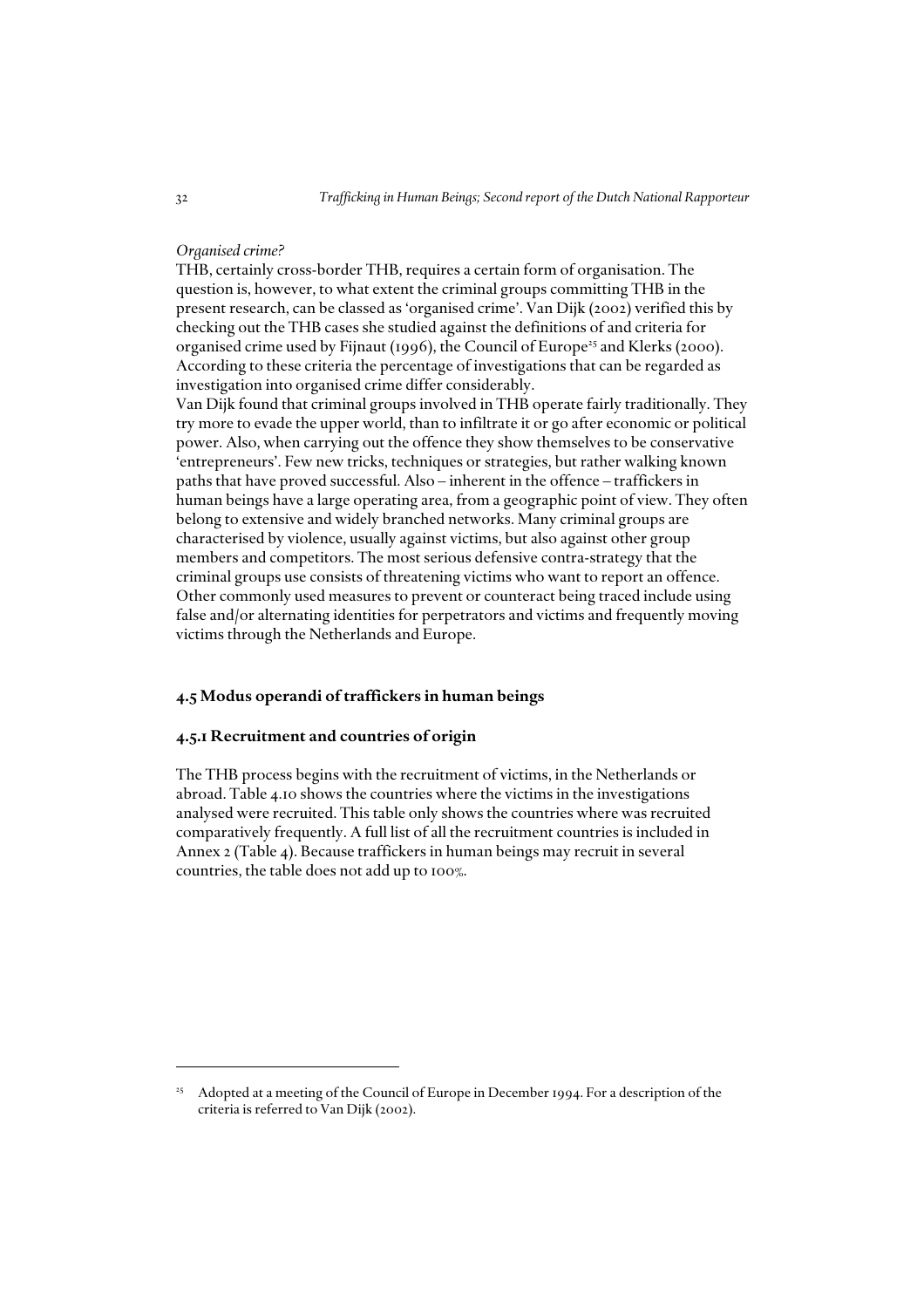| Recruitment<br>countries  | 1997           |                          | 1998           |        | 1999           |                              | 2000                     |                          |                | <b>2001</b> |                | Total      |
|---------------------------|----------------|--------------------------|----------------|--------|----------------|------------------------------|--------------------------|--------------------------|----------------|-------------|----------------|------------|
|                           | N              | $\%$                     | N              | %      | N              | %                            | N                        | %                        | N              | %           | $\mathbf N$    | $\%$       |
| Netherlands               | $\overline{2}$ | 25%                      | 3              | 2I%    | 6              | 38%                          | 8                        | 32%                      | 12             | 25%         | 3I             | 28%        |
| Nigeria                   |                |                          |                |        | I              | 6%                           | 6                        | 24%                      | 6              | 13%         | 13             | 12%        |
| Czech Republic            |                | $\overline{\phantom{a}}$ | $\overline{4}$ | 29%    | 3              | 19%                          | $\overline{3}$           | $12\%$                   | $\overline{2}$ | $4\%$       | <b>I2</b>      | <b>II%</b> |
| Ukraine                   | $\mathbf 2$    | 25%                      | $\mathbf I$    | 7%     |                | $\overline{a}$               | $\overline{2}$           | 8%                       | 6              | 13%         | $_{II}$        | 10%        |
| Bulgaria                  | -              | $\overline{\phantom{a}}$ | $\overline{2}$ | $14\%$ | $\overline{2}$ | 13%                          | $\overline{\phantom{0}}$ | $\overline{\phantom{0}}$ | 6              | 13%         | IO             | $9\%$      |
| <b>Russian Federation</b> |                | $\overline{\phantom{a}}$ | $\overline{2}$ | 14%    |                | $\qquad \qquad \blacksquare$ |                          | $\overline{\phantom{a}}$ | 6              | 13%         | IO             | $9\%$      |
| Poland                    | $\mathbf{I}$   | 13%                      | 3              | 2I%    | $\bf I$        | 6%                           | $\overline{3}$           | $12\%$                   | $\mathbf{I}$   | $2\%$       | 9              | $8\%$      |
| Moldavia                  |                |                          |                |        |                | ٠                            |                          | $\overline{\phantom{a}}$ | $\overline{7}$ | 15%         | $\overline{7}$ | 6%         |
| Romania                   | -              | $\overline{\phantom{a}}$ | $\overline{2}$ | $14\%$ | $\bf I$        | 6%                           | $\overline{2}$           | 8%                       | $\overline{2}$ | $4\%$       | $\overline{7}$ | 6%         |

Table 4.10 Recruitment countries, broken down by year<sup>26</sup>

In almost a third of the investigations the cases involve recruitment in the Netherlands. Comparatively often also is recruited in Nigeria, the Czech Republic, Ukraine, Bulgaria and the Russian Federation. Comparatively the number of investigations in which victims were recruited in Moldavia, Bulgaria and the Russian Federation increased last year. Victims are often recruited in a number of countries. For this reason Table 4.11 classes the countries of origin of the foreign victims by region of origin. As recruitment is often carried out in Central and Eastern Europe, this region is broken down into Central Europe (Poland, the Czech Republic, Slovakia, Hungary), Eastern Europe (the former Soviet Union), the Baltic states (Estonia, Latvia, Lithuania) and the Balkans (countries from former Yugoslavia, Romania, Bulgaria, Albania). As traffickers in human beings may recruit in several regions, the table does not add up to 100%.

| Region of<br>recruitment | 1997         |      | 1998        |        | 1999           |      | 2000           |      |              | <b>200I</b> |                | Total |
|--------------------------|--------------|------|-------------|--------|----------------|------|----------------|------|--------------|-------------|----------------|-------|
|                          | N            | $\%$ | N           | $\%$   | $\mathbf N$    | $\%$ | N              | $\%$ | N            | $\%$        | N              | $\%$  |
| Western<br>Europe        | $\mathbf{I}$ | 13%  |             |        | -              |      |                |      | $\mathbf{I}$ | $2\%$       | $\overline{2}$ | $2\%$ |
| Central<br>Europe        | I            | 13%  | $7^{\circ}$ | $50\%$ | $\overline{4}$ | 25%  | 7 <sup>1</sup> | 28%  | 9            | 19%         | 28             | 25%   |

*Table 4.11 Regions of recruitment, broken down by year<sup>27</sup>* 

<sup>&</sup>lt;sup>26</sup> Totals per column: N=8 (1997), 14 (1998), 16 (1999), 25 (2000), 48 (2001) and 111 (total).

<sup>&</sup>lt;sup>27</sup> Totals per column: N= 8 (1997), 14 (1998), 16 (1999), 25 (2000), 48 (2001) and 111 (total).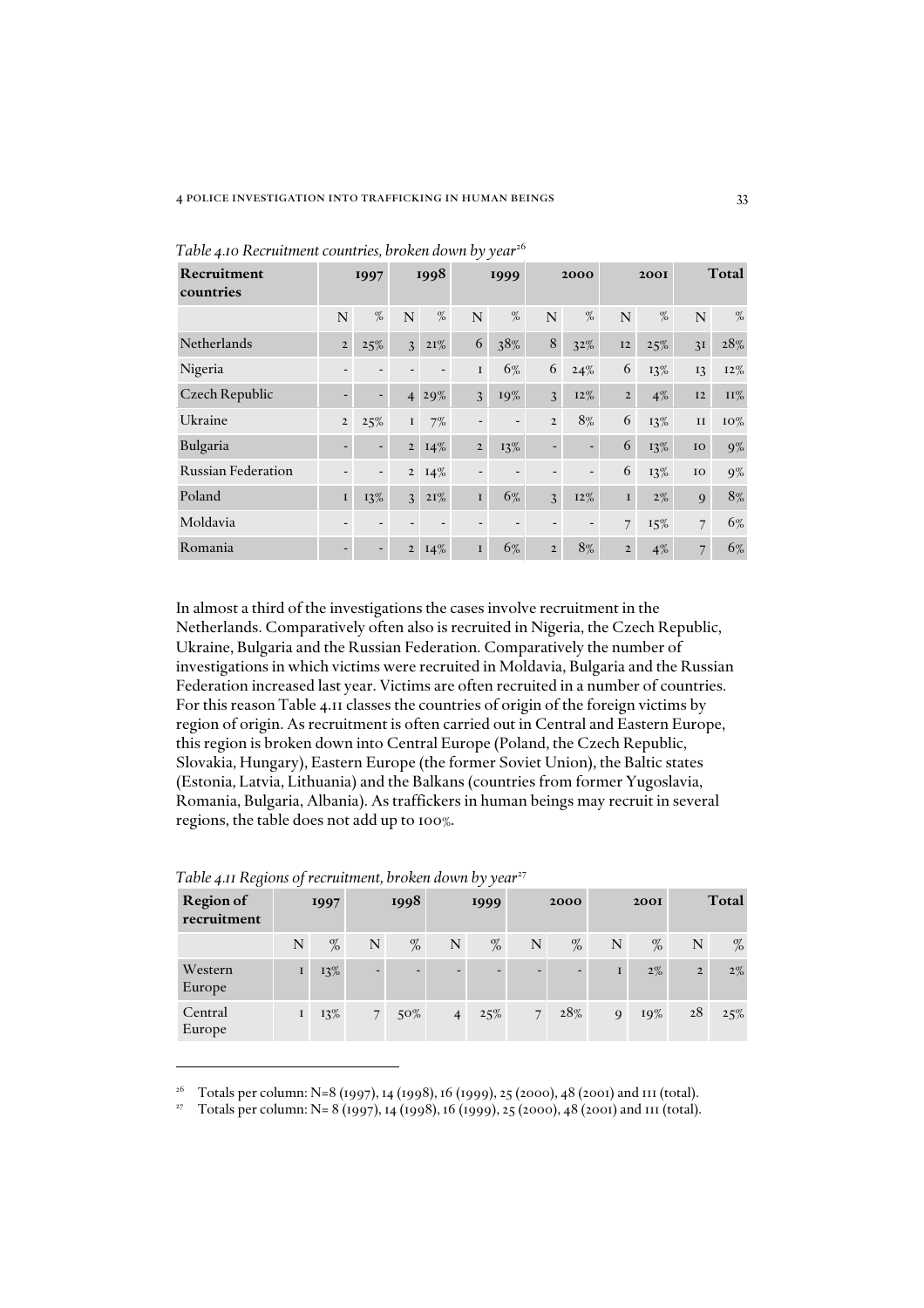| <b>Region of</b><br>recruitment |                          | 1997                     |                          | 1998                     |                | 1999                     |                          | 2000                     |                | <b>200I</b> |                | Total  |
|---------------------------------|--------------------------|--------------------------|--------------------------|--------------------------|----------------|--------------------------|--------------------------|--------------------------|----------------|-------------|----------------|--------|
| Eastern<br>Europe               | $\overline{2}$           | 25%                      | $\overline{3}$           | 2I%                      |                |                          | $\mathfrak{Z}$           | 12%                      | 13             | 27%         | 2I             | 19%    |
| <b>Baltic states</b>            | $\mathbf I$              | 13%                      | $\overline{\phantom{a}}$ | -                        |                | $\overline{\phantom{a}}$ | $\overline{4}$           | 16%                      | 8              | 17%         | 13             | $12\%$ |
| <b>Balkans</b>                  |                          |                          | $\overline{4}$           | 29%                      | 3              | 19%                      | $\mathfrak{Z}$           | 12%                      | 8              | 17%         | 18             | 16%    |
| Africa                          | I                        | 13%                      | $\overline{2}$           | 14%                      | $\overline{2}$ | 13%                      | $\overline{7}$           | 28%                      | $\overline{7}$ | 15%         | 19             | 17%    |
| Latin<br>America*               | $\overline{\phantom{0}}$ | $\overline{\phantom{0}}$ | $\mathbf{I}$             | 7%                       | $\overline{2}$ | 13%                      | $\overline{\phantom{0}}$ | $\overline{\phantom{a}}$ | $\mathbf{I}$   | $2\%$       | $\overline{4}$ | $4\%$  |
| Asia                            |                          |                          |                          | $\overline{\phantom{0}}$ |                |                          | $\overline{2}$           | 8%                       | $\overline{2}$ | $4\%$       | $\overline{4}$ | $4\%$  |

\* *Including Caribbean*

Victims are recruited comparatively often in Central Europe, closely followed by Eastern Europe and the Balkans. In addition Africa 'scores' high: in one sixth of the investigations (also) there is recruited. The percentage of victims per region of recruitment fluctuates from year to year. The regions of origin among these victims virtually correspond with the regions of origin as recorded by the STV and the regions of origin of victims and witnesses of THB who make use of the B-9 regulation (see Table  $3.6$ .<sup>28</sup>

### *Recruitment in countries with no visa obligation?*

It is conceivable that the choice of recruitment countries is related to the fact of whether victims from a country are obliged to have a visa or not. A check was therefore made as to what extent – when is recruited abroad – recruitment is carried out in countries with and with no visa obligation. For this the visa status of the recruitment countries at the start of the investigation was assumed. The result is shown in Table 4.12. This table distinguishes between investigations for which recruitment is carried out in countries with a visa obligation, countries with no visa obligation and both. Table 4.12 also breaks down the data by year.

<sup>&</sup>lt;sup>28</sup> The differences are not significant.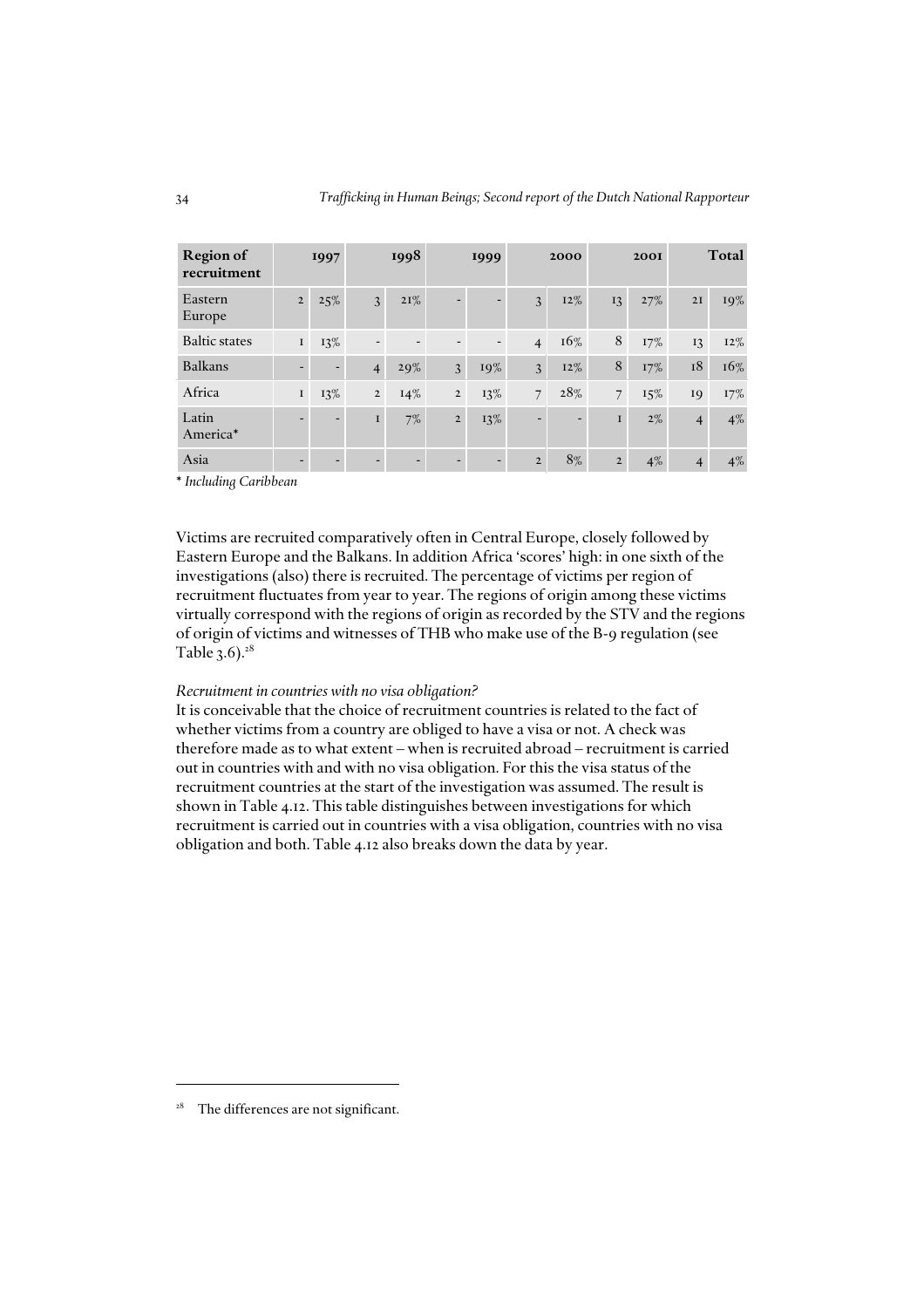| Recruitment<br>countries               |                | 1997   |                | 1998    |                | 1999    |    | 2000    |    | <b>2001</b> | Total |         |
|----------------------------------------|----------------|--------|----------------|---------|----------------|---------|----|---------|----|-------------|-------|---------|
|                                        | N              | %      | N              | $\%$    | N              | $\%$    | N  | $\%$    | N  | %           | N     | %       |
| Without visa<br>obligation             | $\overline{2}$ | 33%    | 5 <sup>1</sup> | 42%     | $\mathfrak{Z}$ | $30\%$  | 3  | 18%     | 6  | 17%         | 19    | 23%     |
| With visa<br>obligation                | 3              | $50\%$ | $\overline{4}$ | 33%     | $\overline{4}$ | $40\%$  | 6  | 35%     | I4 | 39%         | 3I    | 38%     |
| With and<br>without visa<br>obligation | $\mathbf{I}$   | $17\%$ | $\mathcal{E}$  | 25%     | $\mathfrak{Z}$ | $30\%$  | 8  | 47%     | 16 | 44%         | 3I    | 38%     |
| Total                                  | 6              | 100%   |                | I2 IOO% | IO             | $100\%$ | 17 | $100\%$ | 36 | $100\%$     | 82    | $100\%$ |

*Table 4.12 Recruitment in countries with(out) a visa obligation, broken down by year*

In over a fifth of all the cases investigated, in which victims are recruited abroad, recruitment is only carried out in countries without a visa obligation and in two fifths in both countries with and without a visa obligation. Also in two fifths of the investigations recruitment is only carried out in countries with a visa obligation. The percentage of investigations in which recruitment is only or also carried out in countries without a visa obligation remained virtually constant in recent years, namely around 60%. 29

These data say nothing directly about the number of victims that are recruited in countries with and without a visa obligation; in the one case more victims are recruited/bought than in other cases. For some countries of origin the visa obligation was abolished during the investigation period. In the present research 28 investigations are surveyed where victims were recruited in (among other things) one of these countries. Fourteen of these investigations (50%) were started before the visa obligation was abolished and also 14 investigations (50%) after the visa obligation was abolished. It therefore seems that whether or not a visa obligation exists does not play a direct part in the choice of recruitment in a particular country.

# *4.5.2 Travel route and travel and residence documents*

### *Travel route and border crossing*

Travel routes to the Netherlands, in the case of cross-border THB, vary considerably, on the one hand due to the differences in countries of origin, but also because criminal groups are always trying out new travel routes (Van Dijk, 2002). From the continents of Africa, America and Asia victims always come by plane, but not always flying directly to the Netherlands. From Central and Eastern Europe the journey is usually entirely over land. Table 4.13 shows per year where the border with the Netherlands

 $29$  50% (1997), 67% (1998), 60% (1999), 65% (2000) and 62% (2001) respectively.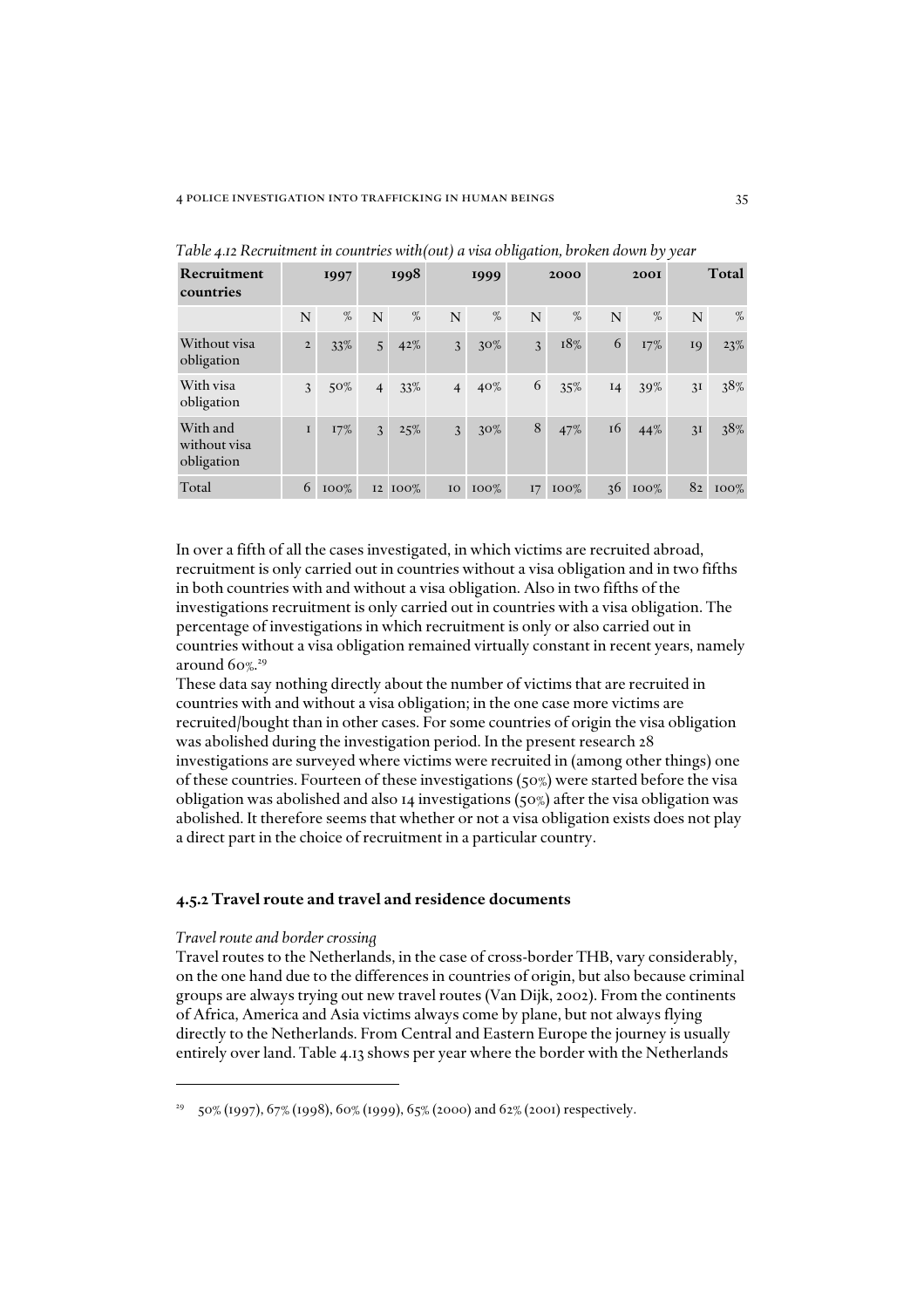was crossed.<sup>30</sup> Because the border crossing within one investigation may be made in several ways, the table does not add up to 100%.

| Border              | 1997         |        | 1998           |        | 1999           |        | 2000           |       |    | <b>2001</b> |    | Total  |
|---------------------|--------------|--------|----------------|--------|----------------|--------|----------------|-------|----|-------------|----|--------|
|                     | N            | %      | N              | $\%$   | N              | $\%$   | N              | $\%$  | N  | $\%$        | N  | $\%$   |
| Country:<br>Germany |              | 83%    | $\overline{7}$ | 58%    | $\overline{4}$ | 40%    | $\rm II$       | 65%   | 23 | 64%         | 50 | 62%    |
| Country:<br>Belgium | $\mathbf{I}$ | 17%    | 3              | 25%    | $\overline{4}$ | $40\%$ | 7 <sup>1</sup> | 4I%   | IO | 28%         | 25 | $31\%$ |
| Schiphol<br>Airport | $\mathbf{I}$ | $17\%$ | $\mathbf 2$    | $17\%$ | $\overline{5}$ | $50\%$ | $\overline{2}$ | $I\%$ | 7  | 19%         | 17 | 21%    |

*Table 4.13 Border crossing, broken down by year*<sup>31</sup>

In two thirds of the investigations it emerged that victims are (also) brought to the Netherlands over land via Germany, in one third (also) over land via Belgium. Almost one fifth of the investigations show that victims (also) enter the Netherlands via Schiphol.

# *Travel documents*

Table 4.14 shows for all the investigations involving cross-border THB to what extent the victims $32$  are in possession of a (valid, false or forged) passport. Because within one investigation different victims may carry different identity documents, the table does not add up to 100%.

| <b>Passport</b> | 1997           |                          | 1998                     |        | 1999                     |                          | 2000        |        |    | <b>2001</b> |    | Total  |
|-----------------|----------------|--------------------------|--------------------------|--------|--------------------------|--------------------------|-------------|--------|----|-------------|----|--------|
|                 | N              | %                        | N                        | $\%$   | N                        | %                        | N           | %      | N  | $\%$        | N  | $\%$   |
| Genuine/valid   | $\overline{4}$ | $50\%$                   | 8                        | $64\%$ | $\overline{Q}$           | 56%                      | 12          | $69\%$ | 22 | 56%         | 46 | 59%    |
| Forged/false    |                | 83%                      | 6                        | 55%    | $\mathbf{Q}$             | 89%                      | II          | 63%    | 20 | $50\%$      | 47 | $60\%$ |
| None            |                | $\overline{\phantom{0}}$ | $\overline{\phantom{0}}$ | -      | $\overline{\phantom{0}}$ | $\overline{\phantom{a}}$ | $2^{\circ}$ | $13\%$ | 6  | $17\%$      | 8  | 10%    |

*Table 4.14 Passport of victims, broken down by year*<sup>33</sup>

<sup>&</sup>lt;sup>30</sup> In the study by Van Dijk this question was left out in the last phase of the research. On the request of PPM/dNP the question was added back into the questionnaire. The data on the year 2000 therefore are not complete.

<sup>&</sup>lt;sup>31</sup> Totals per column: N=6 (1997), 12 (1998), 10 (1999), 17 (2000), 36 (2001) and 81 (total).

 $32$  Or the trafficker in human beings and/or the operator of a sex establishment, for the victims.

<sup>33</sup> Totals per column: N=6 (1997), 11 (1998), 9 (1999), 16 (2000), 36 (2001) and 78 (total).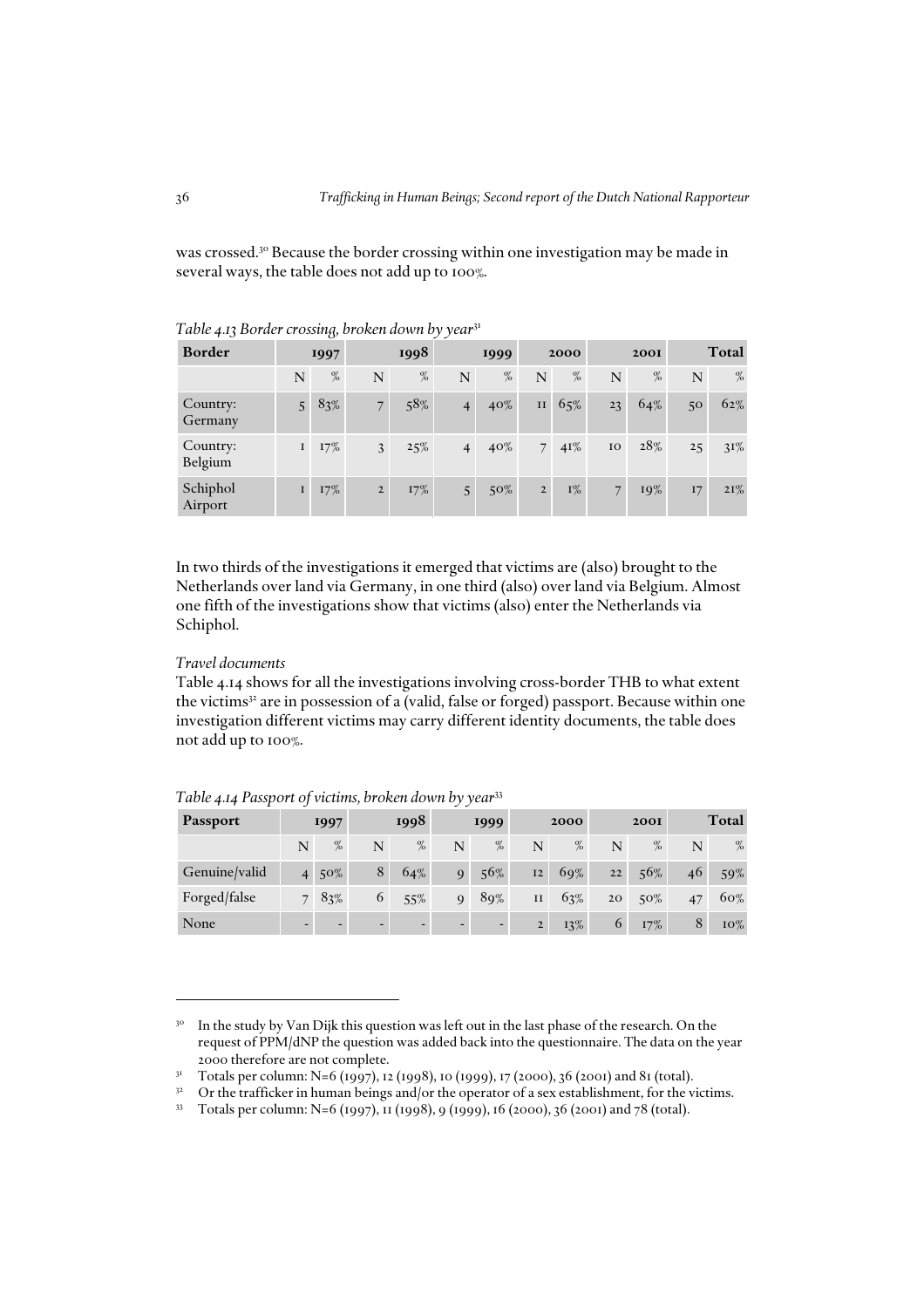In almost two thirds of the investigations into cross-border THB, one or more victims emerge that have a forged or false passport. Van Dijk (2002) found that the falsification of passports is often carried out by separate criminal groups. For a false passport, according to the data available in the research, one has to pay out  $\epsilon$  300 to  $\epsilon$  500. African traffickers in human beings use a lot of valid passports that are used by a number of victims of similar appearance ('look-a-likes').<sup>34</sup>

A check has been made as to whether victims recruited in countries with a visa obligation are in possession of a visa upon arrest/reporting and, if so, what. This shows that visas are forged or copied comparatively much less than passports (in 13% of the cases investigated). Usually a visa is applied for (in 53% of cases) or people travel without a visa (in 40% of cases).<sup>35</sup> It is only possible to break down these data by year to a limited extent, because in particular for many investigations completed in the years 1997 to 1999 these data are missing. For this reason these data are only given for the years 2000 and 2001: the percentage of investigations where people travel with a valid visa fell from 73% in 2000 to 35% in 2001. The percentage of investigations where people travelled without a visa from a country for which a visa was compulsory increased on the other hand from 18% in 2000 to 61% in 2001.36 The percentage of investigations where a forged or false visa was used remained more or less the same.<sup>37</sup>

### *4.5.3 Exploitation in prostitution*

Traffickers in human beings use many means of coercion to bring or keep people in prostitution and/or to confiscate their earnings. It was examined how the victims are brought to prostitute themselves and/or how a situation may arise in which they (must) hand over all their money. The result is shown in Table 4.15. This table breaks down the means of coercion used by the year in which the investigation was completed. Because traffickers in human beings may use several means of coercion, the table does not add up to 100%.

<sup>34</sup> Investigations in which the latter was the case, are included in the 'forged/false passports'.

<sup>&</sup>lt;sup>35</sup> N=90. Because in an investigation different victims may carry a number of visas with them, the percentages do not add up to 100%.

Corresponding numbers: valid visa (2000: 9; 2001: 8), forged/false visa (2000: 1; 2001: 3), no visa (2000: 2; 2001: 15).

 $37$  9% in 2000 and 13% in 2001. N=23 (2000) and 45 (2001) respectively.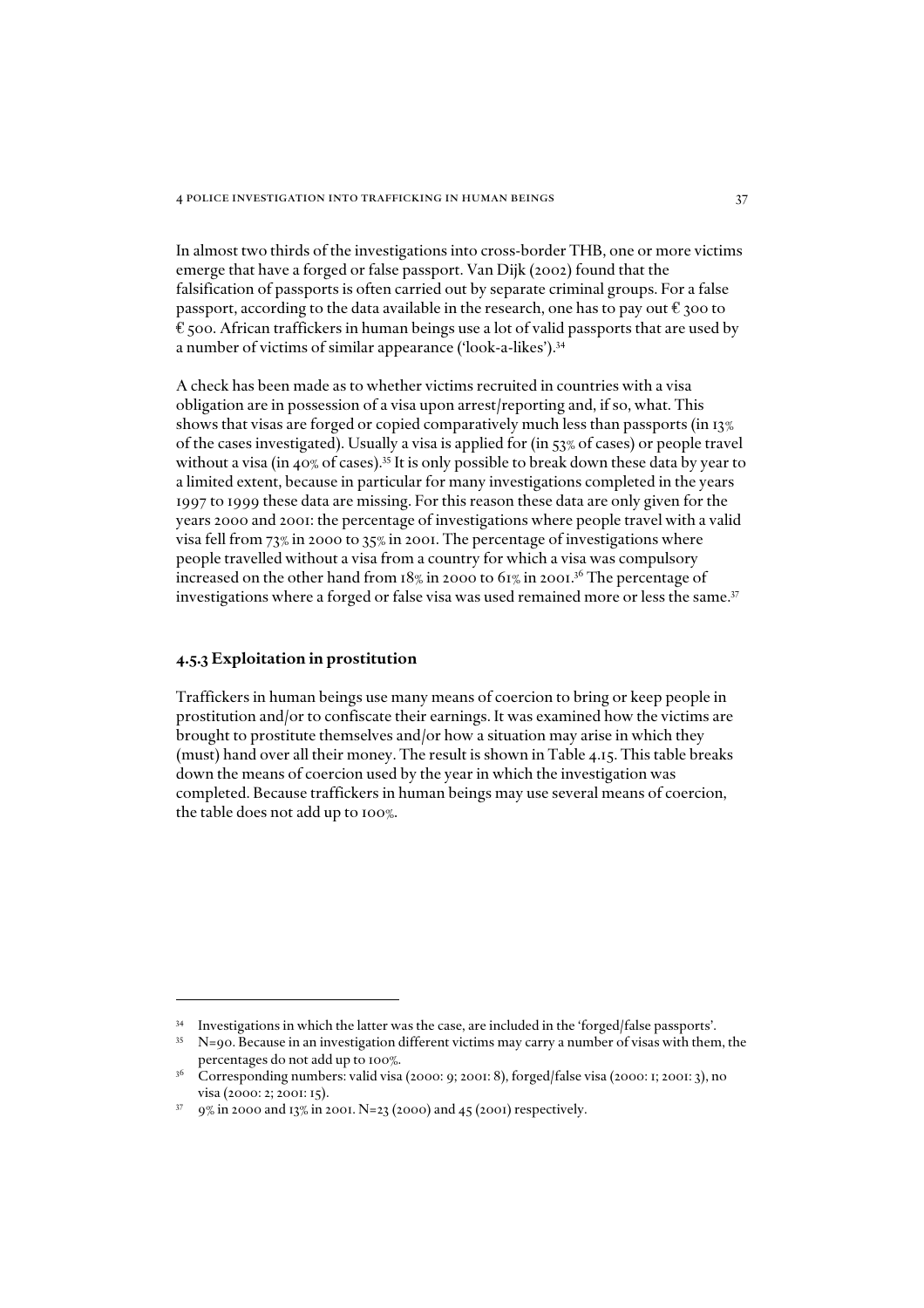| <b>Means of coercion</b>                        |                | 1998<br>1997 |                | 1999   |                | 2000     | <b>200I</b>    |     | Total          |        |    |       |
|-------------------------------------------------|----------------|--------------|----------------|--------|----------------|----------|----------------|-----|----------------|--------|----|-------|
|                                                 | N              | %            | N              | %      | $\mathbf N$    | %        | N              | %   | N              | %      | N  | $\%$  |
| Taking away<br>passports                        | 6              | 86%          | 9              | $69\%$ | $\overline{Q}$ | 56%      | 12             | 52% | 25             | 52%    | 61 | 55%   |
| Threat of violence<br>(physical)                | 6              | 75%          | $\mathbf{I}$   | 85%    | 16             | 100<br>% | 19             | 79% | 37             | 77%    | 89 | 80%   |
| Threat of making<br>prostitution work<br>known  | $\mathbf{I}$   | 14%          | $\overline{2}$ | $15\%$ | $\overline{5}$ | 3I%      | 6              | 25% | 17             | 35%    | 3I | 28%   |
| (Threat of) violence<br>against victim's family | $\overline{2}$ | 29%          | $\overline{4}$ | 31%    | 6              | 38%      | II             | 48% | 20             | 42%    | 43 | 39%   |
| Violence (physical)                             | $\overline{3}$ | 43%          | 9              | 69%    | 15             | 94%      | 18             | 75% | 32             | 67%    | 77 | 69%   |
| <b>Fake</b> love                                | $\overline{2}$ | 25%          | 6              | 46%    | $\overline{7}$ | 44%      | 9              | 38% | I4             | 29%    | 38 | 34%   |
| Voodoo                                          |                |              |                |        | $\overline{2}$ | 13%      | $\overline{4}$ | 17% | $\overline{4}$ | $8\%$  | IO | $9\%$ |
| (Fictitious) debt                               | 6              | 75%          | $\overline{7}$ | 54%    | $IO$           | 63%      | I4             | 58% | 23             | 48%    | 60 | 54%   |
| Watching/<br>Locking up                         | 5              | 71%          | II             | $92\%$ | 13             | 87%      | 17             | 71% | 32             | $67\%$ | 78 | 70%   |

*Table 4.15 Means of coercion, broken down by year*<sup>38</sup>

Victims of THB are very often threatened with violence to force them to (continue to) work in prostitution for the trafficker in human beings and/or to hand over the money they have earned. According to many investigations the suspects also often actually use violence against the victims. In addition, victims are according to many investigations locked up or constantly watched . Taking away passports and imposing (fictitious) debts occurs mainly in the case of cross-border THB.39 In the case of THB within the Netherlands, more often than for cross-border THB, victims are incited to prostitution with carefully planned, 'played out' love techniques.40 Victims from Nigeria and Malawi also report voodoo practices. It is not possible to discern clear developments over time: the means of coercion used vary from year to year.

<sup>&</sup>lt;sup>38</sup> Totals per column: N= 8 (1997), 14 (1998), 16 (1999), 25 (2000), 48 (2001) and 111 (total).<br><sup>39</sup>  $-74\%$  and  $71\%$  respectively in the case of cross-border THB versus 12% and 12% for THB wi

<sup>39 74%</sup> and 71% respectively in the case of cross-border THB versus 13% and 13% for THB within the Netherlands. The differences are significant (respectively Chi<sup>2</sup>=32,45, df=1, p<.00; Chi<sup>2</sup>=29,10, df=1, p<.00).

 $^{40}$  73% in the case of THB within the Netherlands versus 20% for cross-border THB. The difference is significant (Chi<sup>2</sup>=27.00, df=1, p<.00).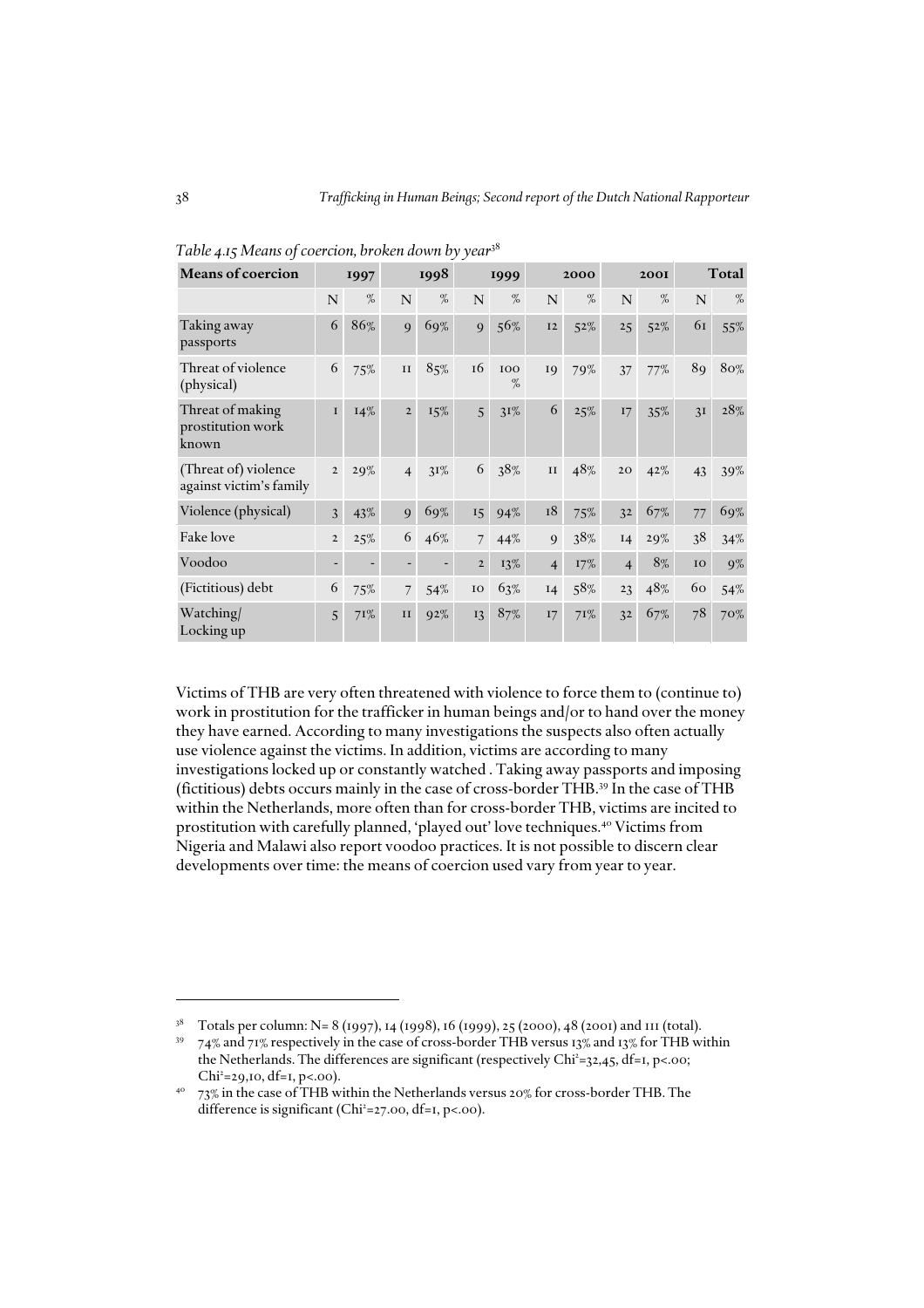#### *Mobility*

A characteristic of THB is that victims are set to work in different places within and outside the Netherlands. Firstly to meet the demand for 'always new girls' in the prostitution world. Secondly to prevent tracing by the police and to prevent victims making social contact (Van Dijk, 2002). Table 4.16 shows in which countries, outside the Netherlands and outside the country of origin, the victims have worked in prostitution. This table only mentions the commonest countries. The results are also given by investigation year.

| <b>Destination</b>                   |                | 1997 |                          | 1998                     |                  | 1999 |                | 2000 |                | <b>2001</b> |    | Total  |
|--------------------------------------|----------------|------|--------------------------|--------------------------|------------------|------|----------------|------|----------------|-------------|----|--------|
|                                      | N              | %    | N                        | %                        | N                | %    | N              | %    | N              | %           | N  | %      |
| Not in<br>prostitution<br>elsewhere  | 6              | 75%  | $\overline{7}$           | 50%                      | IO               | 63%  | <b>I2</b>      | 48%  | 22             | 47%         | 57 | $52\%$ |
| Put in<br>prostitution<br>elsewhere: | $\overline{2}$ | 25%  | $\overline{7}$           | 50%                      | 6                | 38%  | 13             | 52%  | 25             | 53%         | 53 | 48%    |
| Germany                              | $\overline{2}$ | 25%  | $\overline{4}$           | 29%                      | $\mathfrak{Z}$   | 19%  | 8              | 32%  | II             | 23%         | 28 | 25%    |
| Belgium                              |                |      | $\overline{2}$           | 14%                      | 3                | 19%  | 3              | 12%  | 8              | 17%         | 16 | $15\%$ |
| Italy                                |                |      | $\overline{\phantom{a}}$ | $\overline{\phantom{a}}$ | $\overline{3}$   | 19%  | $\overline{4}$ | 16%  | $\overline{7}$ | 15%         | I4 | $13\%$ |
| Spain                                |                |      | $\boldsymbol{I}$         | 7%                       | $\boldsymbol{I}$ | 6%   | 5              | 20%  | 6              | 13%         | 13 | 12%    |
| France                               |                |      |                          |                          |                  | -    | $\overline{4}$ | 16%  | $\overline{2}$ | 4%          | 6  | 5%     |

### *Table 4.16 Destination countries, broken down by year*<sup>41</sup>

In half of the investigations it emerges that victims have also been put into prostitution elsewhere in Europe or outside it. In addition, the victims are sold (on), sometimes even several times (Van Dijk, 2002). This percentage remained fairly stable in recent years. Victims who are put into prostitution outside the Netherlands and outside the country of origin end up most often (also) in Germany. Other countries that 'score' comparatively high are Belgium, Italy and Spain. The top 4 most common destination countries outside the Netherlands, remained the same from 1999.

Victims of cross-border THB are more often brought into prostitution outside the Netherlands (and the country of origin) than victims of THB within the Netherlands: 58% against 23%. In the case of THB within the Netherlands this virtually always involves prostitution in the neighbouring countries Germany and Belgium, while

<sup>&</sup>lt;sup>41</sup> Total numbers per column: N= 8 (1997), 14 (1998), 16 (1999), 25 (2000), 47 (2001) and 110 (total).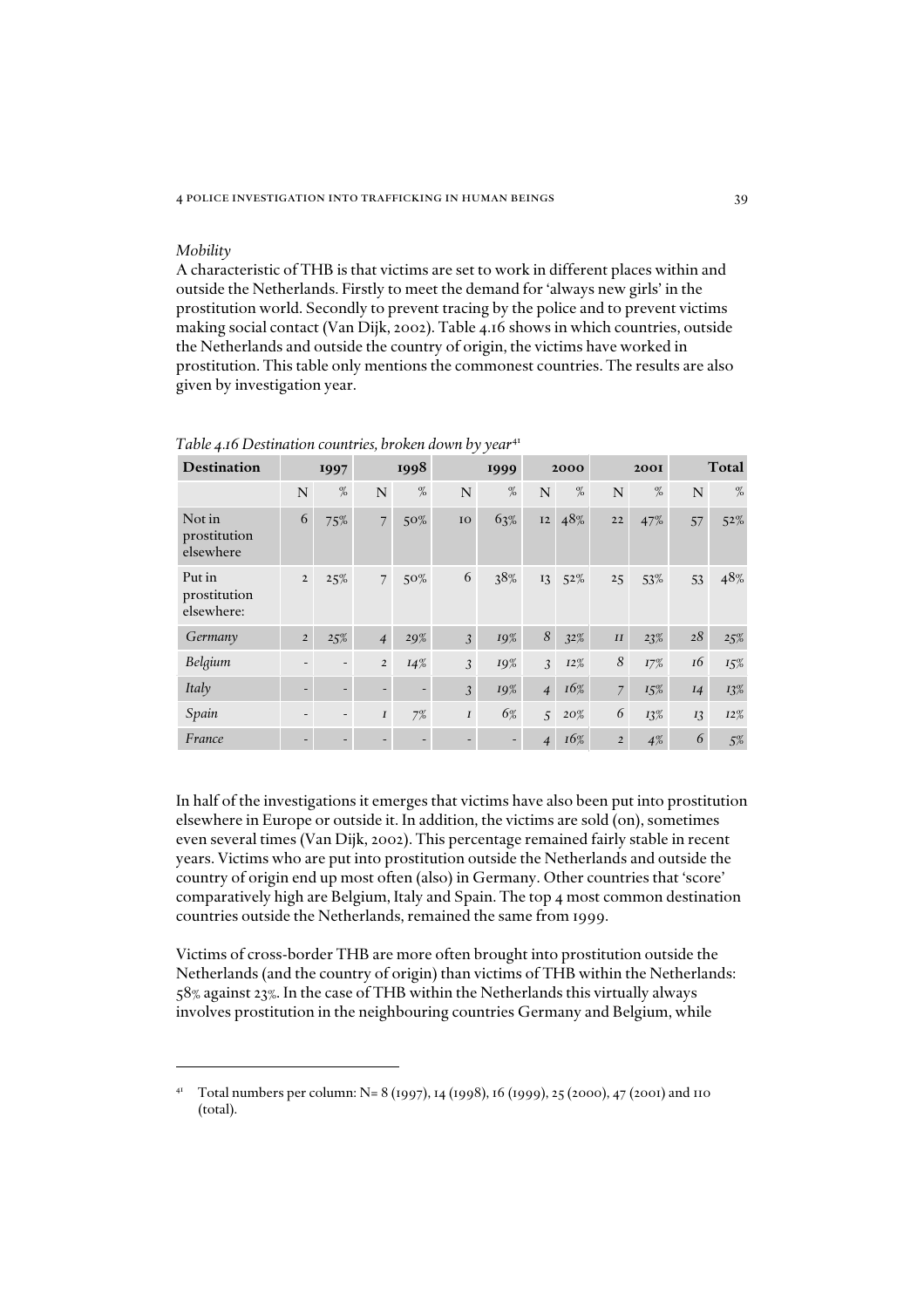victims of cross-border THB are (also) put to work in countries other than these – both within and outside the EU.

Two thirds of all investigations  $(67%)$  concern cases where victims – where known – are (also) employed in different towns in the Netherlands.<sup>42</sup>

### *4.6 Prostitution sectors involved*

In a THB case different prostitution sectors may be involved, such as window prostitution, clubs/brothels/private houses, the escort sector and street prostitution. Table 4.17 shows which prostitution sectors were involved in the THB cases investigated, broken down by the year in which the investigation was completed. Because an investigation may relate to several sectors, the percentages do not add up to 100%.

*Table 4.17 Prostitution sectors involved, broken down by year*<sup>43</sup>

| <b>Prostitution sector</b> | 1997           |      | 1998           |        | 1999           |        | 2000             |        |                | <b>2001</b> |    | Total  |
|----------------------------|----------------|------|----------------|--------|----------------|--------|------------------|--------|----------------|-------------|----|--------|
|                            | N              | $\%$ | N              | $\%$   | N              | $\%$   | N                | $\%$   | N              | $\%$        | N  | $\%$   |
| Window prostitution        | $\overline{3}$ | 38%  | $\mathbf Q$    | 64%    | 13             | 81%    | 15 <sub>15</sub> | $60\%$ | 22             | 46%         |    | 62 56% |
| Clubs/brothels             |                | 88%  | 6              | 43%    | 6              | 38%    | $\rm II$         | 44%    | 28             | 58%         | 58 | 52%    |
| Escort                     |                | 13%  | 3              | $2I\%$ | $2^{\circ}$    | 13%    | I                | $4\%$  | IO             | $21\%$      | 17 | 15%    |
| Street prostitution        |                | -    | $\overline{2}$ | $14\%$ | $\overline{2}$ | $13\%$ | 5                | $20\%$ | $\overline{7}$ | $15\%$      | 16 | $14\%$ |

In well over half of the investigations it emerges that victims are (also) employed in window prostitution, and in well over half (also) in clubs/brothels. Comparatively fewer investigations focused on the escort sector and/or street prostitution. In 2001 the number of investigations focused on the escort sector did however increase comparatively, after a low point in 2000.

Van Dijk (2002) studied for the period 1997-1999 to what extent the prostitution sector was involved in THB, that means to what extent operators of sex establishments were guilty of criminal acts relating to THB or knew of these. According to a quarter of the investigations operators were aware of the exploitation situation in which the victims found themselves, but were not actively involved in this. Also in a quarter of the investigations the operators were regarded as traffickers in human beings, that means that they played an active part in (parts of) the THB

<sup>&</sup>lt;sup>42</sup> This is not always known by the police people interviewed. In view of the enormous mobility in the sector, this is probably an underestimate.

<sup>43</sup> Total numbers per column: N= 8 (1997), 14 (1998), 16 (1999), 25 (2000), 48 (2001) and 111 (total).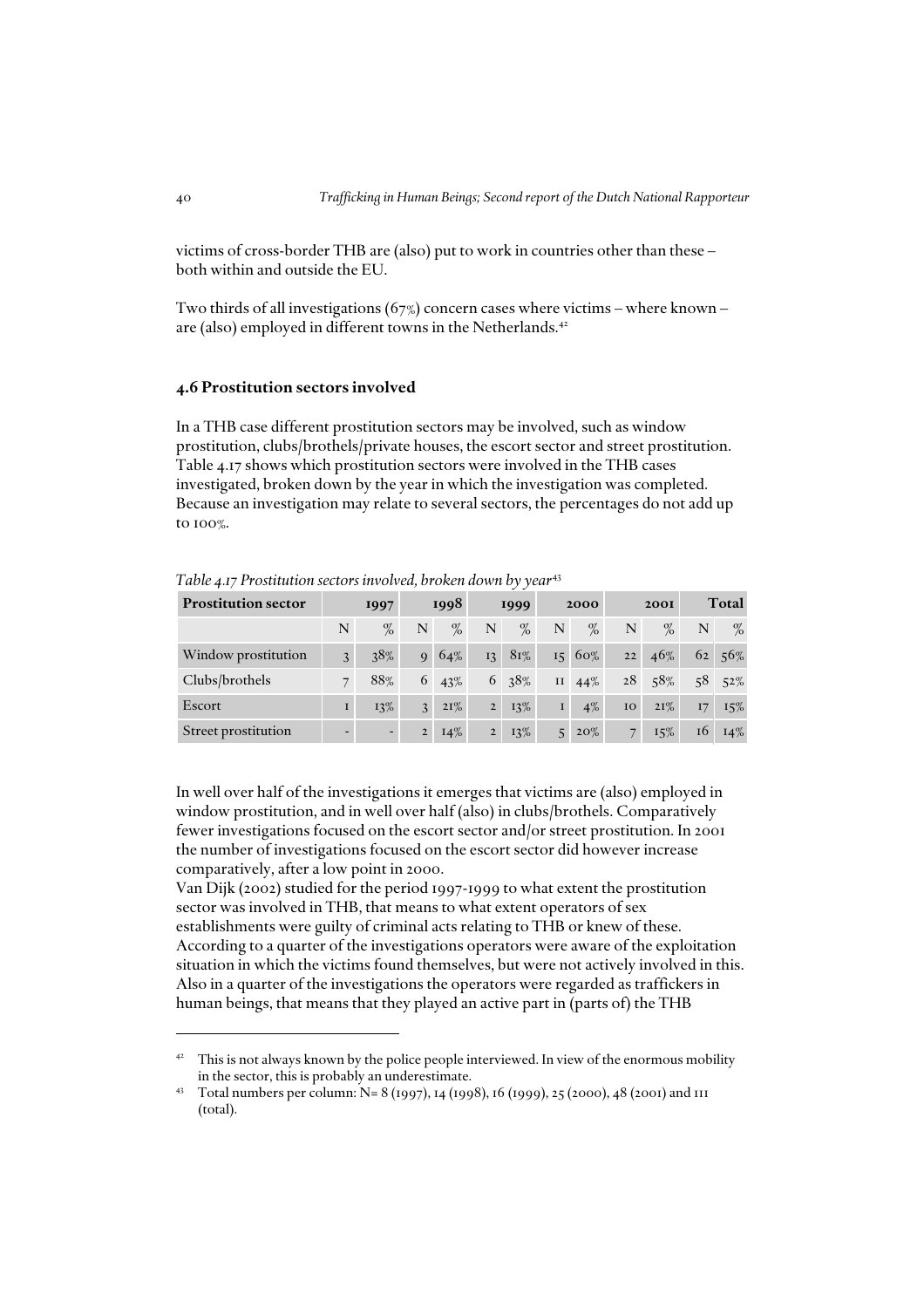process, such as the recruitment and trade of victims or placing/holding victims in prostitution by force. For 2000 and 2001 this fact was not investigated. For 2002 questions about this will come up again in the questionnaire.

# *4.7 Victims of trafficking in human beings*

#### *Number and type of victims*

In the investigations completed in the period 1997 to 2001 inclusive in total 471 victims made a statement. Table 4.18 presents the number of victims that made a statement, and for whom this led to an investigation sent in to the PPS. These data are also broken down by year and type of THB (cross-border and within the Netherlands).

| Year  |     | <b>Cross-border THB</b> |                | _<br>_<br>THB within the<br><b>Netherlands</b> | ╯<br>$\overline{ }$ | Total                 |
|-------|-----|-------------------------|----------------|------------------------------------------------|---------------------|-----------------------|
|       | N   | Average <sup>44</sup>   | N              | Average <sup>45</sup>                          | N                   | Average <sup>46</sup> |
| 1997  | 19  | 3.2                     | 8              | 4.0                                            | 27                  | 3.4                   |
| 1998  | 96  | 8                       | $\overline{2}$ | I.O                                            | 98                  | 7.0                   |
| 1999  | 59  | 5.9                     | IO             | 1.7                                            | 69                  | 4.3                   |
| 2000  | 72  | 4.5                     | 19             | 2.4                                            | 91                  | 3.8                   |
| 2001  | 156 | 4.3                     | 3 <sup>o</sup> | 2.5                                            | 186                 | 3.9                   |
| Total | 402 | 5                       | 69             | 2.3                                            | 47I                 | 4.3                   |

*Table 4.18 Statements of victims of THB, broken down by year and type of THB*

The number of statements in investigations completed increased particularly in the last investigation year, like the number of investigations completed in that year. The average number of statements per investigation hardly changed, with the exception of a peak in 1998. This peak is caused by one investigation with many reports of offences.

Table 4.19 presents the number of and percentage of investigations involving one or more underage victims, broken down by the year in which the investigations were completed and by type of THB.

<sup>44</sup> Standard deviation and N respectively 2.23; 6 (1997); 11.43; 12 (1998); 3.63; 10 (1999); 4.90; 16 (2000); 3.79; 36 (2001) and 5.74, 80 (total).

<sup>45</sup> Standard deviation and N respectively 2.83; 2 (1997); 0.00; 2 (1998); 0.82; 6 (1999); 2.50; 8 (2000); 1.57; 12 (2001) and 1.80, 30 (total).

<sup>46</sup> Standard deviation and N respectively 2.20; 8 (1997); 10.82; 14 (1998); 3.55; 16 (1999); 4.31; 24 (2000) and .45; 48 (2001).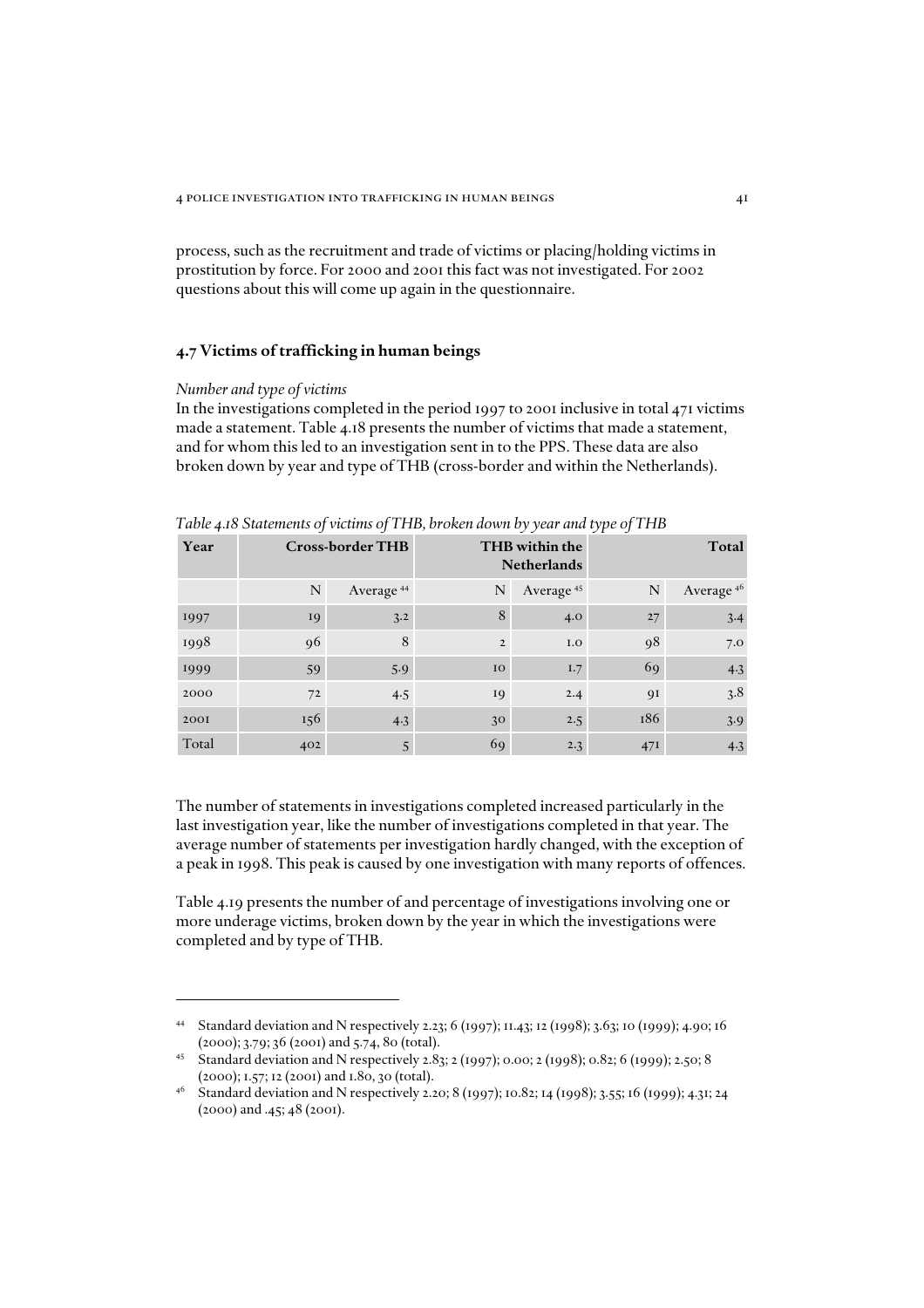| Year  |    | <b>Cross-border THB</b> |                | THB within the<br><b>Netherlands</b> | Total |         |  |  |
|-------|----|-------------------------|----------------|--------------------------------------|-------|---------|--|--|
|       | N  | $\%$                    | N              | $\%$ *                               | N     | $\%$ ** |  |  |
| 1997  |    | $17\%$                  | $\overline{2}$ | $100\%$                              | 3     | $38\%$  |  |  |
| 1998  | 4  | 33%                     |                | $O\%$                                | 4     | 29%     |  |  |
| 1999  | 5  | $50\%$                  | $\overline{2}$ | 33%                                  |       | 44%     |  |  |
| 2000  | 8  | 47%                     | 5              | 63%                                  | 13    | $52\%$  |  |  |
| 2001  | II | $31\%$                  |                | 58%                                  | 18    | $38\%$  |  |  |
| Total | 29 | 36%                     | 16             | 53%                                  | 45    | 4I%     |  |  |

*Table 4.19 Investigations with underage victims, broken down by year and type THB*

\* *Percentage of the total number of investigations into the relevant type of THB in the relevant year* \*\* *Percentage of the total number of investigations in the relevant year*

In total two fifths of the investigations  $(41\%)$  (partly) related to underage victims. This percentage fluctuates per year. How many underage victims are involved in these investigations was not researched. Van Dijk (2002) did do this for the period 1997- 1999. This was 26, that is 17% of the total number of victims that reported THB in this period and for which the investigation was completed and sent in. The number of underage victims seems to be significantly greater in the case of THB within the Netherlands than in the case of cross-border THB.

In the whole research period only one investigation into THB involved male victims. This case is described in by Van Dijk (2002).

### *4.8 Proceeds of trafficking in human beings*

During or after an investigation into THB a decision may be made to try to confiscate the gain acquired illegally by the perpetrators. To do this – as established in the 'Plukze Act<sup>47</sup> – a criminal financial investigation (CFI) is carried out. Table 4.20 shows how often in the investigations into THB a CFI was opened and how often this has led to a confiscation order. Data regarding the confiscation orders instituted have, however, only been collected for 2000 and 2001. In 4 of the 111 cases investigated, consideration was still being given to whether a CFI would be opened. These cases are not included in Table 4.20.

<sup>47</sup> Art. 36e Penal Code, considerably amended on 1 March 1993.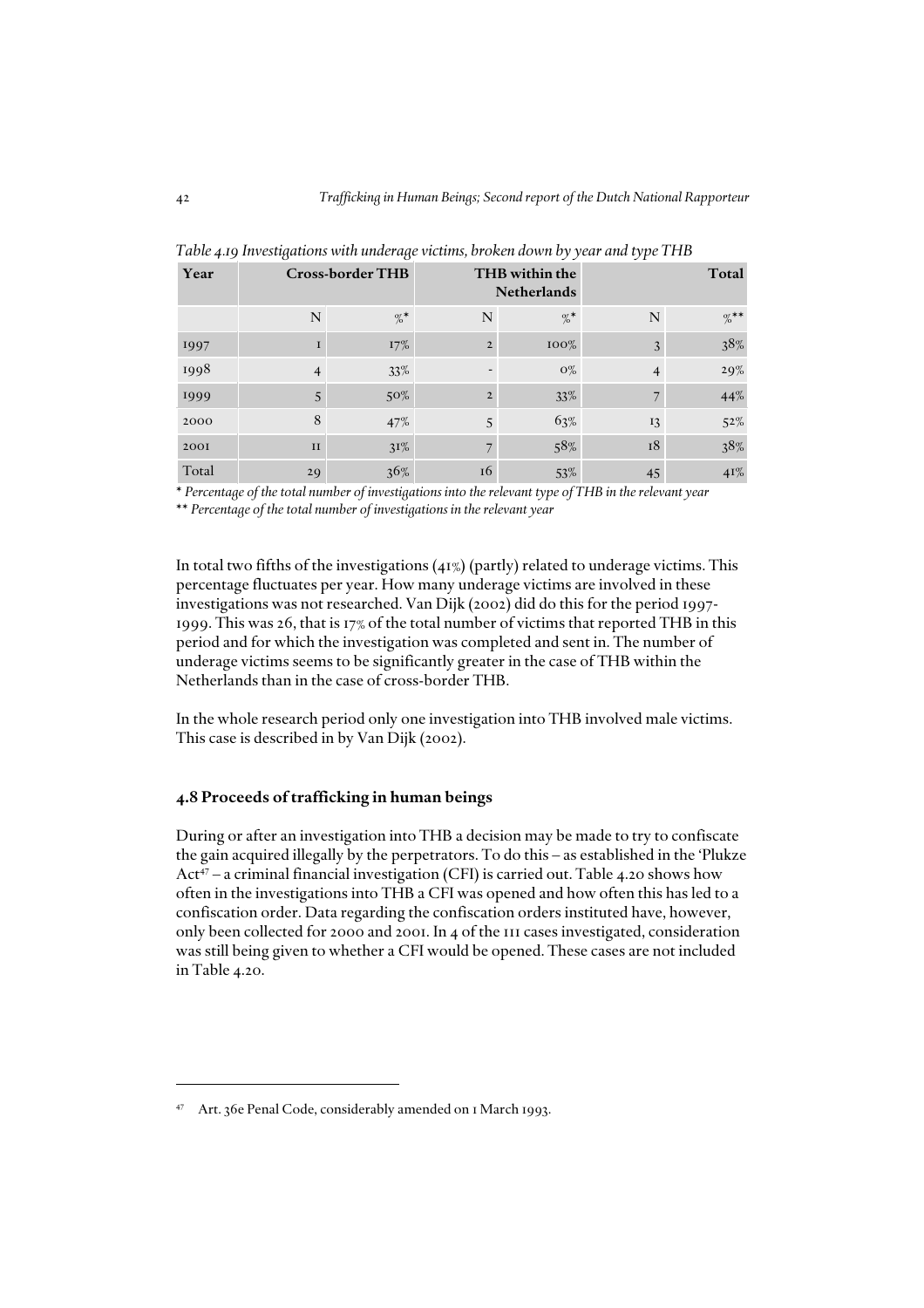| Year  |                | Criminal financial investigation |                | <b>Confiscation order instituted</b> |
|-------|----------------|----------------------------------|----------------|--------------------------------------|
|       | N              | $\%$                             | N              | $\%$ **                              |
| 1997  |                | 13%                              | N/A            | N/A                                  |
| 1998  | $\overline{4}$ | $31\%$                           | N/A            | N/A                                  |
| 1999  |                | $31\%$                           | N/A            | N/A                                  |
| 2000  | 8              | $32\%$                           | 5              | 63%                                  |
| 2001  | 15             | 32%                              | I <sub>4</sub> | 93%                                  |
| Total | 32             | $30\%$                           | 19             | 83%                                  |

*Table 4.20 Financial investigation and confiscation, broken down by year*

\* *Percentage of the total number of investigations in the relevant year*

\*\* *Percentage of the number of CFIs in the relevant year(s). The total percentage of the confiscation orders is calculated over the 23 CFIs in 2000 and 2001*

In one third of the investigations into THB a CFI was opened. This percentage remained virtually constant in the last investigation years. The percentage of investigations for which the CFI results in a confiscation order was higher in 2001 than in 2000, namely 93% (against 63% in 2000). In its first report BNRM checked on how many of the cases registered with the PPS (~suspects) in the period 1995 to the first half of 2000, in which a summons was issued, led to a confiscation order. This was found to apply in 18% of cases. It is stated that this does not at first sight seem very often, but that information from PPS data shows that this happened in the same period regarding infringement of the Opium Act in no more than 11% of cases.

The illegally acquired gain in the 24 cases in the period 1997-2001 for which this is known,<sup>48</sup> taking everything together, rounds up to almost  $\epsilon$  5,000,000. On average, this rounds up to  $\epsilon$  200,000 per case and  $\epsilon$  150,000 per suspect. The average illegally acquired gain per suspect varies considerably per investigation year and was the highest in 2001 at  $E$  210,000 in round figures.<sup>49</sup>

Because the illegally acquired gain is not calculated in every case, the police officials interviewed were asked to estimate how much the suspects have earned in total from THB. This was done in the light of possessions found and distinguished, lifestyle of the suspect(s), number of victims that they ran and the period that the victims were exploited in prostitution. In this way the proceeds were estimated for virtually all the cases investigated. The result is shown in Table 4.21.50

<sup>48</sup> This was not known for 8 of the 32 cases.

<sup>49</sup> On average illegally acquired gain per suspect per year: 1997: € 18,862; 1998: € 166,688; 1999: € 79,545; 2000: € 104,953; 2001: € 210,999.

<sup>&</sup>lt;sup>50</sup> In some cases income was also generated from criminal activities other than THB. When that is the case, an attempt was made to separate the proceeds of THB from other sources. The proceeds mentioned in the table then only relate to THB.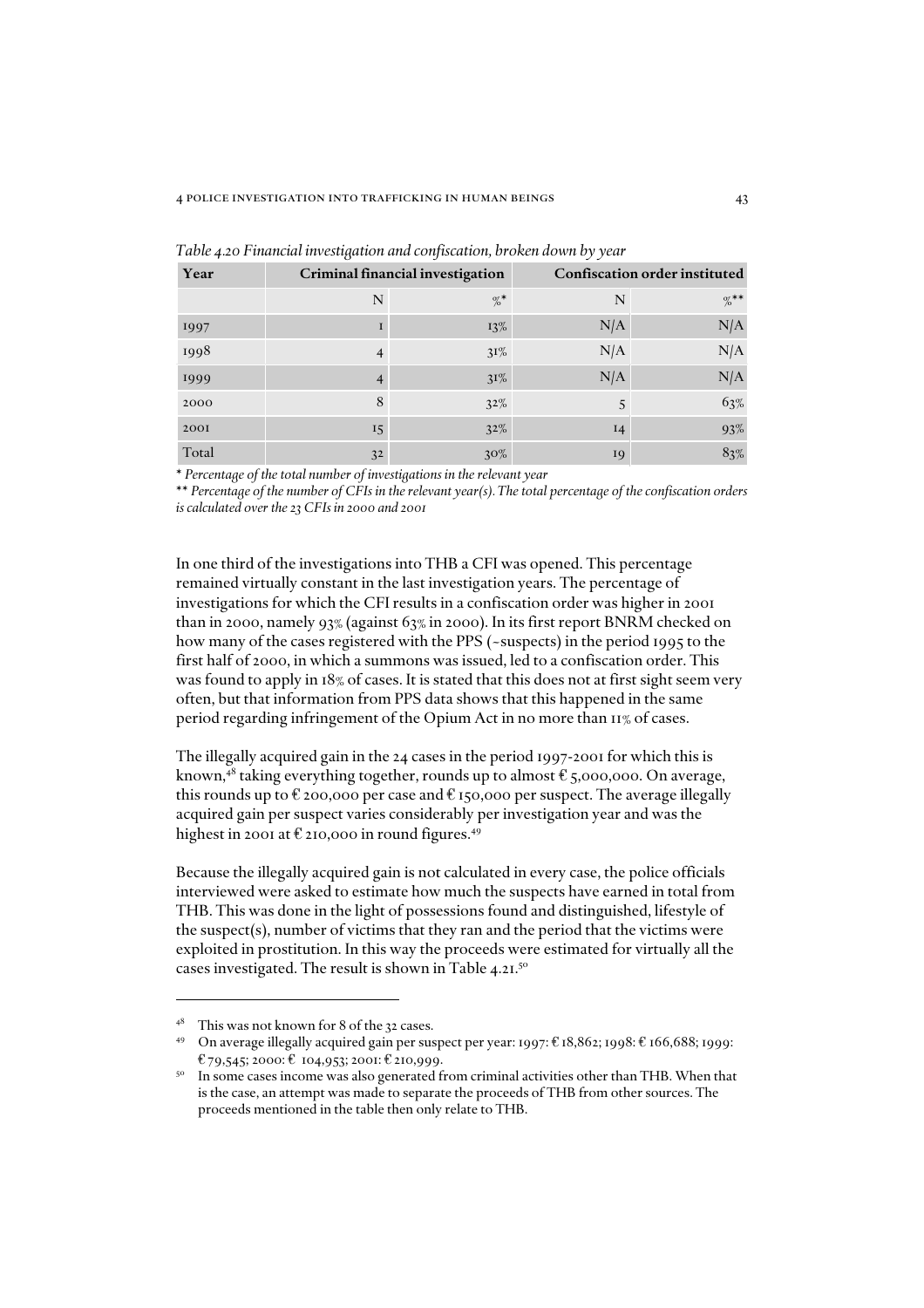| Proceeds<br>$(in \mathbf{\ell})$ |                | 1997   |                | 1998    |                | 1999          |                | 2000    |    | <b>2001</b> |    | Total   |
|----------------------------------|----------------|--------|----------------|---------|----------------|---------------|----------------|---------|----|-------------|----|---------|
|                                  | N              | %      | N              | %       | N              | %             | N              | %       | N  | $\%$        | N  | $\%$    |
| Less than<br>45,000              | $\overline{4}$ | 67%    | $\overline{4}$ | 40%     | 6              | 46%           | 9              | 39%     | 2I | 55%         | 44 | 49%     |
| 45,000 to<br>225,000             | $\mathbf I$    | 17%    | $\overline{4}$ | $40\%$  | $\mathfrak{Z}$ | 23%           | $\overline{7}$ | $30\%$  | 9  | 24%         | 24 | 27%     |
| More than<br>225,000             | $\mathbf I$    | $17\%$ | $\overline{2}$ | $20\%$  | $\overline{4}$ | $31\%$        | 7 <sup>1</sup> | $30\%$  | 8  | 2I%         | 22 | 24%     |
| Total                            | 6              | 100%   | IO             | $100\%$ |                | $13 \, 100\%$ |                | 23 100% |    | $38\ 100\%$ | 90 | $100\%$ |

*Table 4.21 Proceeds of THB per investigation, broken down by year*

Half of the investigations involve cases where more than  $\mathfrak{C}$  45,000 is earned by THB. This fluctuates little per year.

Van Dijk (2002) estimated the total proceeds of THB, by starting from the number of months that the estimated 3,500 victims of THB (see paragraph 4.7) worked in prostitution in 2000, at € 118,000,000. Another possibility is to estimate the annual proceeds of THB by multiplying the number of estimated victims in that year by the average gross annual earnings of a prostitute in the Netherlands.51 Calculated in this way, in 2000 THB yielded a rounded gross amount of € 85,000,000. On the one hand, payments to operators of sex establishments and victims still have to be deducted from this (after all, in one third of cases according to Van Dijk something is paid to the victims out of the money they have earned) and not all victims work a whole year in prostitution. On the other hand, victims of THB probably earn more than the 'average' prostitute, because they are often forced to work many long days. The amount mentioned must therefore be seen as a rough indication of the amount that is earned from THB.

### *Damage claim victims*

A check was made as to how many victims have tried via civil law proceedings or via a 'civil joinder in the criminal proceedings' to get back (some of) the money they have earned. This is found to be the case – as far as is known – in 16 cases  $(14\%)$ . Of these, 10 cases were completed in the last year of the research.<sup>52</sup> The percentage of victims that submit a claim remains roughly the same in 2001 as in previous years.<sup>53</sup> The extent of the amounts demanded and awarded is usually not known to the police.

<sup>51</sup> € 24,000.00 (Altink, 2000; Van Dijk, 2002).

<sup>52</sup> Numbers per year: 1997: 1; 1998: 0; 1999: 3; 2000: 2 and 2001: 10.

<sup>53</sup> Percentages per year: 1997: 4%; 1998: -; 1999: 4%; 2000: 2% and 2001: 5%.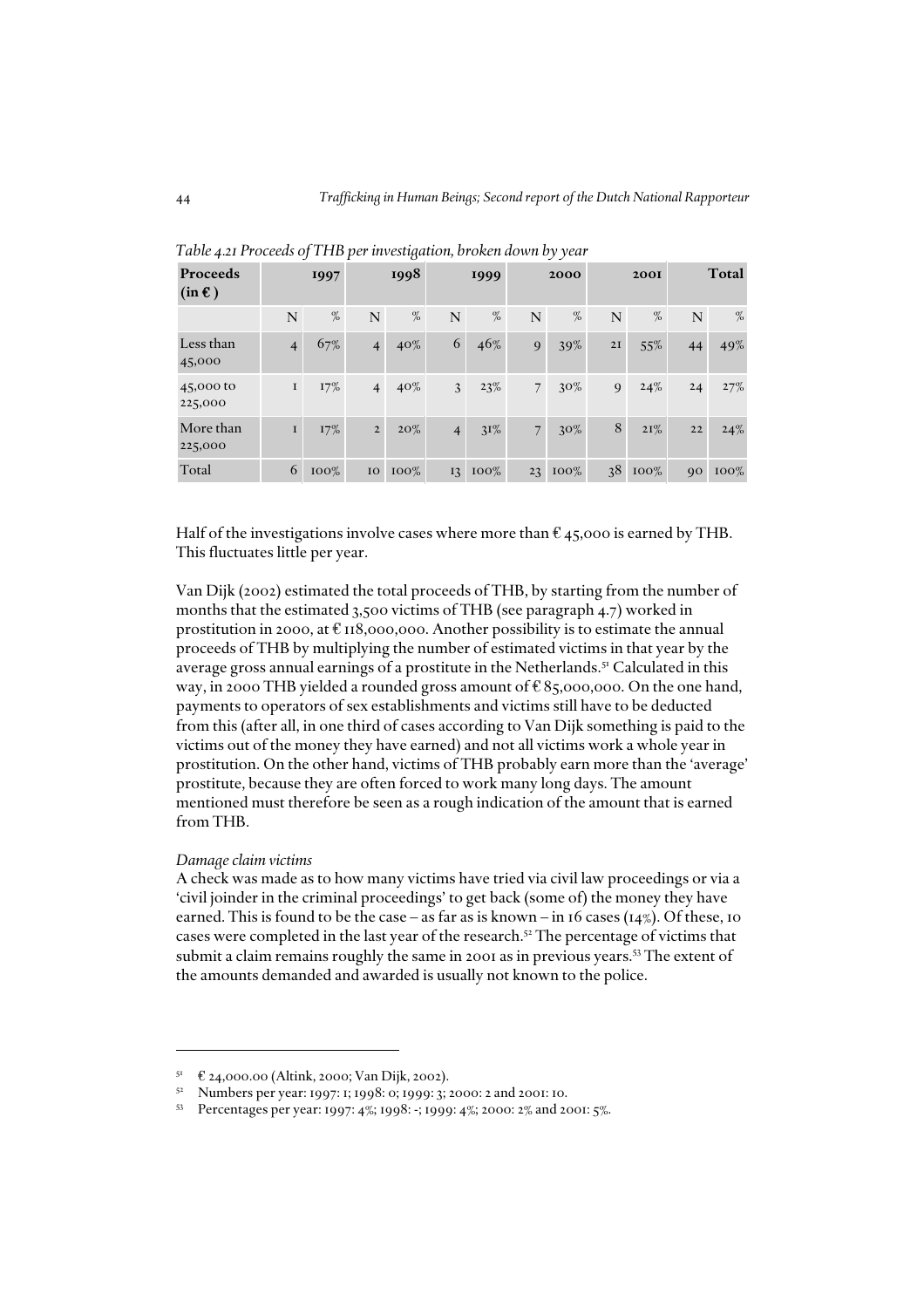### *4.9 Criminal activities other than trafficking in human beings*

A check was made as to whether the suspects in the studied investigations also carry out other criminal activities. The result is shown in Table 4.22. This table does not take into account activities committed to support THB, such as committing violence, rape, unlawful detention, falsification of or fraud with travel and residence documents. Because traffickers in human beings may carry out several criminal activities, the table does not add up to 100%.

| <b>Activities</b>          |                | 1997 |                | 1998 |                          | 1999                         |                  | 2000   |                | <b>200I</b> |                | <b>Total</b> |
|----------------------------|----------------|------|----------------|------|--------------------------|------------------------------|------------------|--------|----------------|-------------|----------------|--------------|
|                            | N              | $\%$ | N              | %    | N                        | %                            | N                | %      | N              | $\%$        | N              | %            |
| No other<br>activities     | 6              | 75%  | 9              | 64%  | IO                       | 63%                          | 16               | 64%    | 2I             | 44%         | 62             | 56%          |
| Other<br>activities:       | $\overline{2}$ | 25%  | 5              | 36%  | 6                        | 38%                          | 9                | 36%    | 27             | 56%         | 49             | 44%          |
| Crimes against<br>property | $\overline{2}$ | 25%  | $\overline{2}$ | 14%  | $\overline{4}$           | 25%                          | $\overline{2}$   | 8%     | I7             | 35%         | 27             | 24%          |
| <b>Narcotics</b>           | ۰              | -    | $\overline{4}$ | 29%  | $\overline{2}$           | 13%                          | $\overline{7}$   | 28%    | $I_3^2$        | 27%         | 26             | 23%          |
| Weapons<br>related crimes  |                | -    | $\overline{2}$ | I4%  | I                        | 6%                           | 3                | $I2\%$ | 6              | 13%         | I2             | II%          |
| Migrant<br>smuggling       |                |      |                |      | $\boldsymbol{I}$         | 6%                           | $\boldsymbol{I}$ | 4%     | 5              | 10%         | $\overline{7}$ | 6%           |
| Financial crime            |                | -    | $\overline{2}$ | I4%  | $\overline{\phantom{0}}$ | $\qquad \qquad \blacksquare$ | $\boldsymbol{I}$ | 4%     | $\overline{3}$ | 6%          | 6              | 5%           |

*Table 4.22 Criminal activities in addition to THB, broken down by year*<sup>54</sup>

In around half of the THB cases investigated, the suspects are also suspected of offences other than THB. This percentage is higher in the last year of the research (2001) than in previous years. High scoring secondary criminal activities are crimes against property and narcotics related crimes. A number of suspects are also involved in weapons related crimes. These are comparatively often suspects of (former) Yugoslav nationality (Van Dijk, 2002). In 2001 the number of investigations in which THB was combined with crimes against property increased considerably compared with 2000.

<sup>54</sup> Totals per column: N= 8 (1997), 14 (1998), 16 (1999), 25 (2000), 48 (2001) and 111 (total).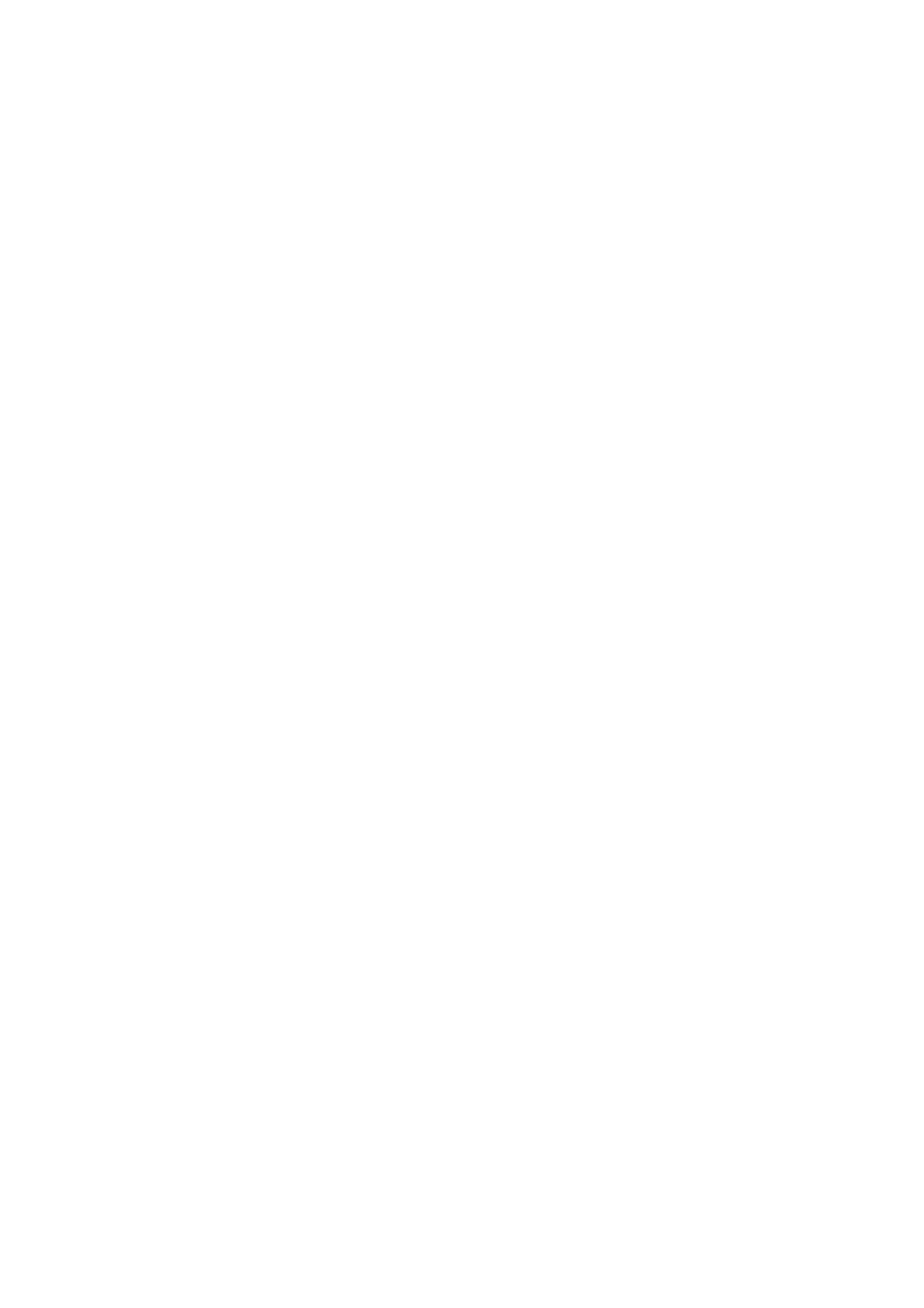# *5 Prosecution*

# *5.1 Introduction*

This chapter contains information on THB cases registered with the PPS.

# *5.2 Research method*

To get an idea of the (progress of) criminal proceeding of THB cases, analyses were carried out on the national database of PPS data.<sup>1</sup> With the help of PPS data it is possible to get an idea of the progress of cases in the first instance. There are no data on a possible appeal phase. PPS data contain details of cases and offences. Unlike in the preceding chapter on police investigation, a (criminal) case is understood here to mean the *case against one suspect*. Furthermore, it involves exclusively the offences for which principle charges are brought: offences for which alternative charges are brought are not included in PPS data. It also emerges that where principle charges are brought for several offences, only the first offence is recorded in PPS data.

# *5.3 Trafficking in human beings cases registered with the Public Prosecution Service*

Over the period from 1995 to 2001 inclusive 892 criminal cases were registered with the PPS involving (only or partly) a suspicion of THB.<sup>2</sup>

Table 5.1 indicates how many cases this involves per year and how many of these cases (partly) relate to underage victims.

<sup>1</sup> The analyses were, on the request of BNRM, made by the Statistics and Policy Analysis department (Siba) of the Scientific Research and Documentation Centre (WODC) of the Ministry of Justice. Reference date 1 June 2002.

This includes cases dropped at a later stage of the proceedings by the PPS and cases in which ultimately no suspicion of THB is included in the charges.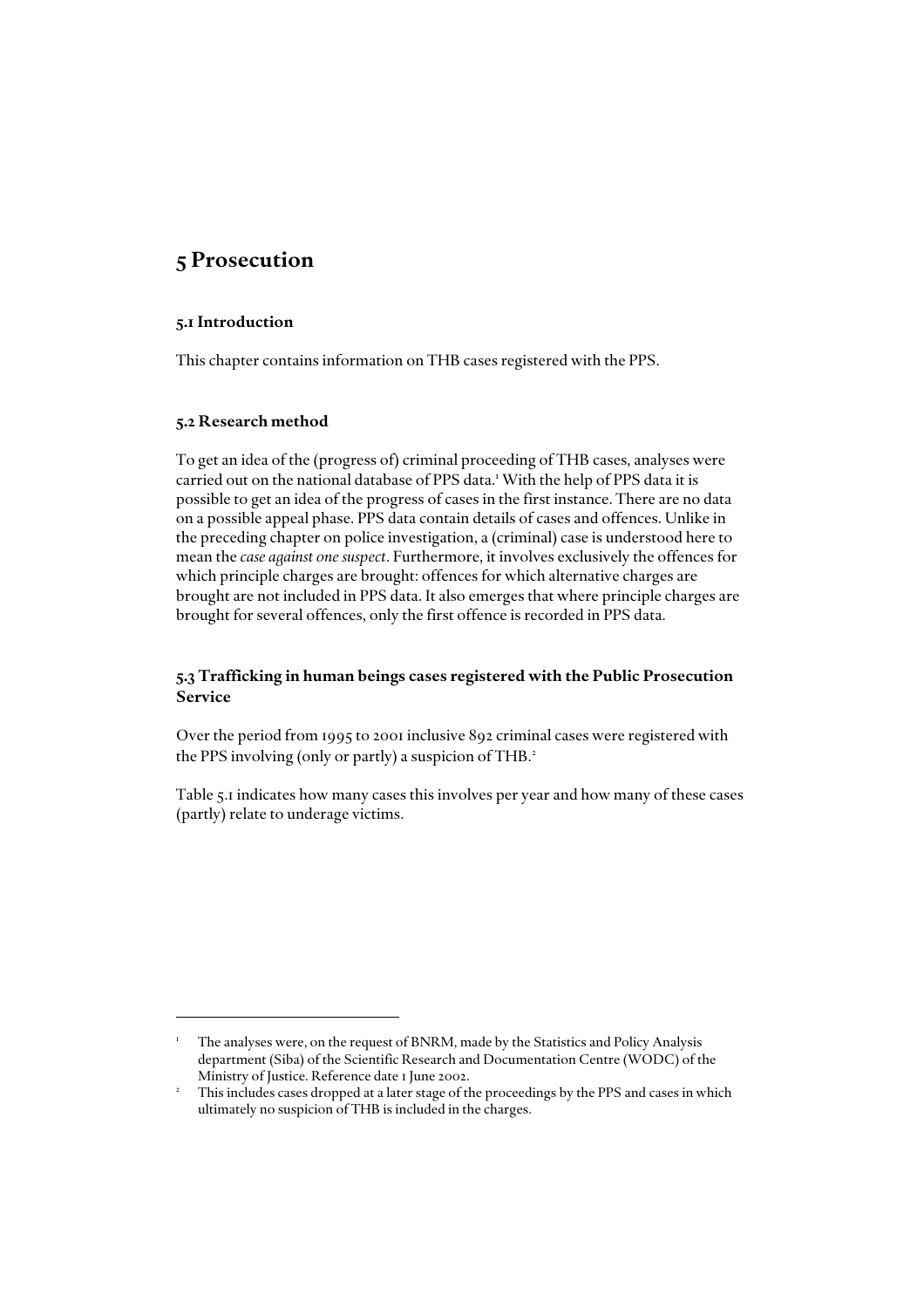| Year  | <b>Registered cases</b> |     | Cases that (partly) involve underage victims <sup>4</sup> |
|-------|-------------------------|-----|-----------------------------------------------------------|
|       | N                       | N   | $\%$                                                      |
| 1995  | <b>152</b>              | 16  | 10%                                                       |
| 1996  | II7                     | 2I  | 18%                                                       |
| 1997  | 116                     | 15  | 13%                                                       |
| 1998  | 134                     | 17  | $13\%$                                                    |
| 1999  | 103                     | 28  | 27%                                                       |
| 2000  | 138                     | 36  | 26%                                                       |
| 2001  | 132                     | 27  | $20\%$                                                    |
| Total | 892                     | 160 | 18%                                                       |

*Table 5.1 Number of registered cases*<sup>3</sup> and cases that (partly) involve underage victims, per year

The number of registered cases varies per year.<sup>5</sup> The increase highlighted in the first report in the number of cases that (partly) involve underage victims does not continue in 2001.

As indicated at the start of this paragraph, the studied cases involve suspicion of only or partly THB. Table 5.2 gives an idea of the (combination of) offences of which the people in question were suspected.6

These are – as in the first report – all cases, including cases transferred (to another district). These are in total nine, varying in number per year from none to four (in 1997).

These are in 2000 respectively four and two more than indicated in the first report for that year. These relate to cases received afterwards. The information on these cases is incorporated in the above and following tables.

Provisional data for 2002 (source: printout of the National Office of the PPS, reference date 1 November 2002) make it clear that for that year a considerable growth in the total number of cases registered with the PPS relating to suspicion of THB can be expected.

<sup>6</sup> For this, the same categories are used as in the first report, namely: 1) *Only (a form of) THB* (art. 250*ter* or 250a Penal Code); 2) *THB in combination with participation in a criminal organisation* (art. 140 Penal Code); 3) *THB in combination with certain forms of violence*. Counted here are forms of both physical and mental violence, such as intentional unlawful detention, taking of hostages, kidnapping and abduction, rape, mistreatment, manslaughter and murder; 4) *THB combined with forms of fraud and racketing*, such as false passport, document forgery and bigamy; 5) *THB combined with offences specifically against children* (with the exception of THB with minors as victims), such as intercourse with children under 16 years of age, using or offering young people for pornography and inciting minors to vice. Looked at in retrospect categories 3 and 5 are unfortunately not clearly enough distinguished: some of the offences of a sexual nature against children are included in category 3, others in category 5; 6) *THB combined with offences* that involve *immigration law aspects*, such as migrant smuggling; 7) *THB combined with one other type of offence*, not belonging to one of the above-mentioned categories, such as violation of the opium act, theft and illegal entry into a dwelling; and 8) *THB combined with*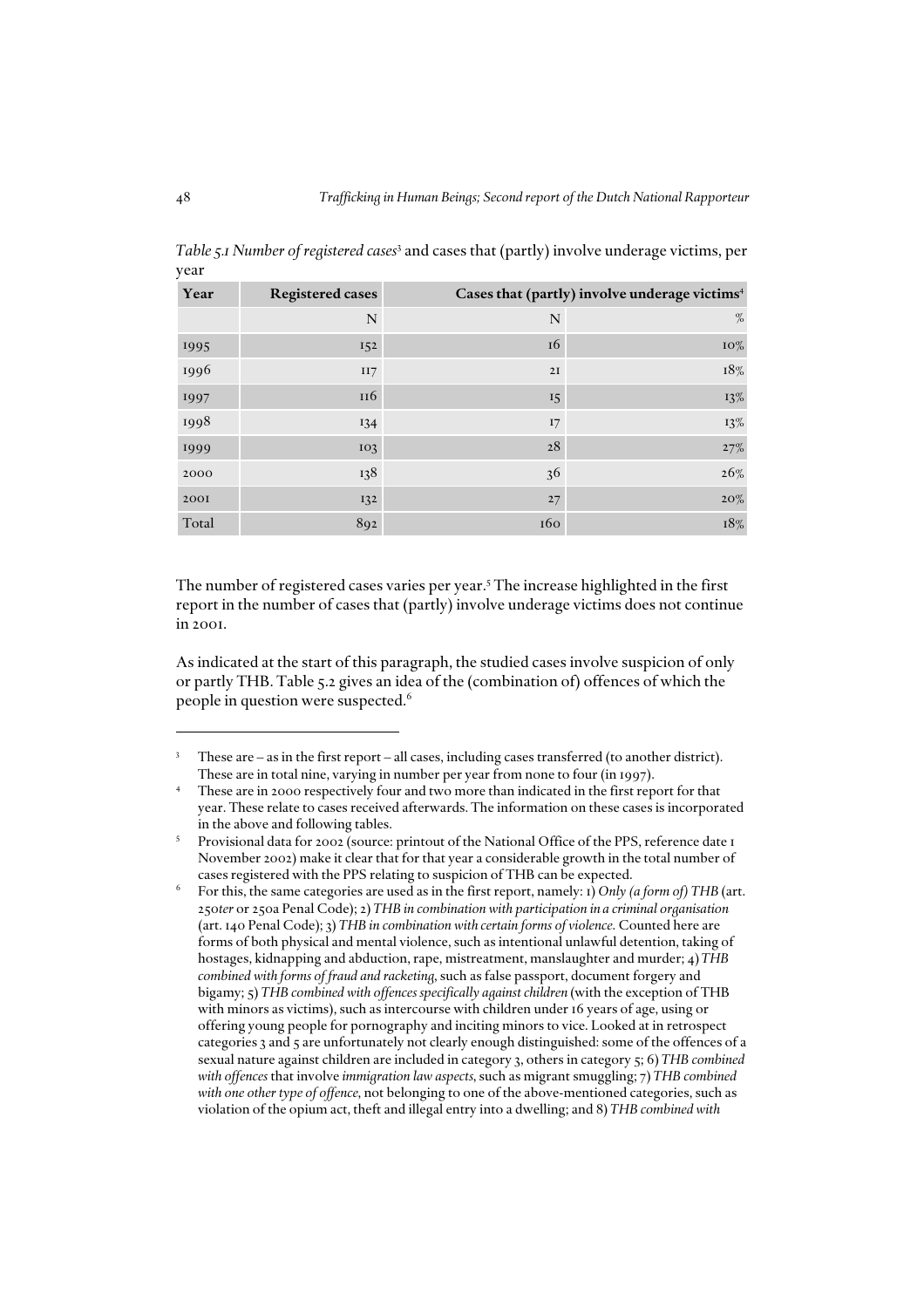### 5 prosecution 49

| Suspicion                                   |                | 1995     |                | 1996  |                 | 1997   |                | 1998     |                | 1999       |                | 2000     |                | 2001     |     | Total    |
|---------------------------------------------|----------------|----------|----------------|-------|-----------------|--------|----------------|----------|----------------|------------|----------------|----------|----------------|----------|-----|----------|
|                                             | N              | %        | N              | $\%$  | N               | %      | N              | %        | N              | %          | N              | %        | N              | $\%$     | N   | %        |
| Only THB                                    | 40             | 26%      | 4 <sup>2</sup> | 36%   | 64              | $55\%$ | 36             | 27%      | 38             | 37%        | 47             | 34%      | 47             | 36%      | 3I4 | $35\%$   |
| THB+<br>criminal<br>organisation            | 37             | 24%      | II             | $9\%$ | 3               | $3\%$  | I2             | $9\%$    | II             | <b>11%</b> | 8              | 6%       | 9              | 7%       | QI  | 10%      |
| THB+<br>violence                            | 33             | 22%      | 28             | 24%   | 19              | 16%    | 27             | $20\%$   | 16             | 16%        | I4             | 10%      | 20             | 15%      | 157 | 18%      |
| THB + fraud                                 | $\mathbf I$    | $I\%$    | 3              | 3%    | $\overline{4}$  | $3\%$  | $\overline{4}$ | $3\%$    | 3              | 3%         | 3              | $2\%$    | 7              | $5\%$    | 25  | $2\%$    |
| THB + offence<br>against child              | $\overline{4}$ | $3\%$    |                |       | $\mathbf{I}$    | $I\%$  | $\overline{2}$ | $I\%$    | $\overline{4}$ | $4\%$      | $\overline{2}$ | $I\%$    | $\overline{2}$ | $2\%$    | 15  | $2\%$    |
| THB+<br>immigration<br>law offence          | $\mathbf I$    | $I\%$    | $\overline{2}$ | $2\%$ |                 |        | $\overline{4}$ | $3\%$    | $\bf I$        | $I\%$      | 5              | 4%       | I4             | $II\%$   | 27  | $3\%$    |
| THB + one<br>other type of<br>offence       | 5              | $3\%$    | $\overline{5}$ | $4\%$ | $\mathfrak{Z}$  | $3\%$  | $\mathbf I$    | $I\%$    | $\overline{2}$ | $2\%$      | 6              | $4\%$    | 8              | 6%       | 30  | $3\%$    |
| THB + several<br>other types of<br>offences | 3I             | $20\%$   | 26             | 22%   | 22              | 19%    | 48             | 36%      | 28             | 27%        | 53             | 38%      | 25             | 19%      | 233 | 26%      |
| Total                                       |                | 152 100% | II7            | 100%  | II <sub>6</sub> | 100%   |                | 134 100% |                | 103 100%   |                | 138 100% |                | 132 100% |     | 892 100% |

|  |  | Table 5.2 Overview of suspicions, per year |  |
|--|--|--------------------------------------------|--|
|  |  |                                            |  |

Well over a third of the cases involved suspicion of only THB (the first row in the table). 38% of cases involved suspicion of THB in combination with one other type of offence (rows 2 to 7 together). This was comparatively often a form of violence or membership of a criminal organisation. 26% of cases involved suspicion of THB in combination with several other types of offences (row 8 in the table). 2001, compared with the preceding years, showed an increase in suspicion of THB in combination with Immigration Law offences, and a reduction in THB in combination with several other types of offences.

# *5.4 The suspects*

The suspects of THB are usually men, namely in 81% of cases. Per year the proportion of female suspects varied from 13% (in 1996) to 26% (in 2000).7

*several other types of offences*. This may be a combination of THB with several of the abovementioned offences, and/or with several other crimes.

<sup>7</sup> The percentages amounted in the successive years 1995 to 2001 to 18%, 13%, 17%, 18%, 16%, 26% and 21% respectively. There can then be no question of a clear increase or reduction in the proportion of women among the suspects over the years, but there was a peak in 2000.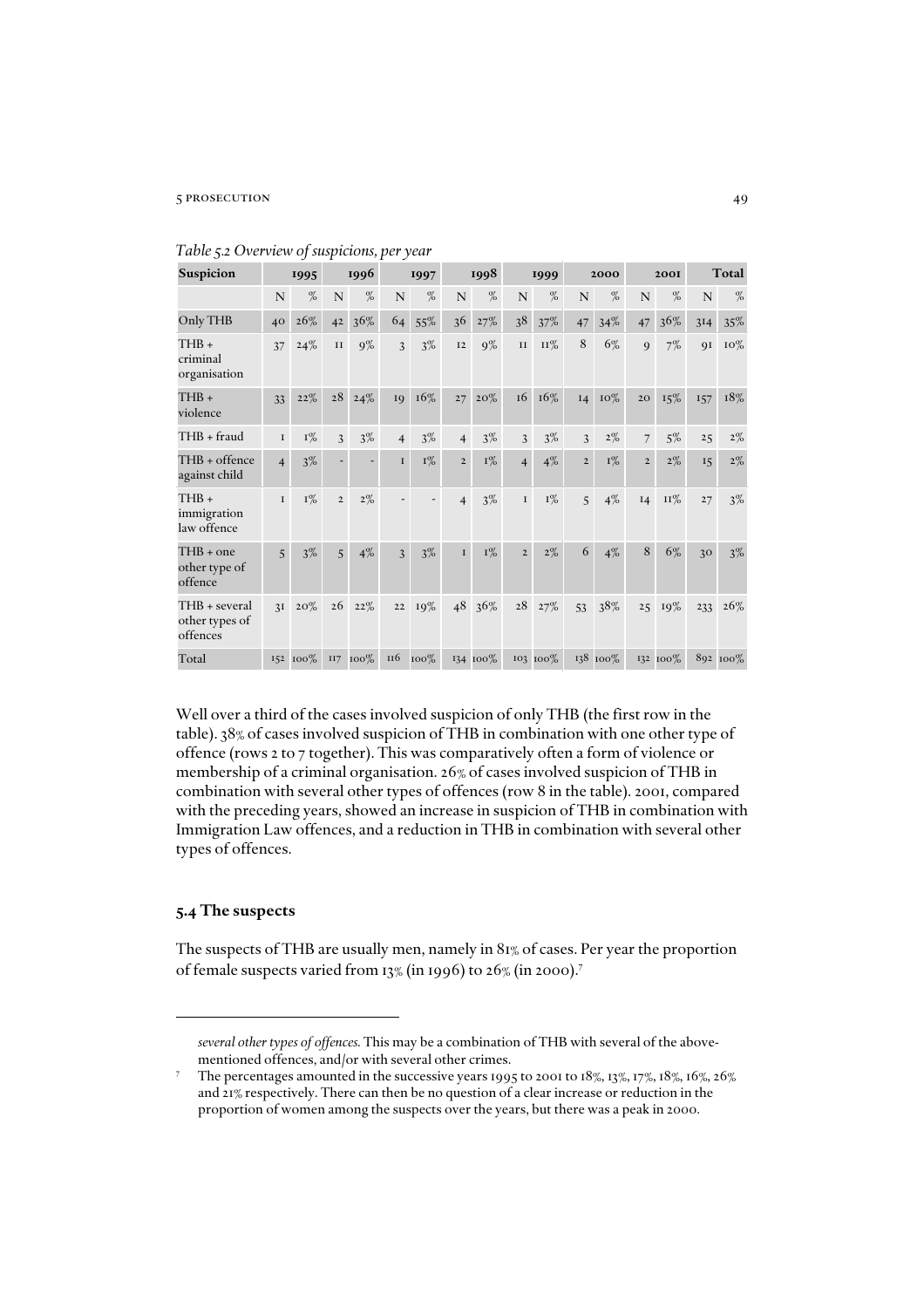The age of the suspects at the time of their first act of THB of which they were suspected, $^8$  was in over 81% of the cases somewhere between 18 and 40 years $^9$  and was on average around 30 years. From 1995 to 2001 inclusive there were 32 underage suspects. They account for 4% of the total number of suspects. In 2001 the (average) age of the suspects was a bit higher than in the years before this. The proportion of young suspects (aged up to 25 years) was in that year 24% compared with 37%, 40% and 35% in the years 1998 to 2000 inclusive.

The country of birth of the suspects was often not the Netherlands. The percentages of suspects born in the Netherlands varied from 22% (in 1998) to 40% (in 1999).10 Countries of birth that frequently occurred among the suspects are shown in Table 5.3. Also shown per year of registration with the PPS is the ranking of the first five positions.<sup>11</sup>

| JJ<br>Country | 0.55.1<br>1995 | 1996           | $\circ$<br>1997 | $\overline{J}$<br>1998 | J.<br>$\mathbf{r}$<br>1999 | 7 L T<br>2000 | ס כ<br><b>2001</b> |             | Total          |
|---------------|----------------|----------------|-----------------|------------------------|----------------------------|---------------|--------------------|-------------|----------------|
|               | Rank           | Rank           | Rank            | Rank                   | Rank                       | Rank          | Rank               | $\mathbf N$ | Rank           |
| Netherlands   | $\mathbf{I}$   | $\mathbf{I}$   | $\mathbf I$     | $\bf I$                | $\mathbf{I}$               | $\mathbf I$   | $\bf I$            | 278         | L              |
| Yugoslavia    | $\overline{2}$ | $\overline{2}$ |                 | $\mathbf 2$            | $\overline{2}$             | 3'            | $\overline{2}$     | 108         | $\overline{2}$ |
| Turkey        | $\mathfrak{Z}$ | 5              | $\overline{2}$  | 3                      |                            | 3'            | $\overline{4}$     | 66          | $\overline{4}$ |
| Morocco       | $\overline{4}$ | 3              | 3               |                        | 3                          | 2'            |                    | 68          | $\mathfrak{Z}$ |
| Hungary       | 5              |                |                 |                        |                            |               |                    | 14          |                |
| Soviet Union  |                | $\overline{4}$ | 5               |                        |                            |               | 5                  | 33          |                |
| Poland        |                |                | $\overline{4}$  |                        |                            |               |                    | 13          |                |
| Albania       |                |                |                 | $\overline{4}$         |                            |               |                    | 18          |                |
| Nigeria       |                |                |                 | 5                      | $\overline{4}$             | $2^{\prime}$  |                    | 39          | 5              |
| Bulgaria      |                |                |                 |                        | 5                          |               | 3                  | 24          |                |

*Table 5.3 Ranking of frequently occurring countries of birth of suspects, per year of registration* 

The list shows, in addition to a constant first place for the Netherlands as country of birth and a reasonably stable 'position' of Yugoslavia, Turkey and Morocco, certain more time-related developments. Examples of these are the – comparatively – less

<sup>8</sup> This differentiation is made because the same person may be suspected of several THB offences.

<sup>9</sup> 32% fell in the age category 18 to 25 years, 24% in the category 26 to 30 years and 25% in the

category 31 to 40 years.<br><sup>10</sup> In the successive years respectively 37.5%, 34%, 34.5%, 22%, 40%, 28% and 31% of the suspects were born in the Netherlands.

 $11$  An accent indicates that this involves a shared position.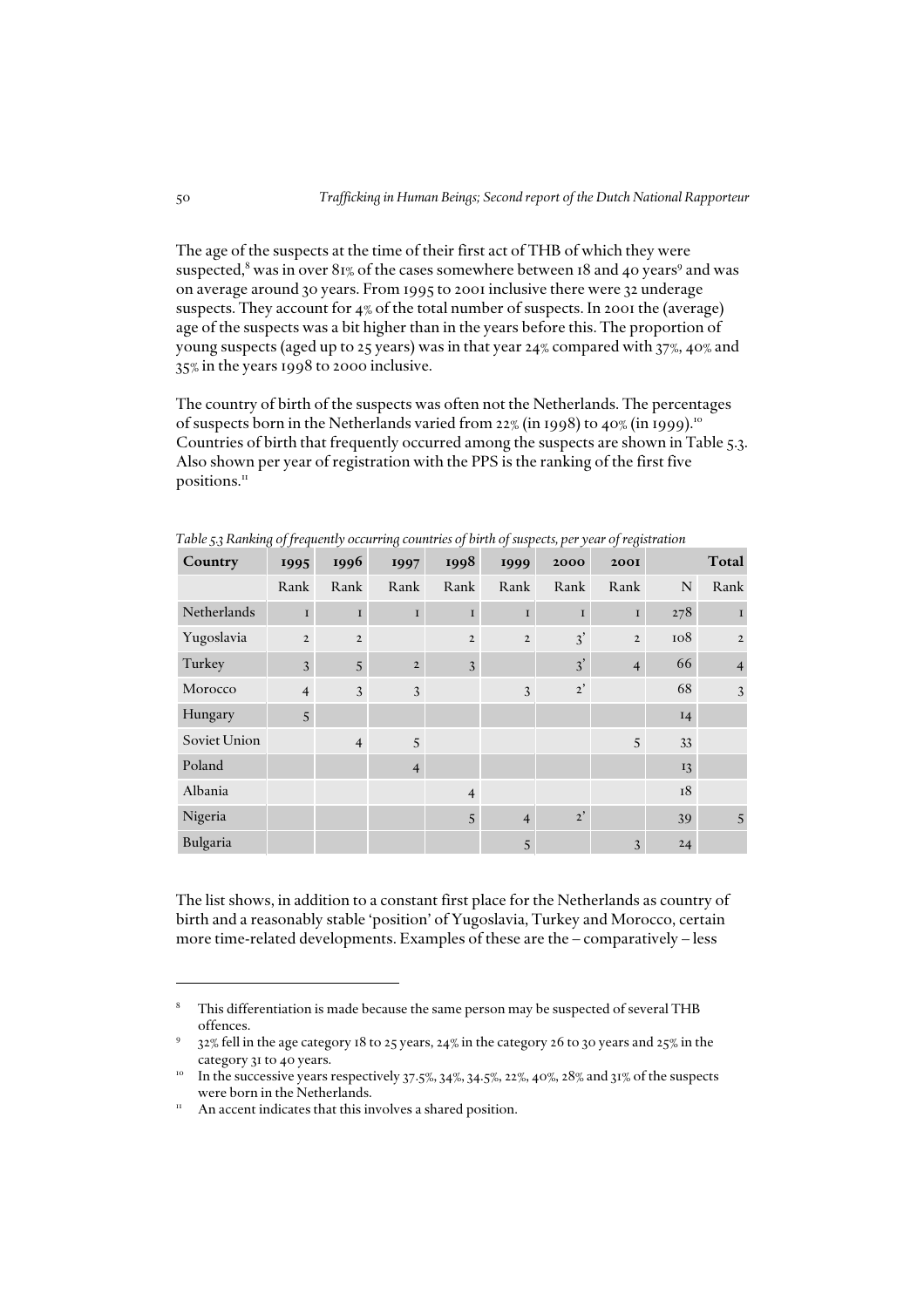#### $5$  prosecution  $51$

often occurrence of Hungary as country of birth after 1995 and the – seemingly temporary – 'rise' of Nigeria as a country of origin of suspects since 1998; in 2001 Nigeria no longer occupies a prominent place among the countries of birth. When interpreting this table one must consider that a country of origin may score high at one time because several people operating separately from one another, have been arrested, but also because one large network with a lot of suspects from the same country of origin has been rounded up.

Table 5.4 offers a rather different view of the backgrounds of the suspects, in which their countries of birth are classified by region and are then shown by year of registration. The same breakdown was chosen as in the previous report, namely: a) the Netherlands b) Central and Eastern Europe<sup>12</sup> c) Turkey and Morocco<sup>13</sup> d) Africa<sup>14</sup> e) Surinam, the Dutch Antilles and Indonesia<sup>15</sup> f) Europe other<sup>16</sup> g) Central and South America<sup>17</sup> h) Asia<sup>18</sup> i) the Middle East<sup>19</sup> j) the United States and k) unknown/other<sup>20</sup>.

| <b>Region of</b><br>origin                         |                | 1995  |                | 1996      |                | 1997   |                 | 1998            |                | 1999   |                | 2000   |                | <b>200I</b> |    | Total      |
|----------------------------------------------------|----------------|-------|----------------|-----------|----------------|--------|-----------------|-----------------|----------------|--------|----------------|--------|----------------|-------------|----|------------|
|                                                    | $\mathbf N$    | %     | N              | $\%$      | N              | $\%$   | $\mathbf N$     | %               | N              | %      | N              | $\%$   | N              | $\%$        | N  | %          |
| Netherlands                                        | 57             | 38%   | 40             | 34% 40    |                | 34%    | 30 <sup>°</sup> | 22%             | 4 <sup>I</sup> | 40%    | 39             | 28%    | 3 <sup>I</sup> | 23% 278     |    | $31\%$     |
| Central and<br>Eastern<br>Europe                   | 39             | 26%   | 37             | 32% 27    |                | 23%    | 5 <sup>2</sup>  | 39%             | 29             | $28\%$ | 24             | 18% 59 |                | 45%         |    | $26\,30\%$ |
| Turkey and<br>Morocco                              | 27             | 18%   | 20             | $17\%$ 16 |                | $14\%$ |                 | $2I \quad 16\%$ | II             | $II\%$ | 26             | 19%    | 13             | $10\%$ 134  |    | 15%        |
| Africa                                             | $\mathbf I$    | $I\%$ | 8              | $7\%$     | 9              | 8%     | $\rm II$        | 8%              | 13             | 13%    | 3 <sup>o</sup> | 22%    | I2             | $9\%$       | 84 | $9\%$      |
| Surinam,<br><b>Dutch Antilles</b><br>and Indonesia | IO             | $7\%$ | 5              | $4\%$     | $\overline{4}$ | $3\%$  | 6               | $4\%$           | 5              | $5\%$  | 13             | 10%    | 8              | 6%          | 51 | 6%         |
| Europe other                                       | $\overline{2}$ | 1%    | $\overline{4}$ | 4%        | 8              | 7%     | 3               | $2\%$           | $\overline{4}$ | 4%     | $\overline{4}$ | $2\%$  | $\mathbf I$    | $I\%$       | 26 | $3\%$      |

*Table 5.4 Region of origin of suspects, per year of registration*

<sup>12</sup> These are: Albania, the former Deutsche Demokratische Republik (DDR), Bulgaria, Estonia, Hungary, Yugoslavia, Latvia, Lithuania, Poland, Romania, the former Soviet Union and former Czechoslovakia.

 $13$  A separate category is made here because the Netherlands recruited many guest workers in these countries in the past.

These are: Angola, Egypt, Ghana, Gold Coast, Guinea, the Cape Verde Islands, Liberia, Niger, Nigeria, Portuguese West Africa, Rwanda, Sudan and Tunisia.

<sup>&</sup>lt;sup>15</sup> This 'covers' the (former) overseas territories from which suspects come.

<sup>&</sup>lt;sup>16</sup> These are: Belgium, Germany, France, Greece, Ireland, Italy, Austria, Portugal and Spain.

<sup>&</sup>lt;sup>17</sup> These are: Argentina, Brazil, Colombia and the Dominican Republic.

<sup>&</sup>lt;sup>18</sup> These are: the Philippines, Pakistan, Thailand and Vietnam.

<sup>&</sup>lt;sup>19</sup> These are: Iraq, Iran, Jordan, Lebanon, Palestine and Syria.

<sup>&</sup>lt;sup>20</sup> This also includes the category 'international area'.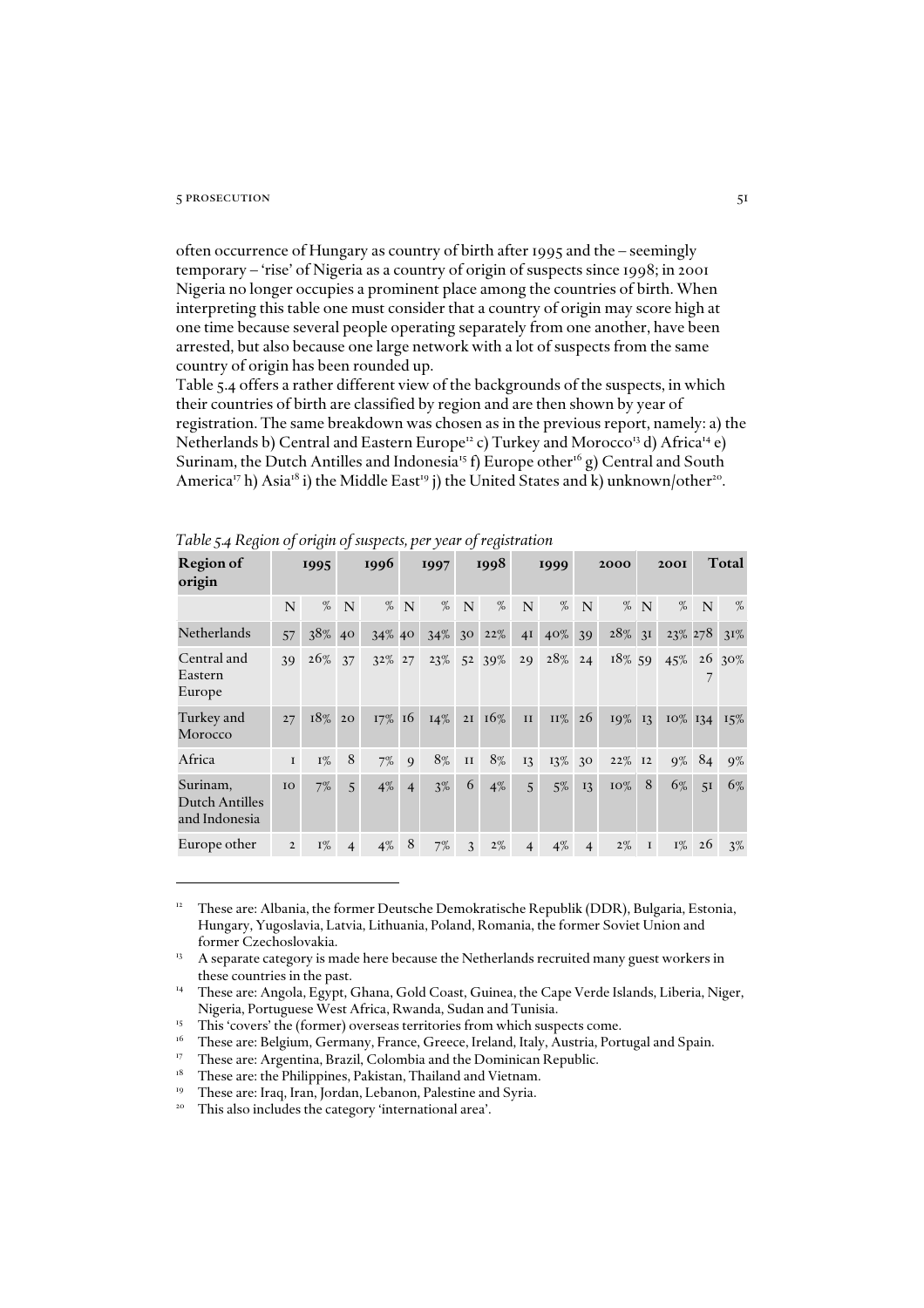| <b>Region of</b><br>origin      |                | 1995    |                          | 1996                     |                | 1997  |                | 1998                |                          | 1999         |              | 2000  |              | <b>2001</b>                     |              | Total |
|---------------------------------|----------------|---------|--------------------------|--------------------------|----------------|-------|----------------|---------------------|--------------------------|--------------|--------------|-------|--------------|---------------------------------|--------------|-------|
| Central and<br>South<br>America | $\overline{4}$ | $2\%$   |                          | $\overline{\phantom{0}}$ | $\overline{7}$ | 6%    | $\overline{3}$ | $2\%$               |                          |              |              |       | $\mathbf{I}$ | $I\%$                           | 15           | $2\%$ |
| Asia                            | 5              | $3\%$   | $\overline{2}$           | $2\%$                    | 3 <sup>7</sup> | $3\%$ | $\bf I$        | $I\%$               | $\overline{\phantom{0}}$ |              |              |       | $\mathbf{I}$ | $I\%$                           | I2           | $I\%$ |
| Middle East                     | $\mathbf{I}$   | $I\%$   | $\overline{\phantom{0}}$ | $\overline{\phantom{0}}$ | $\bf{I}$       | $I\%$ | $\overline{2}$ | $I\%$               | $\overline{\phantom{a}}$ |              | $\bf{I}$     | $I\%$ | 6            | $4\%$                           | II           | $I\%$ |
| <b>United States</b>            | $\mathbf I$    | $I\%$   | $\overline{\phantom{a}}$ |                          |                |       |                |                     |                          |              |              |       |              |                                 | $\mathbf{I}$ | $O\%$ |
| Other/<br>unknown               | $\overline{5}$ | $3\%$   | $\mathbf{I}$             | $I\%$                    | $\bf I$        | $I\%$ | 5              | $4\%$               | ÷.                       |              | $\mathbf{I}$ | $I\%$ |              | $\blacksquare$                  | 13           | $I\%$ |
| Total                           | I52            | $100\%$ | II7                      | $100\%$ II6              |                |       |                | $100\%$ 134 $100\%$ |                          | 103 100% 138 |              |       |              | $100\%$ 132 $100\%$ 892 $100\%$ |              |       |

Around 30% of the suspects were born in the Netherlands, also around 30% came originally from Central or Eastern Europe, 15% from Turkey or Morocco and 9% from Africa. In total 13% of the suspects came from the other regions of origin together (rows 5 to 11 in the table). The slow rise highlighted in the previous report in the proportion of suspects from Africa seen up to 2000 has not continued in 2001. The proportion of suspects from Central and Eastern Europe on the other hand increased considerably in 2001 and amounts to almost double the number of suspects born in the Netherlands.

# *5.5 Handling by the Public Prosecution Service*

Table 5.5 gives a summary, per year of registration, of the number of cases in which the suspect is remanded in custody.

| Remand<br>in<br>custody |                | 1995   | 1996        |        |     | 1997      |     | 1998      |             | 1999       |    | 2000                                                                    |     | <b>2001</b>          |               | Total |
|-------------------------|----------------|--------|-------------|--------|-----|-----------|-----|-----------|-------------|------------|----|-------------------------------------------------------------------------|-----|----------------------|---------------|-------|
|                         | N              | %      | $\mathbf N$ |        | % N |           | % N | $\%$      | $\mathbf N$ | $\%$       | N  | $\%$                                                                    | N   | %                    | N             | $\%$  |
| Yes                     | 120            | 79%    | 79          | 68%    | 82  | $71\%$    | III | 83%       | 84          | $82\%$ 109 |    | 79%                                                                     | -96 | 73% 681              |               | 76%   |
| No                      | $30^{\circ}$   | $20\%$ | 37          | $31\%$ | 34  | $28\%$ 23 |     | $17\%$ 19 |             | 18%        | 29 |                                                                         |     | $21\%$ 36 $27\%$ 208 |               | 23%   |
| Unknown                 | $\overline{2}$ | $I\%$  | $\mathbf I$ | $I\%$  |     |           |     |           |             |            |    |                                                                         |     |                      | $\mathcal{R}$ | $O\%$ |
| Total                   |                |        |             |        |     |           |     |           |             |            |    | 152 100% 117 100% 116 100% 134 100% 103 100% 138 100% 132 100% 892 100% |     |                      |               |       |

*Table 5.5 Remand in custody, per year of registration*

In over three quarters of the cases (varying per year from  $68\%$  to  $83\%$ ) the suspect was detained when the case was brought to court.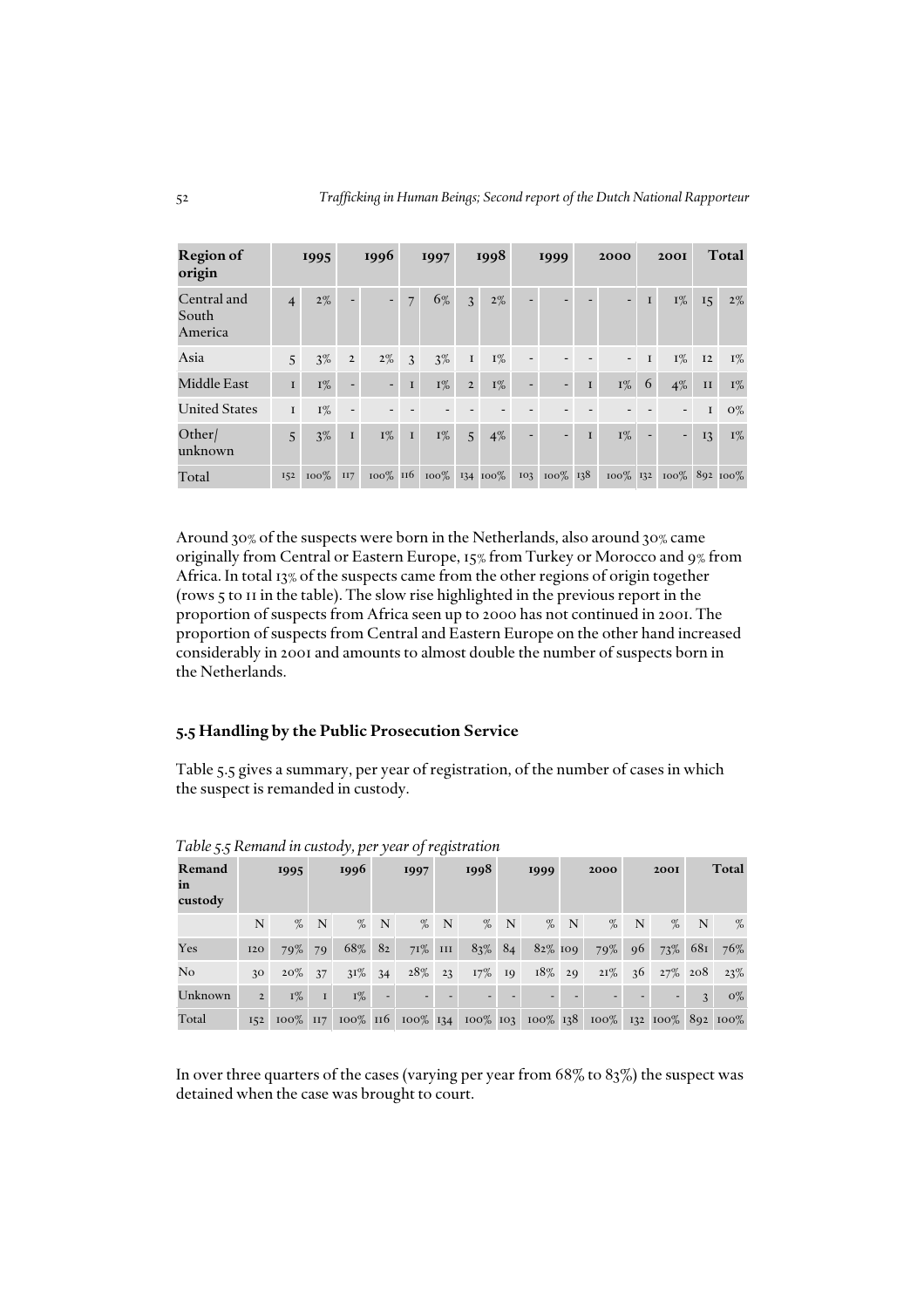### 53 prosecution 53

Table 5.6 shows how the PPS handles cases. In the above this involved the 892 criminal cases registered over the period 1995 to 2001 inclusive. Table 5.6 involves the 857 cases handled by the PPS over the period 1995 to 2001 inclusive.<sup>21</sup>

| Handling                                |         | 1995    |              | 1996                     |                | 1997          |                | 1998           |                | 1999           |                | 2000             |              | <b>200I</b>  |              | Total      |
|-----------------------------------------|---------|---------|--------------|--------------------------|----------------|---------------|----------------|----------------|----------------|----------------|----------------|------------------|--------------|--------------|--------------|------------|
|                                         | N       | %       | N            | %                        | N              | %             | N              | %              | N              | %              | N              | $\%$             | N            | %            | N            | %          |
| Summons for<br><b>THB</b>               | 69      | 73%     | IOI          | 74%                      | 81             | 67%           | 57             | 54%            | 84             | 60%            | 77             | 78%              | 103          | 63%          | 572          | 67%        |
| Uncondition-<br>al discharge            | 15      | 16%     | 29           | $21\%$                   | 28             | 23%           | 44             | 42%            | 45             | 32%            | 17             | 17%              | 46           | 28%          | 224          | $26\%$     |
| Summons<br>because of<br>other offences | 8       | 8%      | 5            | $4\%$                    | $\overline{4}$ | $3\%$         | $\mathfrak{Z}$ | $3\%$          | $\overline{4}$ | $3\%$          | $\mathfrak{Z}$ | $3\%$            | 12           | $7\%$        | 39           | $5\%$      |
| Transfer <sup>22</sup>                  | I       | $I\%$   |              | $\overline{\phantom{a}}$ | 4              | 3%            |                |                | $\overline{2}$ | $I\%$          | $\mathbf I$    | $I\%$            | $\mathbf I$  | $I\%$        | $\mathbf{Q}$ | $I\%$      |
| Conditional<br>discharge                |         |         | $\mathbf{I}$ | $I\%$                    | $\overline{2}$ | $2\%$         |                |                | $\overline{2}$ | $I\%$          |                |                  | $\mathbf{I}$ | $I\%$        | 6            | $I\%$      |
| Joinder                                 | $\bf I$ | $I\%$   |              |                          | $\overline{2}$ | $2\%$         | $\mathbf I$    | $I\%$          | $\overline{2}$ | $I\%$          |                |                  |              |              | 6            | $I\%$      |
| Out-of-court<br>settlement              |         |         |              |                          |                |               |                |                |                | $\overline{a}$ | $\mathbf{I}$   | $I\%$            | ٠            |              | $\mathbf{I}$ | $O\%$      |
| Total                                   |         | 94 100% |              | 136 100%                 |                | $12I$ $100\%$ |                | $105 \, 100\%$ |                |                |                | 139 100% 99 100% |              | $163, 100\%$ |              | $857100\%$ |

*Table 5.6 Handling by the PPS, per year of handling*

In cases that (partly) relate to suspicion of THB summons is by far the most frequent method of handling the case. In over a quarter of cases the case was unconditionally discharged<sup>23</sup> and in 5% of cases a summons was served for other offences.<sup>24</sup> The other forms of settlement (transfer, conditional discharge and bargain) are only used sporadically.

<sup>&</sup>lt;sup>21</sup> This is then contrary to the first report in which the year of registration, even where this involved handling and judgement, always served as the starting point. The difference (between the number of cases registered with the PPS and the number of cases dealt with by the PPS) is due to the fact that the PPS has not yet taken a follow-up decision in all cases. By way of explanation: some of the cases registered at the end of 2001 will not be dealt with by the PPS until 2002.

<sup>&</sup>lt;sup>22</sup> To another district or abroad.

<sup>&</sup>lt;sup>23</sup> Important grounds for discharge are: 'no legal evidence', 'wrongly reported as suspect', 'small share in the offence' and 'old offence'.

<sup>&</sup>lt;sup>24</sup> The latter of course only occurs in case of suspicion of THB in combination with other types of offences.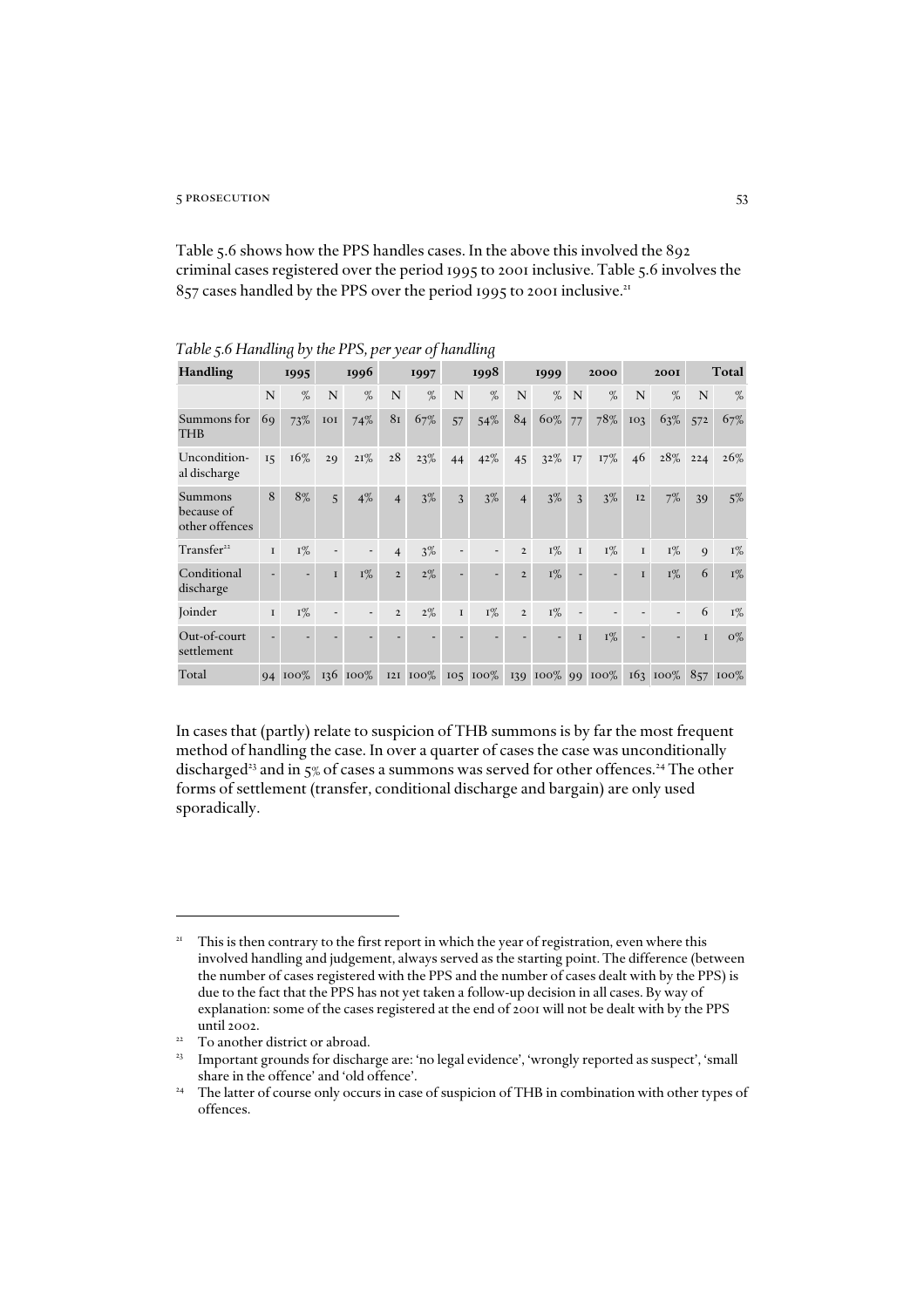# *5.6 Judgement by the court*

Over the same period 1995 to 2001 inclusive<sup>25</sup> the court dealt with a total of 516 THB cases (in the first instance).<sup>26</sup> Table 5.7 gives a summary of the judgements, per year of judgement.

|                                                   | $\boldsymbol{\omega}$<br>J |                          |                |                     | ∕ ⊥            |         | JJ             | $\omega$ |                |         |               |         |                |             |                |          |
|---------------------------------------------------|----------------------------|--------------------------|----------------|---------------------|----------------|---------|----------------|----------|----------------|---------|---------------|---------|----------------|-------------|----------------|----------|
| Judgement                                         |                            | 1995                     |                | 1996                |                | 1997    |                | 1998     |                | 1999    |               | 2000    |                | <b>200I</b> |                | Total    |
|                                                   | N                          | %                        | N              | %                   | N              | %       | $\mathbf N$    | %        | N              | $\%$    | N             | $\%$    | N              | %           | $\mathbf N$    | %        |
| Sentence<br>imposed                               | 44                         | 95%                      | 94             | 93%                 | 64             | 88%     | 56             | 89%      | 52             | $82\%$  | 7I            | 84%     | 75             | 87%         | 456            | 88%      |
| Acquittal                                         | $\overline{2}$             | $4\%$                    | $\overline{4}$ | 4%                  | 5              | $7\%$   | $\overline{3}$ | $5\%$    | 6              | $9\%$   | $\mathbf{II}$ | 13%     | $\overline{7}$ | 8%          | 38             | $7\%$    |
| PPS not<br>admissible                             |                            | ٠                        | $\overline{2}$ | $2\%$               | $\overline{2}$ | $3\%$   | $\overline{2}$ | $3\%$    | 3              | $5\%$   | $\mathbf{I}$  | $I\%$   | $\overline{3}$ | $3\%$       | 13             | $3\%$    |
| Joined to<br>court sitting                        |                            | $\overline{\phantom{0}}$ | $\mathbf I$    | $I\%$               | $\overline{a}$ |         | $\overline{2}$ | $3\%$    | $\overline{2}$ | $3\%$   | $\mathbf{I}$  | $I\%$   | $\mathbf{I}$   | $I\%$       | $\overline{7}$ | $I\%$    |
| Acquittal on<br>a point of<br>law or<br>exemption |                            |                          |                |                     | $\overline{2}$ | $3\%$   | $\overline{a}$ |          |                |         |               |         |                |             | $\overline{2}$ | $O\%$    |
| Total                                             | 46                         |                          |                | $100\%$ 101 $100\%$ | 73             | $100\%$ | 63             | $100\%$  | 63             | $100\%$ |               | 84 100% | 86             | $100\%$     |                | 516 100% |

*Table 5.7 Judgement in the first instance, per year of judgement*

In a large majority of the summoned cases (88%) a sentence was imposed. In 7% of cases acquittal followed. These percentages do not differ from one another much per year, though there were comparatively more acquittals in 2000.

The judgement is also interesting, seen by the combination of offences in the charge. Table 5.8 gives an overview of the judgements from the years 1995 to 2001 inclusive.

<sup>&</sup>lt;sup>25</sup> Mention is purposely made of 'the same period' and not of 'the same cases'. Because time passes between registration and handling by the PPS and also between handling by the PPS and the judgement of the court, this does not always involve the same cases.

<sup>&</sup>lt;sup>26</sup> These are not then precisely the same cases as those registered in the same period by the PPS, or dealt with by the PPS. In particular some of the cases dealt with further in the past will have been brought to court in preceding years by the PPS. And some of the cases handled in 2001 by the PPS, will only come to court in 2002 (at the earliest).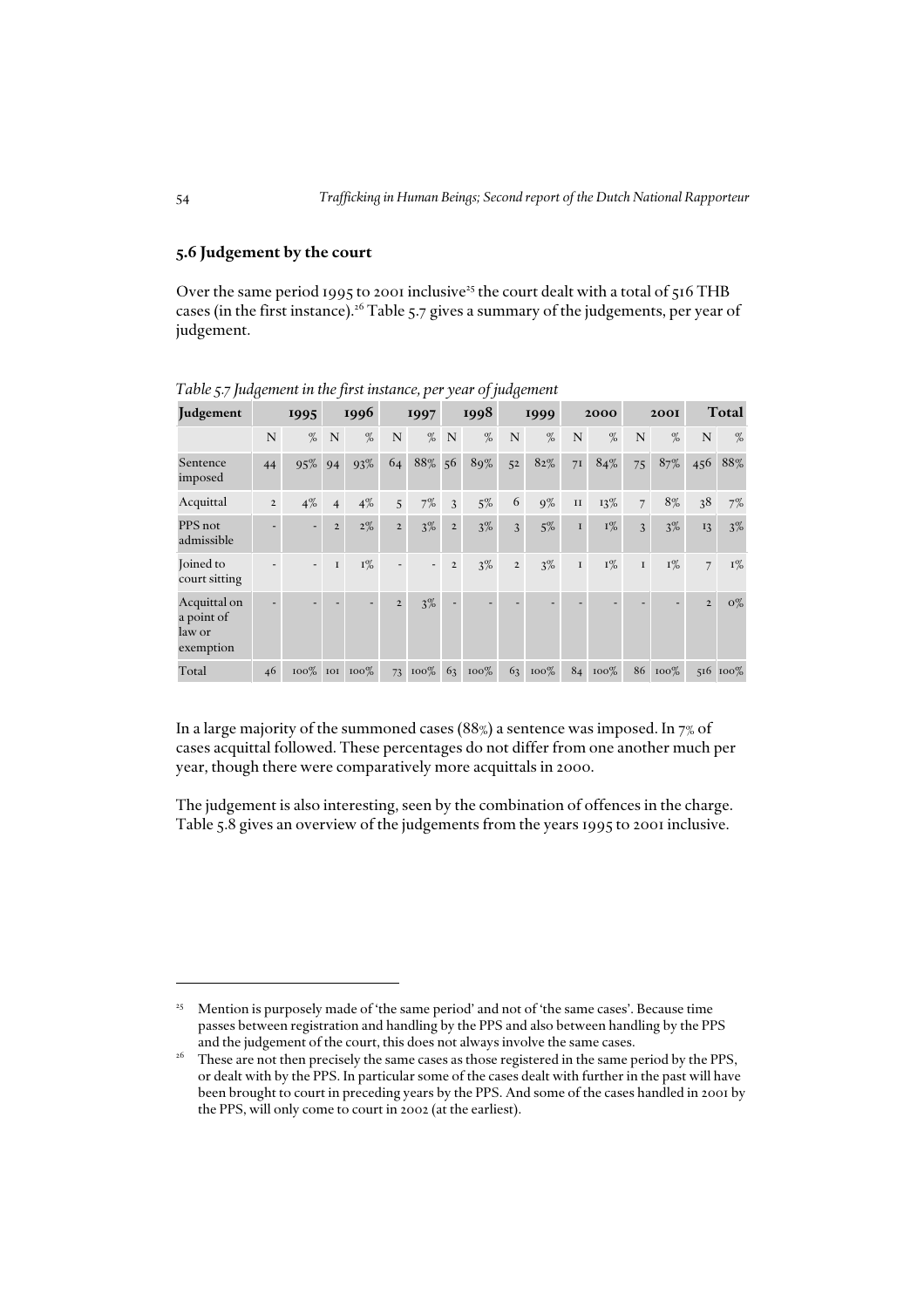# 55 prosecution 55

| Offence<br>(combination)                    | Sentence<br>imposed |         | Acquittal      |            | PPS not<br>admissible |       | Joined to<br>court<br>sitting |       | Acquittal<br>on a point<br>of law or<br>exemption |       | Total |                 |
|---------------------------------------------|---------------------|---------|----------------|------------|-----------------------|-------|-------------------------------|-------|---------------------------------------------------|-------|-------|-----------------|
|                                             | $\mathbf N$         | %       | $\mathbf N$    | %          | $\mathbf N$           | %     | N                             | $\%$  | N                                                 | $\%$  | N     | %               |
| Only THB                                    | I4I                 | 8r%     | 19             | <b>II%</b> | 8                     | $4\%$ | $\overline{4}$                | $2\%$ | $\overline{2}$                                    | $I\%$ | 174   | 100%            |
| THB + criminal<br>Organisation              | 49                  | 83%     | $\overline{7}$ | 12%        | 3                     | $5\%$ |                               |       |                                                   |       | 59    | $100\%$         |
| THB + violence                              | 92                  | 91%     | $8\,$          | 8%         | $\bf I$               | $I\%$ |                               |       |                                                   |       |       | <b>IOI IOO%</b> |
| THB + fraud                                 |                     | 18 100% |                |            |                       |       |                               |       |                                                   |       |       | 18 100%         |
| THB + offence<br>against children           | <b>IO</b>           | 100%    |                | -          |                       |       |                               |       |                                                   |       | IO    | 100%            |
| $THB +$<br>immigration law<br>offence       |                     | 6 100%  |                |            |                       |       |                               |       |                                                   |       | 6     | 100%            |
| THB + one other<br>type of offence          | $^{\rm I8}$         | 95%     |                |            |                       |       | $\mathbf{I}$                  | $5\%$ |                                                   |       | 19    | 100%            |
| THB + several<br>other types<br>of offences | 122                 | 95%     | $\overline{4}$ | 3%         | $\mathbf I$           | $I\%$ | $\overline{2}$                | $2\%$ |                                                   |       |       | 129 100%        |
| Total                                       | 456                 | 88%     | 38             | 7%         | 13                    | $2\%$ | $\overline{7}$                | $I\%$ | $\overline{2}$                                    | $O\%$ | 516   | $100\%$         |

*Table 5.8 Judgement per combination of offences (1995-2001)*

Table 5.9 shows by combination of offences what (main) sentences were imposed.

| Offence<br>(combination)         | tional<br>imprison-<br>ment |        | Uncondi-Community<br>service |       | Uncondi-<br>tional fine  |       | Only<br>conditional<br>imprison-<br>ment |        | No main<br>sentence $27$ |      | Total |         |
|----------------------------------|-----------------------------|--------|------------------------------|-------|--------------------------|-------|------------------------------------------|--------|--------------------------|------|-------|---------|
|                                  | N                           | $\%$   | N                            | %     | N                        | %     | N                                        | %      | N                        | $\%$ | N     | $\%$    |
| Only THB                         | IO4                         | 74%    | 22                           | 16%   | $\overline{4}$           | 3%    | 6                                        | $4\%$  | $\overline{4}$           | 3%   | I4I   | $100\%$ |
| $THB + criminal$<br>Organisation | 47                          | 96%    | $\mathbf 2$                  | $4\%$ | $\overline{\phantom{0}}$ |       | -                                        |        |                          | ٠    | 49    | $100\%$ |
| THB + violence                   | 83                          | $90\%$ | 5                            | $5\%$ | $\overline{2}$           | $2\%$ | $\overline{2}$                           | $2\%$  | ٠                        | ۰    | Q2    | $100\%$ |
| $THB + \text{fraud}$             | IO                          | 56%    | 5                            | 28%   |                          |       | $\overline{2}$                           | $II\%$ | $\bf I$                  | 6%   | 18    | $100\%$ |

*Table 5.9 (Main) sentences imposed per combination of offences (1995-2001)* 

<sup>27</sup> In cases in the category 'no main sentence' an additional penalty may be imposed (for example confiscation), or a measure (for example detention order).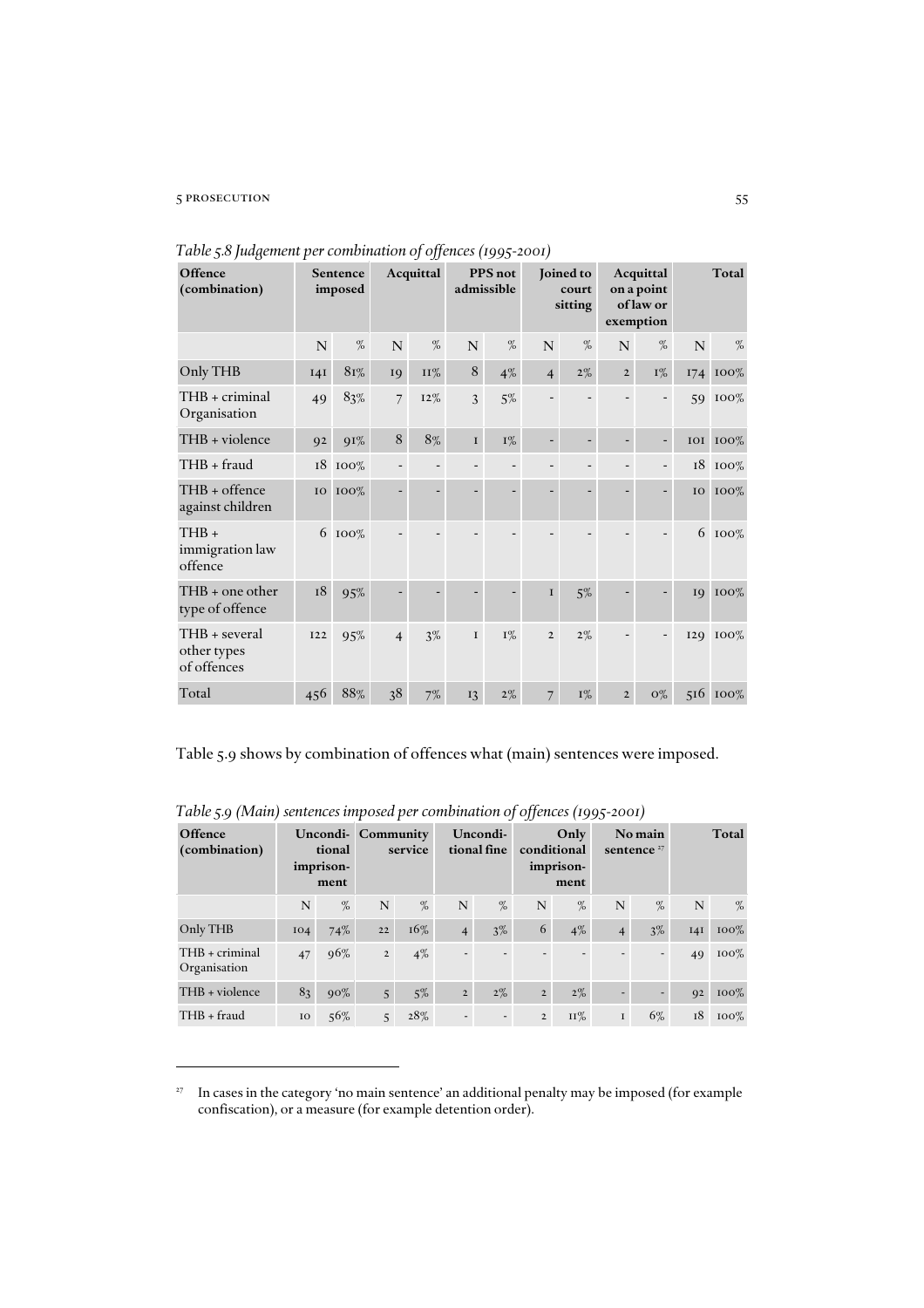| Offence<br>(combination)                    | tional<br>imprison-<br>ment |        | <b>Uncondi-</b> Community<br>service |        | Uncondi-<br>tional fine |       | Only<br>conditional<br>imprison-<br>ment |       | No main<br>sentence $27$ |       | Total      |         |
|---------------------------------------------|-----------------------------|--------|--------------------------------------|--------|-------------------------|-------|------------------------------------------|-------|--------------------------|-------|------------|---------|
|                                             | N                           | %      | N                                    | %      | N                       | %     | N                                        | $\%$  | N                        | $\%$  | N          | %       |
| THB + offence<br>against children           | 6                           | 60%    | $\overline{3}$                       | $30\%$ | $\mathbf I$             | 10%   |                                          | ۰     |                          |       | IO         | $100\%$ |
| $THB +$<br>immigration law<br>offence       | $\overline{5}$              | 83%    | $\mathbf I$                          | 17%    |                         |       |                                          |       |                          |       | 6          | $100\%$ |
| $THB +$ one other<br>type of offence        | 13                          | $72\%$ | 5                                    | 28%    |                         |       |                                          |       |                          |       | 18         | $100\%$ |
| THB + several<br>other types of<br>offences | II <sub>5</sub>             | 94%    | 6                                    | 5%     | $\mathbf I$             | $I\%$ |                                          |       |                          |       | <b>I22</b> | $100\%$ |
| Total                                       | 383                         | 84%    | 49                                   | 10%    | 8                       | $2\%$ | 10                                       | $2\%$ | $\overline{5}$           | $I\%$ | 456        | $100\%$ |

In 84% of cases in which sentences were imposed, this was imprisonment (in 3% of cases in combination with an unconditional fine) and in 10% of cases this was community service. Unconditional fines, only conditional sentence or only additional sentences<sup>28</sup> (or measures) were only occasionally imposed.

The (unconditional) imprisonment has an average duration of  $26$  months<sup>29</sup>. This average is the lowest for charges of suspicion of only THB (17.2 months<sup>30</sup>) and the highest for charges of suspicion of THB in combination with several types of offences  $(34$  months<sup>31</sup>).

# *5.7 Appeal*

An appeal was brought against 234 of the total of 516 court judgements  $(45\%)$ . That was done 122 times by the suspect (in almost all cases after sentence was imposed), 23 times by the PPS (mainly in case of acquittal) and 89 times by both parties (in all cases after sentence was imposed).

<sup>&</sup>lt;sup>28</sup> The indication 'additional sentence' is rather misleading. In accordance with art. 9, para.5 Penal Code the court may, however, in cases in which the law permits a sentence to be imposed, pass only an 'additional' sentence.

<sup>&</sup>lt;sup>29</sup> Standard deviation 20.8 months.<br><sup>30</sup> Standard deviation 11.6 months.

Standard deviation 11.6 months.

Standard deviation 20.8 months.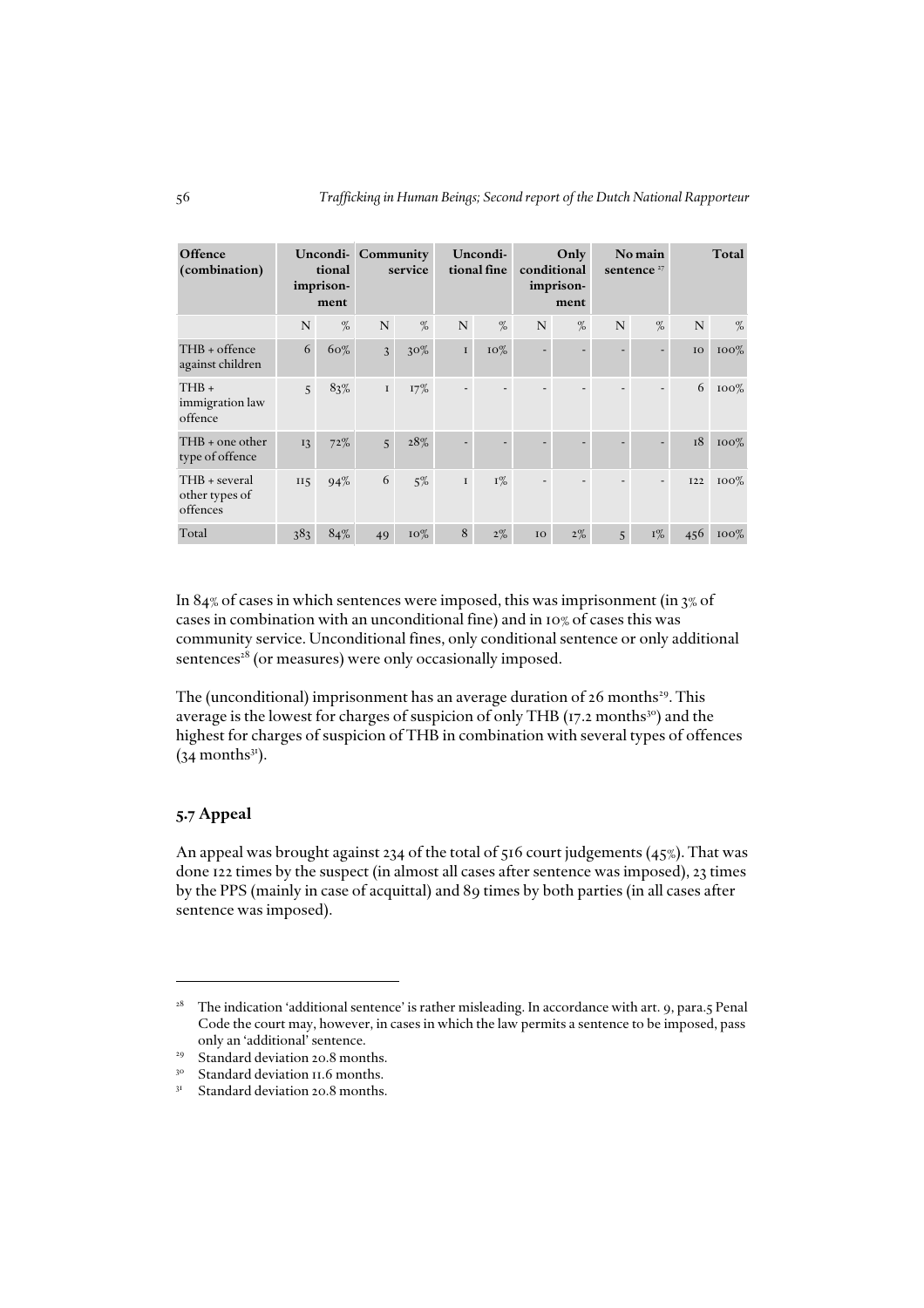# *6 Other figures*

This chapter outlines different figures relating to THB, as they emerge in various publications. This outline also includes figures relating to prostitution, because according to the regulations now applicable in the Netherlands, THB is still placed in the context of exploitation only in the sex industry. The purpose of this outline is to offer a brief, efficient overview of available indicators relating to prostitution and THB.

Table 6.1 only presents figures that relate to the (whole) of the Netherlands. Figures that relate to abroad are not included in the table. Figures in relation to municipalities, regions, etc. are also left out of account.

The figures presented in Table 6.1 relate to the year under which they are placed. If data are known or calculated over a period of several years, then the table-cells for these years are combined. If a report states that this is an annually recurring number, then the number is placed under the year of publication of the report.

The figures in most cases can be commented on in one way or the other. For example, in the publications in which the figures are presented, factors are mentioned that affect the reliability and/or level of the figures. Also, an explanation is often given of the way in which, or the method by which the figures have been collected or calculated. It has nevertheless been decided in this chapter not to give an explanation of the figures. The reader is referred to the sources mentioned to check how precisely a figure came about and what the reliability of the data presented is.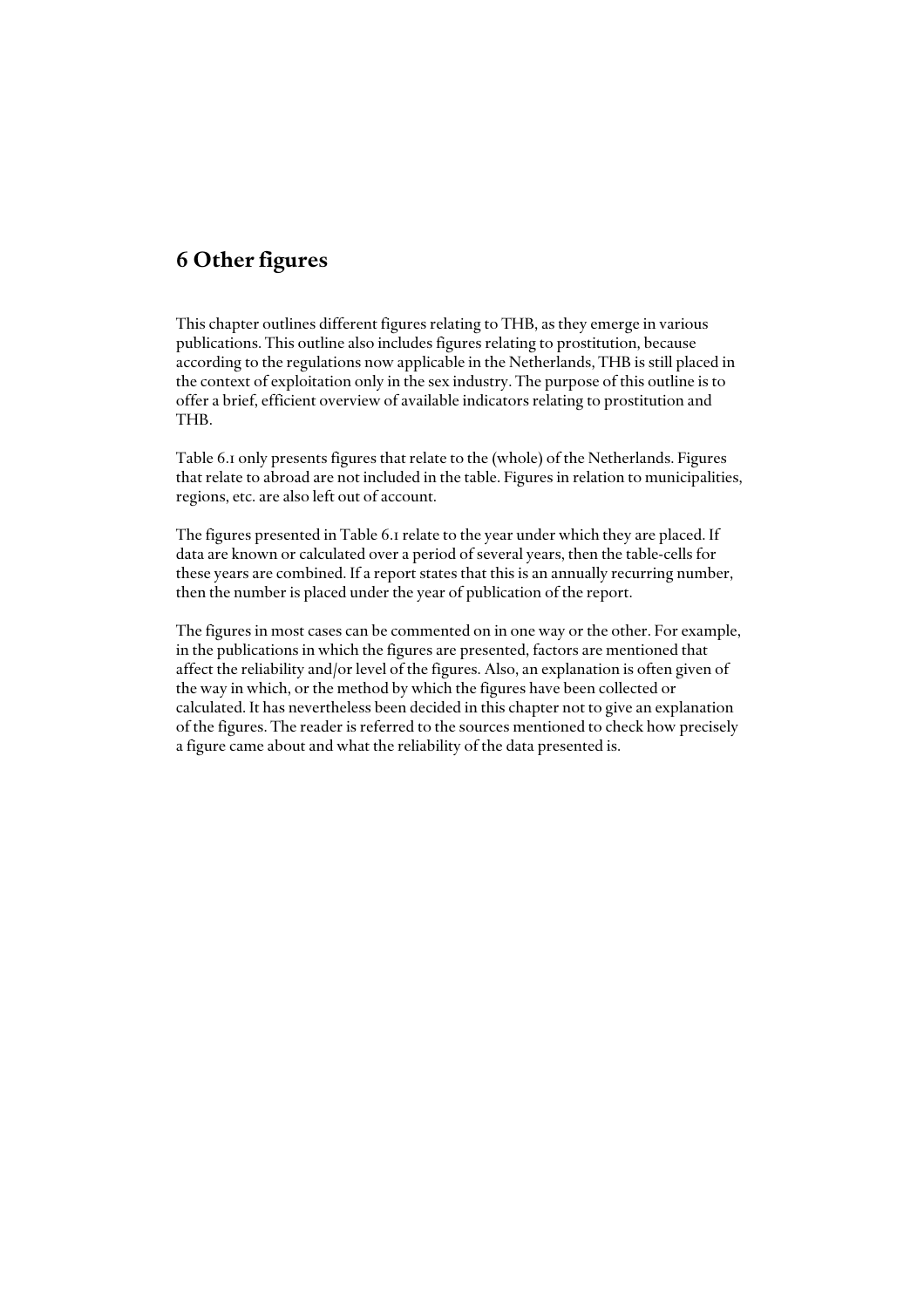| Data<br>prostitution &<br><b>THB</b>            | JΙ<br>Source                       | 1996 | 1997 | 1998                             | 1999              | 2000             | <b>200I</b> |
|-------------------------------------------------|------------------------------------|------|------|----------------------------------|-------------------|------------------|-------------|
| Prostitution                                    |                                    |      |      |                                  |                   |                  |             |
| Number of<br>prostitutes*                       | Van der Helm &<br>Van Mens, 1999   |      |      |                                  | 20,000-<br>25,000 |                  |             |
|                                                 | Visser e.a., 2000                  |      |      |                                  |                   | 6,000<br>per day |             |
| Number of<br>foreign<br>prostitutes*iii         | Van der Helm &<br>Van Mens, 1999   |      |      |                                  | 68%<br>min.       |                  |             |
| Number of<br>underage<br>prostitutes*           | Venicz &<br>Vanwesenbeeck,<br>1998 |      |      | 1000-<br>2000<br>(girls)<br>min. |                   |                  |             |
|                                                 | Van Gelder, 1998                   |      |      | 3000<br>(boys)                   |                   |                  |             |
|                                                 | Van Horn e.a.,<br>2001             |      |      |                                  |                   | 1500<br>(boys)   |             |
| Number of<br>boys/men in                        | Van Gelder, 1998                   |      |      | 3000<br>(minors)                 |                   |                  |             |
| prostitution*                                   | Van der Helm &<br>Van Mens, 1999   |      |      |                                  | 1015              |                  |             |
|                                                 | Van Horn e.a.,<br>2001             |      |      |                                  |                   | 1500<br>(minors) |             |
| Number of trans-<br>genders in<br>prostitution* | Van der Helm &<br>Van Mens, 1999   |      |      |                                  | 1003              |                  |             |
| Number of<br>brothels*                          | Smallenbroek &<br>Smits, 2001      |      |      |                                  |                   |                  | 550         |
|                                                 | Visser e.a., 2000                  |      |      |                                  | 600-<br>700       |                  |             |
| Number of<br>window<br>brothelsiv*              | Smallenbroek &<br>Smits, 2001      |      |      |                                  |                   |                  | 630         |
| Number of<br>windows                            | Visser e.a., 2000                  |      |      |                                  | 2040              |                  |             |
| Number of escort<br>agencies*                   | Smallenbroek &<br>Smits, 2001      |      |      |                                  |                   |                  | 260         |
| Number of street<br>prostitutes                 | Visser e.a., 2000                  |      |      |                                  | 320<br>per day    |                  |             |

*Table 6.1 Indicators of prostitution and THB in the Netherlands*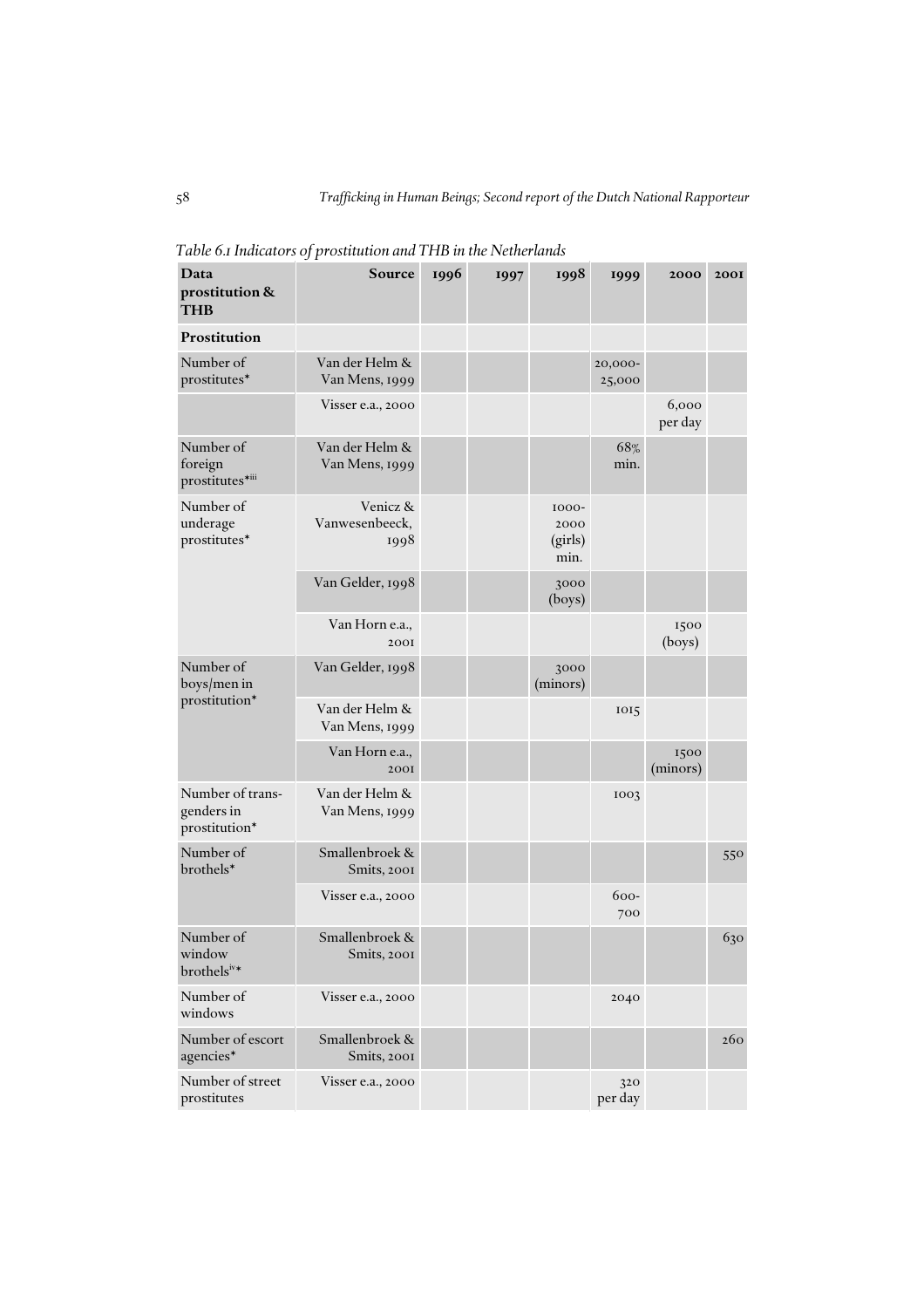# 6 other figures 59

| Data<br>prostitution &<br><b>THB</b>                                         | Source                                       | 1996          | 1997                                                | 1998     | 1999           | 2000          | <b>200I</b> |
|------------------------------------------------------------------------------|----------------------------------------------|---------------|-----------------------------------------------------|----------|----------------|---------------|-------------|
| <b>THB</b>                                                                   |                                              |               |                                                     |          |                |               |             |
| Number of victims<br>of THB reported<br>to STV                               | <b>STV</b>                                   |               | 180                                                 | 228      | 287            | 34I           | 284         |
| Number of victims<br>of THB in contact<br>with victim<br>support             | NRM, 2002                                    |               |                                                     |          |                | 608           |             |
| Number of<br>victims/ witnesses<br>of THB in B9                              | <b>BNRM/IND</b>                              | 46            | 4I                                                  | 39       | 7I             | 58            | <b>I22</b>  |
| Number of victims<br>$of THB*$                                               | Altink, 1996                                 | 2000-<br>3000 |                                                     |          |                |               |             |
|                                                                              | <b>IRT NON, 1997</b>                         |               | 2000<br>from<br>Central<br>and<br>Eastern<br>Europe |          |                |               |             |
|                                                                              | Van Dijk, 2002                               |               |                                                     |          |                | 3,500<br>min. |             |
| Number of<br>underage victims<br>$of THB*$                                   | NRM, 2002*                                   |               |                                                     | 600-1150 |                |               |             |
| Number of<br>underage victims<br>of THB in contact<br>with victim<br>support | NRM, 2002                                    |               |                                                     |          |                | 129           |             |
| Number of<br>reports of THB                                                  | Nat. Crime Chart<br><b>KLPD</b> <sup>v</sup> | 64            | 51                                                  | 38       | 4 <sub>I</sub> | 28            | 51          |
|                                                                              | <b>BNRM</b> <sup>i</sup>                     |               | 27                                                  | 98       | 69             | 91            | 186         |
| Number of<br>current                                                         | Van de Ven &<br>Neeve, 1998                  |               | 66                                                  |          |                |               |             |
| investigations into<br><b>THB</b>                                            | Luykx & Van Soest,<br>1999                   |               | 93                                                  |          | 59             |               |             |
|                                                                              | PPM/dNPvi                                    |               |                                                     |          | 106            | 144           |             |
|                                                                              | Van Dijk, 2002                               |               | $\mathbf{I2}$                                       | 24       | 26             | 43            |             |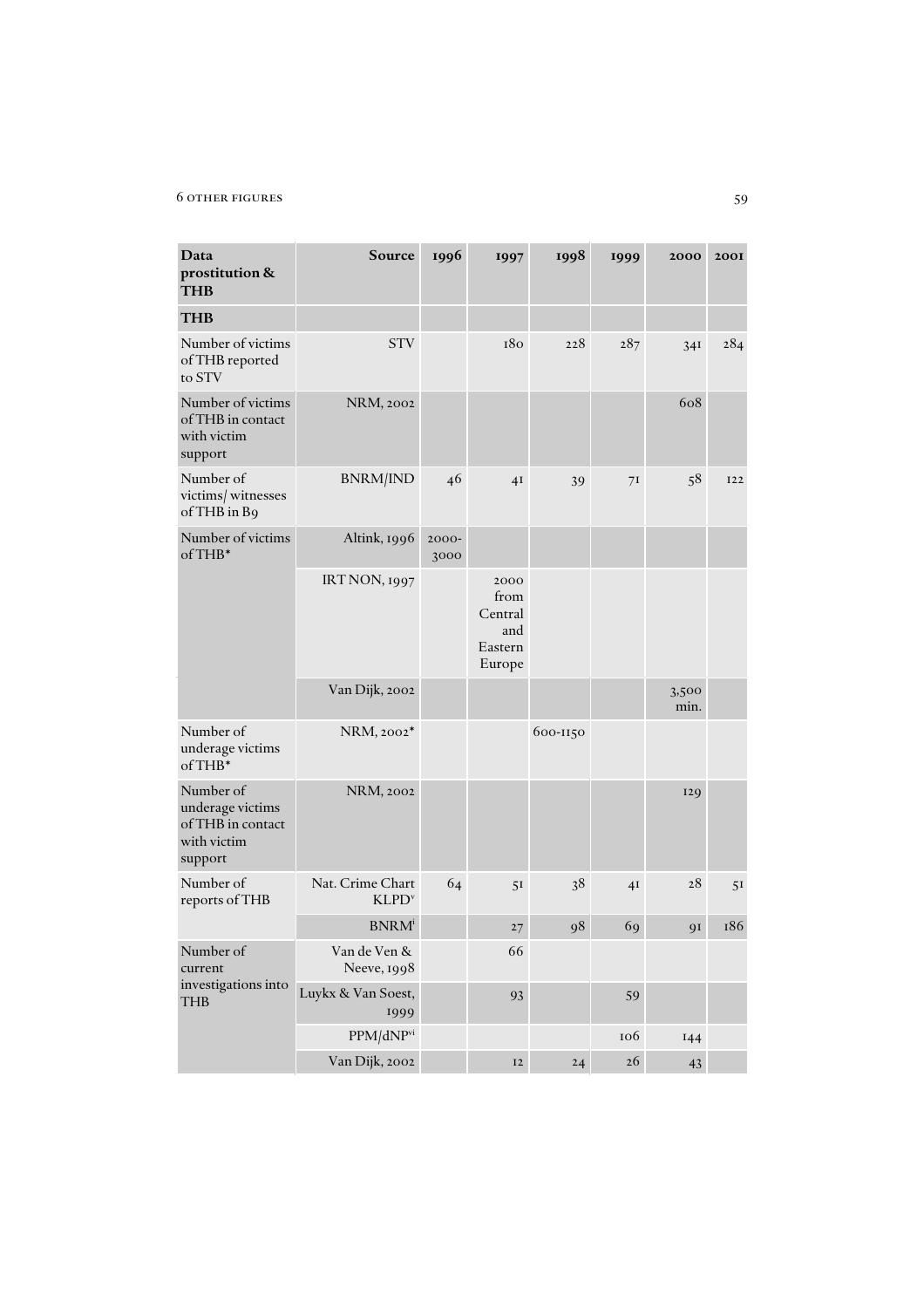| Data<br>prostitution &<br><b>THB</b>                        | Source                                                              | 1996 | 1997 | 1998 | 1999            | 2000 | <b>200I</b> |
|-------------------------------------------------------------|---------------------------------------------------------------------|------|------|------|-----------------|------|-------------|
| Number of<br>completed<br>investigations into<br><b>THB</b> | <b>BNRM</b> <sup>(sent in to PPS)</sup>                             |      | 8    | I4   | <sup>16</sup>   | 25   | 48          |
| Number of<br>suspects of THB                                | Nat. Crime Chart<br>KLPD <sup>v</sup>                               | 107  | 87   | 81   | 95              | 61   | 85          |
|                                                             | $\ensuremath{\mathbf{BNRM}}\xspace^{\text{I} \, \text{(reported)}}$ |      | 53   | 93   | 82              | 160  | 224         |
|                                                             | $BNRM^i$ (sent in to PPS)                                           |      | 29   | 76   | 69              | 129  | I42         |
| Number of cases<br>$(-\text{subpects})$ of<br><b>THB</b>    | <b>BNRM</b>                                                         | II7  | 116  | 134  | IO <sub>3</sub> | 138  | 132         |
| Number of<br>sentences imposed<br>for THB                   | <b>BNRM</b>                                                         | 94   | 64   | 56   | 52              | 7I   | 75          |

\* *Estimated*

<sup>*i</sup> In investigations completed and sent in to the PPS*<br><sup>*ii*</sup> In clubs and in window and street prostitution</sup>

In clubs and in window and street prostitution

iii *Not necessarily working illegally in prostitution*

iv *A window brothel may have several windows in operation*

*Information from the National Crime Chart is partly taken from Boerman e.a. (2002) and partly from verbal information from the KLPD, NRI service*

vi *As far as is known the results were not published in the form of a report. The data presented here come from a few separate summaries that the Bureau NRM obtained via the PPM/dNP*

Abbreviations used in Table 6.1:

max. = maximum

min. = minimum

Nat. = National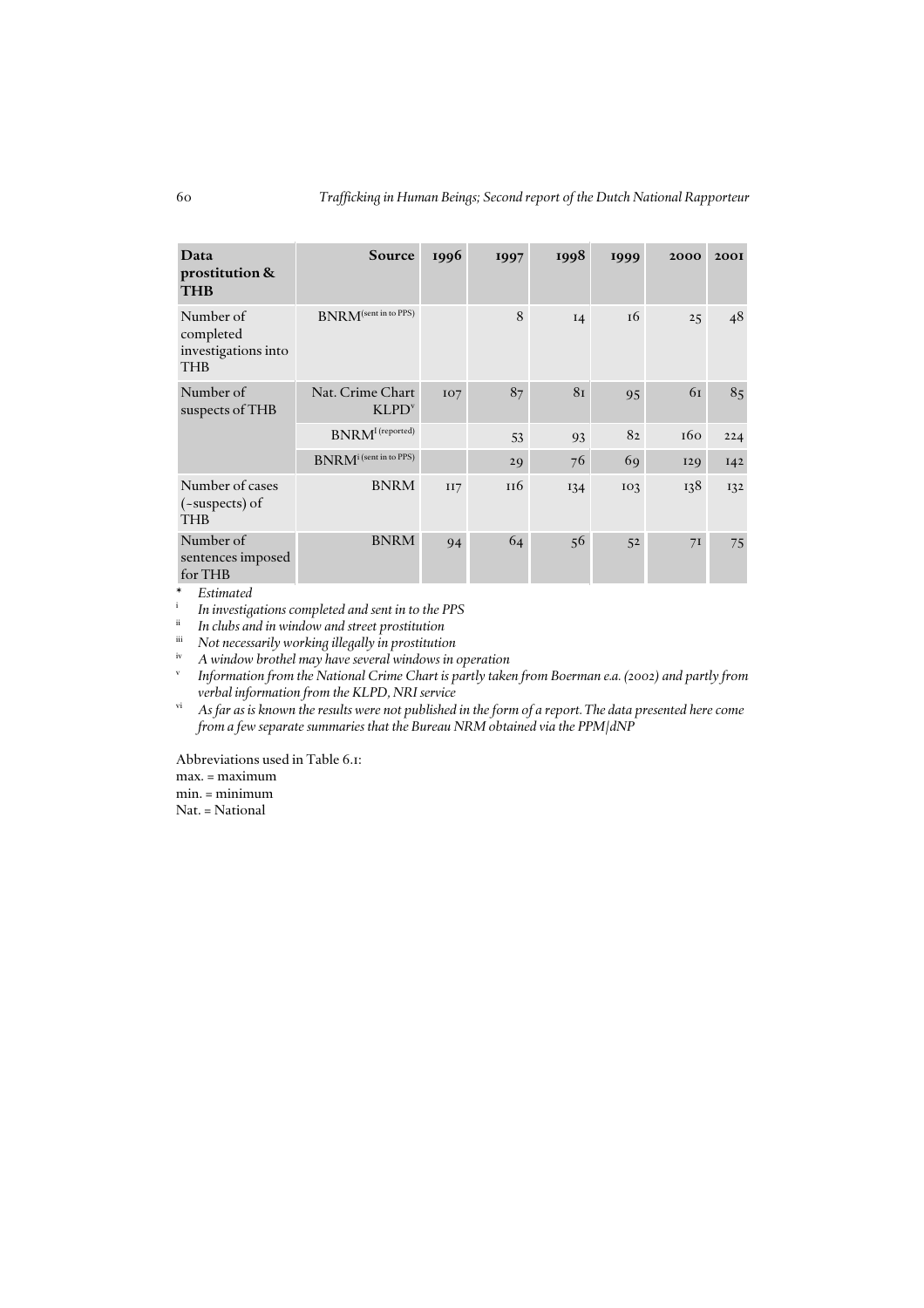# *7 Summary and conclusions*

# *7.1 Introduction*

This report charts figures relating to trafficking in human beings (THB). For this, the Bureau of the Dutch National Rapporteur on THB (BNRM) has firstly carried out its own research work<sup>1</sup> and secondly collected figures, as they emerge in publications. In this chapter the results are presented briefly and in relation to one another. The emphasis is placed here on the results for 2001, being the most recent complete reporting year, and on developments over time. This report must be seen and read in conjunction with the first report that contains all sorts of background information and is of a more reflective nature. The conclusions and recommendations formulated in the first report still apply without restriction; the cabinet viewpoint on them has only recently been published and they still had to be discussed in the Lower House, at the time of writing this second report. This report therefore only discusses to a limited degree the results obtained. Also, no further and far reaching conclusions are drawn and/or recommendations formulated. In the next, third, report conclusions and recommendations will, however, again be formulated.

Before going into the results, it is also important to state that the charting of the scale and character of THB, in quantitative terms, is a difficult task. After all, an (unknown) proportion of THB escapes the eye of the various bodies involved, directly or indirectly, with THB. By finding out and presenting the data that are available, an indication can, however, be obtained of the character and scale of the phenomenon of THB.

# *7.2 Victims*

### *Number of victims*

In 2001 the Dutch Foundation against Trafficking in Women (STV) registered 284 victims of THB. The number of victims reported to the STV does, however, as regards character and scale form an unknown selection of the total number of victims of THB in the Netherlands, but also of the number of victims that come into contact with the

<sup>1</sup> This concerns an analysis of the investigations into THB that the police completed in the period 1997-2001 (hereinafter called the police research), an analysis of data regarding the victims/witnesses that report an offence and make an appeal to the B-9 regulation (hereinafter called B-9 research) and an analysis carried out by the Statistical Information Supply and Policy Analysis department (SiBa) of the Scientific Research and Documentation Centre (WODC) of a national database of cases registered with the Public Prosecution Service (PPS) (hereinafter called the PPS research).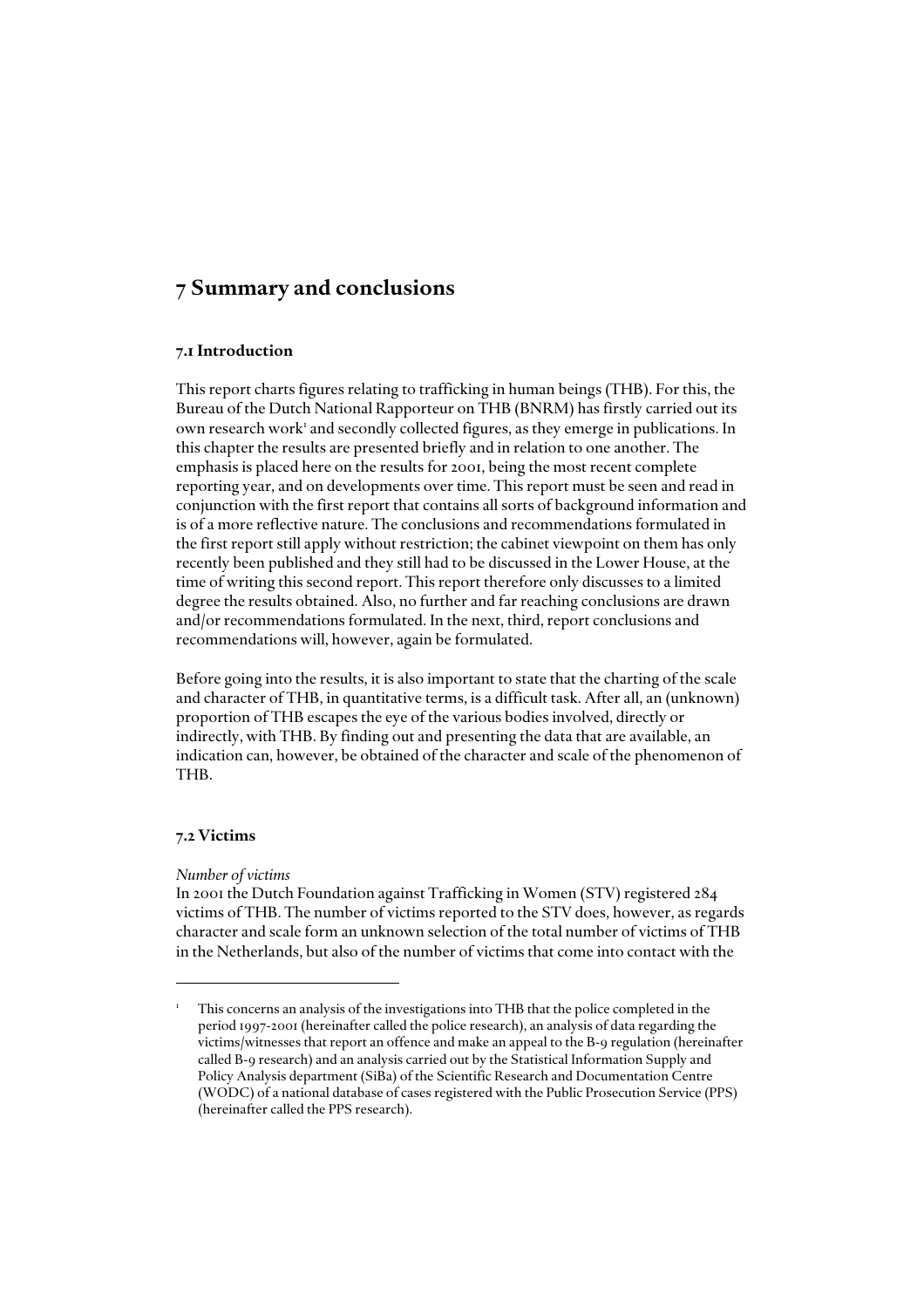police and (victim support) organisations. The latter is caused on the one hand, because not all victims known to 'third parties' are reported to the STV. On the other hand, because in the course of 2001 the STV was less easily contactable. Other sources then indicate higher numbers of victims of THB. For example the BNRM found that in 2000 608 victims came into contact with victim support organisations (NRM, 2002). Victims may have been counted several times here, after all they may be in contact with several victim support organisations, but this distortion is probably (partly) offset again because not all victim support organisations in the Netherlands have provided data for this investigation. On the basis of the records mentioned and others, different researchers have attempted to estimate the total number of victims in the Netherlands. The most recent estimate comes from Van Dijk (2002), who calculated that the number of victims in the Netherlands in 2000 would be at least 3,500. This would mean that at least one fifth of all prostitutes according to legal criteria are victims of THB. Earlier estimates related to 1996 and 1997. These estimates range from 2000 victims of THB in total to also 2000 only from Central and Eastern Europe.

#### *Underage victims*

There are various estimates and figures available for the number of minors in prostitution and the number of victims of THB among them. The most recent estimate – for 1997 – is that there are 600 to 1150 underage victims of THB in the Netherlands (40% to 77% of the total number of underage prostitutes) (Venicz & Vanwesenbeeck in First report of the Dutch National Rapporteur on THB (NRM) (2002)). BNRM found that in 2000 (at least) 129 underage victims of THB were in contact with victim support organisations (NRM, 2002). In 2001 the Immigration and Naturalisation Service (IND) registered 72 applications from minors applying for a residence permit under the B-9 regulation.<sup>2</sup> These minors, however, also include children of victims and witnesses. In 2001 27 (10%) underage victims were reported to the STV. In 2001 41% of the police investigations completed and sent in, related to underage victims. This also applied for 20% of the cases registered with the Public Prosecution Service (PPS) (~suspects). This at first sight remarkable difference between the police and the PPS data is probably caused because a) not all underage victims have also reported an offence, b) not all suspects identified in an investigation, that (partly) related to underage victims, also themselves might be suspected of trafficking in minors and c) the selection within the PPS database was carried out by selection of the paragraphs of articles 250*ter* and 250a Penal Code that relate to underage victims, while cases that (partly) relate to underage victims may also be registered under the general penal code article, or under other paragraphs.

### *Male victims*

The number of men/boys among prostitutes is comparatively low (according to estimates 5% to 25% of the total number of prostitutes in the Netherlands) (Van der

<sup>2</sup> See for an explanation of this regulation paragraph 3.2 and paragraph 7.5.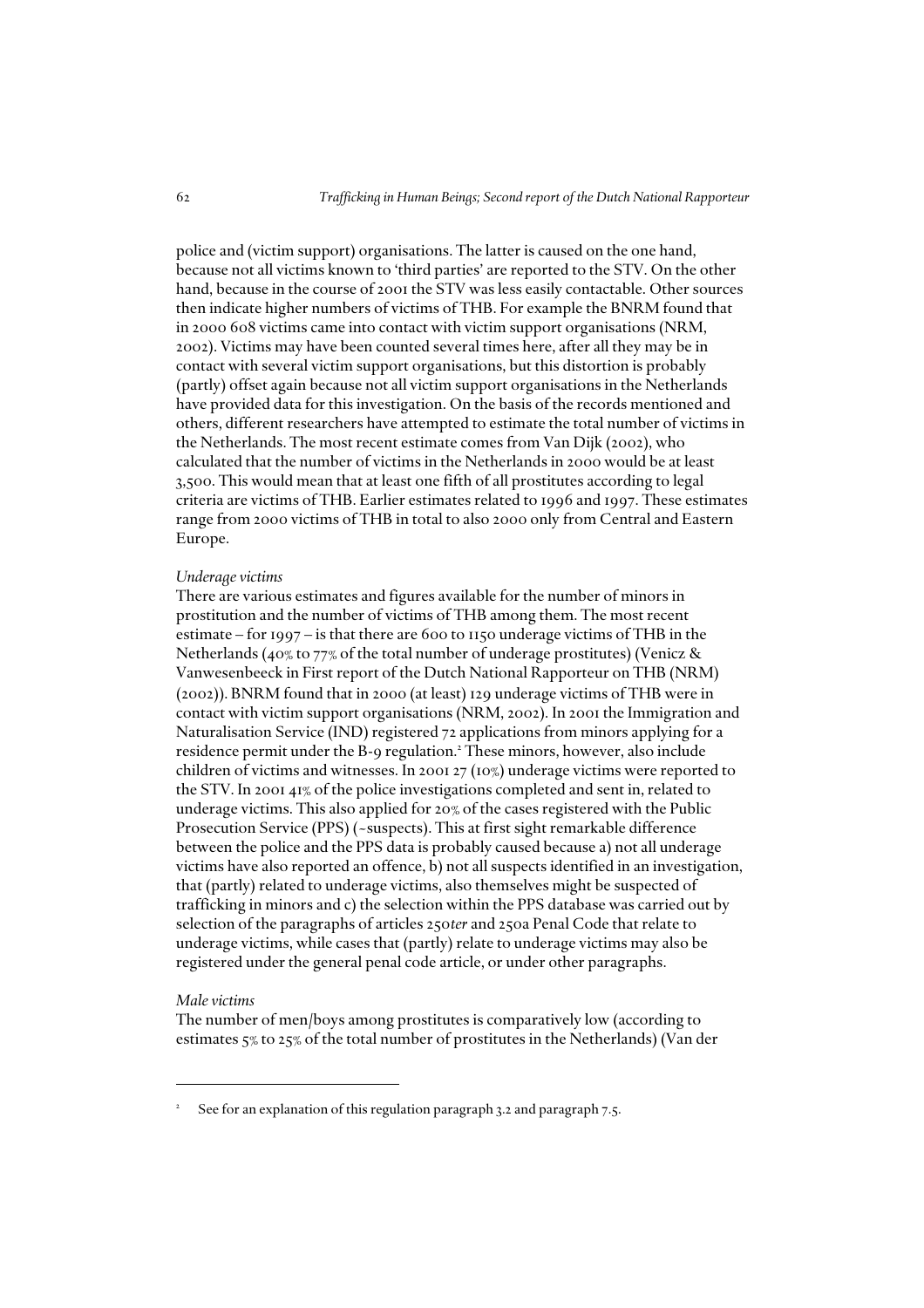Helm & Van Mens (1999); Venicz & Vanwesenbeeck (2000)). Also men/boys, as is generally assumed (e.g. in Van Gelder, 1998), are much less often victims of THB than women/girls. Of the investigations into THB completed by the police over the period 1997-2001 one investigation (1%) also related to boys. Of the people who in 2001 made an appeal for the B-9 regulation in fact 7% were of the male sex, but these may (in part) also be witnesses of THB. The STV only very occasionally receives reports of men/boys that are exploited in prostitution.

#### *Origin of victims or recruitment countries*

Victims of THB are recruited in the Netherlands and/or abroad. In the first case this is called THB within the Netherlands, in the second case cross-border THB. Of the investigations that the police completed in 2001, 25% related to THB within the Netherlands and 75% to cross-border THB. The majority of the foreign victims (70% to 80%) – in both 2001 and previous years – came from Central and Eastern Europe. In second place comes Africa, where 15% to 22% of the victims come from. Asia, Latin America and Western Europe score comparatively low. In all the records/researches Bulgaria, the Czech Republic, Poland, the Russian Federation, Ukraine and Romania emerge as major countries of origin in Central and Eastern Europe in 2001. The STV also mentions Lithuania, in the B-9 research Slovakia also scores comparatively high and in the police research Moldavia jumps out as a 'rising country of origin'. For a number of these countries in 2001 there was no visa obligation (Bulgaria, the Czech Republic, Poland, Romania, Lithuania, Slovakia), for others there was (the Russian Federation, Ukraine, Moldavia). Whether or not a visa obligation exists does not seem to play a great part in the decision to recruit in a particular country.

#### *Reports by victims*

Prosecution of THB may also be carried out without reporting an offence. However, a report is in practice often considered to be vital. Of the number of victims of THB who report an offence, different records are available. None of these data do however give an accurate or complete picture of the actual situation. Nevertheless, the results are briefly set out here. Firstly the police Identification Service System (HKS, obtained via the National Crime Chart). This records 51 reports of THB in 2001. Secondly, the records of the IND of victims and witnesses that reported an offence and wanted to use the B-9 regulation. There were 147 in 2001. Thirdly, the reports of THB by victims, that in 2001 led to the cases (~suspects) sent in to the PPS. These were 186. This latter number is the highest, while this is a selection of victims that come into contact with the police, who decide to report an offence, for which the report leads to a police investigation and this investigation is also again completed and sent in to the PPS. When the number of 186 reports in 2001 is combined with the estimate of 3,500 victims in 2000 (Van Dijk, 2002), then it is found that 5% of the victims of THB would report an offence. This corresponds reasonably well with estimates of police officials and victim support organisations regarding the percentage of THB victims found that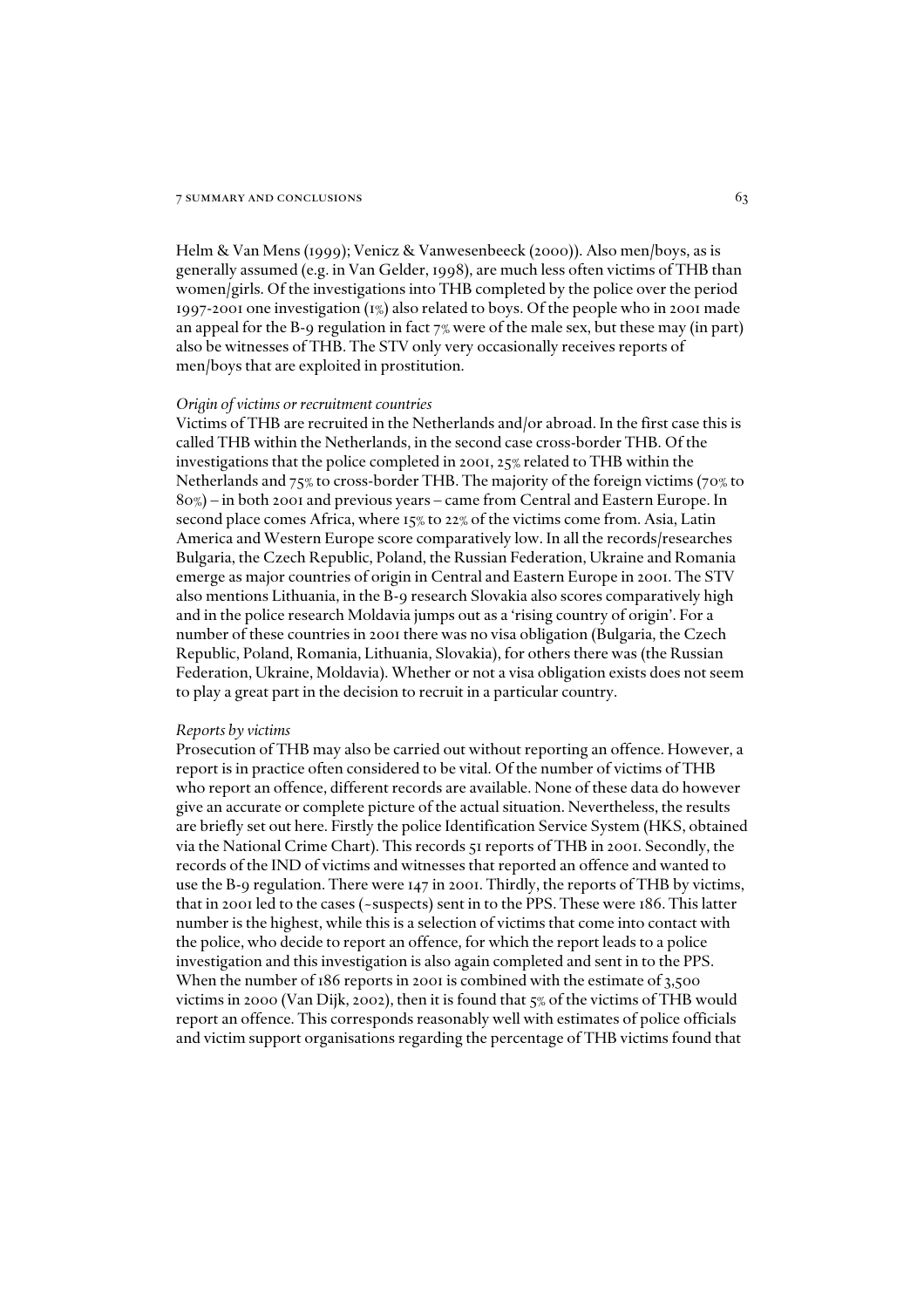report an offence. They assume a readiness among these victims to report an offence of 5% to 10%. 3

# *7.3 Perpetrators*

#### *Perpetrators or suspects*

In 2001 the police identified 224 suspects of THB, of which 179 (80%) were arrested and 142 (63%) were 'sent in' to the PPS. The number of suspects rose considerably in the last two years, but similar to the number of investigations that the police completed. The average number of suspects per investigation remained more or less the same over the period 1997-2000 and even fell in 2001. Also a check was made with the PPS on how many cases (~suspects) were registered in 2001. There are 132 of these. The difference with the number of suspects 'sent in' from the police research is so small, that no research consequences – in terms of unreliability – have to be associated with this. According to the police research, of the suspects arrested in 2001, 29% are women. The proportion of women among the suspects increased comparatively over the last two years. Of the suspects registered with the PPS in 2001, 21% are women. Furthermore, of all the suspects arrested in 2001, 12% operate a sex establishment. Of the operators of sex establishments arrested, 76% were 'sent in' to the PPS.

### *Origin of suspects*

According to the police research, almost half of the suspects arrested in 2001 are of Dutch nationality. Some of these were however born outside the Netherlands. A high proportion of suspects in 2001 came from (former) Yugoslavia, Albania, Nigeria and, to a lesser degree, Ghana. Suspects of THB within the Netherlands come comparatively more often from Morocco than suspects of cross-border THB. In the PPS research – in addition to (former) Yugoslavia – Bulgaria, Turkey and the (former) Soviet Union emerge as the main countries of origin of suspects in 2001. In 2001, according to the police research, the percentage of foreign suspects residing illegally in the Netherlands rose compared with foreign suspects legally residing (that is with a residence permit or in some other legal way) in the Netherlands (from  $10\%$  to  $42\%$ ). Though, foreign suspects without a residence permit do not come significantly more often from countries without than from countries with a visa obligation. To what extent the lifting of the visa obligation for applicant-member states of the EU can be seen in the origin of suspects of THB, will be further examined in the next report of the NRM.

<sup>3</sup> Sources include various police officials involved in the fight of THB (among others from PPM/dNP) and the Foundation for Support and Reception of Prostitutes (Stichting Hulpverlening en Opvang Prostituees – SHOP).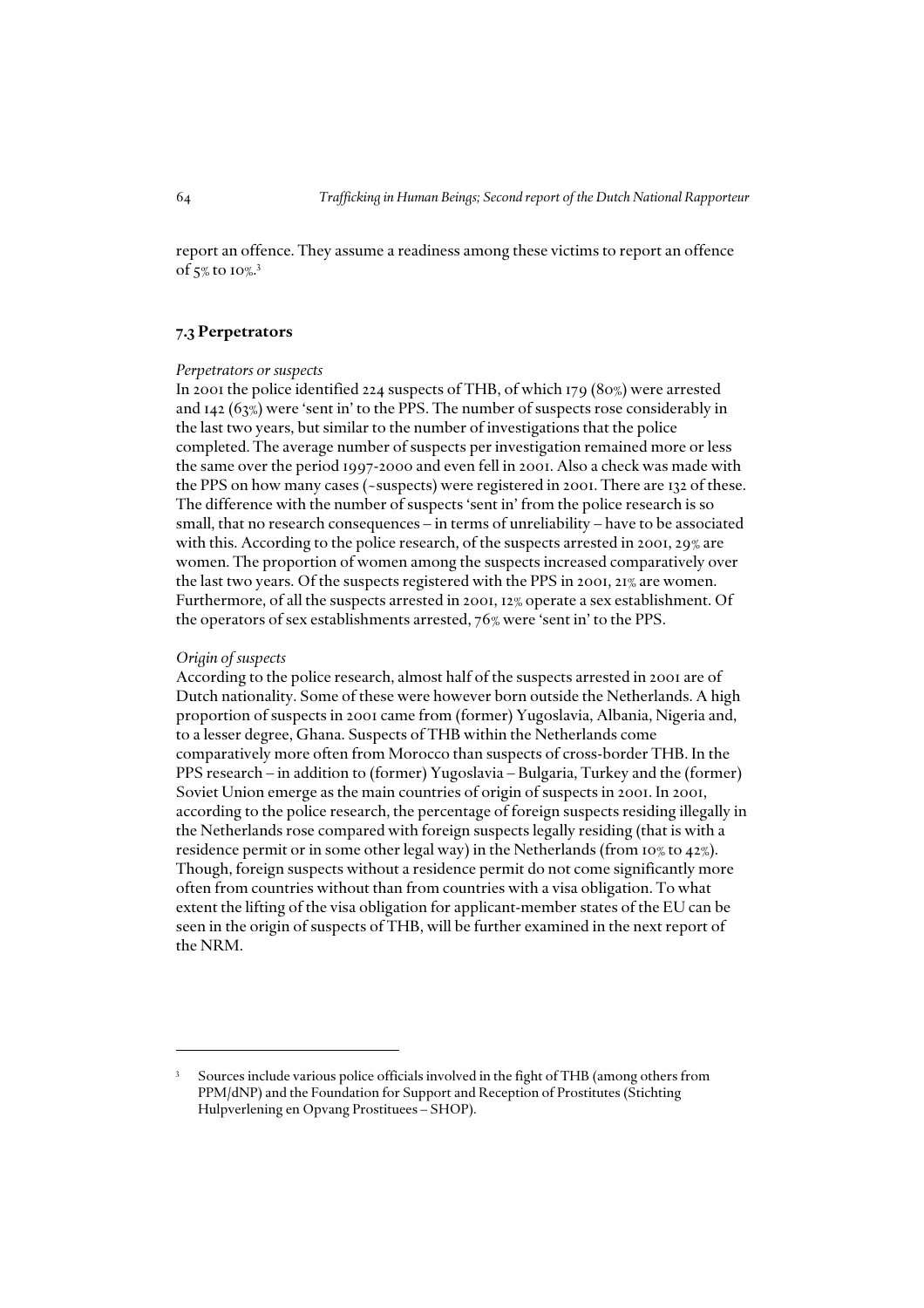#### *Co-operation*

The majority of the suspects arrested in 2001 (75%) belong to a criminal network. These criminal networks are usually extensive and widely branched, and bring their victims into prostitution in several countries in the European Union (EU). In 2001 28 (58%) of police investigations focused on (branches of) 'criminal networks'. In that same year 12 (25%) 'soloists' were traced and 8 (17%) 'isolated criminal groups' (see for the definitions paragraph 4.4).

### *7.4 Modus operandi*

In this paragraph a few data relating to the modus operandi of traffickers in human beings are summarised. Only data from the police research are presented here. Much more about the way in which traffickers in human beings operate can of course be said on the basis of other sources. This was partly done in the *First report of the Dutch National Rapporteur on THB* (NRM, 2002) and the NRI report *THB in the Netherlands 1997-2000* (Van Dijk, 2002). The data presented below form a supplement or update to the data already presented on the mechanisms of THB.

#### *Travel route and travel and residence documents*

The journey usually takes place by land, via Germany. This only seems logical in view of the fact that most victims come from Central and Eastern Europe (see paragraph 7.2). Very regularly victims in the Netherlands were in possession of a forged or false passport. It is not clear whether the same passport is also used for the journey to the Netherlands. As far as is known, visas are forged or counterfeited much less often than passports. Usually a visa is applied for, or the person travels without a visa.

#### *Exploitation in prostitution*

Traffickers in human beings use many means of coercion to bring or hold people in prostitution and/or to confiscate their earnings. Victims are very often threatened with violence, or violence is actually used. Furthermore, victims are often locked up, kept under constant surveillance or their freedom is otherwise restricted. The taking away of passports and the imposition of (fictitious) debts mainly occurs in the case of cross-border THB. In the case of THB within the Netherlands victims are, more often than for cross-border THB, enticed into prostitution with carefully planned, 'played out' lover-boy techniques (the loverboy method). Victims from Nigeria and Malawi report voodoo-practices.

#### *Mobility*

In 2001 half of the police investigations involved cases where victims were brought into prostitution not only in the Netherlands, but also elsewhere in Europe, relatively often in Germany, Belgium, Italy and Spain. In two thirds of the investigations (67%) it emerges that victims are (also) 'employed' in various towns in the Netherlands.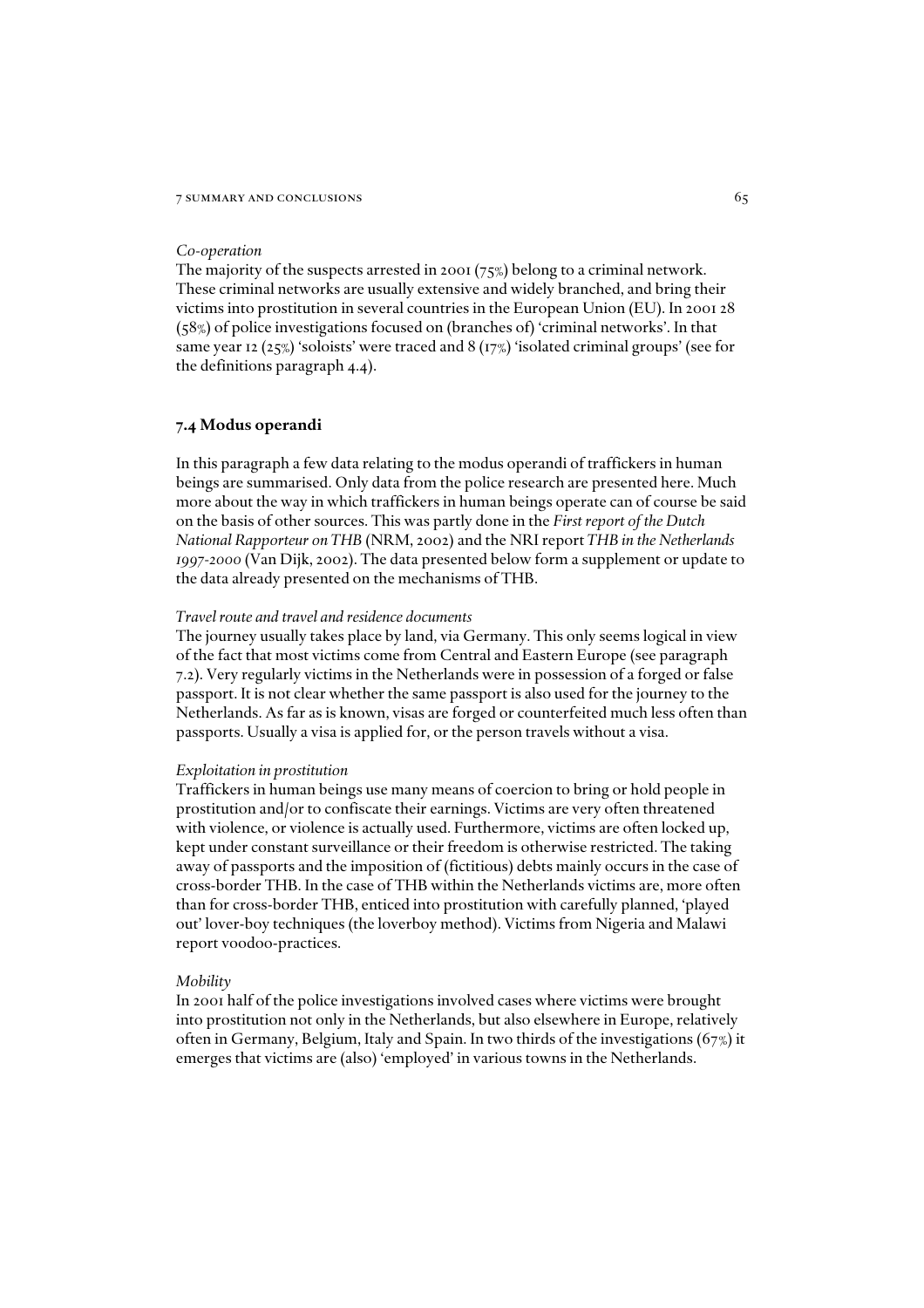### *Proceeds of THB*

The average illegally acquired gain per suspect was the highest in 2001, namely roughly € 210,000. In an investigation the illegally acquired gain is, however, only calculated if the total amount of illegally earned money is considered substantial. The amount mentioned is as a result not necessarily representative of the earnings of the average trafficker in human beings. For this reason police officials in the police research were also asked to estimate how much the suspects distinguished in an investigation earned with the THB investigated. From this it emerges that in half of the investigations into THB completed in 2001, more than  $\epsilon$  45,000 is estimated to be earned. In total, in 2000 THB in the Netherlands brought in an estimated gross amount of roughly  $E$ 85,000,000 (see paragraph 4.8 for the calculation). In 14% of the investigations victims have, as far as the police know – via civil law proceedings or via a 'joinder of injured party for material and immaterial damage' in the criminal proceedings – attempted to get back some of the money they have earned, or to obtain compensation for damage suffered.

### *Characteristics of organised crime*

In 7% of cases (~suspects) registered by the PPS in 2001, in addition to THB, charges were also brought of belonging to a criminal organisation (art. 140 Penal Code). This indicates a lower limit and does not mean that in other cases there is no question of criminal organisations. For various reasons this charge is not in fact always brought. Research by Van Dijk (2002) has shown that criminal groups and networks meet a number of, but not all the characteristics of organised crime. It was for example found that they try to evade the upper world rather than try to infiltrate or aim for economic or political power. The area of operation, from a geographic point of view, is however generally large. Many suspects and criminal groups are characterised by violence, both towards victims and relations of victims (often family) and towards competing traffickers in human beings. Measures often used to prevent or counteract tracing include threatening victims who want to report an offence, the use of false and/or alternating identities for perpetrators and victims, and the frequent moving of victims through the Netherlands and Europe.

#### *Criminal activities other than THB*

In 2001 over half of the investigations involved cases where the suspects also committed offences other than THB (or THB-related offences)<sup>4</sup>. Crimes against properties and narcotics related crimes score high. Some way behind follow weapons related crimes and migrant smuggling.

That same year in well over two thirds of the cases (~suspects) registered with the PPS there was a suspicion of THB in combination with one of more other types of offences (particularly violence or belonging to a criminal organisation). This percentage is higher than in the police research, because THB-related offences are regarded as a separate offence in the PPS research.

<sup>4</sup> For example committing violence, rape, unlawful detention and falsification or fraud with travel and residence documents.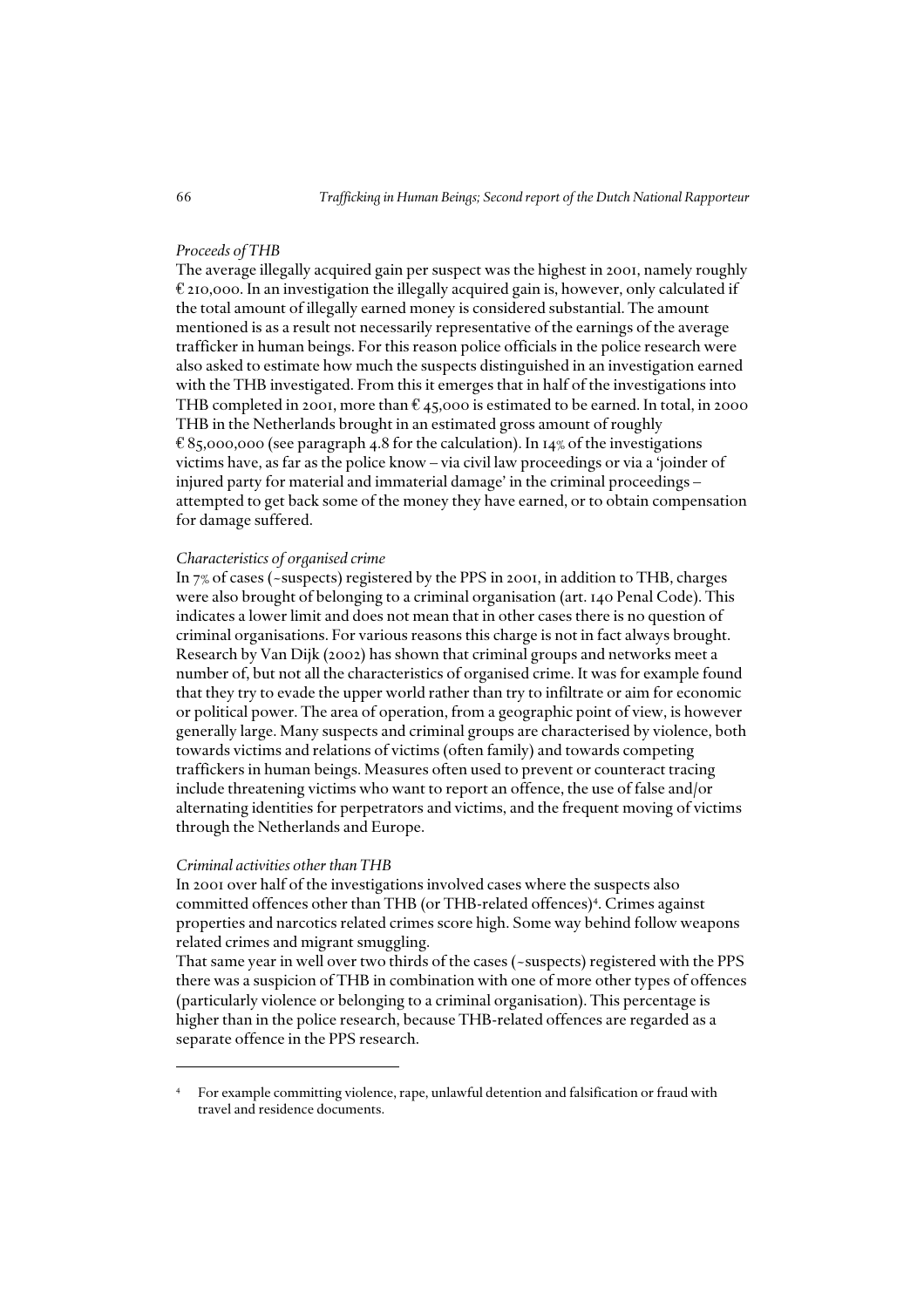#### *7.5 Police investigation*

#### *Police investigation into THB*

The number of investigations into THB completed by the police rose considerably, particularly in 2001. In that year 48 investigations were completed and 142 suspects 'sent in' to the PPS. The immediate cause for the investigations was in one third of the cases a 'spontaneous' report. In equal second place are controls in the prostitution environment and information from other investigations. On average, an investigation into THB in 2001 took 6 months.

#### *Prostitution sectors involved*

In over half of the investigations it emerges that victims are (also) employed in window prostitution, and in well over half (also) in clubs/brothels. Comparatively far fewer investigations were carried out that involved prostitution in the escort sector or street prostitution. In 2001 the number of investigations involving the escort sector did, however, increase comparatively greatly, after a low point in 2000.

#### *Criminal financial investigation*

In one third of the investigations a criminal financial investigation was opened. The number of criminal financial investigations that led to a confiscation order in 2001 was higher than in 2000, namely 93% (against 63% in 2000). BNRM checked in its first report in how many cases a confiscation order was instituted out of the cases (~suspects) registered over the period from 1995 to the first half of 2000 inclusive with the PPS, where a summons was issued. This was found to apply in 18% of cases. It is stated that this does not appear often at first sight, but information from PPS data shows that this happened in no more than 11% of cases in the same period with regard to infringement of the Opium Act.

#### *The B-9 regulation*

Foreign victims of THB residing illegally in the Netherlands who report an offence – and so co-operate in the tracing and prosecution of the suspects – are offered reception and a temporary residence status under the B-9 regulation. The number of victims who obtain a residence status on this basis, is recorded by the IND. For witnesses of THB a similar regulation applies. Witnesses may themselves be (have been) victims of THB, but do not have to be. Because the IND makes no distinction in its records between victims and witnesses of THB, the records of the IND cannot just be regarded as victim records. In 2001 for 147 victims/witnesses of THB a residence permit was applied for on the basis of the B-9 regulation (a B-9 permit). The number of applications rose considerably in that year compared with previous years and this increase will very probably continue in 2002. In 2001 122 B-9 permits were granted. This means that in 2001 upon 25 applications  $(17%)$  no B-9 permit was awarded. There may be a number of reasons for this. For example, applications are withdrawn or expire. This happens, for example, if the investigation and/or the prosecution is not started or is stopped. It also happens that victims/witnesses who report an offence or make a statement – and make an appeal for the B-9 regulation – 'disappear' before the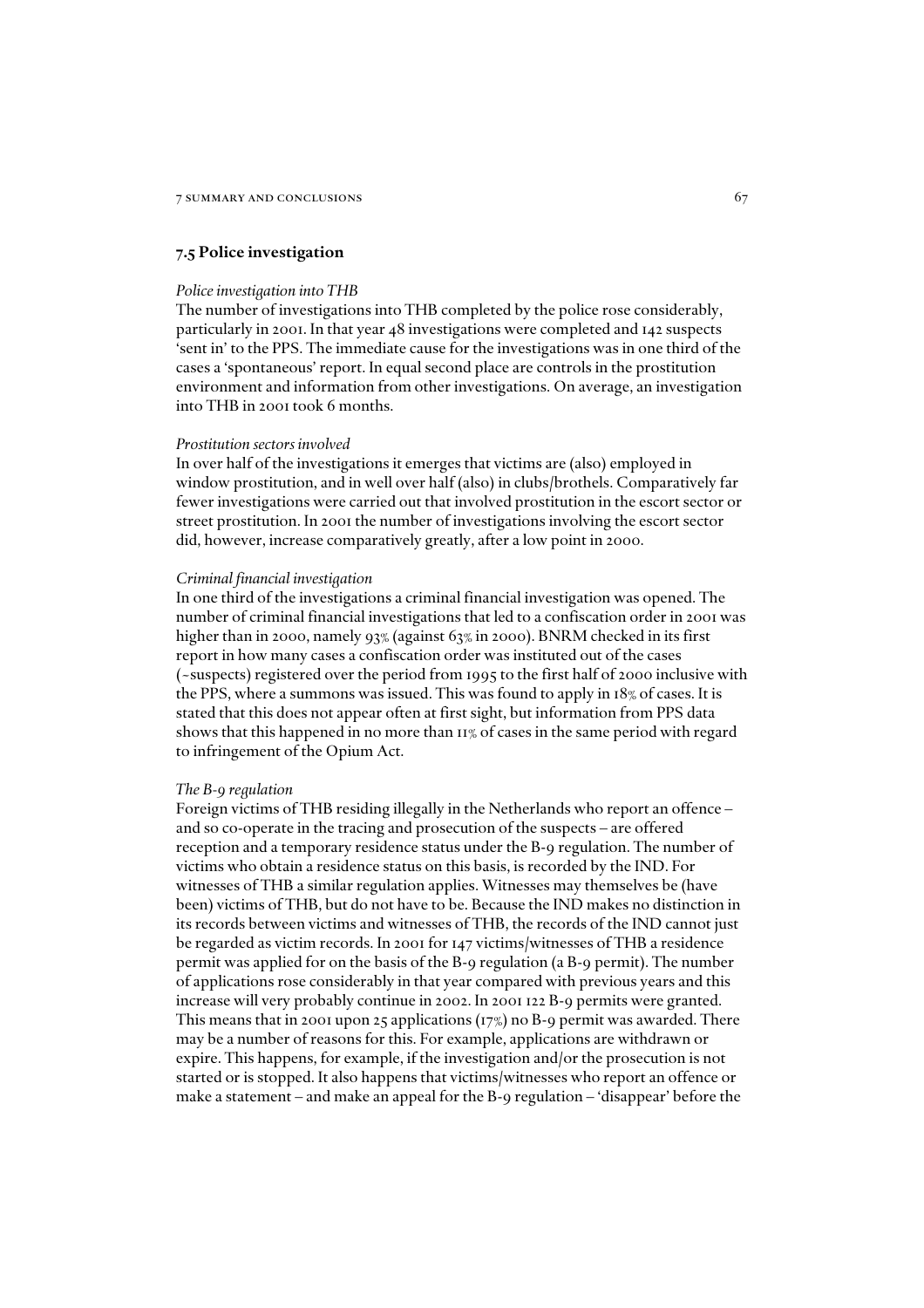B-9-status is granted. Possibly victims return to their country of origin or go back to work in prostitution, self employed or 'employed' by traffickers in human beings.

#### *7.6 Prosecution*

In 2001 – as previously stated in this chapter –  $132$  cases (~suspects) relating to THB were registered with the PPS. In 63% of these cases a summons was issued because of suspicion of THB and in 7% for acts other than THB. 29% of the cases were (un)conditionally discharged.

In 2001 86 cases relating to THB were settled by the court. In 87% of these cases a sentence was imposed. This was in most cases imprisonment.

#### *7.7 After the lifting of the general ban on brothels*

As of 1 October 2000, with the lifting of the general ban on brothels, the way was opened for the running of prostitution as a legal business. Municipalities lay down conditions by means of a licensing system under which the running of prostitution can be permitted within their municipal borders. Supervisors (so far usually the police) check whether the conditions are met. In many regions, these checks are combined with controls for illegal immigrants. In these controls they are also on the look out for indications of THB. If prostitution businesses do not meet the conditions laid down, administrative measures can be taken, such as imposing a fine or temporary or otherwise closure of the premises. By regulating the prostitution sector in this way, via an administrative path an attempt is made to make it as unattractive as possible for the sex establishment operator to employ victims of THB or to work with minors. This is in addition to the criminal law opportunities that have been present for many decades already. The figures presented in this report partly relate to the period after the lifting of the general ban on brothels. However, the new approach to prostitution policy has not yet got off the ground in all municipalities (see also Daalder, 2002). Furthermore, in particular larger municipalities with a comparatively extensive prostitution industry did in fact run ahead of the lifting of the ban and already combined a tolerance situation with a type of licensing system. As a result, the present data for the year 2001 cannot simply be interpreted as 'effects of the lifting of the general ban on brothels'. To draw conclusions on this, research with a broader set up is required. This has meanwhile been carried out by the Scientific Research and Documentation Centre (WODC) of the Ministry of Justice (Daalder, 2002). The results of this research and possible changes observed after the lifting of the general ban on brothels will be discussed in the next, third, report of the NRM.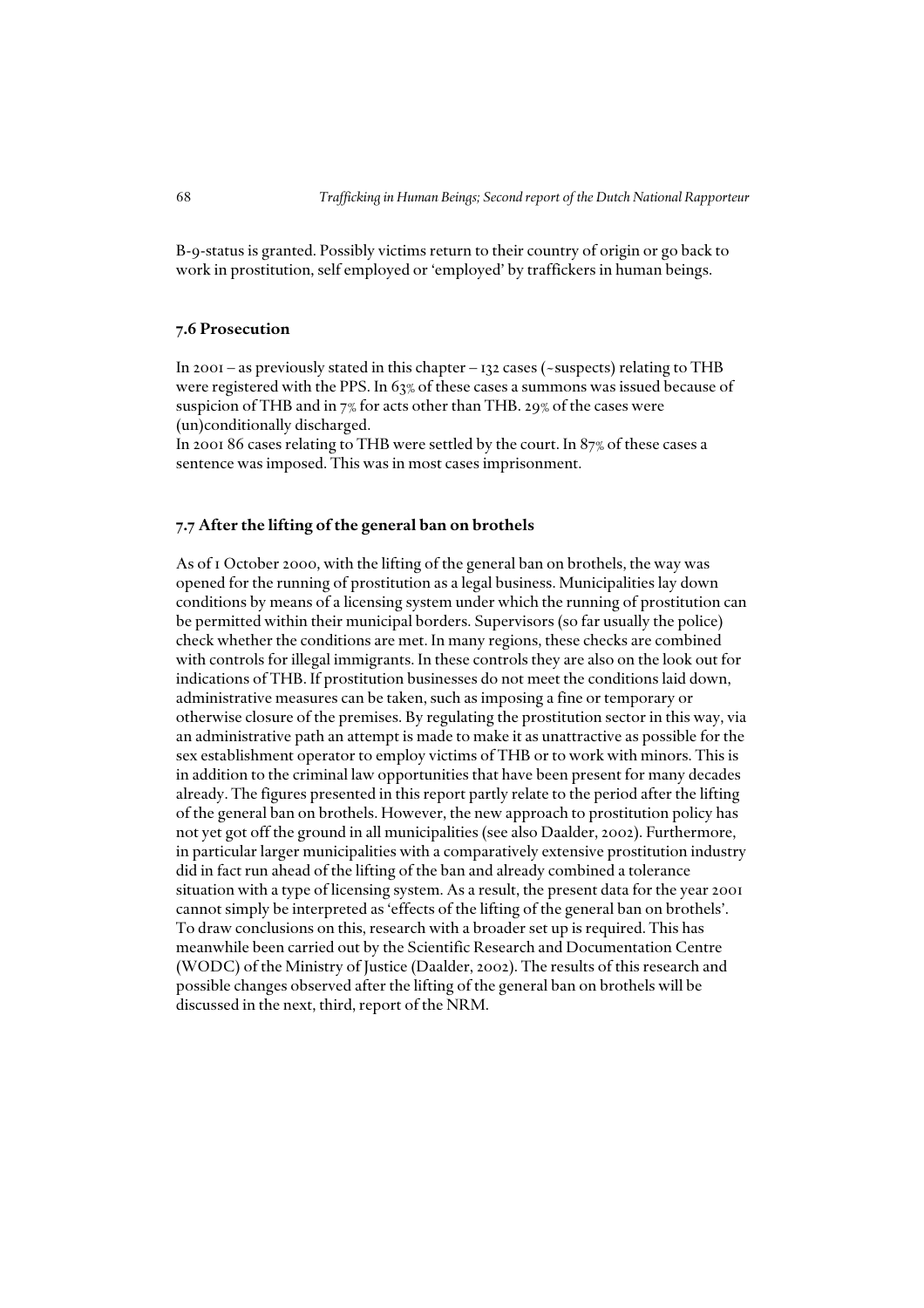## *Bibliography*<sup>1</sup>

Altink, S.M. (1996). *Handel en wandel. Malafide migratiebemiddeling van vrouwen* In: Justitiële Verkenningen, jrg. 22, nr 1.

Altink, S.M. (2000). *Opheffing bordeelverbod. Een onderneming voor prostituees* Amsterdam: De Rode Draad.

Boerman, F.A. e.a. (2002). *Landelijke criminaliteitskaart 1999; Aangifte- en verdachtenanalyse op basis van HKS-gegevens* Zoetermeer: KLPD.

Daalder, A.L. (2002). *Het bordeelverbod opgeheven: prostitutie in 2000-2001* Den Haag: WODC.

Dijk, E.M.H. van (2002). *Mensenhandel in Nederland 1997-2000* Zoetermeer: KLPD/NRI.

Dijk, E.M.H. van & Savornin Lohman, P.M. de (2000). *Externe Evaluatie Stichting Tegen Vrouwenhandel* Amsterdam: DSP.

Fijnaut, C.J.C.F. e.a. (1996). *Inzake opsporing; enquête opsporingsmethoden; bijlage VII; Eindrapport onderzoeksgroep Fijnaut* Den Haag: SDU.

Gelder, P. van (1998). *Kwetsbaar, kleurig en schaduwrijk. Jongens in de prostitutie: een verschijnsel in meervoud* Amsterdam: Thela Thesis.

Helm, Th. van der & Mens, L. van (1998/1999). *Mobility in prostitution in the Netherlands 1998-1999* Amsterdam: EUROPAP.

Horn, J.E. van, Bullens, R.A.R., Doreleijers, Th.A.H. & Jägers, M. (2002). *Aard en omvang seksueel misbruik en prostitutie minderjarige allochtone jongens – een verkennend onderzoek* 

Amsterdam: Fora, VU Amsterdam.

IRT-NON en Internationaal Politie Instituut Twente (1997). *Mensenhandel vanuit Centraal- en Oost Europa* Enschede: IRT-NON.

Klerks, P.P.H.M. (2000). *Groot in de hasj. Theorie en praktijk van de georganiseerde criminaliteit* Antwerpen: Kluwer Rechtswetenschappen.

<sup>1</sup> This bibliography contains an overview of the publications studied for writing the Dutch version of this report. Although the English translation is a somewhat abridged version, for the readers information the bibliography is included in its entirety.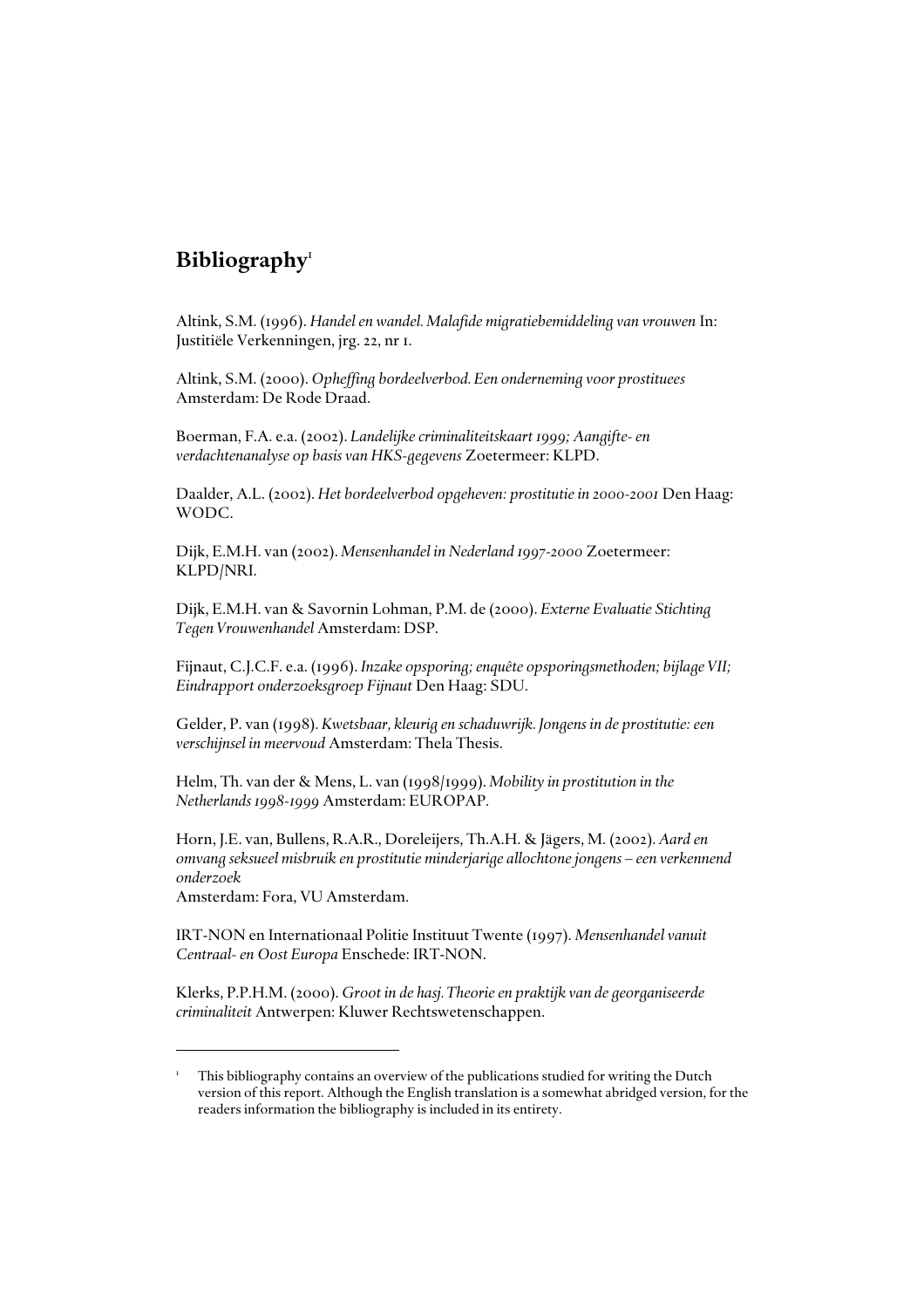Luykx, F. & Soest, S. van (1999). *Inventarisatie prostitutie en mensenhandel in Nederland, 1999* Zoetermeer: Werkgroep prostitutie en mensenhandel/CRI.

Nationaal Rapporteur Mensenhandel (2002): *Mensenhandel – Eerste rapportage van de Nationaal Rapporteur* Den Haag: Bureau NRM.

Riet, F.J. van 't (2000). *Bronnenboek 2000. Inventarisatie van gegevensbronnen met betrekking tot criminaliteit* Den Haag: Ministerie van Justitie.

Smallenbroek, A.J.H. & Smits, E.C.M. (2001). *Gemeentelijk prostitutiebeleid na opheffing van het algemeen bordeelverbod* Den Haag: VNG/SGBO.

Stichting Tegen Vrouwenhandel (2001). *Jaarverslag 2000* Utrecht: STV.

Stichting Tegen Vrouwenhandel (2002). *Jaarverslag 2001* Utrecht: STV.

Ven, N. van de & Neefe, M. (1998). *Inventarisatie stand van zaken prostitutie en mensenhandel in Nederland (versie 2)* Zoetermeer: KLPD.

Venicz, L. & Vanwesenbeeck, I. (1998). *Aard en omvang van (gedwongen) prostitutie onder minderjarige (allochtone) meisjes* Utrecht: NISSO.

Visser, J.H., Oomens, H.C.D.M. & Boerman, F.A. (2000). *Prostitutie in Nederland in 1999* Amsterdam: Mr. A. de Graaf Stichting.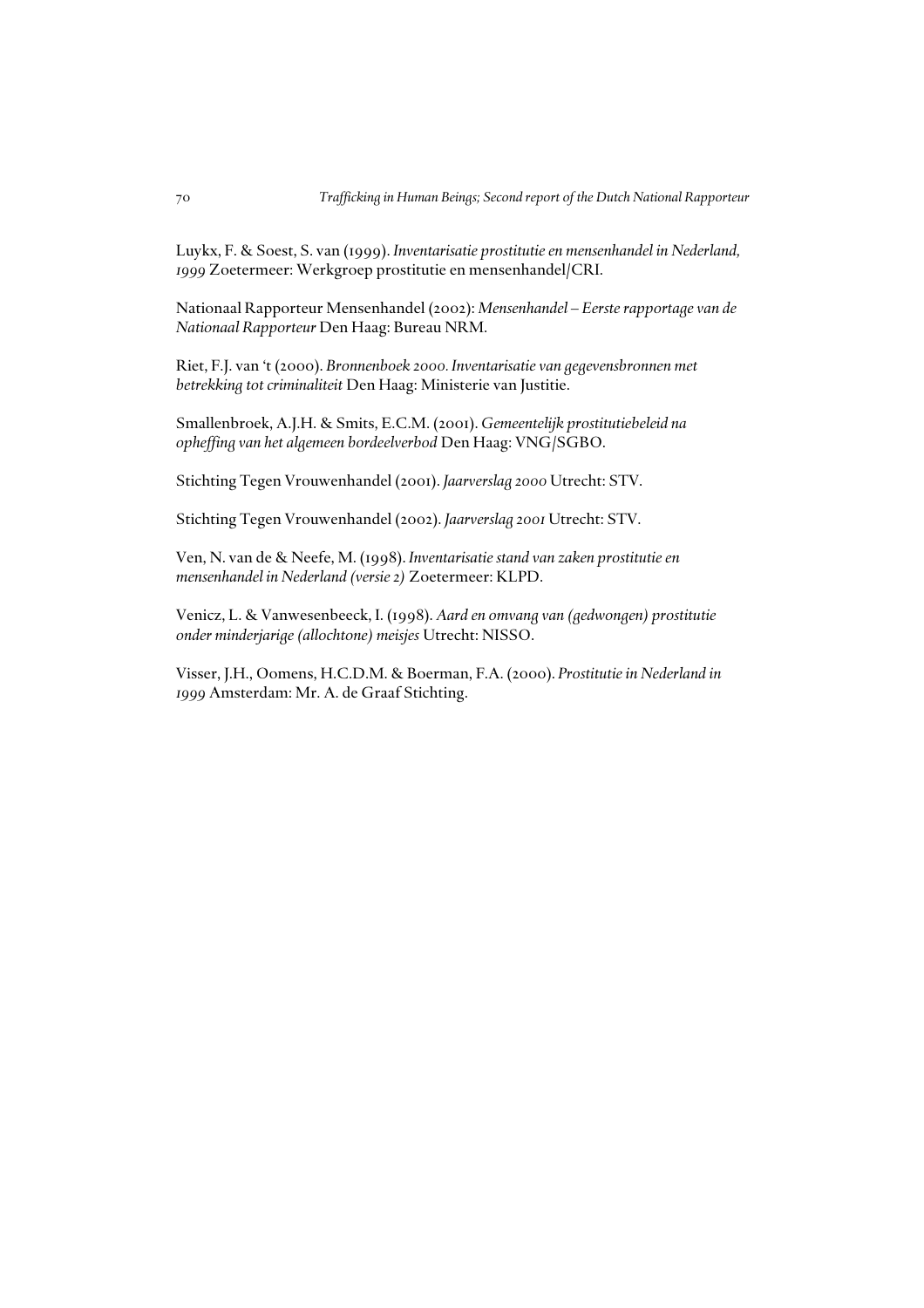## *Annex 1 Notes on tables, statistics and terminology*

#### *Notes on the tables presented*

This report includes many tables. Below are some comments that are important for the interpretation of these tables.

Due to rounding, the tables do not always add up to exactly 100%. For the sake of readability the tables do, however, always indicate 100%.

When numbers are set out in a column of a table, in the heading of the relevant column the letter N is used, an abbreviation for 'number'.

In the tables a dash (-) shows that the number is zero, and a dash (-) also indicates that the corresponding percentage is 0%. If the number is higher than zero, but the percentage when rounded comes to 0%, 0% is shown.

#### *Notes on the statistics used*

#### *Standard deviation*

This report sometimes indicates what the average is, for example the average number of suspects in investigations into THB. In addition, the number (N, see above) and the so-called standard deviation are also always given. The standard deviation indicates the extent to which the numbers on which the average is calculated, differ. The higher the standard deviation, the more this is the case. This is not the place to discuss statistical methods at length. However, a small example for clarification: in a class ten people all get a 6 for a test. The average report figure is then a 6, the standard deviation is low. After all, everyone scores the same. In another class five people get a 2 for the test and five people a 10. Here too the average is a 6. The standard deviation is, however, high here, because the people get a very wide range of scores.

#### *Index*

In some tables an index is given. The index shows how much the number of – for example suspects – has changed in a particular year compared with a base year. Which year is taken as a base year is indicated in the heading of the table. This year is set at 100. An index of higher than 100 indicates a rise with respect to the base year and an index of lower than 100 a fall. For example: an index of 200 indicates that the number has doubled with respect to the base year.

#### *Significance*

In this report results for different groups are sometimes compared with one another. If this is the case a check is usually made as to whether the difference found is 'significant' or not. This is then indicated in the text, with in a footnote the corresponding values chi<sup>2</sup>, df and p. This means that a check has been made as to how big the chance is that the difference found is based on coincidence. Let us give a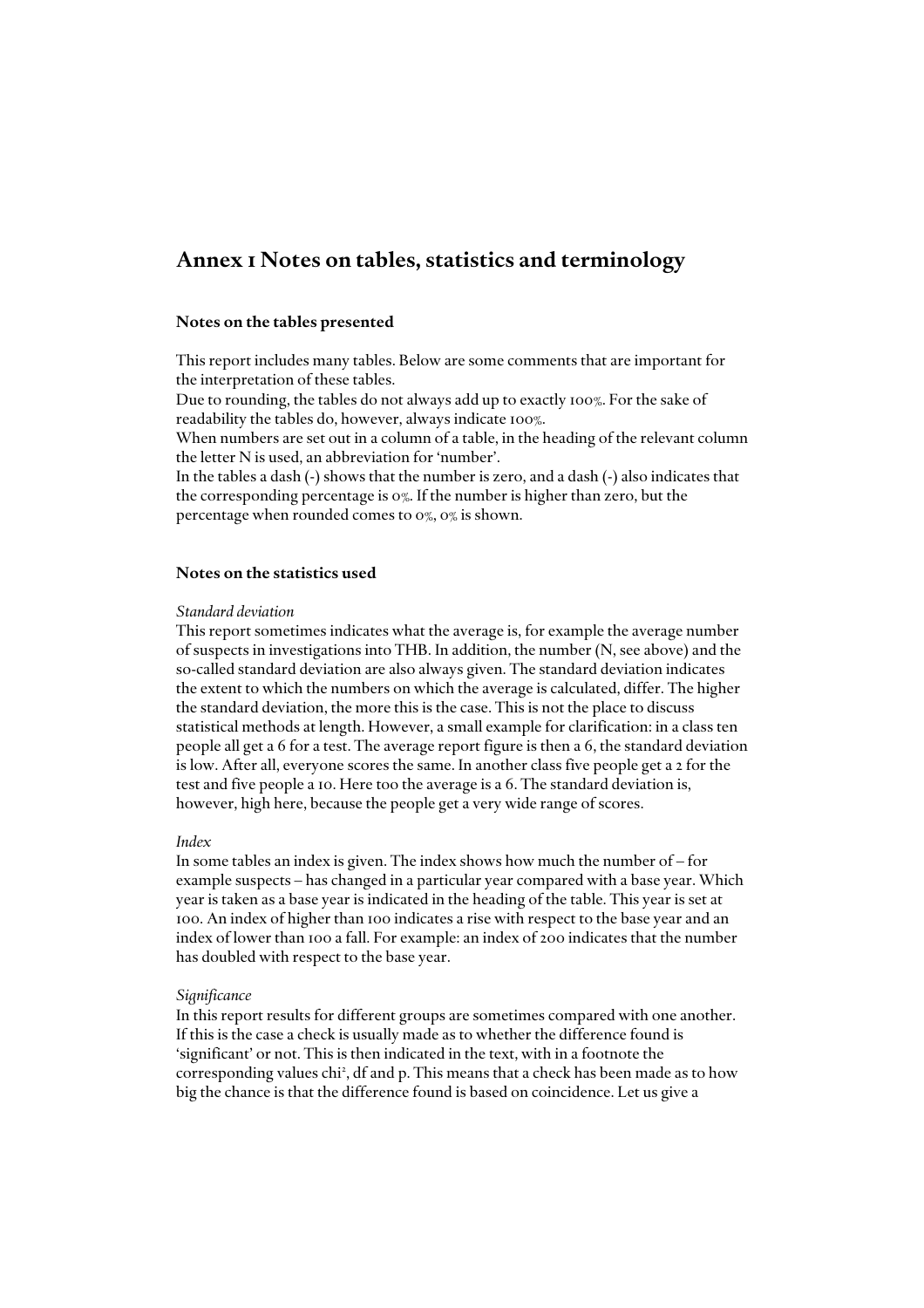fictitious example here too. Say that there are three people who drink cola each day and three people who never drink cola. One person in the first group dies of a heart attack, no one in the second group. Is drinking cola related to having a heart attack? This is difficult to say with so few people. There is a high chance that the result found is based on coincidence and that drinking cola has nothing to do with heart attacks. A test would then show that the difference is not significant. Now there are 180 people of which 90 people drink cola and 90 do not, and 30 cola drinkers from the first group die of a heart attack. The man in the street would say: 'that cannot be down to chance'. A statistical test would show 'this difference is significant'.

In this report it is assumed that the chance of coincidence may not be greater than  $5\%$  – a percentage often used in circles of researchers. Exactly how big this chance is, can be seen from the p value indicated in the footnote. For example: p<.01 means that the chance of a coincidence is less than 1%. The values chi<sup>2</sup> and df (this stands for the number of degrees of freedom) are values that are necessary to determine whether differences are significant and are not discussed further here.

#### *Notes on terminology used*

#### *Victims of THB*

Both women and girls, and men and boys, may become victims of THB. Because most victims of THB according to the present Dutch definition, that is (still) related to exploitation in the sex industry, are women and girls, and to avoid complicated he/she schemes, in this report female victims are always referred to.

#### *Cases recorded with the Public Prosecution Service*

The PPS records (criminal) cases, which are *cases against one suspect*. Because in theory several cases relating to one suspect may be registered with the PPS, the number of cases does not equate exactly with the number of suspects. Because the numbers will not, however, differ much in practice, for the sake of readability, this report also talks about cases registered with the PPS (~suspects).

#### *Central and Eastern Europe*

This report sometimes talks of Central and Eastern Europe, as complementary to Western Europe, and sometimes of the regions Central and Eastern Europe, which in the first case means the countries Poland, the Czech Republic, Slovakia, Hungary and in the second case countries from the former Soviet Union and the Russian Federation. If the latter is the case, then this is always explicitly explained in the text. In other cases one can then assume the first alternative.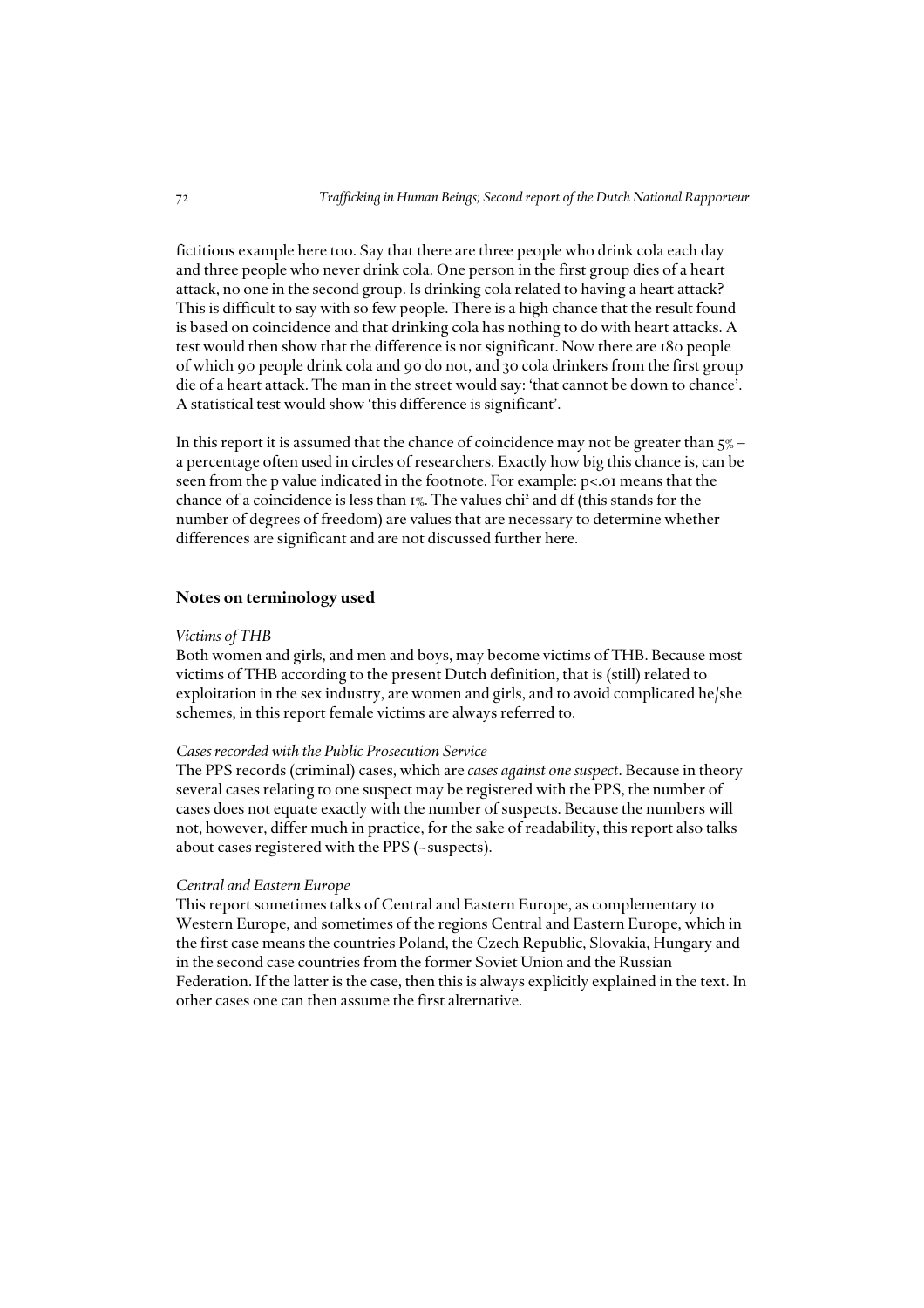# *Annex 2 Supplementary tables*

### *Supplementary table to Chapter 3:*

*Table 1 Nationality victims/witnesses with (application for) B-9 permit (1996 up to and including June 2002)*

| Nationality    | Applications for B-9 permit |                | <b>Grants of B-9 permit</b> |                           |  |  |
|----------------|-----------------------------|----------------|-----------------------------|---------------------------|--|--|
|                | $\mathbf N$                 | %              | $\mathbf N$                 | $\%$                      |  |  |
| Bulgarian      | 95                          | $16\%$         | 93                          | $20\%$                    |  |  |
| Ukrainian      | 59                          | 10%            | 4 <sup>2</sup>              | $9\%$                     |  |  |
| Russian        | 47                          | 8%             | $40^{\circ}$                | $9\%$                     |  |  |
| Nigerian       | 51                          | 8%             | 39                          | 8%                        |  |  |
| Romanian       | 44                          | $7\%$          | 33                          | $7\%$                     |  |  |
| Czech          | 38                          | 6%             | 29                          | 6%                        |  |  |
| Polish         | 29                          | $5\%$          | 2I                          | $5\%$                     |  |  |
| Lithuanian     | 27                          | 4%             | 17                          | $4\%$                     |  |  |
| Moldavian      | 13                          | $2\%$          | 12                          | $3\%$                     |  |  |
| Slovakian      | 13                          | $2\%$          | 12                          | $3\%$                     |  |  |
| Albanian       | $\overline{7}$              | $1\%$          | 5                           | $2\%$                     |  |  |
| Cameroon       | 8                           | $I\%$          | 6                           | $I\%$                     |  |  |
| Latvian        | $\,$ 8 $\,$                 | $\mathrm{I}\%$ | 6                           | $I\%$                     |  |  |
| Chinese        | 13                          | $2\%$          | 5                           | $I\%$                     |  |  |
| Estonian       | 6                           | $1\%$          | 5                           | $I\%$                     |  |  |
| Sierra Leonese | $\overline{7}$              | $1\%$          | 5                           | $\Gamma_{\rm /o}^{\rm o}$ |  |  |
| Belarussian    | 5                           | $\mathrm{I}\%$ | $\overline{4}$              | $\mathbf{I}\%$            |  |  |
| Dominican      | $\overline{4}$              | $1\%$          | $\overline{4}$              | $\Gamma_{\rm /o}^{\rm o}$ |  |  |
| German         | 8                           | $I\%$          | $\overline{4}$              | $I\%$                     |  |  |
| Hungarian      | $\sqrt{5}$                  | $1\%$          | $\overline{4}$              | $I\%$                     |  |  |
| Yugoslav       | 12                          | $2\%$          | $\overline{4}$              | $I\%$                     |  |  |
| Moroccan       | $\overline{4}$              | $I\%$          | $\overline{4}$              | $I\%$                     |  |  |
| Thai           | $\mathfrak{Z}$              | $1\%$          | $\overline{\mathbf{4}}$     | $I\%$                     |  |  |
| Angolese       | $\mathfrak{Z}$              | $1\%$          | $\sqrt{3}$                  | $\Gamma_{\rm /o}^{\rm o}$ |  |  |
| Belgian        | 5                           | $1\%$          | $\mathfrak{Z}$              | $\mathrm{I}\%$            |  |  |
| Ghanaian       | 3                           | $1\%$          | 3                           | $\Gamma_{\rm /o}^{\rm o}$ |  |  |
| Guinean        | 3                           | $I\%$          | 3                           | $I\%$                     |  |  |
| Bosnian        | $\overline{4}$              | $1\%$          | $\mathbf{2}$                | ${\rm O}\%$               |  |  |
| Colombian      | 3                           | $I\%$          | $\overline{2}$              | $O\%$                     |  |  |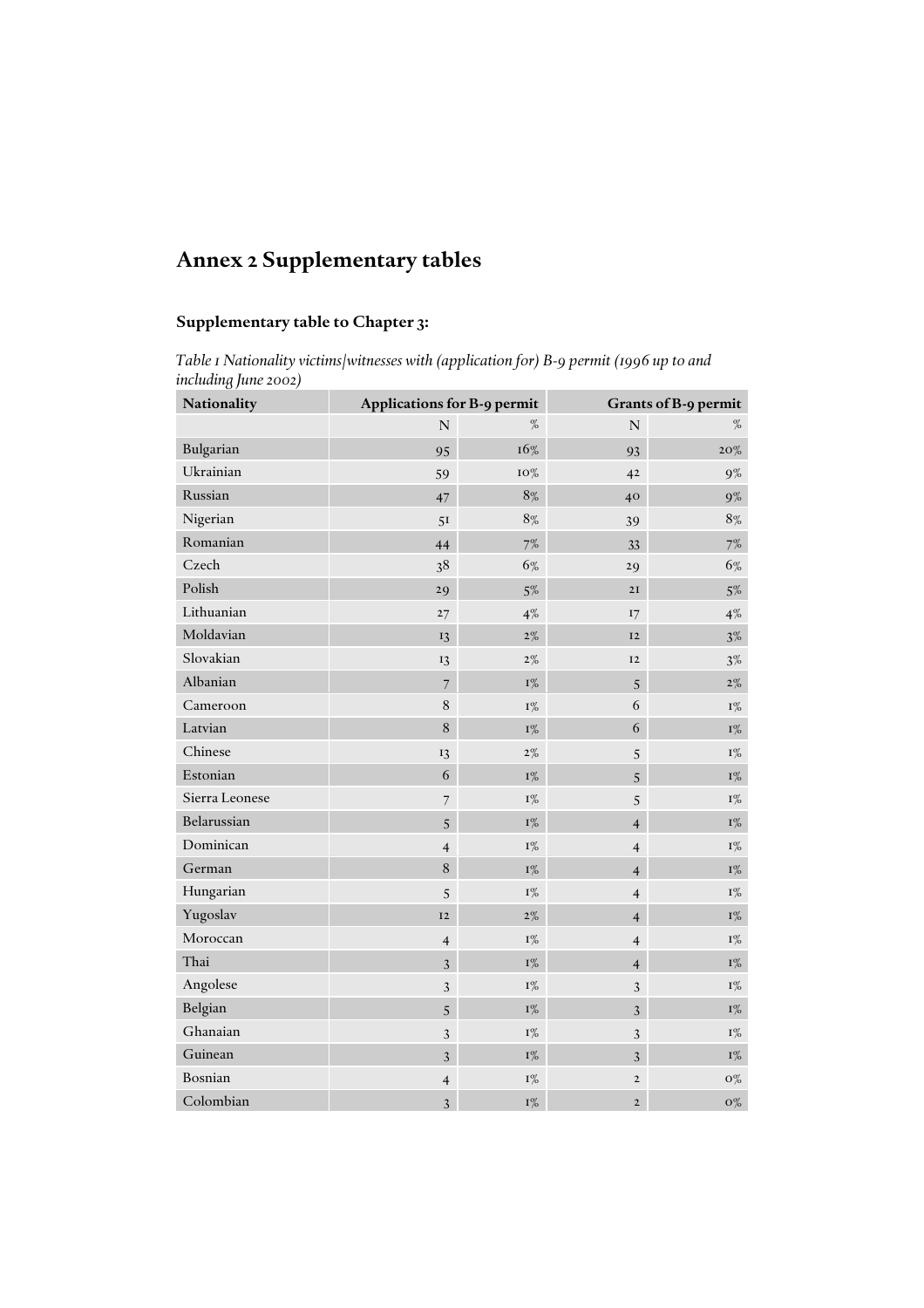| Nationality      | Applications for B-9 permit |             | Grants of B-9 permit |             |  |  |
|------------------|-----------------------------|-------------|----------------------|-------------|--|--|
| Croatian         | $\overline{2}$              | $O\%$       | $\overline{2}$       | $0\%$       |  |  |
| Malawian         | $\overline{2}$              | $O\%$       | $\overline{2}$       | $O\%$       |  |  |
| Ugandan          | $\overline{2}$              | ${\rm O}\%$ | $\overline{2}$       | ${\rm O}\%$ |  |  |
| Venezuelan       | 3                           | $I\%$       | $\overline{2}$       | $\rm O\%$   |  |  |
| <b>Brazilian</b> | $\bf I$                     | $O\%$       | $\mathbf I$          | ${\rm O}\%$ |  |  |
| Finish           | I                           | $O\%$       | $\mathbf I$          | $O\%$       |  |  |
| Greek            | $\overline{2}$              | $O\%$       | $\mathbf I$          | ${\rm O}\%$ |  |  |
| Italian          | $\overline{3}$              | $I\%$       | $\mathbf I$          | ${\rm O}\%$ |  |  |
| Ivorian          | $\mathbf I$                 | $O\%$       | $\mathbf I$          | $O\%$       |  |  |
| Kyrgyzian        | $\mathbf I$                 | $O\%$       | $\mathbf I$          | $\rm O\%$   |  |  |
| Liberian         | $\overline{3}$              | $\Gamma\%$  | $\mathbf I$          | ${\rm O}\%$ |  |  |
| Uzbekian         | I                           | $O\%$       | $\mathbf I$          | $O\%$       |  |  |
| Sudanese         | $\mathfrak{Z}$              | $I\%$       | $\mathbf I$          | $O\%$       |  |  |
| Soviet Union     | $\overline{2}$              | $O\%$       | $\mathbf I$          | ${\rm O}\%$ |  |  |
| Sri Lankan       | $\bf I$                     | $O\%$       | I                    | ${\rm O}\%$ |  |  |
| Surinamian       | 3                           | $I\%$       | $\mathbf{I}$         | $\rm O\%$   |  |  |
| Turkish          | 3                           | $I\%$       | $\mathbf I$          | $O\%$       |  |  |
| Namibian         | $\mathbf I$                 | ${\rm O}\%$ | $\bf I$              | ${\rm O}\%$ |  |  |
| Afghan           | $\mathbf I$                 | ${\rm O}\%$ |                      |             |  |  |
| Armenian         | $\mathbf I$                 | ${\rm O}\%$ |                      |             |  |  |
| Indonesian       | I                           | ${\rm O}\%$ |                      |             |  |  |
| Jamaican         | $\overline{2}$              | $O\%$       |                      |             |  |  |
| Congo Kinshasan  | $\mathbf I$                 | $O\%$       |                      |             |  |  |
| Austrian         | $\mathbf I$                 | ${\rm O}\%$ |                      |             |  |  |
| Spanish          | $\overline{2}$              | $O\%$       |                      |             |  |  |
| Togolese         | $\overline{2}$              | $\rm O\%$   |                      |             |  |  |
| Trinidadan       | $\bf I$                     | $O\%$       |                      |             |  |  |
| Zairian          | $\overline{2}$              | $O\%$       |                      |             |  |  |
| Zambian          | I                           | ${\rm O}\%$ |                      |             |  |  |
| Unknown          | 30                          | $5\%$       | 24                   | $5\%$       |  |  |
| Total            | 607                         | 100%        | 462                  | $100\%$     |  |  |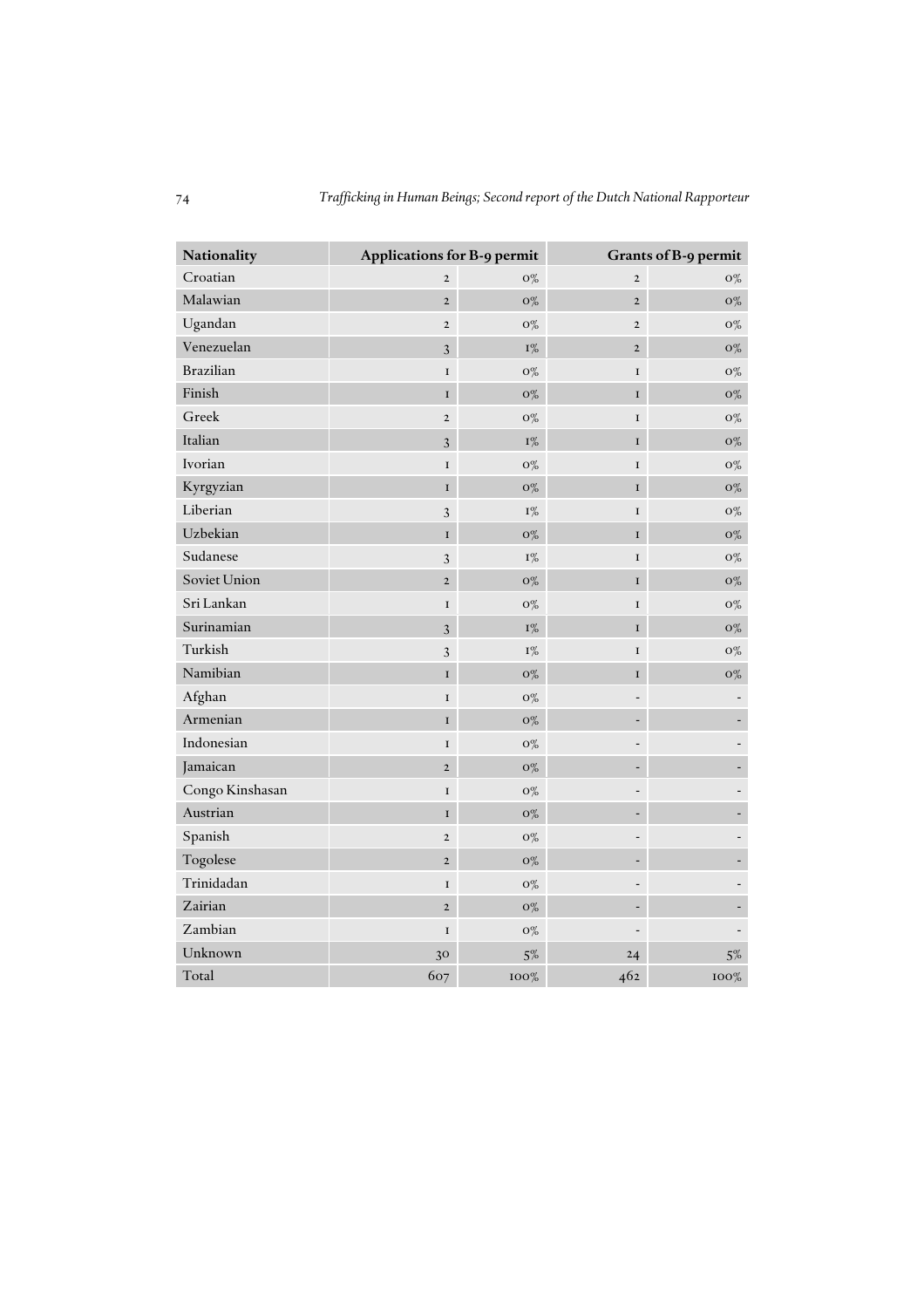## *Supplementary tables to Chapter 4:*

| Table 2 Standard deviations belonging to Table 4.5 |  |  |  |  |  |  |  |  |  |  |  |  |  |  |
|----------------------------------------------------|--|--|--|--|--|--|--|--|--|--|--|--|--|--|
|----------------------------------------------------|--|--|--|--|--|--|--|--|--|--|--|--|--|--|

| Year  | <b>Suspects distinguished</b> | <b>Suspects arrested</b> | Suspects 'sent in' |
|-------|-------------------------------|--------------------------|--------------------|
|       | Sd                            | Sd                       | Sd                 |
| 1997  | 4.1                           | 2.I                      | 3.3                |
| 1998  | 9.9                           | 8.5                      | 8.6                |
| 1999  | 4.3                           | $\overline{4}$           | 3.8                |
| 2000  | 8.7                           | 7.4                      | 7.5                |
| 2001  | 4.3                           | 4.1                      | 2.9                |
| Total | 6.4                           | 5.6                      | 5.3                |

*Table 3 Nationality and country of birth of suspects of THB (1997 to 2001 inclusive)*

| Country             | Country of birth<br>Nationality |                |                |                |
|---------------------|---------------------------------|----------------|----------------|----------------|
|                     | $\mathbb N$                     | $\%$           | $\mathbf N$    | $\%$           |
| Netherlands         | 185                             | 42%            | <b>II9</b>     | 26%            |
| (Former) Yugoslavia | 54                              | $12\%$         | 59             | 13%            |
| Nigeria             | 30                              | $7\%$          | 35             | $8\%$          |
| Albania             | 24                              | $5\%$          | 25             | 6%             |
| Bulgaria            | 18                              | $4\%$          | 18             | $4\%$          |
| Turkey              | 16                              | $4\%$          | 32             | 7%             |
| Germany             | I4                              | $3\%$          | 13             | $3\%$          |
| Morocco             | 14                              | $3\%$          | 19             | $4\%$          |
| Czech Republic      | II                              | $2\%$          | I2             | $3\%$          |
| Romania             | 9                               | $2\%$          | IO             | $2\%$          |
| Ukraine             | 8                               | $2\%$          | 9              | $2\%$          |
| Slovakia            | 5                               | $I\%$          | 5              | $\mathrm{I}\%$ |
| Estonia             | 5                               | $I\%$          | 5              | $I\%$          |
| Italy               | 5                               | $I\%$          | 5              | $\mathrm{I}\%$ |
| Poland              | 5                               | $I\%$          | $\overline{4}$ | $I\%$          |
| Soviet Union        | $\overline{4}$                  | $\mathrm{I}\%$ | 5              | $\mathrm{I}\%$ |
| Dominican Republic  | 3                               | $I\%$          | 3              | $I\%$          |
| Lebanon             | 3                               | $I\%$          | 3              | $\mathrm{I}\%$ |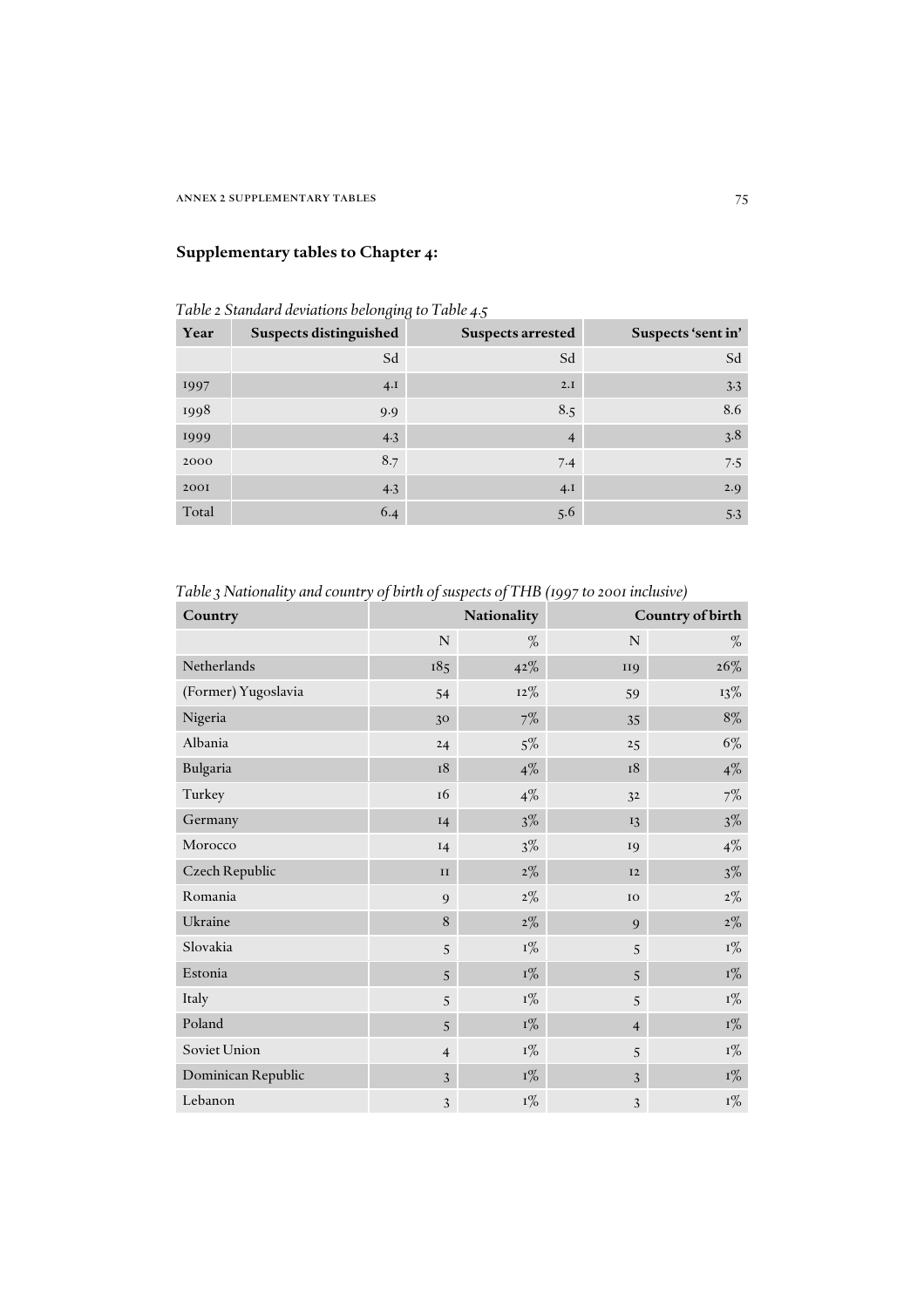| Country               |                          | Nationality              |                          | Country of birth         |  |  |
|-----------------------|--------------------------|--------------------------|--------------------------|--------------------------|--|--|
|                       | $\overline{N}$           | $\%$                     | $\overline{N}$           | $\%$                     |  |  |
| Moldavia              | $\overline{3}$           | $I\%$                    | $\overline{3}$           | $I\%$                    |  |  |
| Sudan                 | $\mathfrak{Z}$           | $\mathrm{I}\%$           | 5                        | $I\%$                    |  |  |
| Thailand              | $\overline{2}$           | $o\%$                    | $\overline{2}$           | $\rm o\%$                |  |  |
| Tunisia               | $\overline{2}$           | $o\%$                    | $\overline{2}$           | $o\%$                    |  |  |
| Belgium               | $\mathbf 2$              | $\rm o\%$                | $\overline{\mathbf{4}}$  | $\mathrm{I}\%$           |  |  |
| Colombia              | $\overline{2}$           | $\rm o\%$                | $\overline{4}$           | $\mathrm{I}\%$           |  |  |
| Ghana                 | $\mathbf 2$              | $o\%$                    | 9                        | $2\%$                    |  |  |
| Greece                | $\mathbf 2$              | $\rm o\%$                | $\mathbf 2$              | $o\%$                    |  |  |
| Hungary               | $\mathbf{2}$             | $\rm o\%$                | $\overline{2}$           | $o\%$                    |  |  |
| Israel                | $\overline{2}$           | $0\%$                    | $\overline{2}$           | $o\%$                    |  |  |
| <b>Stateless</b>      | $\mathbf{2}$             | $\rm o\%$                | $\overline{\phantom{0}}$ | $\overline{\phantom{a}}$ |  |  |
| Algeria               | $\overline{\phantom{0}}$ |                          | $\mathbf I$              | $o\%$                    |  |  |
| Angola                | $\mathbf I$              | $o\%$                    | $\mathbf I$              | $o\%$                    |  |  |
| Azerbaijan            | $\mathbf I$              | $o\%$                    | $\mathbf I$              | $o\%$                    |  |  |
| <b>Brazil</b>         | $\mathbf I$              | $\rm o\%$                | $\mathbf I$              | $o\%$                    |  |  |
| Liberia               | $\mathbf I$              | $o\%$                    | $\mathbf I$              | $o\%$                    |  |  |
| Lithuania             | $\mathbf I$              | $o\%$                    | $\overline{\mathbf{4}}$  | $\mathrm{I}\%$           |  |  |
| Indonesia             | $\bf I$                  | $0\%$                    | 6                        | $\rm I\%$                |  |  |
| Spain                 | $\mathbf I$              | $o\%$                    | $\overline{2}$           | $o\%$                    |  |  |
| Syria                 | $\mathbf I$              | $o\%$                    | $\mathbf I$              | $o\%$                    |  |  |
| Egypt                 | -                        |                          | $\mathbf{2}$             | $\rm o\%$                |  |  |
| <b>Great Britain</b>  |                          |                          | $\mathbf I$              | $o\%$                    |  |  |
| Iraq                  |                          |                          | $\bf I$                  | $o\%$                    |  |  |
| <b>Dutch Antilles</b> |                          |                          | $\overline{9}$           | $2\%$                    |  |  |
| Surinam               | ÷                        | $\overline{\phantom{a}}$ | 5                        | $\mathrm{I}\%$           |  |  |
| Unknown               | 63                       | 13%                      | 56                       | $11\%$                   |  |  |
| Total                 | 508                      | 100%                     | 508                      | $100\%$                  |  |  |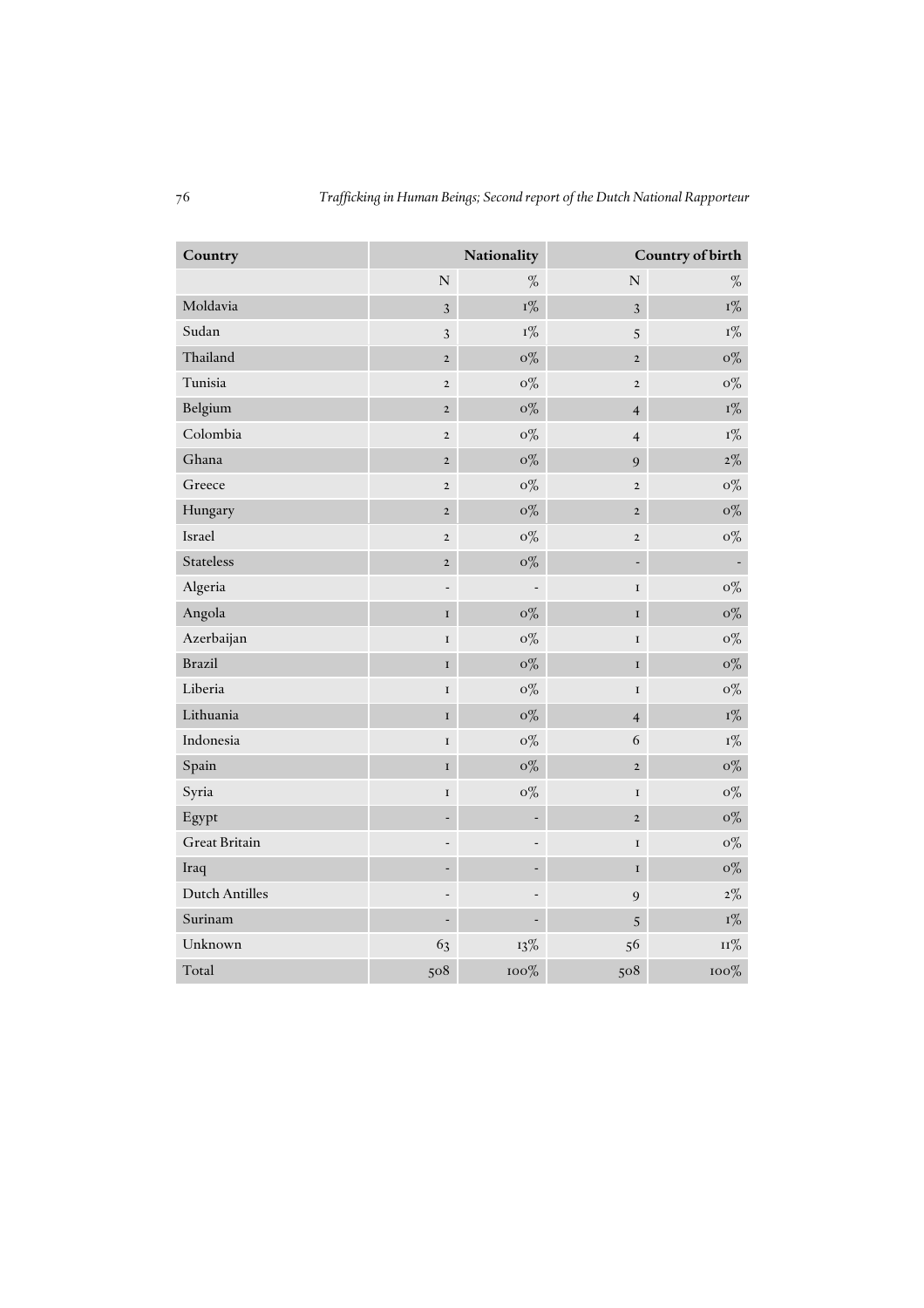### annex 2 supplementary tables 77

| <b>Recruitment countries</b> | Total                    |            | <b>200I</b>              |        |  |
|------------------------------|--------------------------|------------|--------------------------|--------|--|
|                              | $\overline{N}$           | $\%$       | $\overline{\rm N}$       | $\%$   |  |
| Netherlands                  | 3 <sub>I</sub>           | $28\%$     | <b>I2</b>                | $25\%$ |  |
| Nigeria                      | 13                       | 12%        | 6                        | 13%    |  |
| Czech Republic               | <b>I2</b>                | <b>11%</b> | $\overline{2}$           | $4\%$  |  |
| Ukraine                      | $\mathbf{I}\,\mathbf{I}$ | 10%        | 6                        | $13\%$ |  |
| Bulgaria                     | IO                       | $9\%$      | 6                        | $13\%$ |  |
| Russian Federation           | IO                       | $9\%$      | 6                        | 13%    |  |
| Poland                       | 9                        | $8\%$      | $\mathbf I$              | $2\%$  |  |
| Moldavia                     | $\overline{7}$           | 6%         | 7                        | 15%    |  |
| Romania                      | 7                        | 6%         | $\overline{2}$           | $4\%$  |  |
| Hungary                      | 6                        | $5\%$      | 4                        | $8\%$  |  |
| Lithuania                    | 6                        | $5\%$      | 3                        | 6%     |  |
| Slovakia                     | 6                        | $5\%$      | $\mathbf 2$              | $4\%$  |  |
| Latvia                       | 5                        | $5\%$      | $\overline{\mathcal{A}}$ | 8%     |  |
| Ghana                        | $\overline{4}$           | $4\%$      | 3                        | $6\%$  |  |
| White Russia                 | $\overline{4}$           | $4\%$      | $\overline{\mathcal{A}}$ | $8\%$  |  |
| Albania                      | 3                        | $3\%$      | $\bf I$                  | $2\%$  |  |
| Estonia                      | 3                        | $3\%$      | $\mathbf 2$              | $4\%$  |  |
| Malawi                       | $\mathfrak{Z}$           | $3\%$      |                          |        |  |
| Sierra Leone                 | 3                        | $3\%$      | $\overline{a}$           |        |  |
| Dominican Republic           | $\mathbf 2$              | $2\%$      |                          |        |  |
| Indonesia                    | $\overline{2}$           | $2\%$      | I                        | $2\%$  |  |
| Italy                        | $\overline{2}$           | $2\%$      | $\mathbf I$              | 2%     |  |
| (Former) Yugoslavia          | $\overline{2}$           | $2\%$      | $\mathbf I$              | 2%     |  |
| Thailand                     | $\overline{2}$           | $2\%$      | I                        | $2\%$  |  |
| Belgium                      | $\bf I$                  | $I\%$      | $\mathbf I$              | $2\%$  |  |
| Colombia                     | $\bf I$                  | $I\%$      |                          |        |  |
| Morocco                      | $\bf I$                  | $I\%$      |                          |        |  |
| Azerbaijan                   | $\bf I$                  | $I\%$      | I                        | $2\%$  |  |
| <b>Brazil</b>                | $\mathbf I$              | 1%         | I                        | $2\%$  |  |

*Table 4 Recruitment countries total and in the last investigation year (2001)*